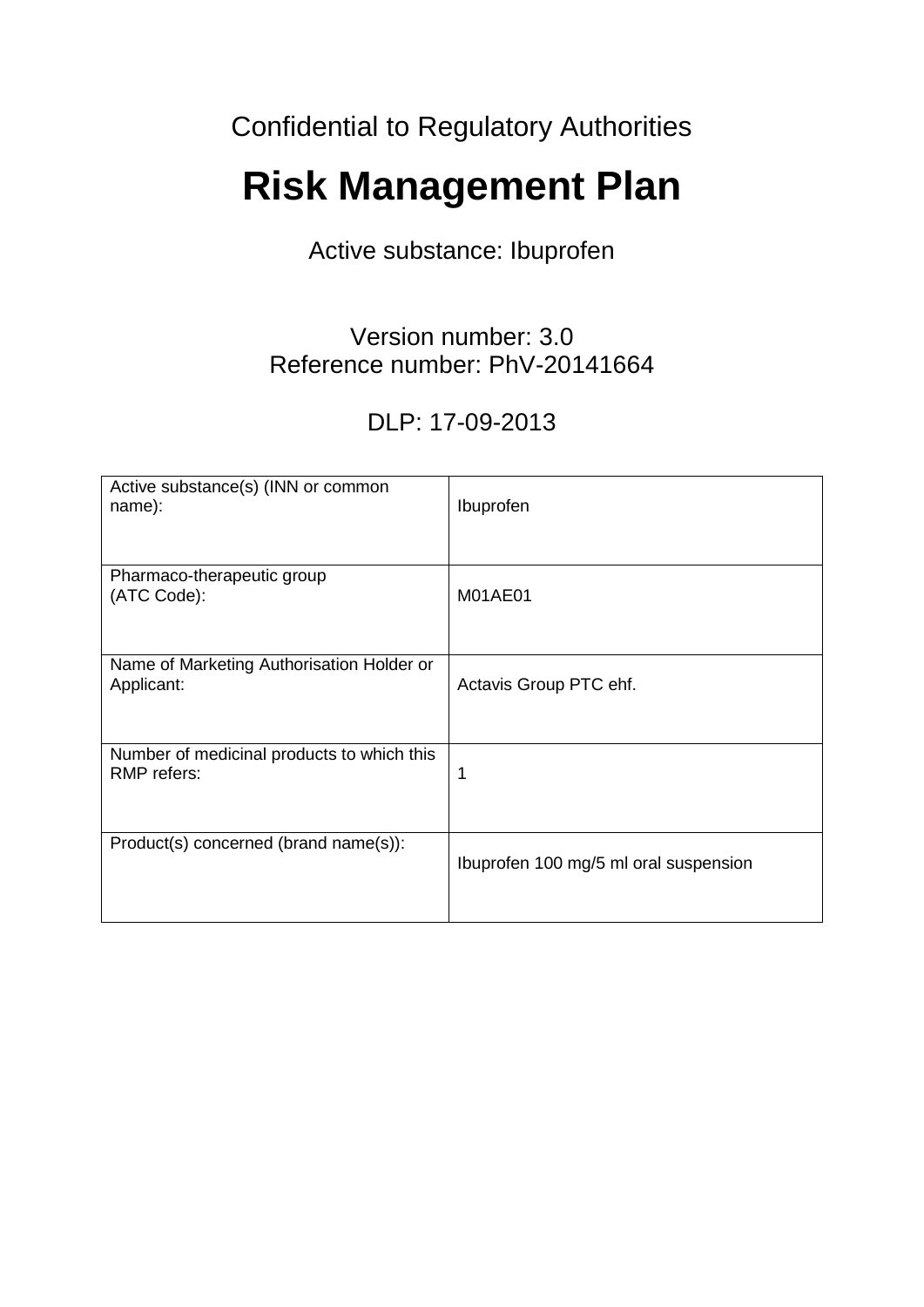RMP version 3.0

Ibuprofen

Date:  $10 - DEC - 2014$ 

Author:

Eva Tiper, M.Sc.Pharm PV Specialist, Safety Evaluation Pharmacovigilance Drug Safety

**Reviewer:** 

Laura Badica, M.Sc.Pharm PV Specialist, Safety Evaluation Pharmacovigilance Drug Safety

Date:

 $11 - 85e - 201y$ 

Date:  $/2-\triangle E2-\angle O/4$ 

Approval:

Valentina Carpen, M.D. Senior PV Specialist, Safety Evaluation Pharmacovigilance Drug Safety

> On behalf of: Ilse Sjöholm, M.Sc.Pharm European QPPV Pharmacovigilance Drug Safety

#### PHARMACOVIGILANCE DRUG SAFETY

**Actavis Group** Ørnegårdsvej 16 DK-2820 GENTOFTE Fax: +45 4574 0041 Contact point: Pharmacovigilance@actavis.dk Single contact point: Adriana Focsaneanu

#### **European QPPV:**

Ilse Sjöholm, M.Sc.Pharm Telephone number: +45 7222 3000 Fax: +45 4574 0041 PhV-QPPV@actavis.com

Based on template version: PVT-08-04-EU-020-001 rev. 00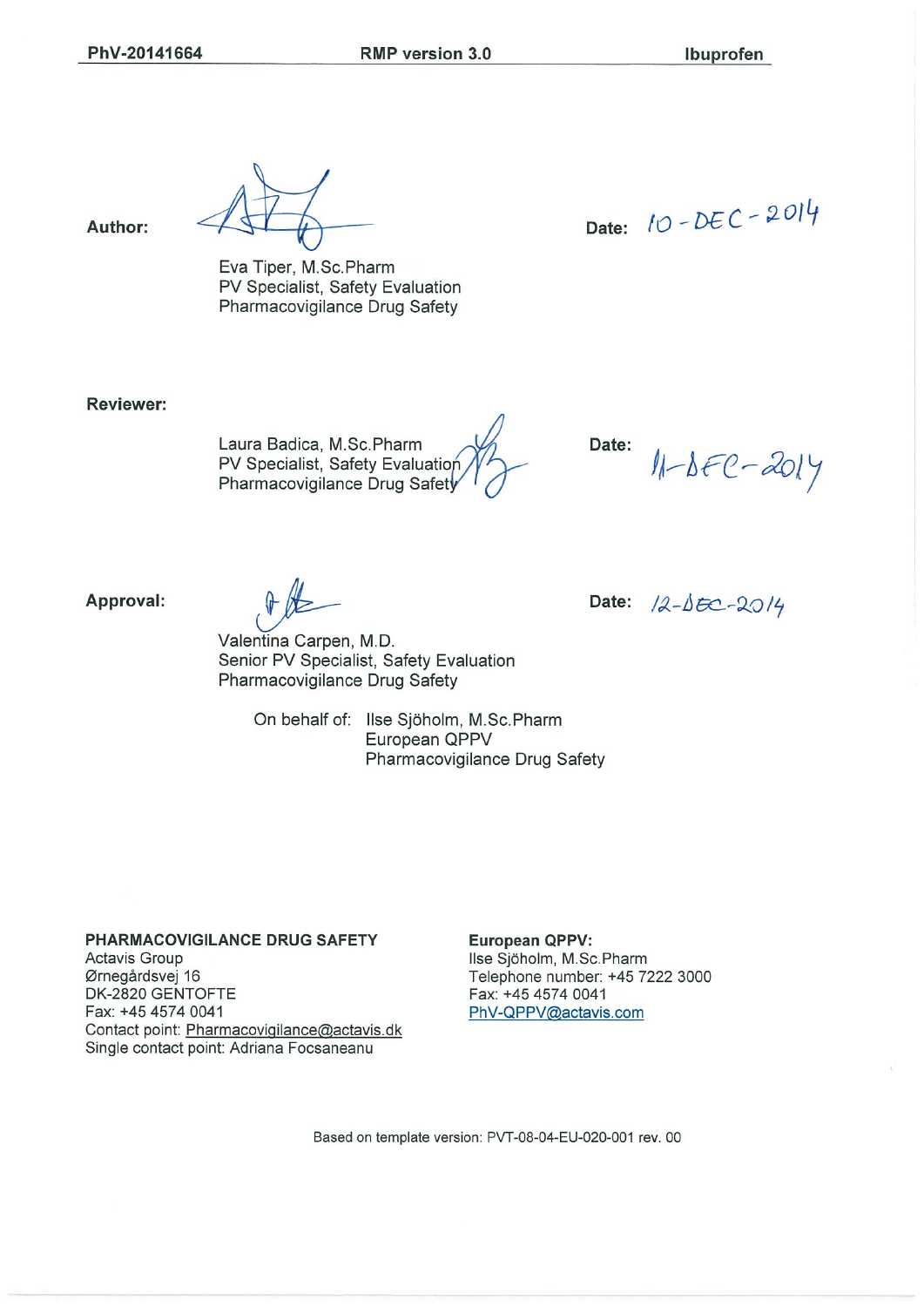# **TABLE OF CONTENTS**

| PART II: MODULE SI - EPIDEMIOLOGY OF THE INDICATION(S) AND TARGET                                                                                                                                              |  |
|----------------------------------------------------------------------------------------------------------------------------------------------------------------------------------------------------------------|--|
| 1.1                                                                                                                                                                                                            |  |
| SI.2                                                                                                                                                                                                           |  |
| SI.3                                                                                                                                                                                                           |  |
| PART II: MODULE SII - NON-CLINICAL PART OF THE SAFETY SPECIFICATION13<br>PART II: MODULE SIV - POPULATIONS NOT STUDIED IN CLINICAL TRIALS15<br>PART II: MODULE SVI - ADDITIONAL EU REQUIREMENTS FOR THE SAFETY |  |
| <b>SVI.1</b>                                                                                                                                                                                                   |  |
| <b>SVI.2</b>                                                                                                                                                                                                   |  |
| <b>SVI.3</b>                                                                                                                                                                                                   |  |
| <b>SVI.4</b>                                                                                                                                                                                                   |  |
| Description of medication errors during the clinical trial programme  17<br><b>SVI.4.1</b>                                                                                                                     |  |
| <b>SVI.4.2</b>                                                                                                                                                                                                 |  |
| <b>SVI.4.3</b>                                                                                                                                                                                                 |  |
| <b>SVI.4.4</b>                                                                                                                                                                                                 |  |
| <b>SVI.5</b>                                                                                                                                                                                                   |  |
| SVI.6                                                                                                                                                                                                          |  |
| <b>SVI.6.1</b>                                                                                                                                                                                                 |  |
| <b>SVI.6.2</b>                                                                                                                                                                                                 |  |
| SVI.7                                                                                                                                                                                                          |  |
| Newly identified safety concerns (since this module was last submitted)  20<br><b>SVII.1</b>                                                                                                                   |  |
| SVII.2                                                                                                                                                                                                         |  |
| Details of important identified and potential risks from clinical development and<br><b>SVII.3</b>                                                                                                             |  |
|                                                                                                                                                                                                                |  |
| <b>SVII.4</b>                                                                                                                                                                                                  |  |
| <b>SVII.4.1</b>                                                                                                                                                                                                |  |
| <b>SVII.4.2</b>                                                                                                                                                                                                |  |
| <b>SVII.5</b>                                                                                                                                                                                                  |  |
| Pharmacological class risks already included as important identified or<br><b>SVII.5.1</b>                                                                                                                     |  |
|                                                                                                                                                                                                                |  |
| Important pharmacological class effects not discussed above 35<br><b>SVII.5.2</b>                                                                                                                              |  |
| PART II: MODULE SVIII - SUMMARY OF THE SAFETY CONCERNS36<br>Safety concerns and overview of planned pharmacovigilance actions  37<br>III.1                                                                     |  |
| Additional pharmacovigilance activities to assess effectiveness of risk minimisation<br>III.2                                                                                                                  |  |
|                                                                                                                                                                                                                |  |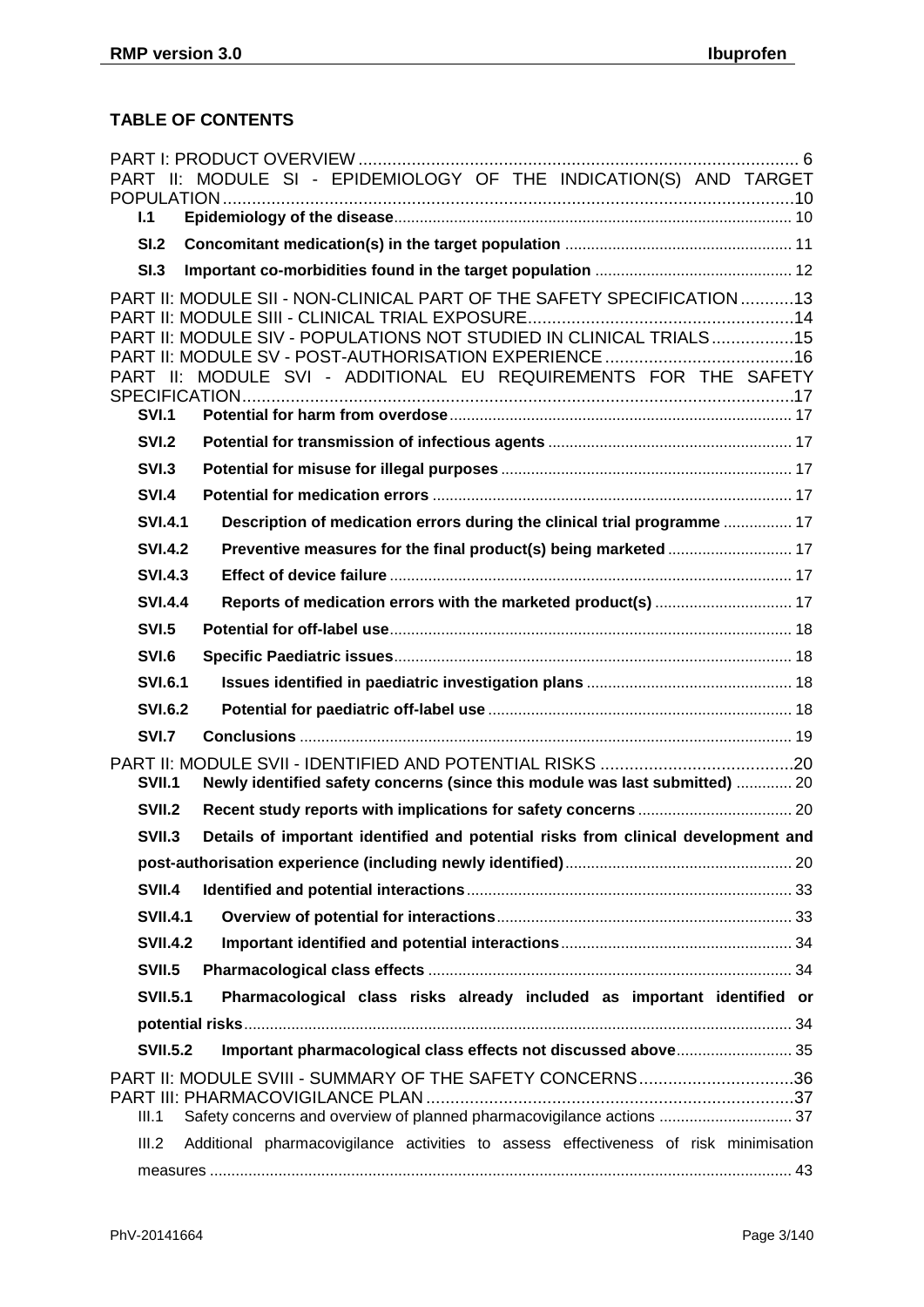| III.3                                                                                     | Studies and other activities completed since last update of Pharmacovigilance Plan  43                                             |     |  |  |
|-------------------------------------------------------------------------------------------|------------------------------------------------------------------------------------------------------------------------------------|-----|--|--|
| III.4                                                                                     |                                                                                                                                    |     |  |  |
| III.4.1 Imposed mandatory additional pharmacovigilance activity (key to benefit risk)  43 |                                                                                                                                    |     |  |  |
|                                                                                           |                                                                                                                                    |     |  |  |
|                                                                                           | III.4.3 Required additional pharmacovigilance activities to address specific safety concerns or to                                 |     |  |  |
|                                                                                           |                                                                                                                                    |     |  |  |
|                                                                                           |                                                                                                                                    |     |  |  |
| III.5                                                                                     |                                                                                                                                    |     |  |  |
| III.5.1                                                                                   | Table of on-going and planned additional PhV studies/activities in the Pharmacovigilance                                           |     |  |  |
| Plan                                                                                      | 43                                                                                                                                 |     |  |  |
|                                                                                           | III.5.2 Table of completed studies/activities from the Pharmacovigilance Plan  43                                                  |     |  |  |
| IV.1                                                                                      | PART IV: PLANS FOR POST-AUTHORISATION EFFICACY STUDIES44<br>Applicability of efficacy to all patients in the target population  44 |     |  |  |
| IV.2                                                                                      |                                                                                                                                    |     |  |  |
| IV.3                                                                                      |                                                                                                                                    |     |  |  |
| IV.4                                                                                      | Summary of completed Post authorisation efficacy studies Error! Bookmark                                                           | not |  |  |
| defined.                                                                                  |                                                                                                                                    |     |  |  |
| V.1                                                                                       |                                                                                                                                    |     |  |  |
| V.2                                                                                       |                                                                                                                                    |     |  |  |
| V.2.1                                                                                     |                                                                                                                                    |     |  |  |
|                                                                                           |                                                                                                                                    |     |  |  |
| V.3                                                                                       |                                                                                                                                    |     |  |  |
|                                                                                           | PART VI: SUMMARY OF THE RISK MANAGEMENT PLAN BY PRODUCT ?                                                                          |     |  |  |
| VI.1                                                                                      |                                                                                                                                    |     |  |  |
|                                                                                           |                                                                                                                                    |     |  |  |
|                                                                                           |                                                                                                                                    |     |  |  |
|                                                                                           |                                                                                                                                    |     |  |  |
| VI.2                                                                                      |                                                                                                                                    |     |  |  |
|                                                                                           |                                                                                                                                    |     |  |  |
|                                                                                           |                                                                                                                                    |     |  |  |
|                                                                                           |                                                                                                                                    |     |  |  |
|                                                                                           |                                                                                                                                    |     |  |  |
|                                                                                           |                                                                                                                                    |     |  |  |
|                                                                                           |                                                                                                                                    |     |  |  |
|                                                                                           | VI.2.7 Summary of changes to the Risk Management Plan over time 96                                                                 |     |  |  |
|                                                                                           |                                                                                                                                    |     |  |  |
|                                                                                           |                                                                                                                                    |     |  |  |
|                                                                                           | Annex 2 -SmPC and Package Leaflets Ibuprofen Actavis oral solution 100mg/ ml  100                                                  |     |  |  |
|                                                                                           | Annex 3 - Worldwide marketing authorisation by country (including EEA) 129                                                         |     |  |  |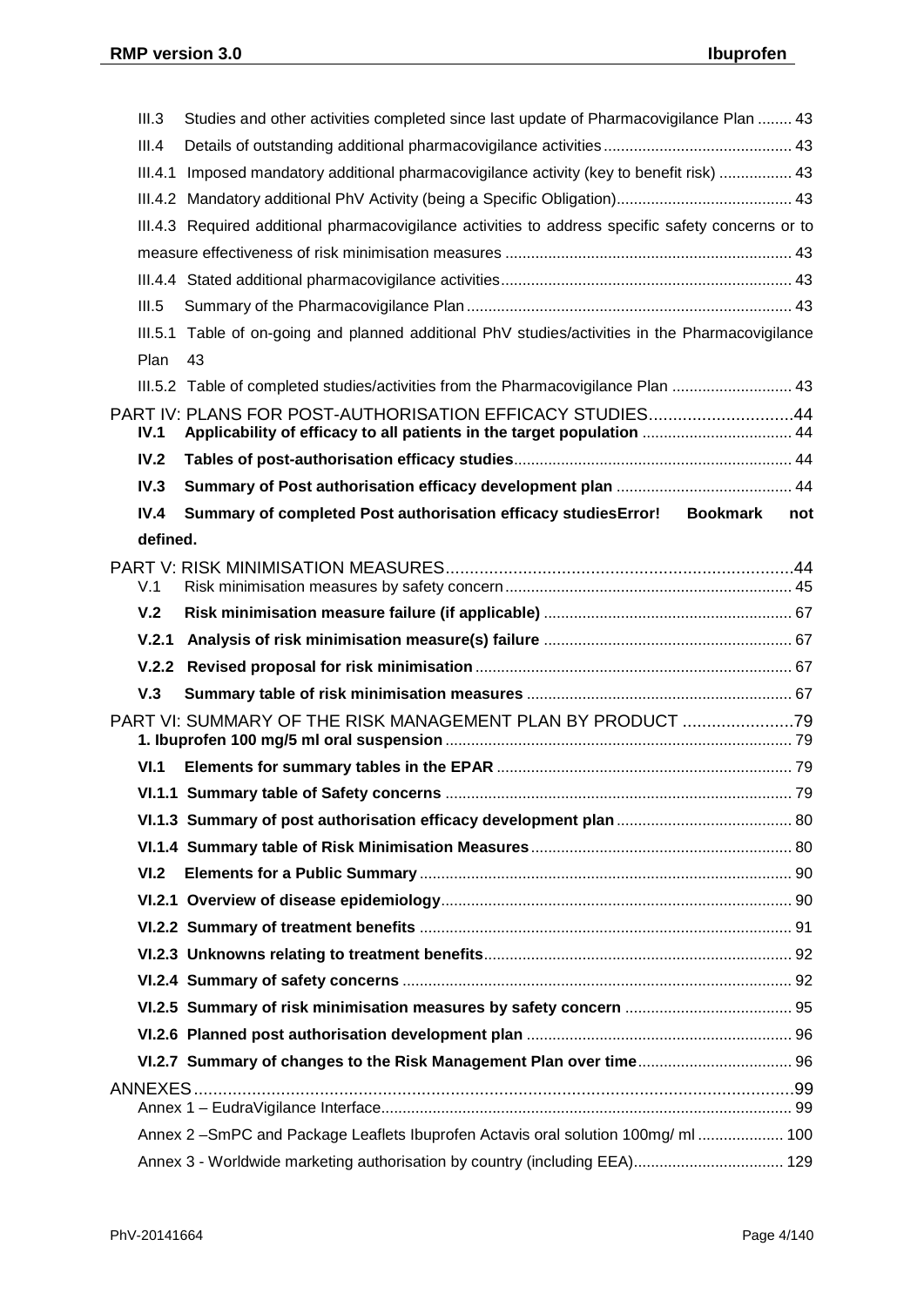| A3.1 |                                                                                                 |  |
|------|-------------------------------------------------------------------------------------------------|--|
|      |                                                                                                 |  |
|      |                                                                                                 |  |
|      | Annex 5 - Synopsis of on-going and completed pharmacoepidemiological study programme 131        |  |
|      | Annex 6 - Protocols for proposed and on-going studies in categories 1-3 of the section "Summary |  |
|      |                                                                                                 |  |
|      |                                                                                                 |  |
|      |                                                                                                 |  |
|      |                                                                                                 |  |
|      | Annex 10 - Details of proposed additional risk minimisation measures (if applicable) 136        |  |
|      | Annex 11 - Mock-up of proposed additional risk minimisation measures (if applicable)  137       |  |
|      |                                                                                                 |  |
|      |                                                                                                 |  |
|      |                                                                                                 |  |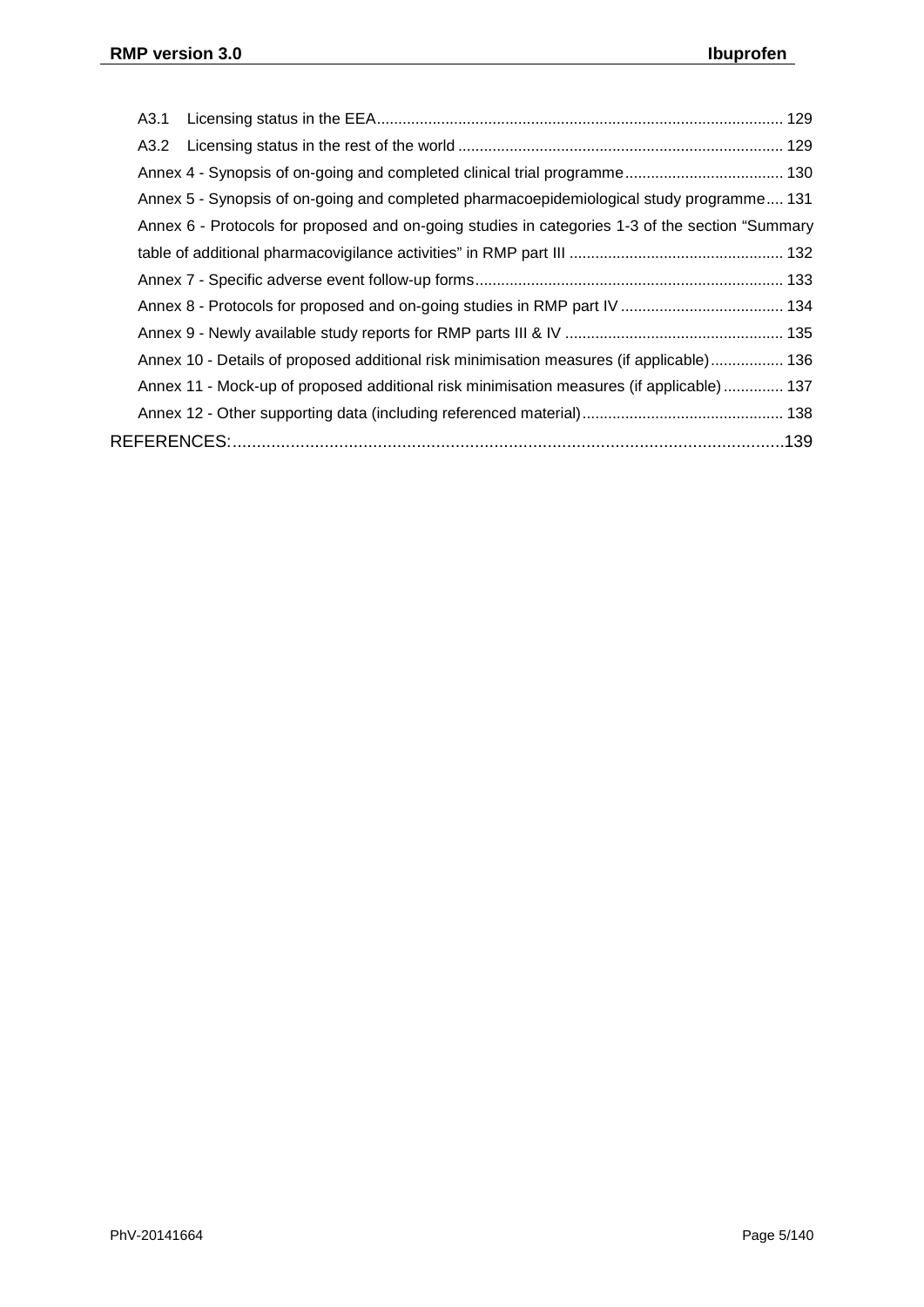# **Part I: Product Overview**

<span id="page-5-0"></span>Country and date of first authorisation of ibuprofen by Actavis worldwide: 22-10-1981 Country and date of first launch of ibuprofen by Actavis worldwide: 01-06-1990 Country and date of first authorisation of ibuprofen by Actavis in the EEA: 22-10-1981<br>Is the product subject to additional monitoring in the EU? No Is the product subject to additional monitoring in the EU?

The table below provides an overview on the update history of each RMP section:

| Part                                                             | <b>Module/annex</b>                                               | Date last updat-<br>ed for submis-<br>sion<br>(sign off date) | <b>Version</b><br>number of<br><b>RMP</b> when<br>last updated |
|------------------------------------------------------------------|-------------------------------------------------------------------|---------------------------------------------------------------|----------------------------------------------------------------|
| Part II<br>Safety Specifica-<br>tion                             | SI<br>Epidemiology of the indication<br>and target population(s)  | 09-05-2014                                                    | <b>RMP</b><br>version<br>2.1                                   |
|                                                                  | SII<br>Non-clinical part of the safety<br>specification           | Not included                                                  | Not included                                                   |
|                                                                  | SIII<br>Clinical trial exposure                                   | Not included                                                  | Not included                                                   |
|                                                                  | SIV<br>Populations not studied in clinical<br>trials              | Not included                                                  | Not included                                                   |
|                                                                  | <b>SV</b><br>Post-authorisation experience                        | 09-05-2014                                                    | <b>RMP</b><br>version<br>2.1                                   |
|                                                                  | SVI<br>Additional EU requirements for<br>the safety specification | 09-05-2014                                                    | <b>RMP</b><br>version<br>2.1                                   |
|                                                                  | SVII<br>Identified and potential risks                            |                                                               | <b>RMP</b><br>version<br>3.0                                   |
|                                                                  | SVIII<br>Summary of the safety concerns                           |                                                               | Version<br><b>RMP</b><br>3.0                                   |
| Part III<br>Pharmacovigilance<br>Plan                            |                                                                   |                                                               | Version<br><b>RMP</b><br>3.0                                   |
| Part IV<br>Plan for post-<br>authorisation effi-<br>cacy studies |                                                                   | 09-05-2014                                                    | <b>RMP</b><br>version<br>2.1                                   |
| Part V<br><b>Risk Minimisation</b><br>Measures                   |                                                                   |                                                               | <b>RMP</b><br>version<br>3.0                                   |
| Part VI<br>Summary of RMP                                        |                                                                   | 09-05-2014                                                    | <b>RMP</b><br>version<br>3.0                                   |
| Part VII<br>Annexes                                              | <b>ANNEX 2</b><br>Current or proposed SmPC/PIL                    |                                                               | version<br><b>RMP</b><br>3.0                                   |
|                                                                  | <b>ANNEX 3</b><br>Worldwide marketing status by<br>country        | 09-05-2014                                                    | <b>RMP</b><br>version<br>2.1                                   |
|                                                                  | <b>ANNEX 4</b>                                                    | <b>NA</b>                                                     | <b>NA</b>                                                      |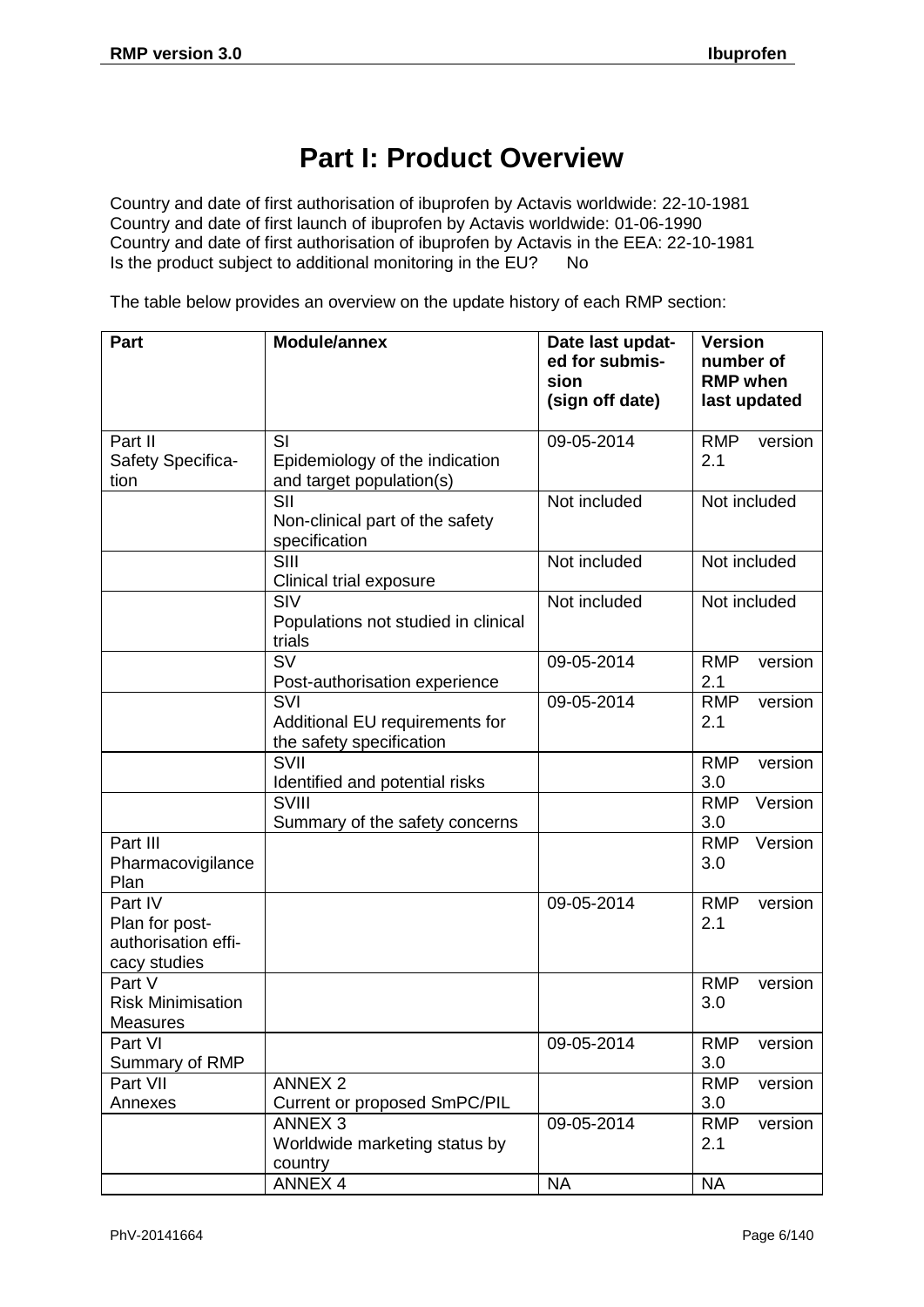| Part | Module/annex                                                                       | Date last updat-<br>ed for submis-<br>sion<br>(sign off date) | <b>Version</b><br>number of<br><b>RMP</b> when<br>last updated |
|------|------------------------------------------------------------------------------------|---------------------------------------------------------------|----------------------------------------------------------------|
|      | Synopsis of clinical trial pro-<br>gramme                                          |                                                               |                                                                |
|      | <b>ANNEX 5</b><br>Synopsis of pharmacoepidemio-<br>logical study programme         | <b>NA</b>                                                     | <b>NA</b>                                                      |
|      | ANNEX <sub>6</sub><br>Protocols for proposed and on-<br>going studies in Part III  | <b>NA</b>                                                     | <b>NA</b>                                                      |
|      | <b>ANNEX 7</b><br>Specific adverse event follow-up<br>forms                        | <b>NA</b>                                                     | <b>NA</b>                                                      |
|      | ANNEX <sub>8</sub><br>Protocols for studies in Part IV                             | <b>NA</b>                                                     | <b>NA</b>                                                      |
|      | ANNEX <sub>9</sub><br>Synopsis of newly available study<br>reports in Parts III-IV | <b>NA</b>                                                     | <b>NA</b>                                                      |
|      | ANNEX 10<br>Details of proposed additional risk<br>minimisation activities         | <b>NA</b>                                                     | <b>NA</b>                                                      |
|      | <b>ANNEX 11</b><br>Mock up examples                                                | <b>NA</b>                                                     | <b>NA</b>                                                      |
|      | <b>ANNEX 12</b><br>Other supporting data                                           | 09-05-2014                                                    | <b>RMP</b><br>version<br>2.1                                   |

# **Overview of versions:**

Version number of last agreed RMP:

NA

Current RMP versions under evaluation: NA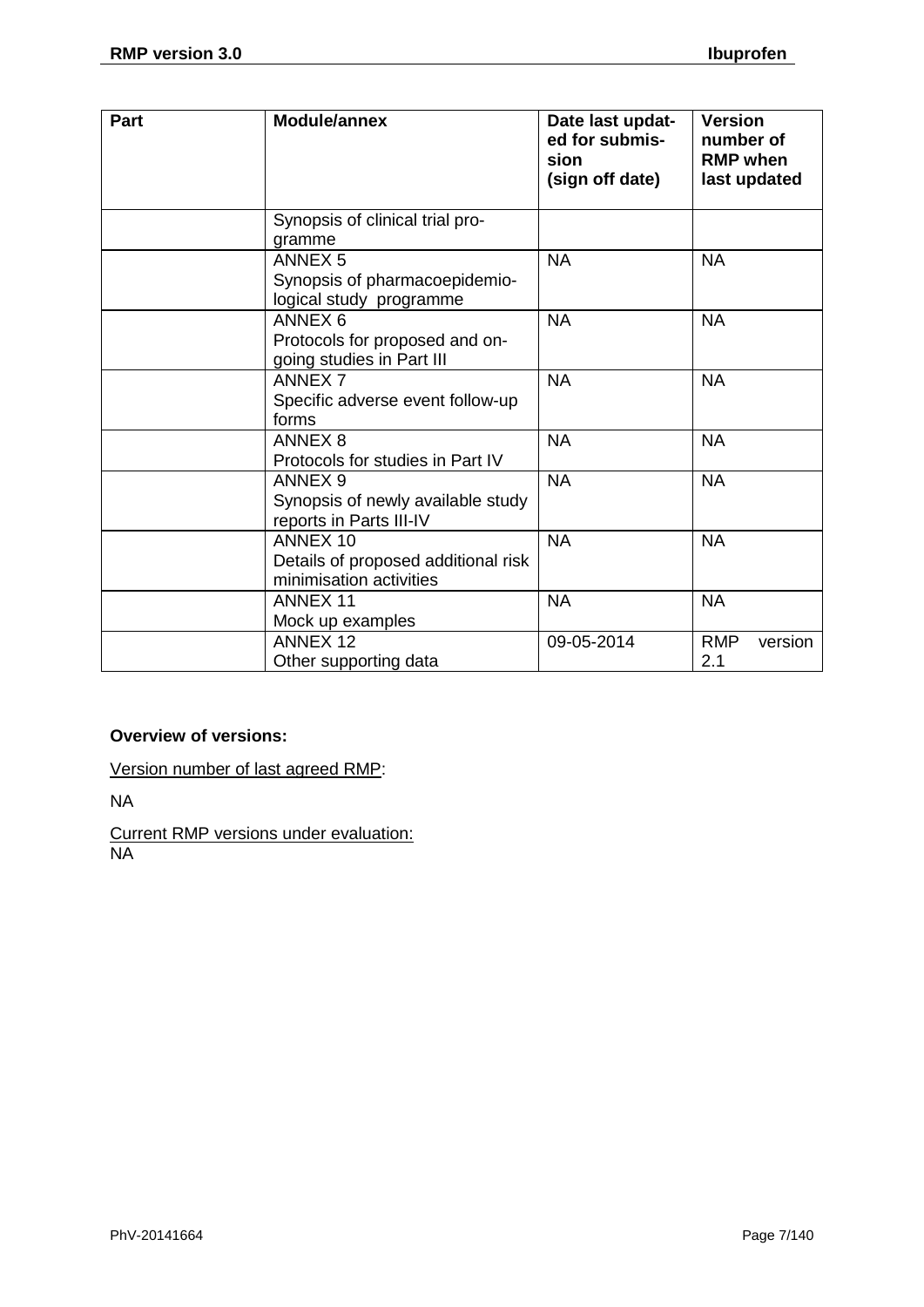# **Products covered by the RMP:**

| Invented name(s)                     | Ibuprofen 100 mg/5 ml oral suspension                                                                   |  |  |
|--------------------------------------|---------------------------------------------------------------------------------------------------------|--|--|
| <b>Authorisation procedure</b>       | UK/H/5608/01/DC                                                                                         |  |  |
| Brief description of the product     | Ibuprofen is an anti-inflammatory and antirheumatic                                                     |  |  |
| including:                           | product, non-steroids; propionic acid derivatives. ATC                                                  |  |  |
| chemical class                       | code: M01AE01                                                                                           |  |  |
| summary of mode of action            | Ibuprofen is a NSAID that possesses anti-inflammatory,                                                  |  |  |
|                                      | analgesic and antipyretic activity. Animal models for pain                                              |  |  |
|                                      | and inflammation indicate that ibuprofen effectively in-                                                |  |  |
|                                      | hibits the synthesis of prostaglandins. In humans, ibu-                                                 |  |  |
|                                      | profen reduces pain possibly caused by inflammation or                                                  |  |  |
|                                      | connected with it, swelling and fever. Ibuprofen exerts                                                 |  |  |
|                                      | an inhibitory effect on prostaglandin synthesis by inhibit-                                             |  |  |
|                                      | ing the activity of cyclo-oxygenase. In addition ibuprofen                                              |  |  |
|                                      | has an inhibitory effect on ADP (adenosine diphosphate)                                                 |  |  |
|                                      | or collagen-stimulated platelet aggregation.                                                            |  |  |
| Indication(s)                        |                                                                                                         |  |  |
|                                      | <b>NA</b>                                                                                               |  |  |
| Current                              |                                                                                                         |  |  |
|                                      |                                                                                                         |  |  |
|                                      | Mild to moderate pain due to sore throat, teeth-<br>ing pain, toothache, earache, headache, minor aches |  |  |
| Proposed                             | and sprains                                                                                             |  |  |
|                                      | Fever, including post immunisation pyrexia                                                              |  |  |
|                                      | Symptoms of colds and influenza                                                                         |  |  |
| Posology and route of administration |                                                                                                         |  |  |
|                                      |                                                                                                         |  |  |
| Current                              | <b>NA</b>                                                                                               |  |  |
|                                      | Children over 3 months of age                                                                           |  |  |
|                                      | For post immunisation pyrexia: One 2.5 ml dose fol-                                                     |  |  |
|                                      | lowed by one further 2.5 ml dose 6 hours later if neces-                                                |  |  |
|                                      | sary. No more than two 2.5 ml doses in 24 hours. If the<br>fever is not reduced, consult your doctor.   |  |  |
|                                      |                                                                                                         |  |  |
|                                      | For pain, fever and symptoms of cold and influenza:                                                     |  |  |
|                                      | The daily dosage of ibuprofen oral suspension is 20-30                                                  |  |  |
|                                      | mg/kg bodyweight in divided doses. Using the oral dos-                                                  |  |  |
|                                      | ing syringe provided this can be achieved as follows:                                                   |  |  |
| Proposed                             |                                                                                                         |  |  |
|                                      | Infants $3 - 6$ months weighing more than 5 kg: One                                                     |  |  |
|                                      | 2.5ml dose may be taken 3 times in 24 hours.                                                            |  |  |
|                                      | Infants 6 - 12 months: One 2.5 ml dose may be taken 3                                                   |  |  |
|                                      | to 4 times in 24 hours.                                                                                 |  |  |
|                                      | Children 1 - 3 years: One 5 ml dose may be taken 3                                                      |  |  |
|                                      | times in 24 hours.                                                                                      |  |  |
|                                      | Children 4 - 6 years: 7.5 ml may be taken 3 times in 24<br>hours.                                       |  |  |
|                                      | Children 7 - 9 years: 10 ml may be taken 3 times in 24                                                  |  |  |
|                                      | hours.                                                                                                  |  |  |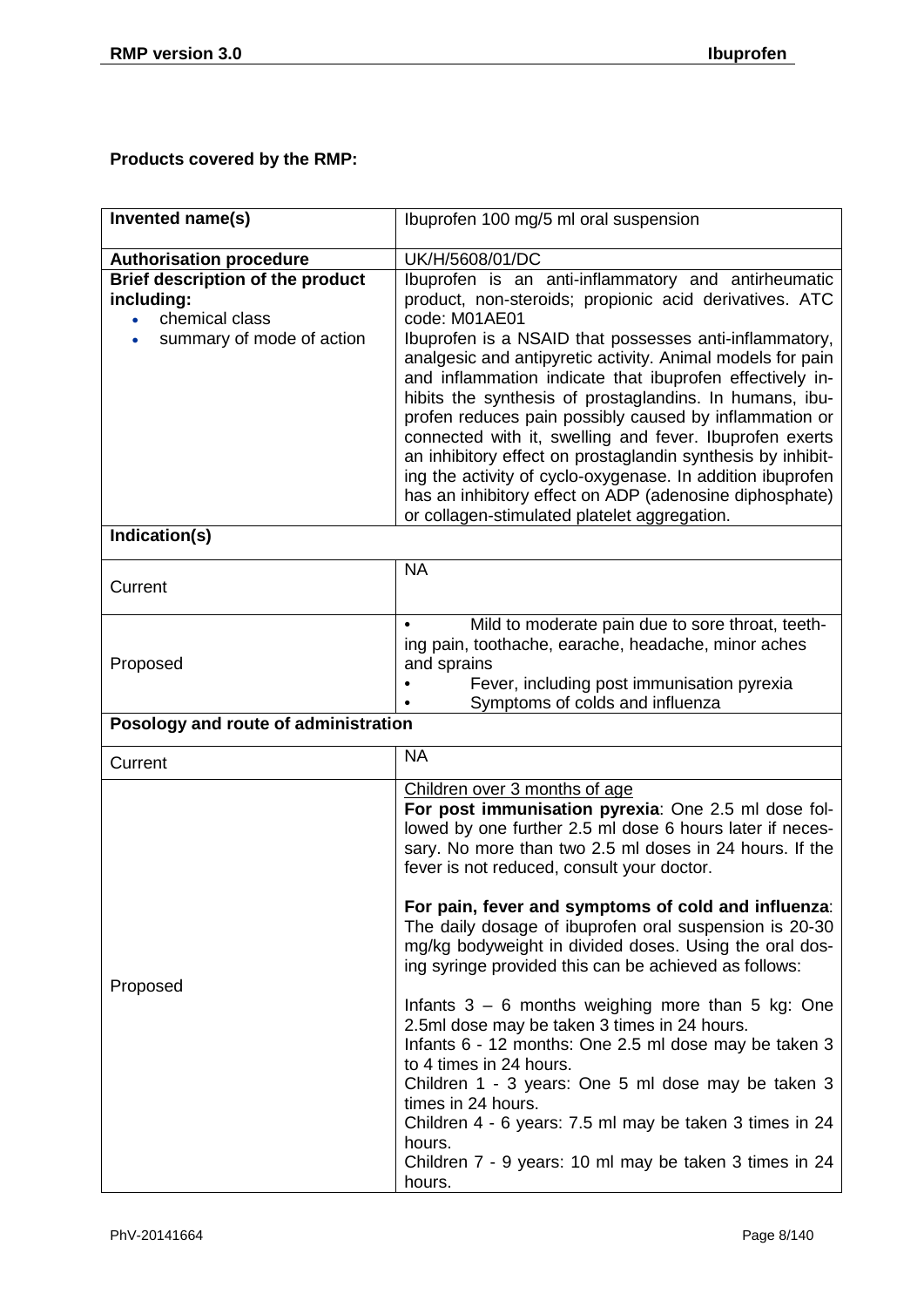|                                      | Children 10 - 12 years: 15 ml may be taken 3 times in 24<br>hours.<br>Doses should be given approximately every 6 to 8<br>hours, (or with a minimum of 4 hours between each<br>dose if required).<br>Infants under 3 months of age or weighing less than 5 kg<br>should not take ibuprofen due to lack of data on safety<br>and efficacy.<br>Duration of treatment<br>For short-term use only<br>Children aged over 6 months: If symptoms persist for<br>more than 3 days, consult your doctor.<br>Children aged under 6 months: If symptoms persist after<br>24 hours use (3 doses), seek medical advice.<br>For oral administration |
|--------------------------------------|---------------------------------------------------------------------------------------------------------------------------------------------------------------------------------------------------------------------------------------------------------------------------------------------------------------------------------------------------------------------------------------------------------------------------------------------------------------------------------------------------------------------------------------------------------------------------------------------------------------------------------------|
| Pharmaceutical form(s) and strengths |                                                                                                                                                                                                                                                                                                                                                                                                                                                                                                                                                                                                                                       |
| Current                              | <b>NA</b>                                                                                                                                                                                                                                                                                                                                                                                                                                                                                                                                                                                                                             |
| Proposed                             | Oral suspension, 100 mg/5 ml                                                                                                                                                                                                                                                                                                                                                                                                                                                                                                                                                                                                          |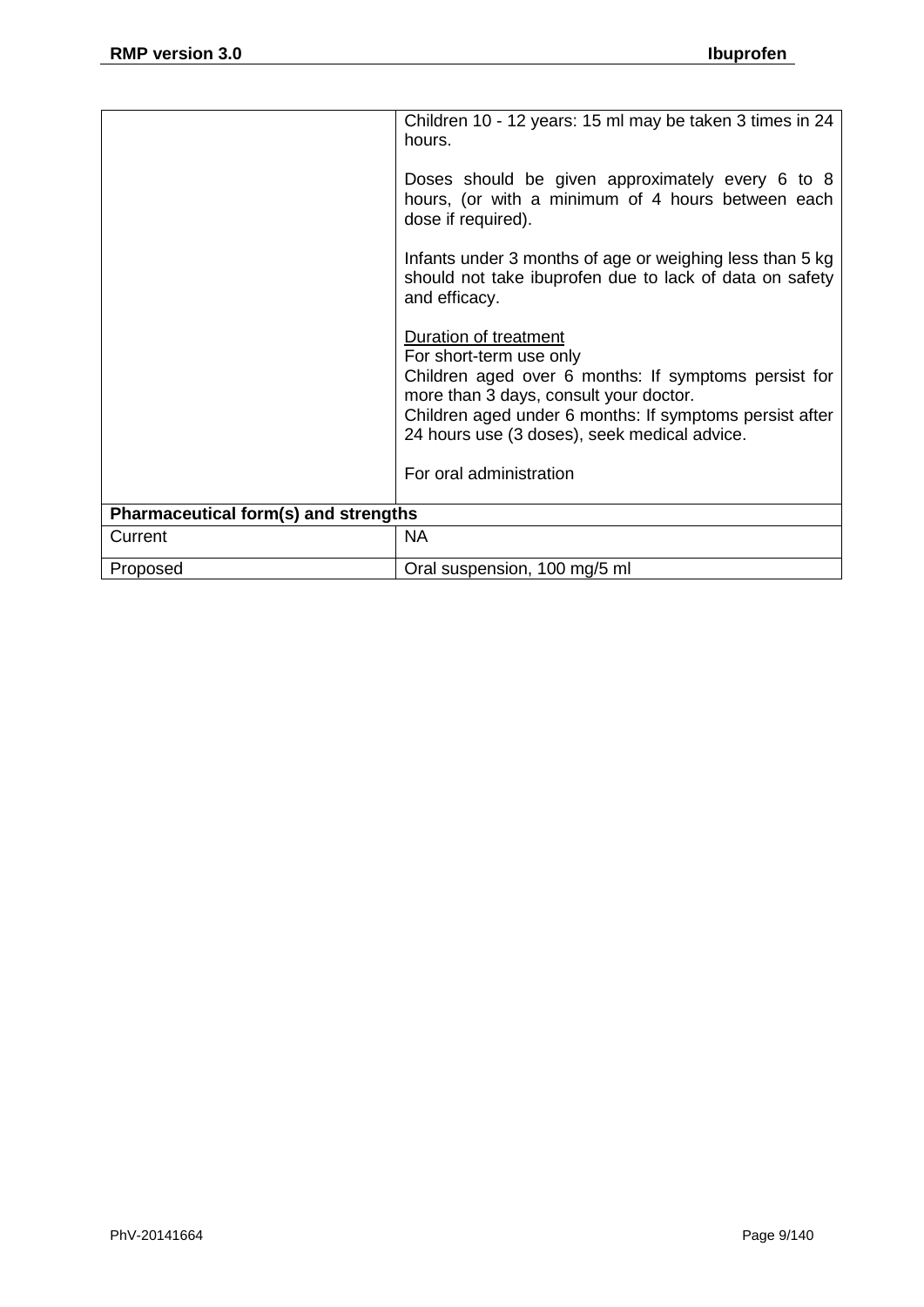# <span id="page-9-0"></span>**Part II: Module SI - Epidemiology of the indication(s) and target population**

## <span id="page-9-1"></span>**I.1 Epidemiology of the disease**

#### **Mild to moderate pain due to sore throat, teething pain, toothache, earache, headache, minor aches and sprains**

In a study comprising several EU countries, a total of 51.8 million respondents reported pain (20.9%) or just over one in five of the population 18 years of age and over. Moderate pain was reported by 29.4 million and mild pain by 9.0 million. With respect to frequency with which they had problems with pain, options ranged from daily pain to those who experienced pain once a month or less. Pain prevalence studies have consistently shown the impact of gender with women reporting more pain than men, reporting more severe and persistent pain and reporting pain in more body regions. The prevalence of pain across all pain severity categories increases with age, the results (at least for severe and moderate pain) point to the highest prevalence in the 40 to 59 years of age group. Patterns of medication utilization point to an increased utilization of prescription pain medications with increased pain severity.

In Grøholt EK et al study the total prevalence of headache, abdominal pain and back pain among children 7-17 years of age was 14.9, 8.3 and 4.7%, respectively. The most common pain combination was headache and abdominal pain. Pain was most frequent among girls. The prevalence was slightly higher in low educated or low-income families compared to those of high status. Children living in low educated, low-income, worker families had approximately a 1.4-fold odds of having pain. There was a strong association between the different pain conditions and between pain and other forms of distress in the same child.<sup>[2](#page-139-1)</sup>

#### **Fever, including post immunisation pyrexia**

As many as 20% of childhood fevers have no apparent cause. A small but significant number of these patients may have a serious bacterial infection; the risk is greatest among febrile infants and children younger than 36 months, making proper diagnosis and management important. Fever accounts for 10-20% of pediatric visits to health care providers. Patients with no easily identified source of infection have a small but significant risk of a serious bacterial infection. If not recognized and treated appropriately and promptly, this can cause morbidity or mortality

Meningitis, pneumonia, urinary tract infection (UTI), human herpesvirus 6 (HHV-6), and bacteremia are serious etiologies of fever in infants and young children.

Neonates' immature immune systems place them at greater risk of systemic infection. Hematogenous spread of infection is most common in this age group or in patients who are immunocompromised. For these same reasons, infants who have a focal bacterial infection have a greater risk of developing metastatic infection or bacteremia.

Treatment recommendations for children with fever without a focus are based on the child's appearance, age, and temperature.

Treatment with antipyretics is somewhat controversial because fever is a defensive response to infection (Sullivan, 2011). Base the decision to treat a fever without a focus on age, presentation, and laboratory results. If antibiotics are administered empirically, close follow-up is required. Parenteral antibiotics are the drugs of choice.<sup>[3](#page-139-2)</sup>

#### <span id="page-9-2"></span>**Symptoms of colds and influenza**

The common cold is the most common human disease, and affects people all over the globe. Adults typically have two to five infections annually and children may have six to ten colds a year (and up to twelve colds a year for school children). Rates of symptomatic infections increase in the elderly due to a worsening immune system.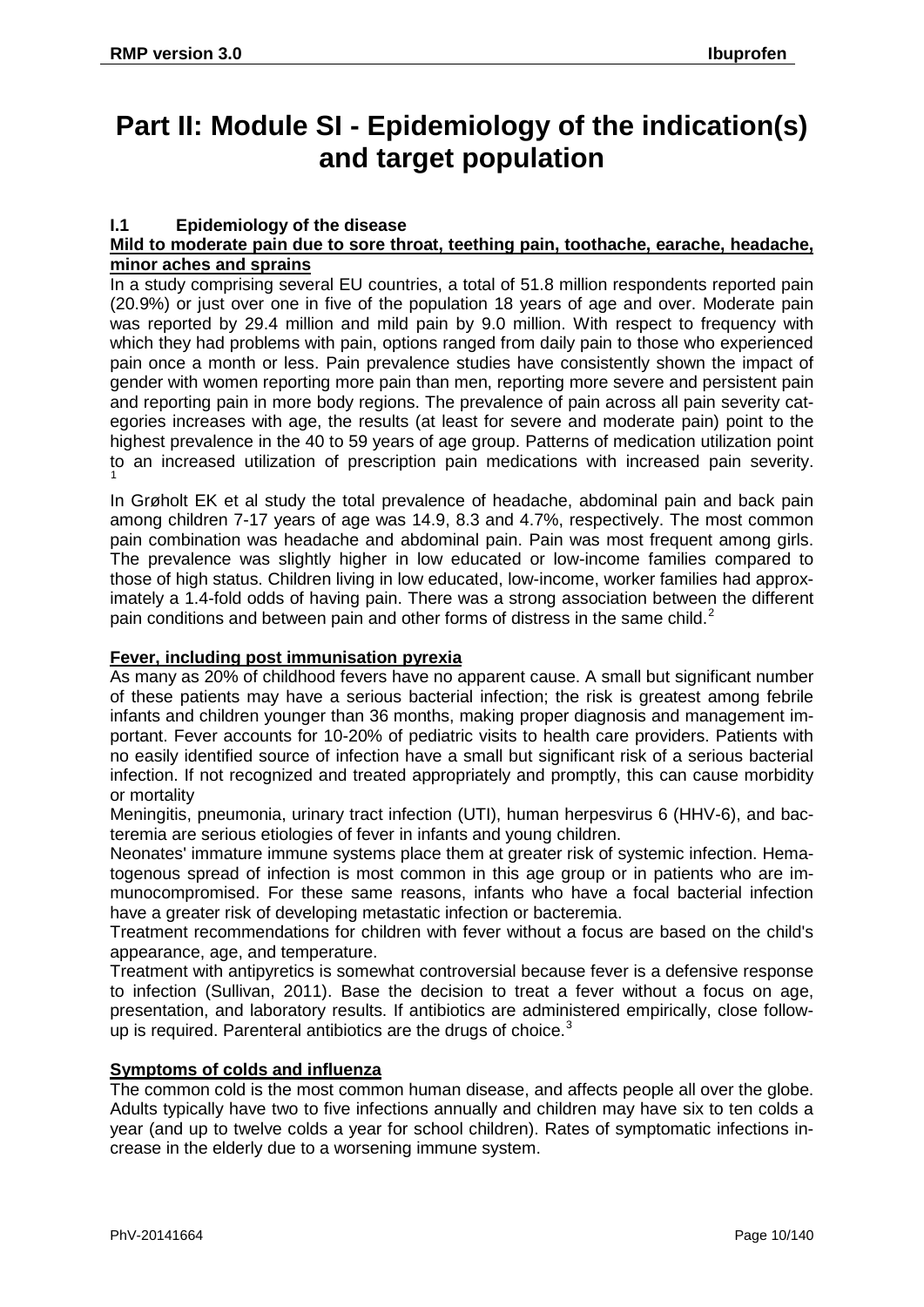Upper respiratory tract infections, nasal congestion, throat complaints, and cough are responsible for 11% of general practice consultations in Australia. Each year, children suffer about 5 such infections and adults two to three infections. One cross-sectional study in Norwegian children aged 4 to 5 years found that 48% experienced more than two common colds annually.

Transmission of common cold infection is mostly through hand-to-hand contact, with subsequent passage to the nostrils or eyes — rather than, as commonly perceived, through droplets in the air. Common cold infections are mainly caused by viruses (typically rhinovirus, but also coronavirus and respiratory syncytial virus, or metapneumovirus and others). For many colds, no infecting organism can be identified. Although they cause no mortality or serious morbidity, common colds are responsible for considerable discomfort, lost work, and medical costs

Nasal and oral decongestants reduce nasal congestion over 3 to 10 hours, but we don't know how effective decongestants are for longer-term relief (>10 hours).

Vitamin C seems unlikely to reduce the duration or severity of cold symptoms compared with placebo. Antihistamines may slightly reduce runny nose and sneezing, but their overall effect seems small. Some antihistamines may cause sedation or arrhythmias.

Antibiotics don't reduce symptoms overall, and can cause adverse effects and increase antibiotic resistance

Native Americans and Inuit are more likely to be infected with colds and develop complications such as otitis media more often than Caucasians. This may be explained by issues such as poverty and overcrowding rather than by ethnicity. <sup>[4](#page-139-3)</sup>

The World Health Organization estimates that worldwide, annual influenza epidemics result in about 3-5 million cases of severe illness and about 250,000 to 500,000 deaths. The Centers for Disease Control and Prevention (CDC) notes that the often-cited figure of 36,000 annual flu-related deaths was derived from years when the predominant virus subtype was H3N2, which tends to be more lethal than H1N1. In patients without comorbid disease who contract seasonal influenza, the prognosis is very good. However, some patients have a prolonged recovery time and remain weak and fatigued for weeks. Mortality from seasonal influenza is highest in infants and the elderly.

Prevention is the most effective management strategy for influenza. To prevent seasonal flu, CDC recommends routine annual influenza vaccination for all persons aged 6 months or older, preferably before the onset of influenza activity in the community. Public health measures are effective in limiting influenza transmission in closed environments. Patients with influenza generally benefit from bed rest. Most patients with influenza recover in 3 days; however, ma-laise may persist for weeks.<sup>[5](#page-139-4)</sup>

### <span id="page-10-1"></span><span id="page-10-0"></span>**SI.2 Concomitant medication(s) in the target population**

#### **Mild to moderate pain due to sore throat, teething pain, toothache, earache, headache, minor aches and sprains**

Considering the nature of the disease, it is expected that the following concomitant medications will frequently be used

*Mild pain*

• Paracetamol

*Moderate-to-severe pain*

Morphine is the medicine of choice for the second step, however no information have been identified regarding it's usage as concomitant medication.

#### **Fever, including post immunisation pyrexia**

Considering the nature of the disease, it is expected that the following concomitant medications will frequently be used:

- **Antibiotics**
- Analgesics<sup>[3](#page-9-2)</sup>

### **Symptoms of colds and influenza**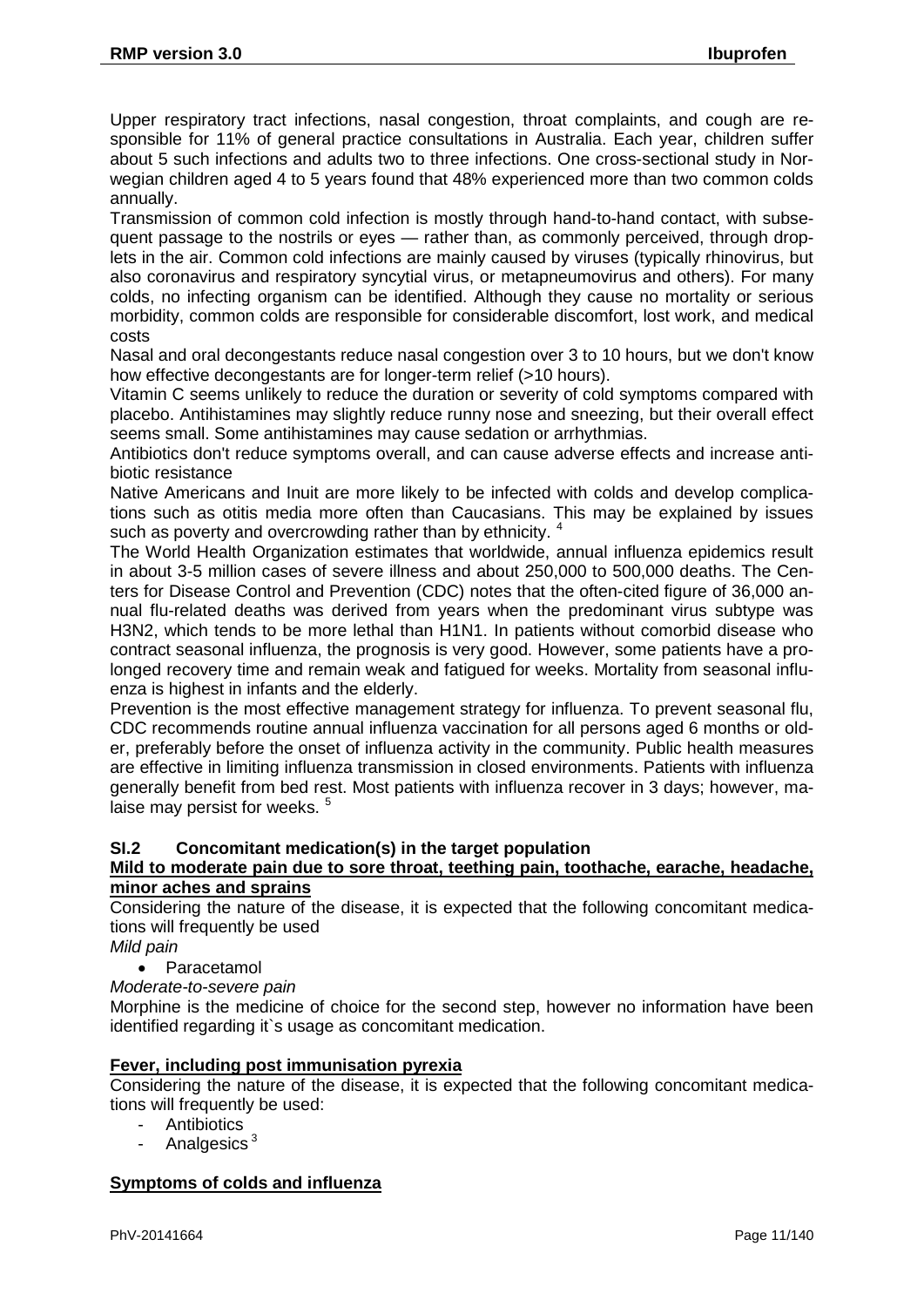Considering the nature of the disease, it is expected that the following concomitant medications will frequently be used:

- Antihistaminics
- Nasal and oral decongestants
- Vitamin [C](#page-10-1)

### <span id="page-11-0"></span>**SI.3 Important co-morbidities found in the target population**

The indications proposed for Ibuprofen 100 mg/5 ml oral suspension are often encountered in the general population. They may affect population of all ages and therefore no important comorbidities are identified for the concerned target groups.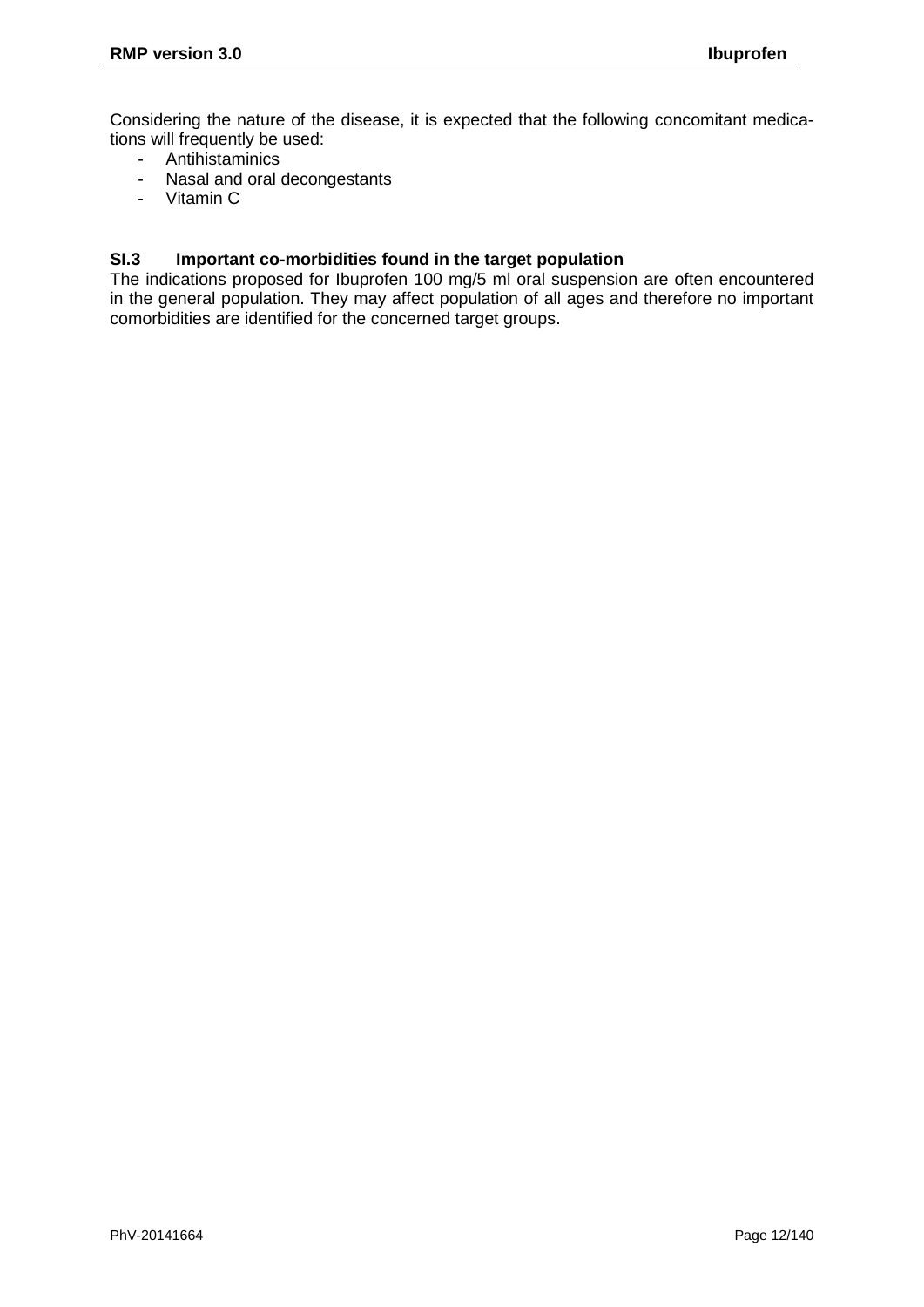# <span id="page-12-0"></span>**Part II: Module SII - Non-clinical part of the safety specification**

Not applicable as this Module is not required for this type of medicine application.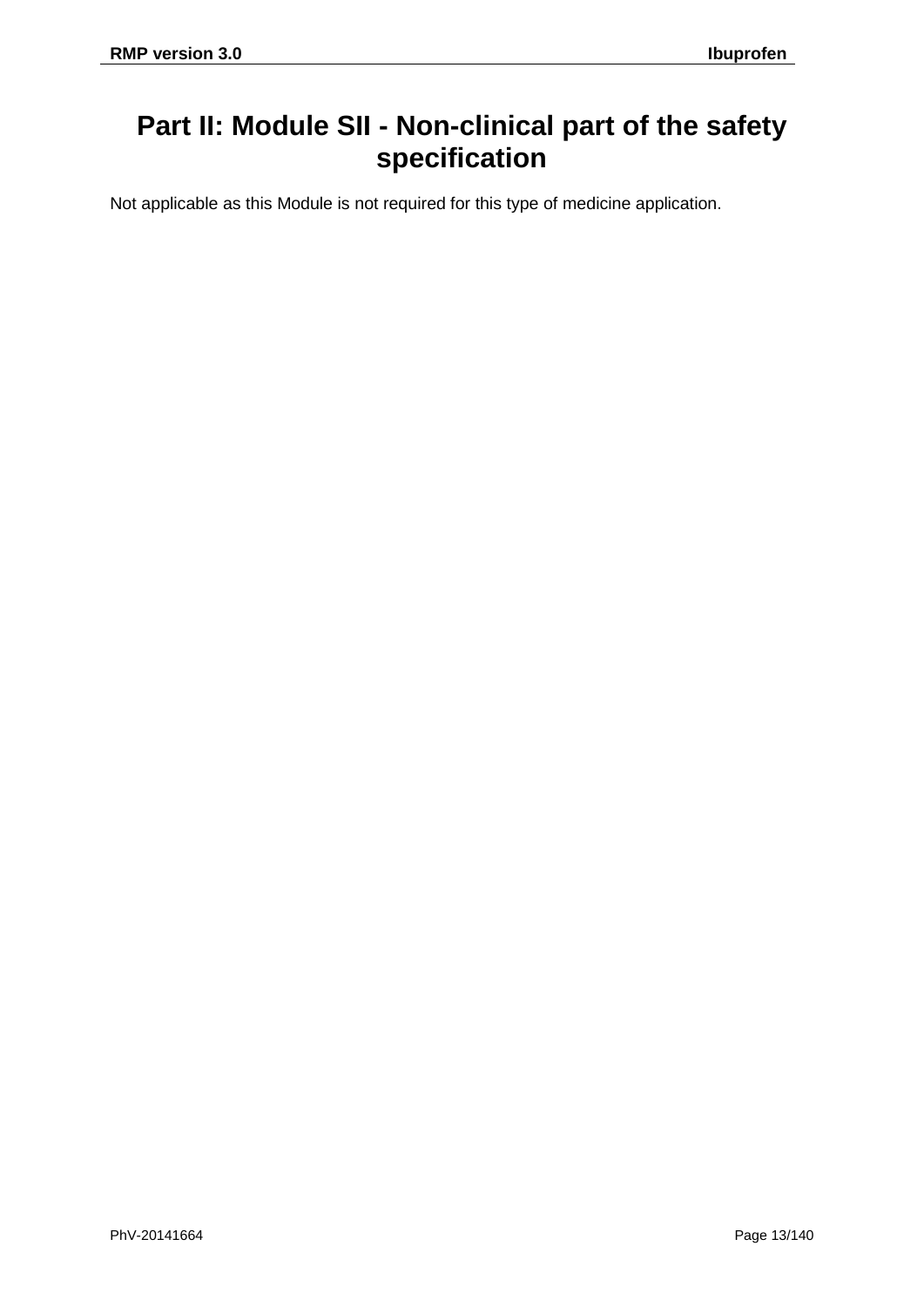# **Part II: Module SIII - Clinical trial exposure**

<span id="page-13-0"></span>Not applicable as this Module is not required for this type of medicine application.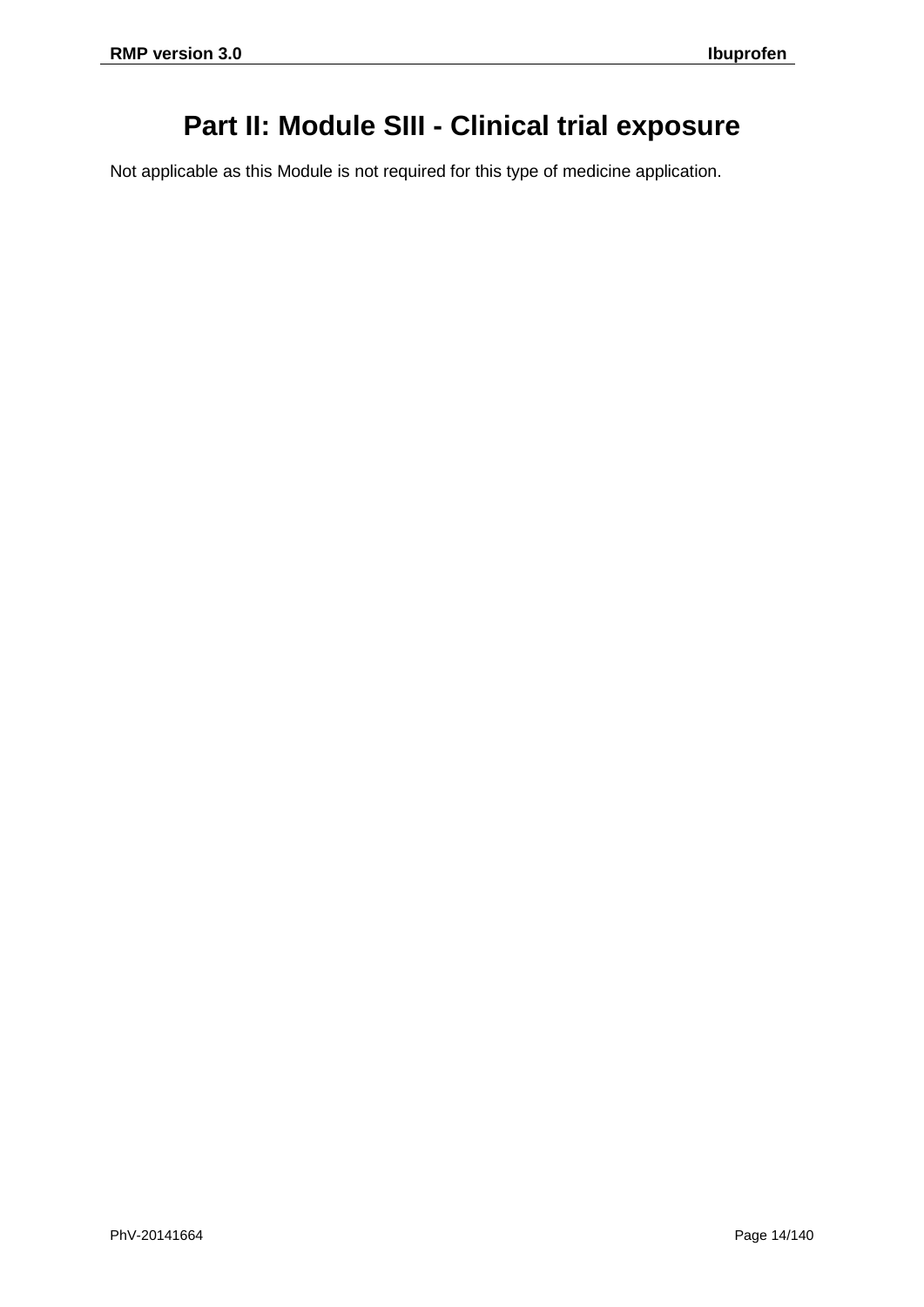# <span id="page-14-0"></span>**Part II: Module SIV - Populations not studied in clinical trials**

Not applicable as this Module is not required for this type of medicine application.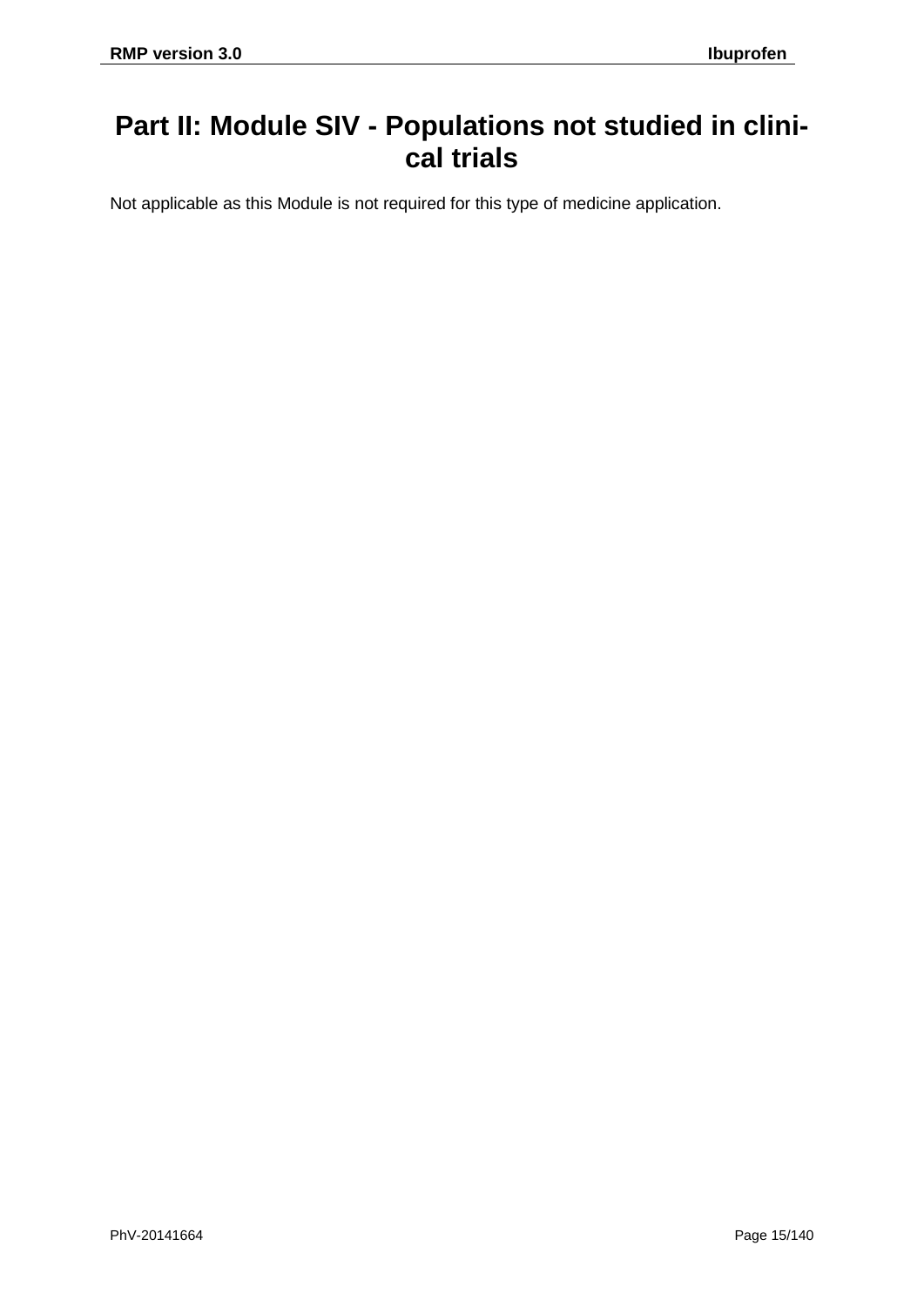# <span id="page-15-0"></span>**Part II: Module SV - Post-authorisation experience**

#### **SV.1 Action taken by regulatory authorities and/or marketing authorisation holders for safety reasons**

No actions have been taken by regulatory authorities or by Actavis for safety reasons since the last update of this module.

# **SV.2 Non-study post-authorisation exposure**

#### *SV.2.1 Method used to calculate exposure*

Sales data up to the most recent date available giving, the number of kg or number of units sold on the substance, collected from Actavis Sales Data warehouse, are used to estimate the patient exposure. The data are supplemented with sales data of Watson company where available and relevant, for the period before January 2013. Starting with January 2013, sales data are centralised into Actavis Sales Data warehouse.

The patient exposure is calculated using the WHO Defined Daily Dose (DDD) for ibuprofen: 1.2 g.

### *SV.2.2 Exposure*

Exposure to ibuprofen is presented cumulatively, for the period after March 2009, in the table below:

| <b>Cumulative</b><br>(including report period) | EU/EEA region        |               | All countries outside EU/EEA |               |
|------------------------------------------------|----------------------|---------------|------------------------------|---------------|
| Route of administration                        | Quantity sold<br>(g) | Patient years | Quantity sold<br>(g)         | Patient years |
| Oral                                           | 26,98,551000         | 6161075       | 1,10,052200                  | 251260.7132   |

No WHO Defined Daily Dose (DDD) for ibuprofen topical gel is available. The patient exposure is calculated using an estimated dose per patient based on the CCSI. It has been estimated that each patient uses one tube in total. Exposure to ibuprofen in the period and cumulatively is presented in the tables below:

| <b>Cumulative</b>                | EU/EEA region            |                  | All countries outside EU/EEA |                  |  |
|----------------------------------|--------------------------|------------------|------------------------------|------------------|--|
| <i>(including report period)</i> |                          |                  |                              |                  |  |
| Route of administration          | Quantity sold<br>(packs) | Patients exposed | Quantity sold<br>(packs)     | Patients exposed |  |
| Topical                          | 18.103                   | 18,103           |                              |                  |  |

### **SV.3 Post-authorisation use in populations not studied in clinical trials**

Not applicable since Actavis did not conducted any clinical trials on ibuprofen.

### **SV.4 Post-authorisation off-label use**

Actavis did not conduct any observational studies in the post-authorisation phase that would offer information regarding off-label use of ibuprofen within EU.

### **SV.5 Epidemiological study exposure**

Not applicable since Actavis did not conduct any epidemiological studies on ibuprofen, aiming to investigate safety or efficacy concerns, study drug utilisation or measure the effectiveness of the risk minimisation measures. In addition, Actavis was not sent the results of any such epidemiological study undertaken by marketing partners.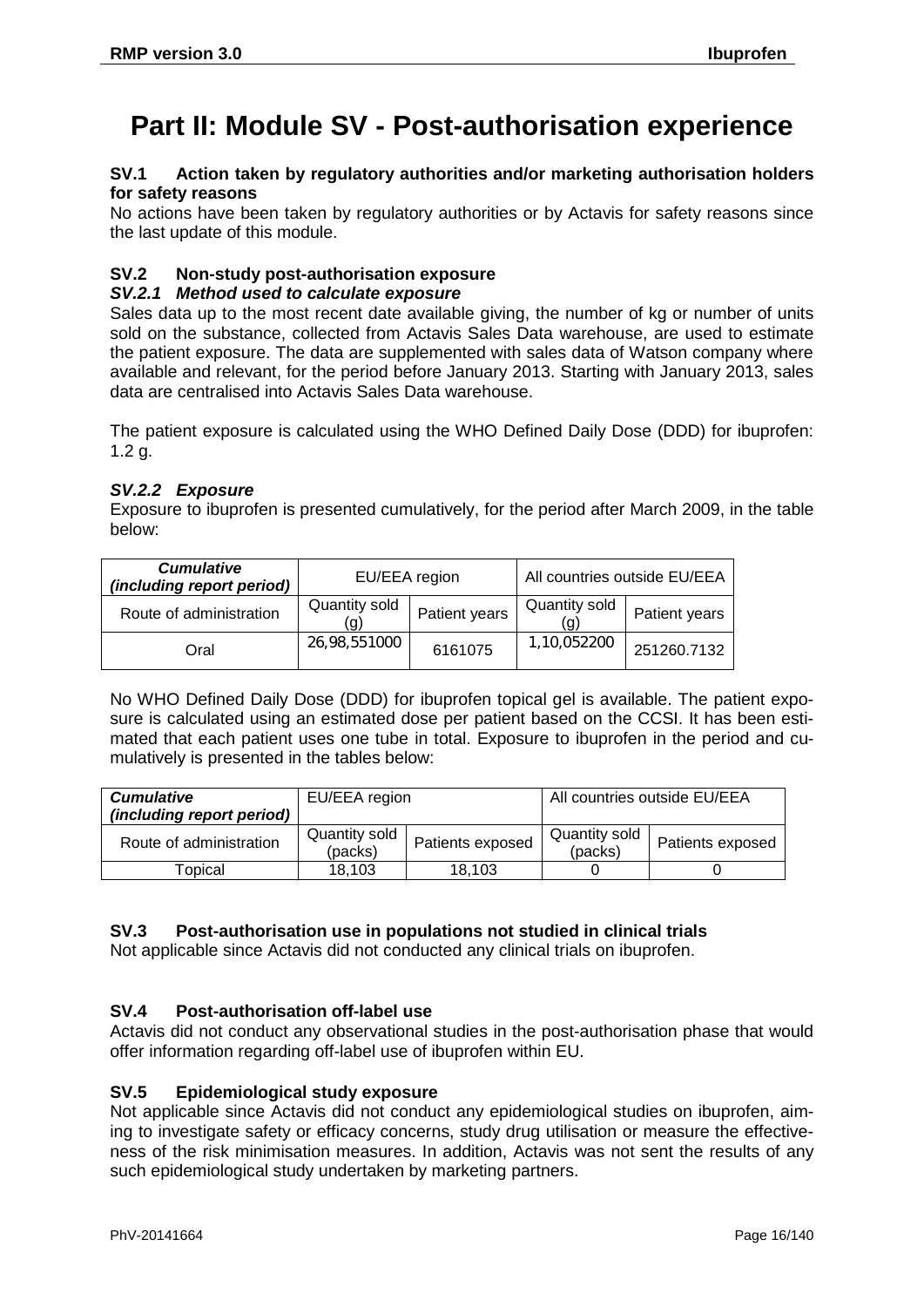# <span id="page-16-0"></span>**Part II: Module SVI - Additional EU requirements for the safety specification**

### <span id="page-16-1"></span>**SVI.1 Potential for harm from overdose**

According to proposed SPC for Ibuprofen 100 mg/5 ml oral suspension, ibuprofen overdose is known to be associated with nausea, vomiting, epigastric pain, or more rarely, diarrhoea. Tinnitus, headache, dizziness, vertigo and gastrointestinal bleeding may also occur. In more serious poisoning, toxicity is seen in the central nervous system, manifesting as drowsiness, occasionally excitation and disorientation or coma. Occasionally patients develop convulsions. Children may also develop myoclonic cramps.

Most of these symptoms are mild reactions that usually are easily treated with appropriate medical care.

Overall, it is evaluated that ibuprofen has a low potential for harm from intentional or accidental overdose.

#### <span id="page-16-2"></span>**SVI.2 Potential for transmission of infectious agents**

Taking into account the manufacturing process, the nature of materials involved and the drug administration technique, no potential for transmission of infectious agents was identified.

#### <span id="page-16-3"></span>**SVI.3 Potential for misuse for illegal purposes**

<span id="page-16-4"></span>Actavis is not aware of any existing potential for misuse of ibuprofen for illegal purposes.

#### **SVI.4 Potential for medication errors**

# <span id="page-16-5"></span>*SVI.4.1 Description of medication errors during the clinical trial programme*

Not applicable since no clinical trials have been conducted by Actavis.

#### <span id="page-16-6"></span>*SVI.4.2 Preventive measures for the final product(s) being marketed*

• Prevention of error due to wrong dose (strength, form, concentration)

Dosing information is provided in SmPC section 4.2 and section 3 of PIL. Ibuprofen oral suspention is approved in one concentration only (100 mg/5mL) which makes the potential for medication error due to wrong concentration low.

• Prevention of error due to wrong route of administration

The product is indicated to be administered oraly only

#### <span id="page-16-7"></span>*SVI.4.3 Effect of device failure*

The products covered by the RMP do not have any device as an integral part of the administration that could lead to errors in administration

#### <span id="page-16-8"></span>*SVI.4.4 Reports of medication errors with the marketed product(s)*

The following medication error reports were received in Actavis Pharmacovigilance database until the DLP of this report:

| <b>Description of error</b>             | Number of<br>occurrences | <b>Analysis</b><br>οf<br>cause | Steps tak-<br>en<br>to prevent | ∣ Comment                                                 |
|-----------------------------------------|--------------------------|--------------------------------|--------------------------------|-----------------------------------------------------------|
| Accidental drug<br>in-<br>take by child | 11                       |                                |                                | Out of the cases identified<br>two cases were fatal. Both |
| Accidental<br>exposure<br>or            | 3                        | No common<br>cause identified  | Not needed                     | cases involved multiple sus-<br>pect drugs, and in one of |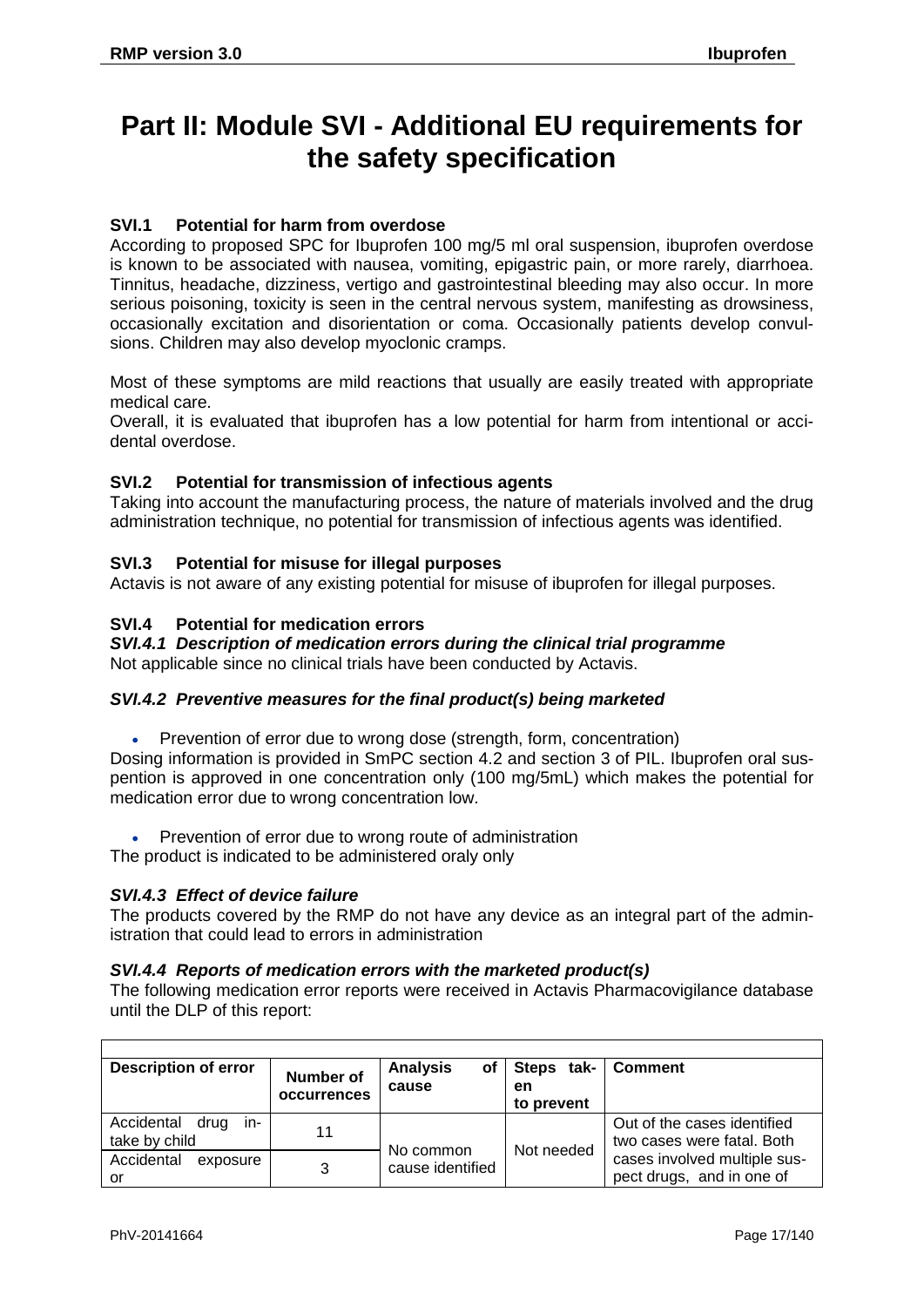| Accidental<br>exposure<br>to product                    |                |  | them the patient had a medi-<br>cal history of heroin abuse,<br>therefore direct causality<br>cannot be accurate as-<br>sessed. The majority of ad- |
|---------------------------------------------------------|----------------|--|-----------------------------------------------------------------------------------------------------------------------------------------------------|
| Accidental exposure<br>to product by child              | 3              |  | verse events reported are in<br>line with the safety                                                                                                |
| Accidental overdose                                     | 16             |  | knowledge of ibuprofen in                                                                                                                           |
| administration<br>Drug<br>error                         | 4              |  | conditions of correct admin-<br>istration. Furthermore, there                                                                                       |
| Drug prescribing error                                  | 1              |  | is a larger number of non-                                                                                                                          |
| Expired drug adminis-<br>tered                          | 2              |  | serious cases received than<br>serious cases and most of                                                                                            |
| Inappropriate sched-<br>ule of drug admin-<br>istration | 3              |  | the patients have recovered.<br>Currently, these cases with<br>limited or confounding infor-                                                        |
| Incorrect dose admin-<br>istered                        |                |  | mation provided do not form<br>the basis for including of<br>medications errors as a po-                                                            |
| Incorrect drug admin-<br>istration duration             | $\overline{2}$ |  | tential risk for Ibuprofen.                                                                                                                         |
| Incorrect drug admin-<br>istration rate                 |                |  |                                                                                                                                                     |
| Medication error                                        | 14             |  |                                                                                                                                                     |
| Wrong drug adminis-<br>tered                            | 1              |  |                                                                                                                                                     |

Ibuprofen 100 mg/5 ml oral suspension is not marketed yet (the application is ongoing) therefore the cases presented above, reported with unknown brand, are not related to this product.

### <span id="page-17-0"></span>**SVI.5 Potential for off-label use**

Actavis evaluates that ibuprofen does not have a significant potential to be used off-label, either in population groups with restricted use or in unauthorised indications.

### <span id="page-17-1"></span>**SVI.6 Specific Paediatric issues**

# <span id="page-17-2"></span>*SVI.6.1 Issues identified in paediatric investigation plans*

No paediatric investigation plan (PIP) is available for ibuprofen

### <span id="page-17-3"></span>*SVI.6.2 Potential for paediatric off-label use*

For the products covered by this RMP, the following indications are approved in paediatric population:

| <b>Indication</b> |                                                                                                                         | <b>Paediatric population</b>            | <b>Product list</b>                                           |
|-------------------|-------------------------------------------------------------------------------------------------------------------------|-----------------------------------------|---------------------------------------------------------------|
|                   | Mild to moderate pain due to sore<br>throat, teething pain, toothache,<br>earache, headache, minor aches<br>and sprains | Children age 3 month to<br>12 years old | Ibuprofen 100 mg/5 ml oral sus-<br>pension<br>UK/H/5608/01/DC |
|                   | Fever, including post immu isa-<br>tion pyrexia<br>Symptoms of colds and influenza                                      |                                         |                                                               |
|                   |                                                                                                                         |                                         |                                                               |

The indications listed in the (proposed) labelling for the product covered by the RMP are often found in the paediatric population. However the current labelling regarding use in children and the existing safe treatment alternatives for children less than 3 months indicate that the potential for off label use is moderate and does not represent a safety concern.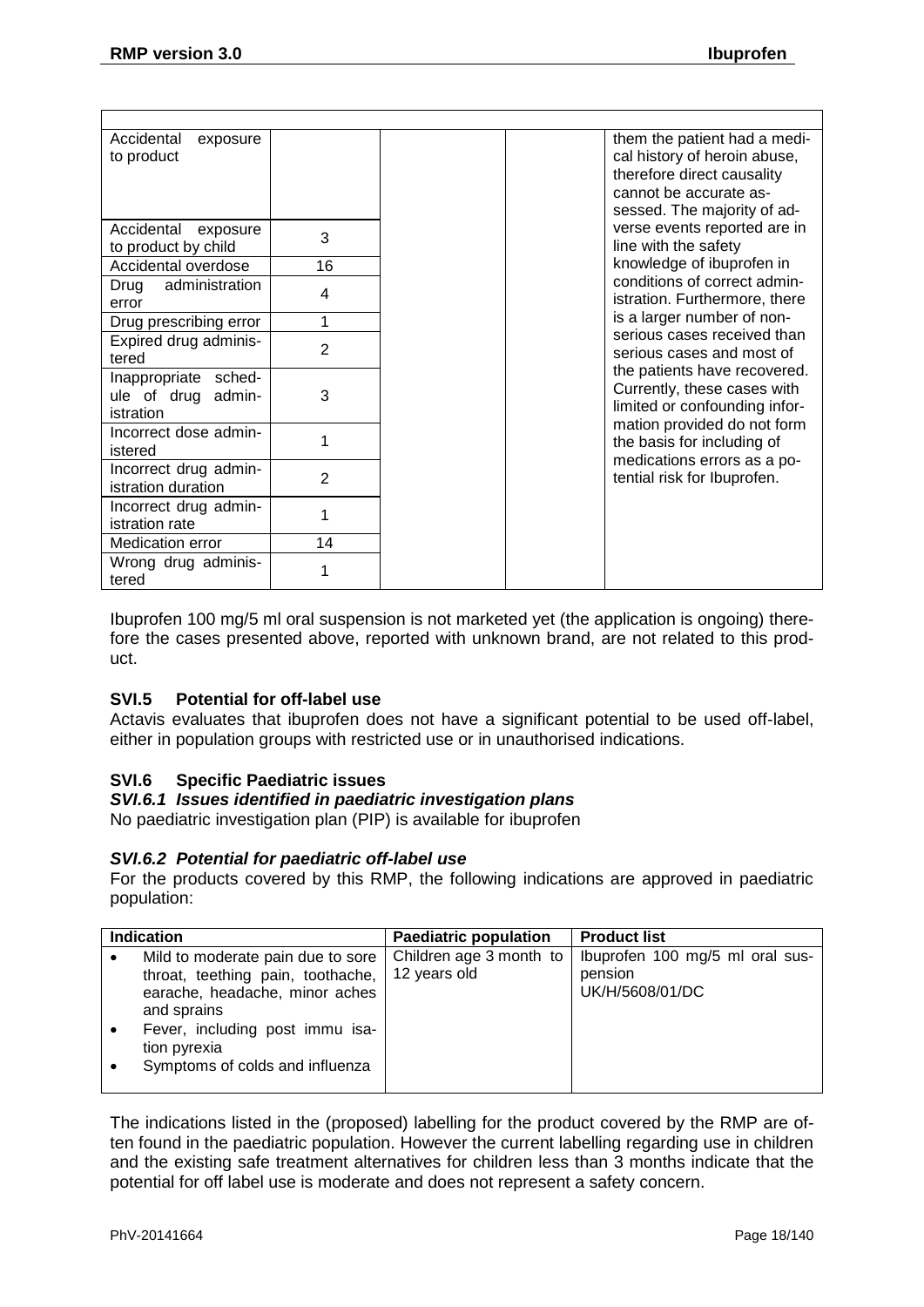#### <span id="page-18-0"></span>**SVI.7 Conclusions**

| Safety concerns from this module |           |  |  |
|----------------------------------|-----------|--|--|
| Safety concern                   | Comment   |  |  |
| NA                               | <b>NA</b> |  |  |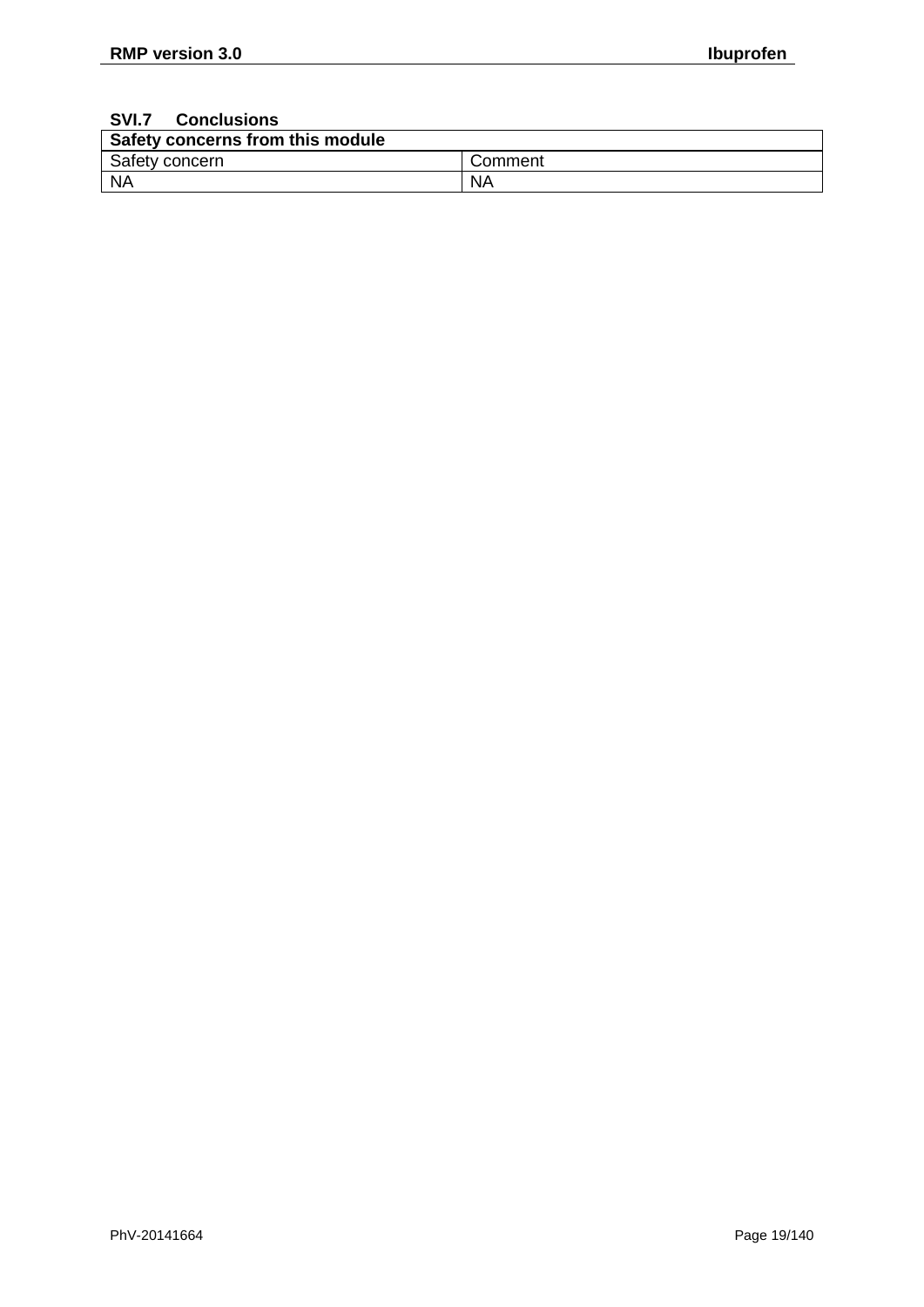# <span id="page-19-0"></span>**Part II: Module SVII - Identified and potential risks Non-ATMP version**

<span id="page-19-1"></span>**SVII.1 Newly identified safety concerns (since this module was last submitted)** Not applicable

<span id="page-19-2"></span>**SVII.2 Recent study reports with implications for safety concerns** Not applicable

<span id="page-19-3"></span>**SVII.3 Details of important identified and potential risks from clinical development and post-authorisation experience (including newly identified)**

**Identified risk <Heart failure>**

<span id="page-19-6"></span><span id="page-19-5"></span><span id="page-19-4"></span>

| Frequency with 95 % CI                    | For ibuprofen, the bellow rates of serious coronary heart<br>disease were identified in an observational study to<br>measure the effects of NSAIDs, including naproxen, on<br>risk of serious coronary heart disease were obtained.                                                                         |                  |                                          |            |                                                                                                                                                                                  |
|-------------------------------------------|-------------------------------------------------------------------------------------------------------------------------------------------------------------------------------------------------------------------------------------------------------------------------------------------------------------|------------------|------------------------------------------|------------|----------------------------------------------------------------------------------------------------------------------------------------------------------------------------------|
|                                           |                                                                                                                                                                                                                                                                                                             | Person-<br>years | <b>Coronary Rate</b><br>heart<br>disease | per<br>100 | Adjusted rate-ratio*<br>(95% CI)                                                                                                                                                 |
|                                           | <b>Ibuprofen</b>                                                                                                                                                                                                                                                                                            |                  | 24 614 339                               |            | $13.77$ 1.15 (1.02-1.28)                                                                                                                                                         |
|                                           | $*1800$ mg                                                                                                                                                                                                                                                                                                  | 15 7 5 1         | 231                                      | 14-67      | $1.27$ $(1.11 - 1.45)$                                                                                                                                                           |
|                                           | <1800 mg                                                                                                                                                                                                                                                                                                    | 8864             | 108                                      |            | 12.18 0.95 (0.78-1.15)                                                                                                                                                           |
|                                           |                                                                                                                                                                                                                                                                                                             |                  |                                          |            |                                                                                                                                                                                  |
| Seriousness/outcomes<br>lead to sequelae. |                                                                                                                                                                                                                                                                                                             |                  |                                          |            | This is a serious, life-threatening condition, with a chronic<br>evolution that requires medical hospitalization and may                                                         |
|                                           | creases mortality by about 20-22%. <sup>7</sup>                                                                                                                                                                                                                                                             |                  |                                          |            | In general, the mortality following hospitalization for pa-<br>tients with heart failure is 10.4% at 30 days, 22% at 1<br>year, and 42.3% at 5 years. Each rehospitalization in- |
| Severity and nature of risk               | Signs and symptoms of heart failure include tachycardia<br>and manifestations of venous congestion (eg, edema) and<br>low cardiac output (eg, fatigue). Breathlessness is a car-<br>dinal symptom of left ventricular (LV) failure that may<br>manifest with progressively increasing severity <sup>7</sup> |                  |                                          |            |                                                                                                                                                                                  |
| Risk groups or risk factors               | serious cardiovascular disease                                                                                                                                                                                                                                                                              |                  |                                          |            | Hypertension, diabetes, angina, and previous episodes of                                                                                                                         |
| Potential mechanisms                      | in risk patients <sup>8</sup>                                                                                                                                                                                                                                                                               |                  |                                          |            | Ibuprofen inhibits renal prostaglandin synthesis which can<br>lead to renal insufficiency, fluid retention and heart failure                                                     |
| Preventability                            |                                                                                                                                                                                                                                                                                                             |                  |                                          |            | Appropriate monitoring and advice are required for pa-<br>tients with a history of hypertension and/or mild to moder-                                                            |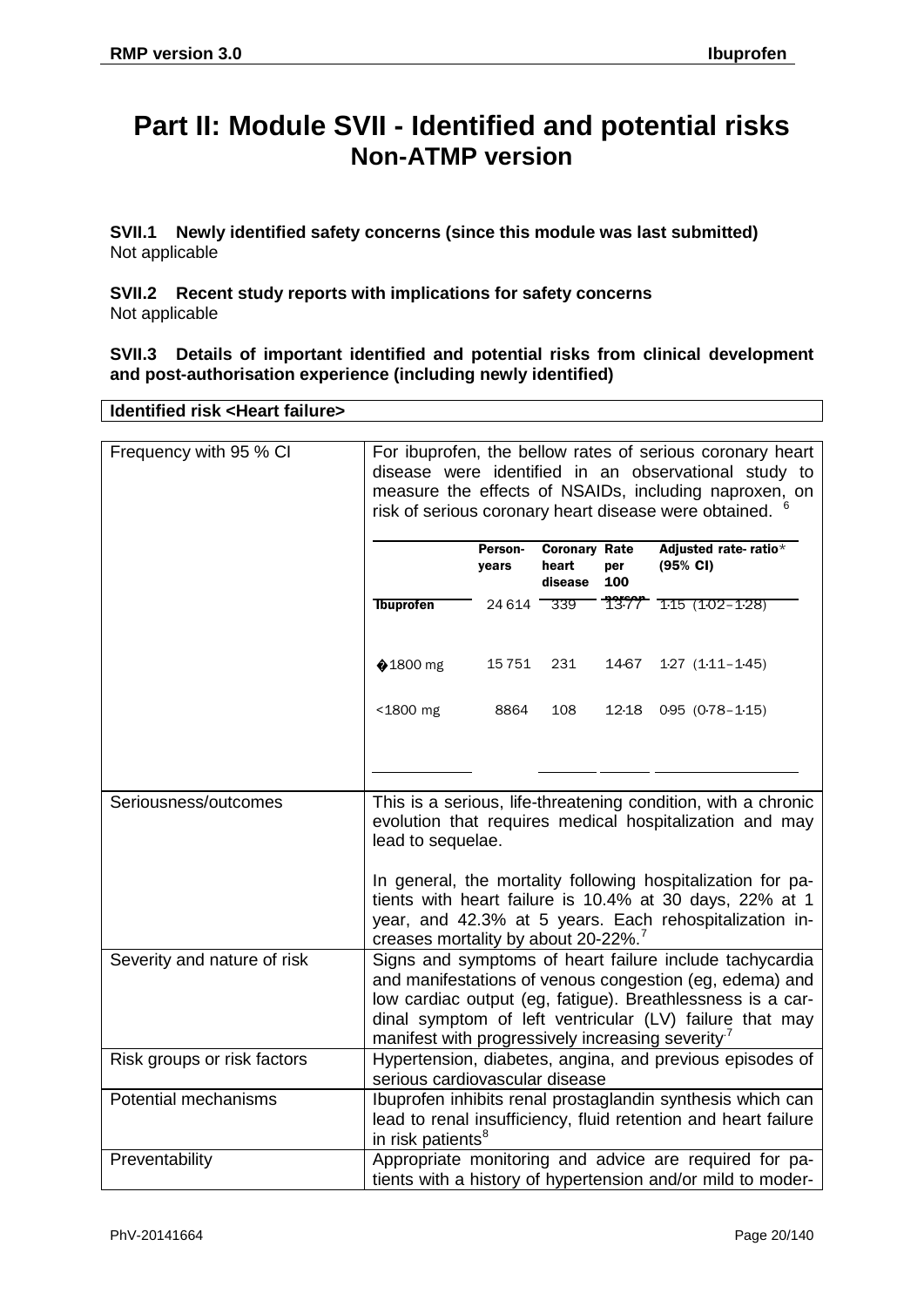|                                                     | ate congestive heart failure as fluid retention, hyperten-<br>sion and oedema have been reported in association with<br><b>NSAID therapy</b>                                                                                                                                   |
|-----------------------------------------------------|--------------------------------------------------------------------------------------------------------------------------------------------------------------------------------------------------------------------------------------------------------------------------------|
| Potential public health impact of<br>safety concern | According to the American Heart Association, heart failure<br>affects nearly 5.7 million Americans of all ages and is re-<br>sponsible for more hospitalizations than all forms of can-<br>cer combined. It is the number 1 cause of hospitalization<br>for Medicare patients. |
| MedDRA terms                                        | <b>NA</b>                                                                                                                                                                                                                                                                      |

<span id="page-20-0"></span>

| Identified Risk <myocardial infarction=""></myocardial> |                                                                                                                                                                                                                                                                                                                                                                                                                                                                                                                                                                                                                                                                                                                                                                                                                                                                                                                                                                                                                                                                   |  |  |  |
|---------------------------------------------------------|-------------------------------------------------------------------------------------------------------------------------------------------------------------------------------------------------------------------------------------------------------------------------------------------------------------------------------------------------------------------------------------------------------------------------------------------------------------------------------------------------------------------------------------------------------------------------------------------------------------------------------------------------------------------------------------------------------------------------------------------------------------------------------------------------------------------------------------------------------------------------------------------------------------------------------------------------------------------------------------------------------------------------------------------------------------------|--|--|--|
| Frequency with 95 % CI                                  | A significantly increased risk of myocardial infarction was<br>associated with use of ibuprofen (1.24, 1.11 to 1.39) in a<br>nested case-control study, comprising 9 218 cases. <sup>9</sup>                                                                                                                                                                                                                                                                                                                                                                                                                                                                                                                                                                                                                                                                                                                                                                                                                                                                      |  |  |  |
| Seriousness/outcomes                                    | This is a serious, life-threatening condition, with a chronic<br>evolution that requires medical hospitalization and may<br>lead to sequelae.                                                                                                                                                                                                                                                                                                                                                                                                                                                                                                                                                                                                                                                                                                                                                                                                                                                                                                                     |  |  |  |
|                                                         | One third of patients who experience MI die within 24<br>hours of the onset of ischemia, and many of the survivors<br>experience significant morbidity.<br>Acute myocardial infarction is associated with a 30% mor-<br>tality rate; half of the deaths occur prior to arrival at the<br>hospital. An additional 5-10% of survivors die within the<br>first year after their myocardial infarction. Approximately<br>half of all patients with a myocardial infarction are rehospi-<br>talized within 1 year of their index event. <sup>10</sup>                                                                                                                                                                                                                                                                                                                                                                                                                                                                                                                  |  |  |  |
| Severity and nature of risk                             | Patients with typical myocardial infarction may have the<br>following prodromal symptoms in the days preceding the<br>event (although may occur suddenly, without warning):<br>Fatigue<br>$\bullet$<br>Chest discomfort<br>Malaise                                                                                                                                                                                                                                                                                                                                                                                                                                                                                                                                                                                                                                                                                                                                                                                                                                |  |  |  |
| Risk groups or risk factors                             | Atherosclerosis is the disease primarily responsible for<br>most acute coronary syndrome (ACS) cases. Approxi-<br>mately 90% of myocardial infarctions result from an acute<br>thrombus that obstructs an atherosclerotic coronary ar-<br>tery.<br>Poorer prognosis is associated with the following factors:<br>Increasing age<br>$\bullet$<br><b>Diabetes</b><br>$\bullet$<br>Previous vascular disease (ie, cerebrovascular<br>$\bullet$<br>disease or peripheral vascular disease)<br>Elevated Thrombolysis in Myocardial Infarction<br>(TIMI) risk score for unstable angina/NSTEMI (7<br>factors: Age $\geq 65$ y, $\geq 3$ risk factors for cardiac dis-<br>ease, previous coronary disease, ST segment de-<br>viation $\geq$ 0.5 mm, $\geq$ 2 episodes of angina in last 24<br>h, aspirin use within prior wk, and elevated cardiac<br>enzyme levels) <sup>l</sup><br>Delayed or unsuccessful reperfusion<br>Poorly preserved left ventricular function (the<br>strongest predictor of outcome)<br>Evidence of congestive heart failure (Killip classifi- |  |  |  |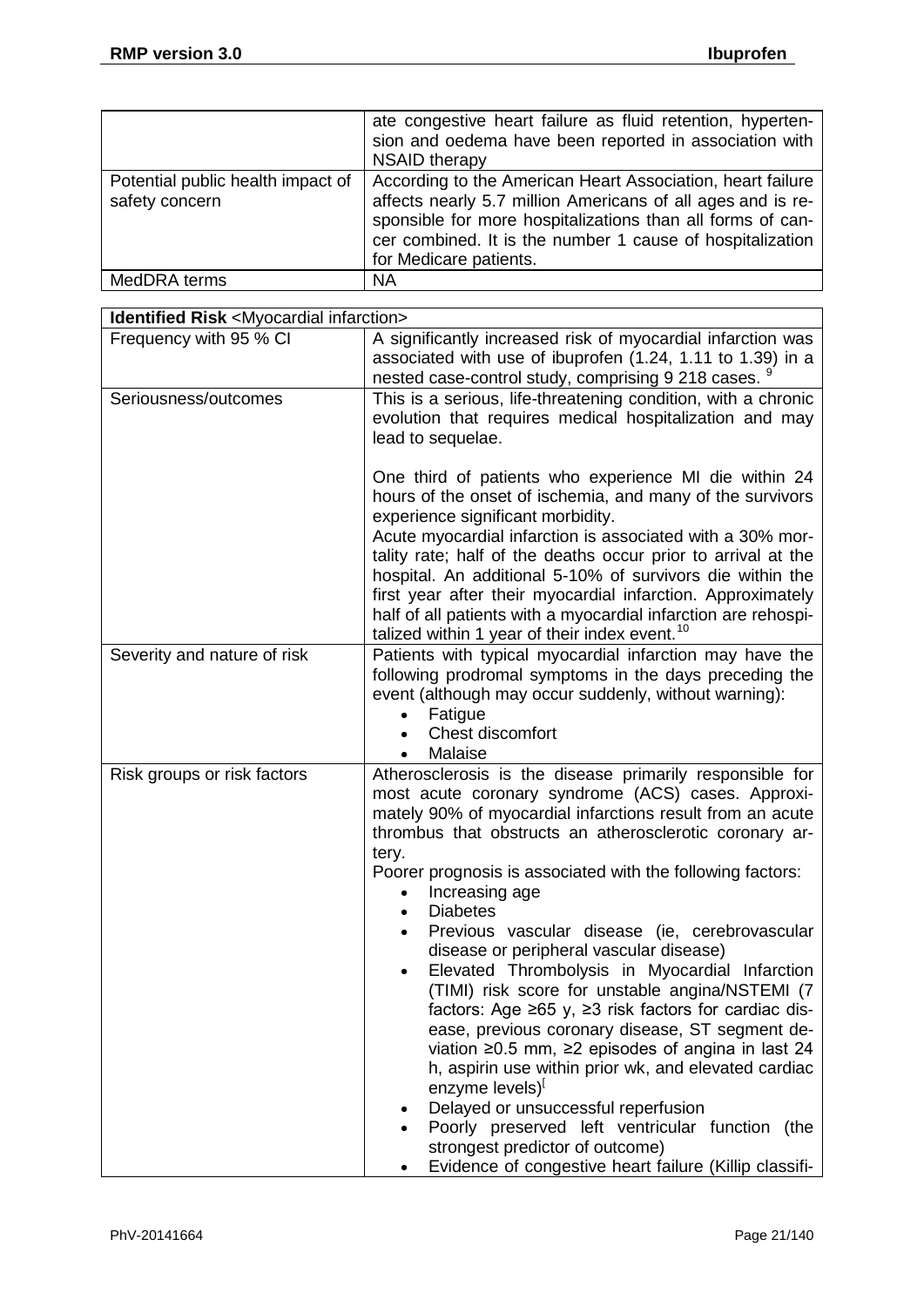| <b>Identified Risk <myocardial infarction=""></myocardial></b> |                                                                                                                                                                                                                                                                                                                                                                                                                                                       |  |  |
|----------------------------------------------------------------|-------------------------------------------------------------------------------------------------------------------------------------------------------------------------------------------------------------------------------------------------------------------------------------------------------------------------------------------------------------------------------------------------------------------------------------------------------|--|--|
|                                                                | cation ≥II) or frank pulmonary edema (Killip classifi-<br>$cation$ $\geq$ III)<br>Elevated B-type natriuretic peptide (BNP) levels<br>Elevated high sensitive C-reactive protein (hs-<br>$\bullet$<br>CRP), a nonspecific inflammatory marker<br>• Secretory-associated phospholipase A2 activity is<br>related to atherosclerosis and predicts all-cause<br>mortality in elderly patients; it also predicts mortali-<br>ty or MI in post-MI patients |  |  |
| Potential mechanisms                                           | By decreasing the vasodilatatory and antiaggregatory<br>prostaciclyn production, COX 2 inhibitors may have pro-<br>thrombotic activity. <sup>11</sup>                                                                                                                                                                                                                                                                                                 |  |  |
| MedDRA terms                                                   | <b>NA</b>                                                                                                                                                                                                                                                                                                                                                                                                                                             |  |  |

<span id="page-21-1"></span><span id="page-21-0"></span>

| <b>Identified Risk <cerebrovascular accident=""></cerebrovascular></b> |                                                                                                                                                                                                                                                                                                                                                                                                                                                                                                  |  |  |  |
|------------------------------------------------------------------------|--------------------------------------------------------------------------------------------------------------------------------------------------------------------------------------------------------------------------------------------------------------------------------------------------------------------------------------------------------------------------------------------------------------------------------------------------------------------------------------------------|--|--|--|
| Frequency with 95 % CI                                                 | Out of 46 456 patient years (exposure to ibuprofen), the<br>Incidence Density Ratio of cerebrovascular accident (95%<br>CI) was 1.12 (1.05-1.24). This was a retrospective cohort<br>study among veterans ≥65 years prescribed an NSAID or<br>a COX-2 selective NSAID and comprised 384 322 pa-<br>tients. $12$                                                                                                                                                                                  |  |  |  |
| Seriousness/outcomes                                                   | This is a serious, life-threatening condition, with a chronic<br>evolution that requires medical hospitalization and may<br>lead to sequelae.                                                                                                                                                                                                                                                                                                                                                    |  |  |  |
|                                                                        | In the Framingham and Rochester stroke studies, the<br>overall mortality rate at 30 days after stroke was 28%, the<br>mortality rate at 30 days after ischemic stroke was 19%,<br>and the 1-year survival rate for patients with ischemic<br>stroke was 77%. However, the prognosis after acute is-<br>chemic stroke varies greatly in individual patients, de-<br>pending on the stroke severity and on the patient's<br>premorbid condition, age, and poststroke complications. <sup>13</sup>  |  |  |  |
| Severity and nature of risk                                            | Common stroke signs and symptoms include the follow-<br>ing: abrupt onset of hemiparesis, monoparesis, or (rarely)<br>quadriparesis, hemisensory deficits, monocular or binocu-<br>lar visual loss, visual field deficits, diplopia, dysarthria, fa-<br>cial droop, ataxia, vertigo (rarely in isolation)                                                                                                                                                                                        |  |  |  |
| Risk groups or risk factors                                            | Nonmodifiable risk factors include the following (although<br>there are likely many others): age, race, sex, ethnicity,<br>history of migraine headaches, fibromuscular dysplasia,<br>and heredity.<br>Modifiable risk factors include the following-: hypertension<br>(the most important), diabetes mellitus, cardiac disease:,<br>hypercholesterolemia, tias, carotid stenosis, hyperhomo-<br>cystinemia,<br>lifestyle<br>issues,<br>contraceptive<br>oral<br>use/postmenopausal hormone use. |  |  |  |
| Potential mechanisms                                                   | By decreasing the vasodilatatory and antiaggregatory<br>prostaciclyn production, COX 2 inhibitors may have pro-<br>thrombotic activity <sup>11</sup>                                                                                                                                                                                                                                                                                                                                             |  |  |  |
| Preventability                                                         | Appropriate monitoring and advice are required for pa-<br>tients with a history of hypertension and/or mild to moder-<br>ate congestive heart failure as fluid retention, hyperten-                                                                                                                                                                                                                                                                                                              |  |  |  |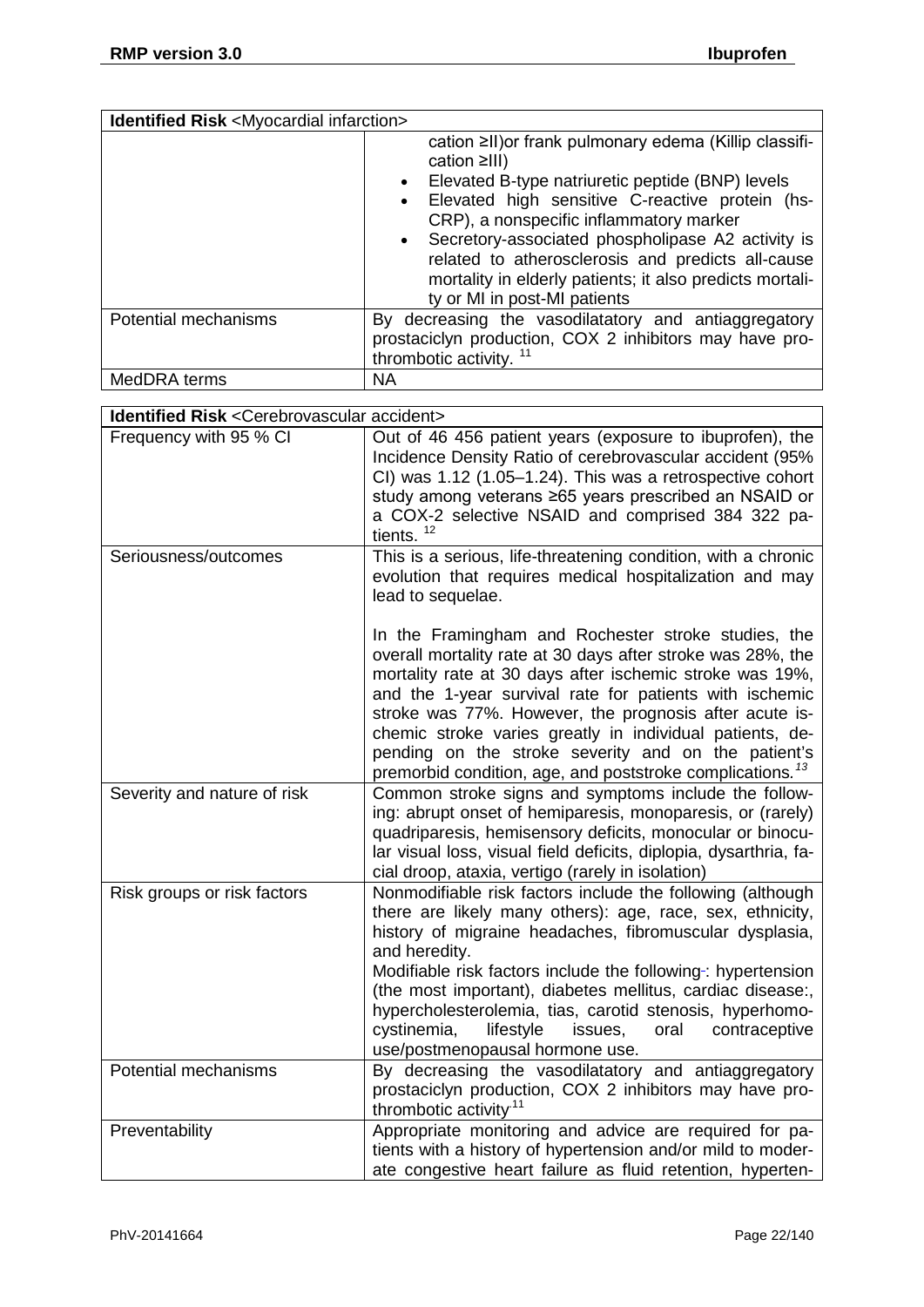| <b>Identified Risk <cerebrovascular accident=""></cerebrovascular></b> |                                                                                                                                                                                                 |  |  |
|------------------------------------------------------------------------|-------------------------------------------------------------------------------------------------------------------------------------------------------------------------------------------------|--|--|
|                                                                        | sion and oedema have been reported in association with<br><b>NSAID therapy</b>                                                                                                                  |  |  |
| Potential public health impact of<br>safety concern                    | According to the World Health Organization (WHO), 15<br>million people suffer stroke worldwide each year. Of<br>these, 5 million die, and another 5 million are left perma-<br>nently disabled. |  |  |
| MedDRA terms                                                           | <b>NA</b>                                                                                                                                                                                       |  |  |

<span id="page-22-0"></span>

| <b>Identified Risk</b> < Gastro-intestinal bleeding, ulceration, and perforation> |                                                                                                                                                                                                                                                                                                                                                                                                                                                                                                                                                                                                                                                                                            |  |  |
|-----------------------------------------------------------------------------------|--------------------------------------------------------------------------------------------------------------------------------------------------------------------------------------------------------------------------------------------------------------------------------------------------------------------------------------------------------------------------------------------------------------------------------------------------------------------------------------------------------------------------------------------------------------------------------------------------------------------------------------------------------------------------------------------|--|--|
| Frequency                                                                         | In a review, Michels et al evaluated twenty studies (nine<br>observational, ten clinical trials, one meta-analysis) report-<br>ing incidence rates and proportions of a GI bleeding-<br>related event associated with OTC or OTC-specific doses<br>of ibuprofen.<br>The frequency of a GI-related hospitalization was <0.5%<br>across all doses of ibuprofen; OTC-comparable doses<br>had a frequency less than 0.2%. Incidence rates (rates<br>per 1000 patient-years) demonstrated the same trend,<br>with low rates for any dose of ibuprofen and the lowest<br>rates among those using OTC-comparable doses (0 per<br>1000 patient-years to 3.19 per 1000 patient-years) <sup>14</sup> |  |  |
| Seriousness/outcomes                                                              | Theess are serious conditions, with a chronic evolution<br>that requires medical care and may lead sequelae.                                                                                                                                                                                                                                                                                                                                                                                                                                                                                                                                                                               |  |  |
| Severity and nature of risk                                                       | Signs and symptoms of acute upper GI bleeding include<br>the following: hematemesis, melena, hematochezia, syn-<br>cope, presyncope, dyspepsia, epigastric pain, heartburn,<br>diffuse abdominal pain, dysphagia, weight loss and jaun-<br>dice. Acute GI bleeding is a potentially life-threatening ab-<br>dominal emergency that remains a common cause of<br>hospitalization. <sup>15</sup>                                                                                                                                                                                                                                                                                             |  |  |
| Background inci-<br>dence/prevalence                                              | The relative risk of any GI bleeding-related event ranged<br>from 1.1 to 2.4 for users of OTC-specific doses of ibu-<br>profen compared to non-users; the relative risk among<br>users of any dose of ibuprofen ranged from 1.7 to 2.4<br>compared to non-users.                                                                                                                                                                                                                                                                                                                                                                                                                           |  |  |
| Risk groups or risk factors                                                       | The risk of GI bleeding, ulceration or perforation is higher<br>with increasing NSAID doses, in patients with a history of<br>ulcer, particularly if complicated with haemorrhage or per-<br>foration, and in the elderly                                                                                                                                                                                                                                                                                                                                                                                                                                                                  |  |  |
| Potential mechanisms                                                              | NSAIDs cause mucosal damage, ulceration and ulcer<br>complication throughout the gastrointestinal tract by inhib-<br>iting prostaglandin synthesis. Prostaglandins are central in<br>the protection against a wide variety of luminal insults. <sup>16</sup>                                                                                                                                                                                                                                                                                                                                                                                                                               |  |  |
| MedDRA terms                                                                      | <b>NA</b>                                                                                                                                                                                                                                                                                                                                                                                                                                                                                                                                                                                                                                                                                  |  |  |

<span id="page-22-1"></span>

| <b>Identified Risk</b> < Exacerbation of Ulcerative Colitis and Crohn's disease> |                                                                                                                                                                                                                        |  |  |
|----------------------------------------------------------------------------------|------------------------------------------------------------------------------------------------------------------------------------------------------------------------------------------------------------------------|--|--|
| Seriousness/outcomes                                                             | Theess are serious conditions, with a chronic evolution                                                                                                                                                                |  |  |
|                                                                                  | that requires medical care and may lead sequelae.                                                                                                                                                                      |  |  |
| Severity and nature of risk                                                      | Patients with Ulcerative cholitis predominantly complain of<br>the following: rectal bleeding, frequent stools, sometimes<br>severe diarrhea and cramps, fever, leukocytosis, ab-<br>dominal distention. <sup>17</sup> |  |  |
|                                                                                  | The characteristic presentation in Crohn disease is ab-                                                                                                                                                                |  |  |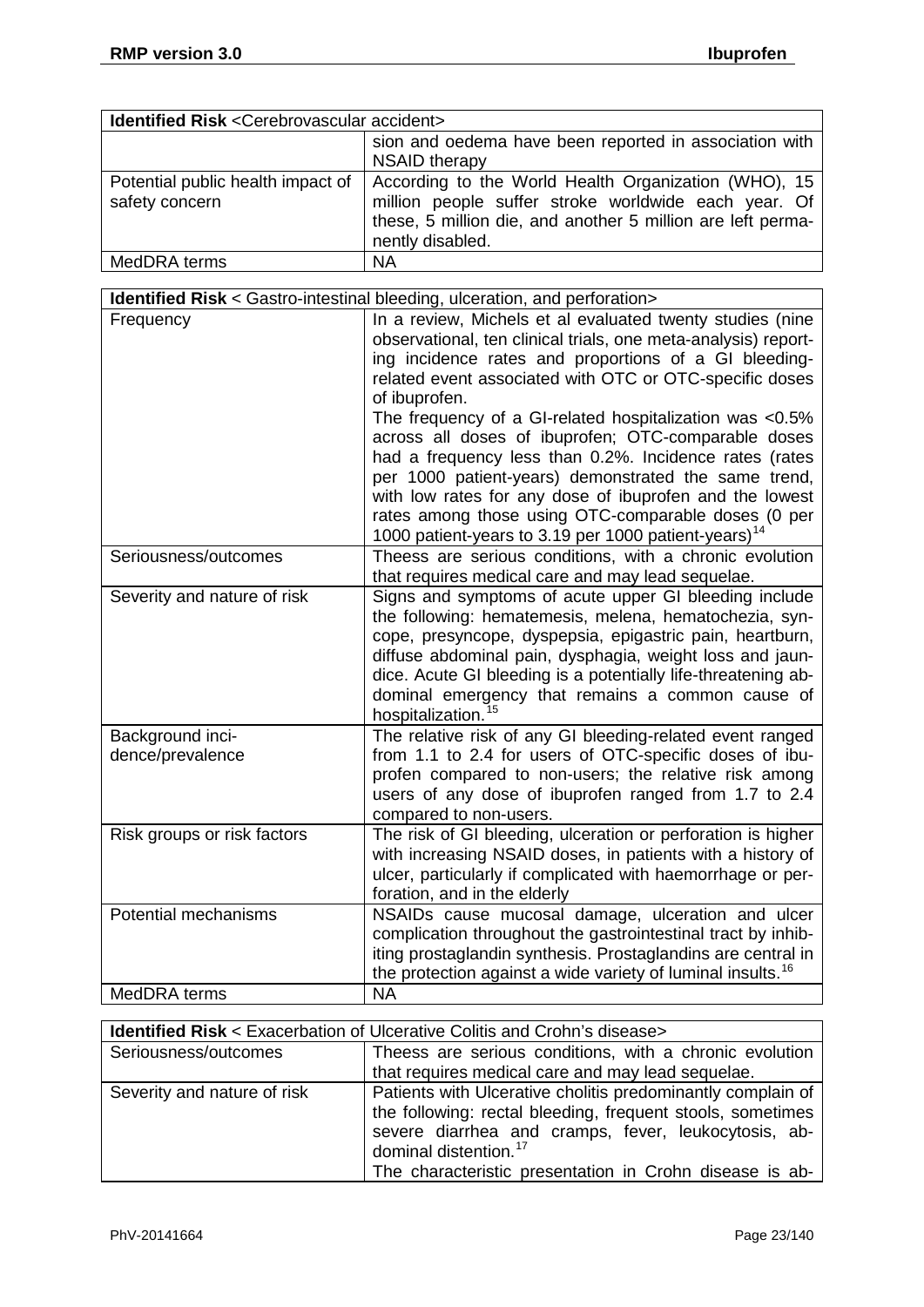<span id="page-23-0"></span>

| <b>Identified Risk &lt; Exacerbation of Ulcerative Colitis and Crohn's disease&gt;</b> |                                                                                                                                                                                                                                                                                                                                                                                                                                                                                                                                                                                                                        |  |
|----------------------------------------------------------------------------------------|------------------------------------------------------------------------------------------------------------------------------------------------------------------------------------------------------------------------------------------------------------------------------------------------------------------------------------------------------------------------------------------------------------------------------------------------------------------------------------------------------------------------------------------------------------------------------------------------------------------------|--|
|                                                                                        | dominal pain and diarrhea, which may be complicated by<br>intestinal fistulization or obstruction. Unpredictable flares<br>and remissions characterize the long-term course <sup>18</sup>                                                                                                                                                                                                                                                                                                                                                                                                                              |  |
| Risk groups or risk factors                                                            | Boner et al observed that the use of low-dose NSAIDs<br>was not associated with an increase in disease activity for<br>these outpatients with either Crohn's diseanse (CD) or<br>ulcerative cholitis (UC). Use of high-doses of NSAIDs was<br>associated with a higher numerical disease activity index<br>score among CD patients with colonic involvement, but<br>this was not reflected by an increase in significant disease<br>flares. $19$                                                                                                                                                                       |  |
| Potential mechanisms                                                                   | The mechanism of NSAID injury in Infamatory bowel dis-<br>ease (IBD) is unclear, but a suspected contributing factor<br>is inhibition of colonic prostaglandin synthesis by NSAIDs.<br>NSAIDs inhibit prostaglandin synthesis through both the<br>COX-1 and COX-2 isoforms of cyclooxygenase. COX-1 is<br>expressed in many tissues and is involved in maintaining<br>mucosal integrity in the gastrointestinal tract. COX-2 is<br>expressed at sites of inflammation, including experimental<br>colitis and ileitis. COX-2 expression has additionally been<br>found in inflamed ileum and colon in patients with IBD |  |
| Potential public health impact of<br>safety concern                                    | Ulcerative colitis may result in disease-related mortality.<br>However, overall mortality is not increased in patients with                                                                                                                                                                                                                                                                                                                                                                                                                                                                                            |  |
|                                                                                        | ulcerative colitis, as compared with the general popula-<br>tion.                                                                                                                                                                                                                                                                                                                                                                                                                                                                                                                                                      |  |
| MedDRA terms                                                                           | <b>NA</b>                                                                                                                                                                                                                                                                                                                                                                                                                                                                                                                                                                                                              |  |

<span id="page-23-1"></span>

| Identified Risk < Severe skin reactions (including Exfoliative dermatitis, Stevens Johnson |                                                                                                                                                                                                                                                                                                                                                                                                                                                                                                                                                                                                         |  |  |
|--------------------------------------------------------------------------------------------|---------------------------------------------------------------------------------------------------------------------------------------------------------------------------------------------------------------------------------------------------------------------------------------------------------------------------------------------------------------------------------------------------------------------------------------------------------------------------------------------------------------------------------------------------------------------------------------------------------|--|--|
| syndrome, Toxic epidermal necrolysis) >                                                    |                                                                                                                                                                                                                                                                                                                                                                                                                                                                                                                                                                                                         |  |  |
| Frequency                                                                                  | According to a review by Rainsford on the pharmacology,<br>efficacy and safety of ibuprofen there have been occa-<br>sional reports of Stevens-Johnson and Lyell's syndromes<br>as well as severe bullous reactions. However, these seri-<br>ous conditions have not been reported in controlled trials<br>or literature on OTC events from ibuprofen. <sup>20</sup><br>In a review by Ward et al it is stated that the risk of SJS or<br>TEN caused by NSAIDs is extremely low, less than 1 per<br>1 million users per week, based on case-control studies<br>and estimates of incidence <sup>21</sup> |  |  |
| Seriousness/outcomes                                                                       | Theese are serious, sometimes fatal reactions that require<br>hospitalization.<br>The mortality rate for exfoliative dermatitis approaches<br>30%. SJS/TEN are of major concern because of severe<br>morbidity and high mortality rates reported from less than<br>10% in SJS patients to more than 40% in TEN patients<br>(overall 20–25%). <sup>22</sup>                                                                                                                                                                                                                                              |  |  |
| Severity and nature of risk                                                                | Exfoliative dermatitis, or erythroderma, is an erythema-<br>tous, scaly dermatitis involving most, if not all, of the skin.<br>SJ and TEN diseases are characterized by fever, large<br>areas of detachment of necrotic epidermis and erosions of<br>mucous membrane.                                                                                                                                                                                                                                                                                                                                   |  |  |
| Risk groups or risk factors                                                                | Several factors are identified to have an impact on the                                                                                                                                                                                                                                                                                                                                                                                                                                                                                                                                                 |  |  |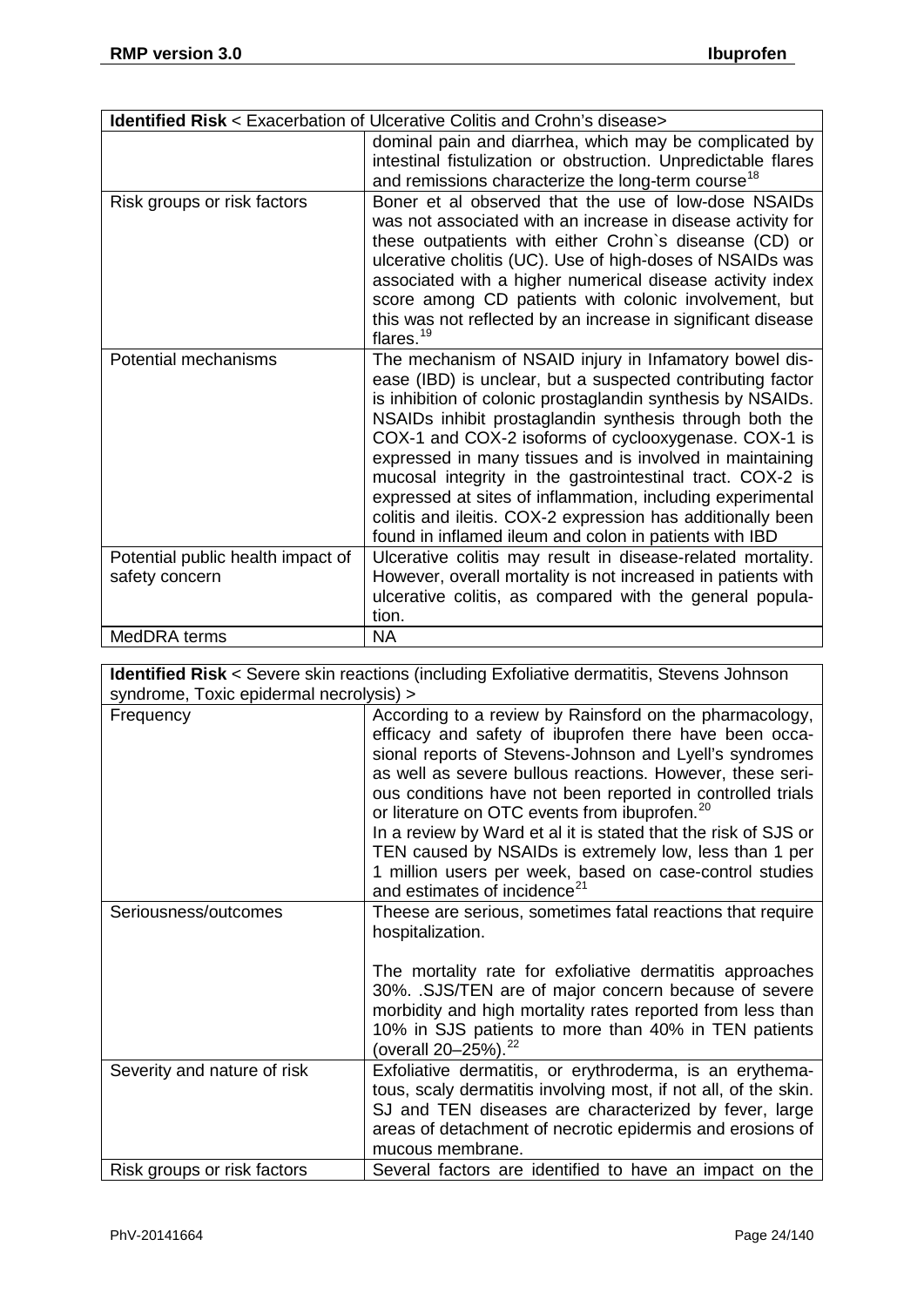|                                         | <b>Identified Risk</b> < Severe skin reactions (including Exfoliative dermatitis, Stevens Johnson |
|-----------------------------------------|---------------------------------------------------------------------------------------------------|
| syndrome, Toxic epidermal necrolysis) > |                                                                                                   |
|                                         | mortality: age, severity of reaction, recent malignancy,                                          |
|                                         | and pre-existing severe kidney or liver disorder, as well as                                      |

|                                                               | and pre-existing severe kidney or liver disorder, as well as<br>recent infection. |
|---------------------------------------------------------------|-----------------------------------------------------------------------------------|
| MedDRA terms                                                  | <b>NA</b>                                                                         |
|                                                               |                                                                                   |
| <b>Identified Risk &lt; Renal toxicity/ renal failure&gt;</b> |                                                                                   |
| $\mathbf{A} = \mathbf{A} \mathbf{A}$                          |                                                                                   |

| Frequency with 95 % CI      | Huerta et al study that evaluated NSAIDs drugs and risk<br>of acute renal failure (ARF) in a case control study with an<br>initial number of 386,916 patients. The risk for acute renal<br>failure among current single users of individual NSAIDs<br>was examined and ibuprofen accounted for 29% of<br>NSAID use, and RR was 2.6 (95% CI, 1.0 to 6.9) in Huer-<br>ta et al study that evaluated NSAIDs drugs and risk of<br>acute renal failure (ARF) in a case control study with an<br>initial number of 386,916 patients. <sup>23</sup> |
|-----------------------------|----------------------------------------------------------------------------------------------------------------------------------------------------------------------------------------------------------------------------------------------------------------------------------------------------------------------------------------------------------------------------------------------------------------------------------------------------------------------------------------------------------------------------------------------|
| Seriousness/outcomes        | Theese are serious, sometimes fatal reactions that require<br>hospitalization.                                                                                                                                                                                                                                                                                                                                                                                                                                                               |
| Risk groups or risk factors | Patients at greatest risk of suffering this reaction are those<br>with renal dysfunction, heart failure, those taking diuretics<br>and and the elderly. There is a risk of renal impairment in<br>dehydrated children and adolescents                                                                                                                                                                                                                                                                                                        |
| Potential mechanisms        | Ibuprofen inhibits renal prostaglandin synthesis which can<br>lead to renal insufficiency, fluid retention and heart failure<br>in risk patients                                                                                                                                                                                                                                                                                                                                                                                             |
| Preventability              | In patients with mild or moderate reduction of renal func-<br>tion, the dose should be kept as low as possible for the<br>shortest duration necessary to control symptoms and re-<br>nal function monitored. Monitoring of renal function is<br>necessary, especially in high risk patients                                                                                                                                                                                                                                                  |
| MedDRA terms                | ΝA                                                                                                                                                                                                                                                                                                                                                                                                                                                                                                                                           |

| <b>Identified Risk</b> < Use during third trimester of pregnancy> |                                                                                                                                                                                                                                                                                                                                                                                                                                                                                                                                                                                          |
|-------------------------------------------------------------------|------------------------------------------------------------------------------------------------------------------------------------------------------------------------------------------------------------------------------------------------------------------------------------------------------------------------------------------------------------------------------------------------------------------------------------------------------------------------------------------------------------------------------------------------------------------------------------------|
| Seriousness/outcomes                                              | The reactions to foetus and mother after ibuprofen admin-<br>istration in third trimester are serious, sometimes life<br>threatening.                                                                                                                                                                                                                                                                                                                                                                                                                                                    |
| Severity and nature of risk                                       | During the third trimester of pregnancy, all prostaglandin<br>synthesis inhibitors may expose the foetus to:<br>cardiopulmonary toxicity (with premature closure<br>of the ductus arteriosus and pulmonary hyperten-<br>sion);<br>renal dysfunction, which may progress to renal<br>failure with oligo-hydramniosis;<br>the mother and the neonate, at the end of pregnancy to:<br>possible prolongation of bleeding time, an anti-<br>aggregating effect which may occur even at very low<br>doses.<br>inhibition of uterine contractions resulting in de-<br>layed or prolonged labour |
| Preventability                                                    | Ibuprofen should not be administrated in the last trimester<br>of pregnancy.                                                                                                                                                                                                                                                                                                                                                                                                                                                                                                             |
| MedDRA terms                                                      | <b>NA</b>                                                                                                                                                                                                                                                                                                                                                                                                                                                                                                                                                                                |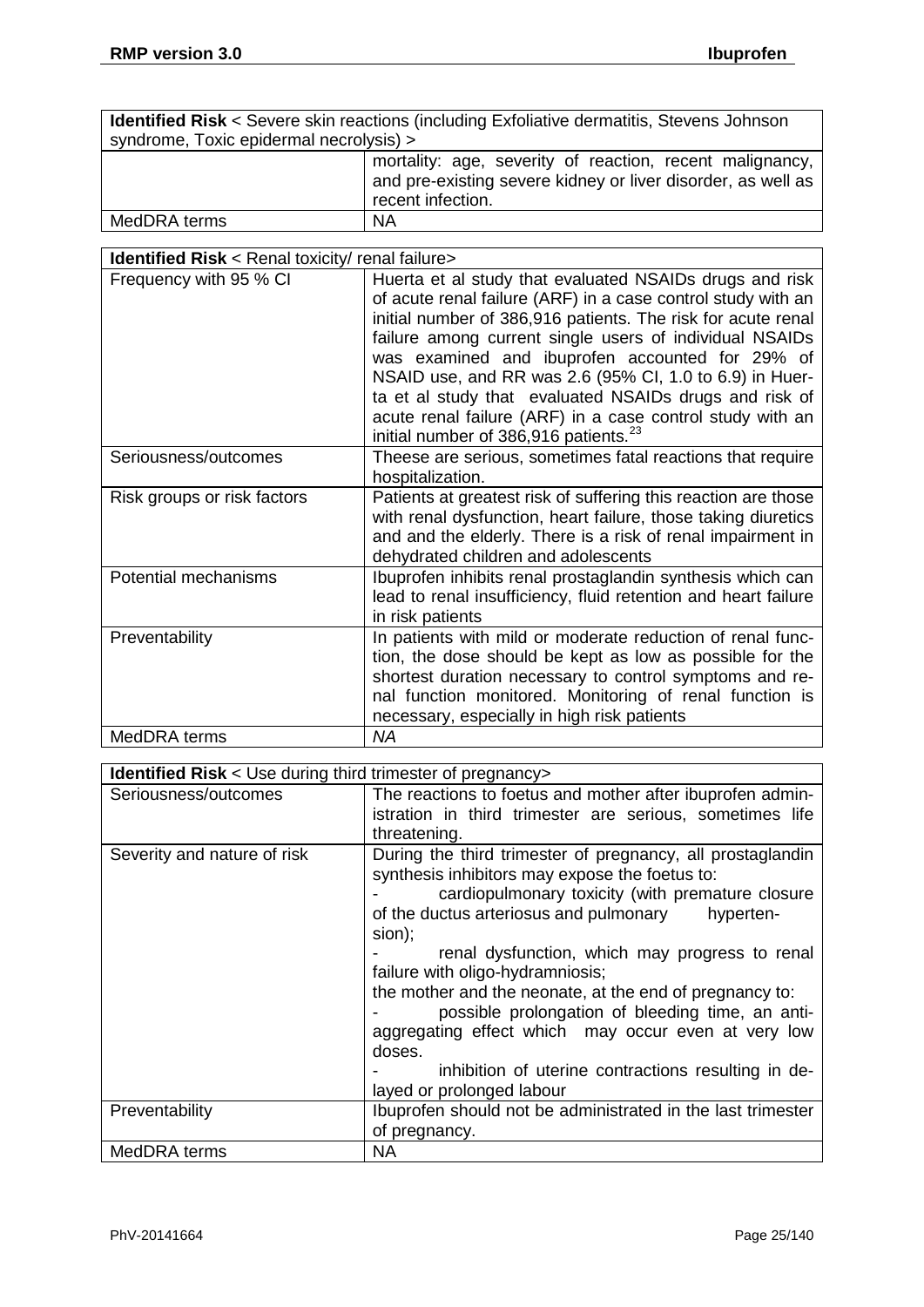**Identified Risk** < Interaction with medication that can increase the risk of bleeding and ulceration, such as corticosteroids, anticoagulants such as warfarin, selective serotonin uptake inhibitors (SSRIs) or anti-platelet agents such as aspirin>

| Seriousness/outcomes | This is a serious, life-threatening condition, which that<br>sometimes requires hospitalization                                                                                                                                                                                                    |
|----------------------|----------------------------------------------------------------------------------------------------------------------------------------------------------------------------------------------------------------------------------------------------------------------------------------------------|
| Potential mechanisms | NSAIDs and acetylsalicylic acid inhibit the same COX-<br>enzymes, and thus may interact. COX-1 affinity deter-<br>mines the interaction between NSAIDs and ASA on<br>thrombocyte adhesion and aggregation <sup>24</sup>                                                                            |
| Preventability       | Combination therapy with protective agents (e.g. miso-<br>prostol or proton pump inhibitors) should be considered<br>for these patients, and also for patients requiring concomi-<br>tant low-dose acetylsalicylic acid, or other medicinal prod-<br>ucts likely to increase gastrointestinal risk |
| MedDRA terms         | <b>NA</b>                                                                                                                                                                                                                                                                                          |

<span id="page-25-0"></span>

|                                                     | Identified Risk < Interaction with antihypertensive agents (e.g. diuretics, beta-blockers)>                                                                                                                                                                                                                                                                                                                                                            |
|-----------------------------------------------------|--------------------------------------------------------------------------------------------------------------------------------------------------------------------------------------------------------------------------------------------------------------------------------------------------------------------------------------------------------------------------------------------------------------------------------------------------------|
| Frequency                                           | Raddack and Deck conducted a three-week, parallel-<br>group clinical trial involving 41 patients with a mean age of<br>52 years receiving treatment with at least two antihyper-<br>tensive drugs, and distributed into three groups (ibuprofen<br>600 mg every 12 hours, paracetamol or placebo). The re-<br>sults showed the ibuprofen group to experience a signifi-<br>cant increase in blood pressure in comparison with the<br>other two groups. |
| Seriousness/outcomes                                | This is an interaction with serious consequences that re-<br>quires medical care.                                                                                                                                                                                                                                                                                                                                                                      |
| Severity and nature of risk                         | The blood pressure increment that may result from such<br>drug interactions increases the risk of acute myocardial<br>infarction and of coronary disease among hypertensive<br>patients by 45-67% (7,23) and 15%, respectively.                                                                                                                                                                                                                        |
| Risk groups or risk factors                         | Normally more than 4-5 days of treatment with both drugs<br>are needed for interactions to manifest. However, even<br>with short periods of treatment, interactions are possible -<br>particularly in more susceptible individuals such as the<br>elderly, patients with congestive heart disease, and hyper-<br>tensive patients with low renin concentrations <sup>-25</sup>                                                                         |
| Potential mechanisms                                | Inhibition of the enzyme cyclooxygenase, thereby inhibit-<br>ing the synthesis of inflammatory prostaglandins and vas-<br>odilatory prostaglandins that increase renal blood flow and<br>thus favor the excretion of water and sodium. More than<br>five days of treatment with both drugs are normally re-<br>quired for the interaction to manifest. <sup>25</sup>                                                                                   |
| Preventability                                      | Patients should be adequately hydrated and consideration<br>should be given to monitoring of renal function after initia-<br>tion of concomitant therapy, and periodically thereafter                                                                                                                                                                                                                                                                  |
| Potential public health impact of<br>safety concern | Although the changes in blood pressure resulting<br>from this interaction are typically small, some patients can<br>experience substantial elevations in both systolic and di-<br>astolic blood pressure. It has been estimated that the<br>avoidance of minor changes in systolic pressure in pa-<br>tients with osteoarthritis subjected to treatment with non-<br>steroidal antiinflammatory drugs would avoid over 30,000                          |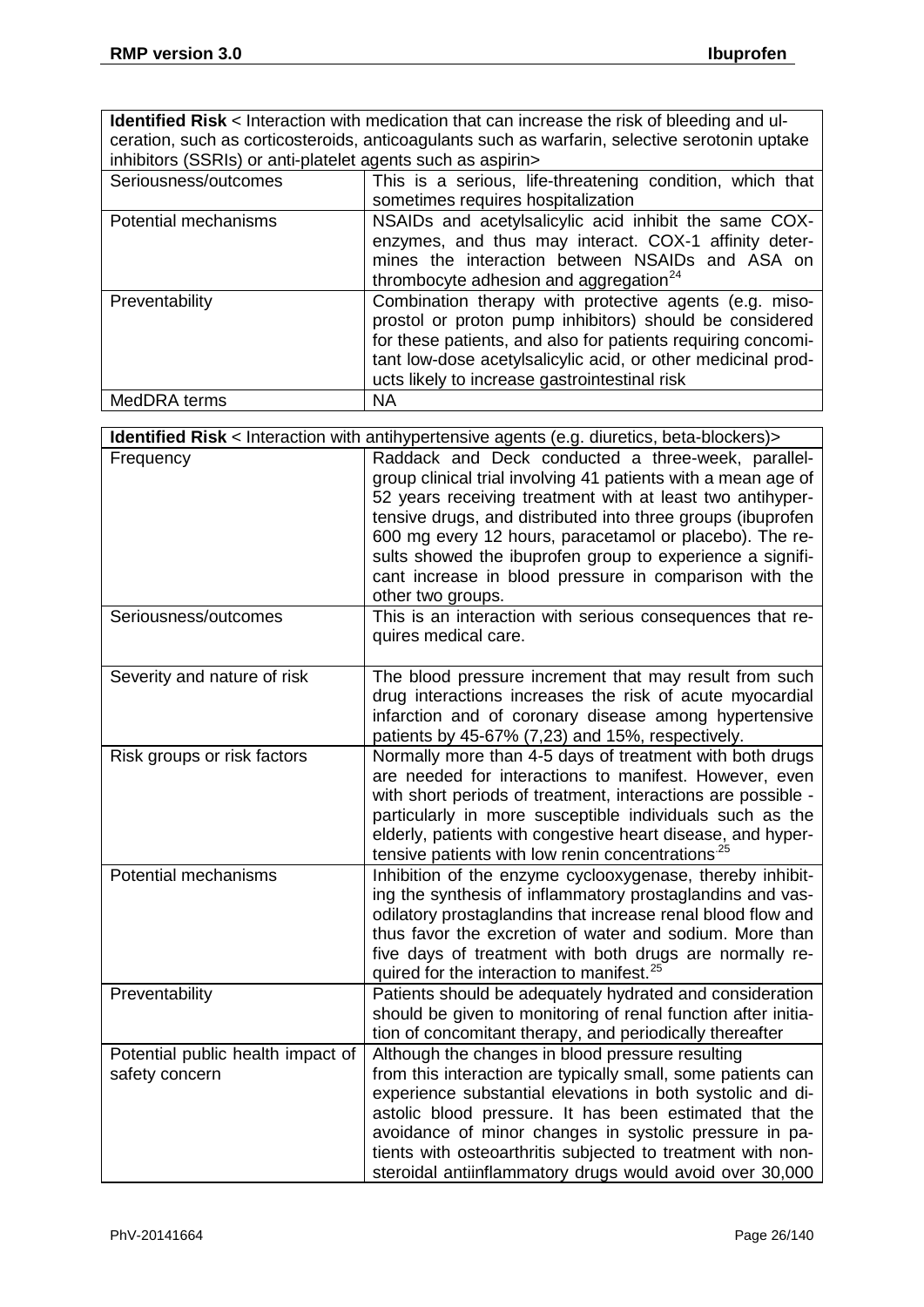| <b>Identified Risk</b> < Interaction with antihypertensive agents (e.g. diuretics, beta-blockers)> |                                                           |
|----------------------------------------------------------------------------------------------------|-----------------------------------------------------------|
|                                                                                                    | deaths due to myocardial infarction, and over 2000 deaths |
|                                                                                                    | due to coronary disease, in the United States alone.      |
| MedDRA terms                                                                                       | <b>NA</b>                                                 |

| <b>Identified Risk &lt; Use in elderly&gt;</b> |                                                                                                                                                                                                                                                                         |
|------------------------------------------------|-------------------------------------------------------------------------------------------------------------------------------------------------------------------------------------------------------------------------------------------------------------------------|
| Seriousness/outcomes                           | The reactions that may occur in this population, are seri-<br>ous, sometimes life threatening, and may generate se-<br>quels.                                                                                                                                           |
| Severity and nature of risk                    | Elderly patients are more prone to adverse events and are<br>at increased risk of potentially fatal gastrointestinal, ulcer-<br>ation or perforation haemorrhage (which may be fatal)                                                                                   |
| Preventability                                 | If treatment is considered necessary, the lowest dose for<br>the shortest duration necessary to control symptoms<br>should be used. Treatment should be reviewed at regular<br>intervals and discontinued if no benefit is seen or intoler-<br>ance occurs <sup>8</sup> |
| MedDRA terms                                   | <b>NA</b>                                                                                                                                                                                                                                                               |

| <b>Identified Risk</b> < Use by patients with (history of) bronchial asthma> |                                                                                                                                                                                                                                                                                                                                                                                                                                                                               |
|------------------------------------------------------------------------------|-------------------------------------------------------------------------------------------------------------------------------------------------------------------------------------------------------------------------------------------------------------------------------------------------------------------------------------------------------------------------------------------------------------------------------------------------------------------------------|
| Seriousness/outcomes                                                         | Possible reactions occurred when used in this population<br>makes this risk sometimes life threating, requiring hospi-<br>talization.<br>inflammatory pathogenesis of asthma,<br>The<br>anti-<br>inflammatory effect of ibuprofen and evidence suggesting<br>ibuprofen may reduce morbidity in children with asthma<br>raises the intriguing possibility that ibuprofen might actual-<br>ly have therapeutic benefit for at least some children with<br>asthma. <sup>26</sup> |
| Severity and nature of risk                                                  | Increased risk of acute bronchospasm                                                                                                                                                                                                                                                                                                                                                                                                                                          |
| Potential mechanisms                                                         | NSAIDs are commonly avoided by patients with aspirin-<br>induced asthma based on the premise that there is a sig-<br>nificant cross-reactivity between aspirin and other NSAIDs                                                                                                                                                                                                                                                                                               |
| MedDRA terms                                                                 | <b>NA</b>                                                                                                                                                                                                                                                                                                                                                                                                                                                                     |

<span id="page-26-0"></span>

| <b>Identified risk</b> < Hypersensitivity reactions> |                                                                                                                              |
|------------------------------------------------------|------------------------------------------------------------------------------------------------------------------------------|
| Frequency                                            | Non-steroidal anti-inflammatory drugs are the second                                                                         |
|                                                      | most common cause of drug induced hypersensitivity re-<br>actions with prevalence between 0.1% and 0.3%. <sup>28</sup> Cuta- |
|                                                      | neous reactions secondary to NSAID use may affect                                                                            |
|                                                      | around 0.3% of the general population. NSAID-induced                                                                         |
|                                                      | hypersensitivity reactions have a higher incidence in as-                                                                    |
|                                                      | mathic patients ranging from 4.3% to 11%. <sup>29</sup>                                                                      |
| Seriousness/outcomes                                 | NSAID-induced hypersensitivity reactions are divided into                                                                    |
|                                                      | allergic hypersensitivity reactions (immediate reactions                                                                     |
|                                                      | and delayed reactions) and non-allergic hypersensitivity                                                                     |
|                                                      | reactions. Immediate reactions comprise urticaria, angi-                                                                     |
|                                                      | oedema and allergic anaphylaxis all of which are mediat-                                                                     |
|                                                      | ed via immunoglobulin E. The latter complications de-                                                                        |
|                                                      | pending on the severity may be considered life-                                                                              |
|                                                      | threatening events that require hospitalization and sup-                                                                     |
|                                                      | portive measures. Delayed reactions comprise serious                                                                         |
|                                                      | skin reactions, some of them fatal, including exfoliative                                                                    |
|                                                      | dermatitis, Stevens-Johnson syndrome, and toxic epider-                                                                      |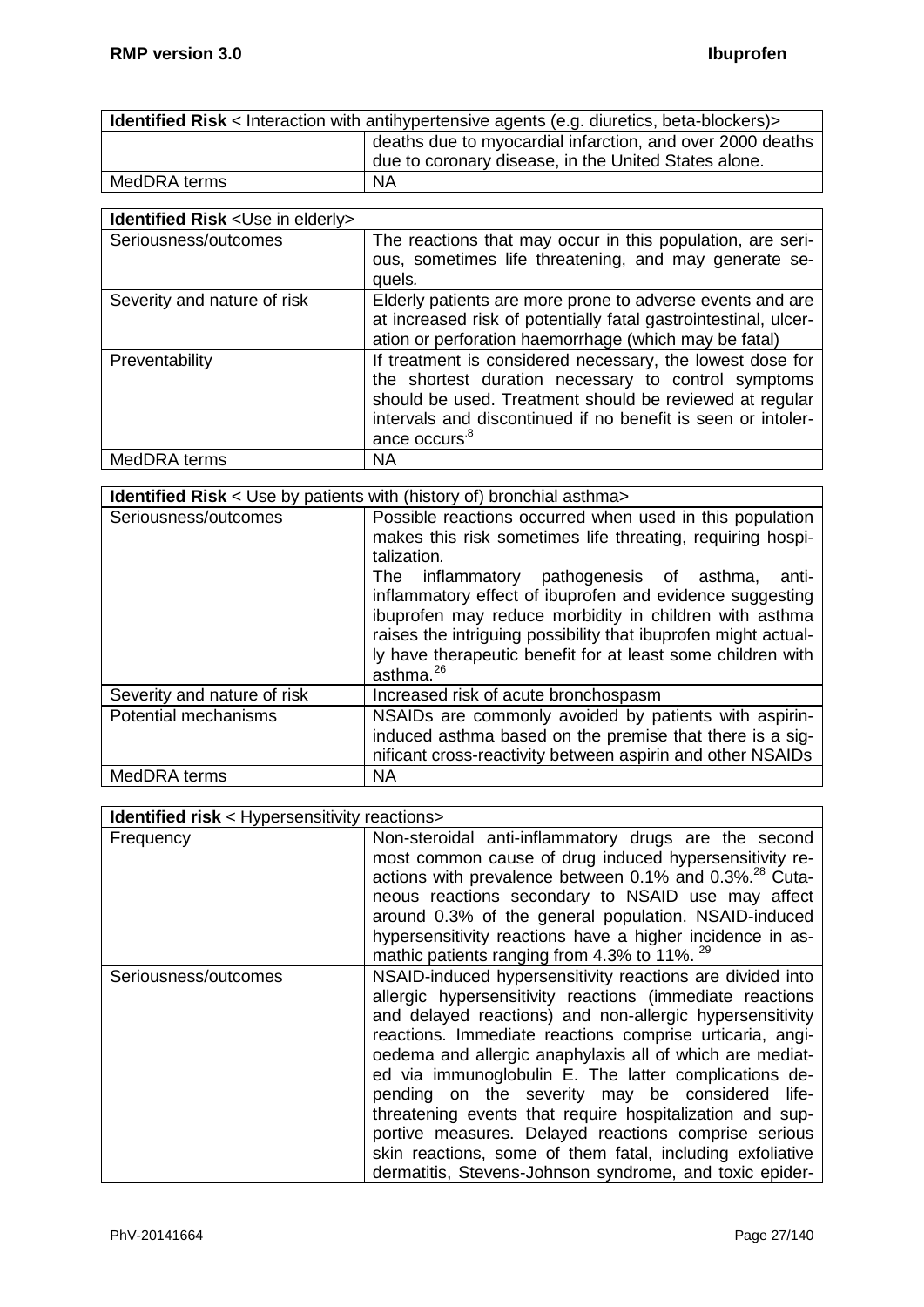| <b>Identified risk</b> < Hypersensitivity reactions> |                                                                                                                                                                                                                                                                                                                                                                                                                                                                                                                                                                                                                                                                                                                                                                                                                                                                                                                                                                                                                                                                                                                                                                                                                                         |
|------------------------------------------------------|-----------------------------------------------------------------------------------------------------------------------------------------------------------------------------------------------------------------------------------------------------------------------------------------------------------------------------------------------------------------------------------------------------------------------------------------------------------------------------------------------------------------------------------------------------------------------------------------------------------------------------------------------------------------------------------------------------------------------------------------------------------------------------------------------------------------------------------------------------------------------------------------------------------------------------------------------------------------------------------------------------------------------------------------------------------------------------------------------------------------------------------------------------------------------------------------------------------------------------------------|
|                                                      | mal necrolysis, have been reported very rarely in associa-<br>tion with the use of NSAIDs (see section 4.8). Patients<br>appear to be at highest risk of these reactions early in the<br>course of therapy, the onset of the reaction occurring in<br>the majority of cases within the first month of treatment.<br>ibuprofen should be discontinued at the first appearance<br>of skin rash, mucosal lesions, or any other sign of hyper-<br>sensitivity. <sup>8</sup><br>Non-allergic hypersensitivity encompasses manifestations<br>at the respiratory tract and skin, and non-allergic anaphy-<br>laxis. <sup>28-29</sup> These may all evolve into serios life-threatening<br>events that mai require hospital admission and supportive<br>care.<br>Hypersensitivity reactions (e.g urticaria, pruritus, and ex-<br>anthema as well as asthma attacks and hypotension) are<br>listed in the Company Core Safety Information for ibu-<br>profen as uncommon adverse events, whilst sevre hyper-<br>sensitivity reactions such as facial oedema, swelling of the<br>tongue, internal laryngeal swelling, dyspnoea, tachycar-<br>dia, fall of blood pressure (life-threatening shock) are<br>listed as very rare events. <sup>8</sup> |
| Severity and nature of risk                          | A wide variety of clinical manifestations for hypersensitivi-<br>ty reactions can be produced by NSAIDs and these range<br>from mild events to life-threatening clinical pictures.                                                                                                                                                                                                                                                                                                                                                                                                                                                                                                                                                                                                                                                                                                                                                                                                                                                                                                                                                                                                                                                      |
| Background inci-<br>dence/prevalence                 | Drug-induced hypersensitivity reactions account for about<br>one sixth of all adverse drug reactions <sup>28-29</sup>                                                                                                                                                                                                                                                                                                                                                                                                                                                                                                                                                                                                                                                                                                                                                                                                                                                                                                                                                                                                                                                                                                                   |
| Risk groups or risk factors                          | Risk factors include hypersensitivity to ibuprofen or any of<br>the excipients, previous hypersensitivity episodes on ad-<br>ministration of NSAIDs or aspirin, prevous asthma at-<br>tacks, bronchial asthma, nasal polyps, chronic urticaria<br>etc. 8,28-29                                                                                                                                                                                                                                                                                                                                                                                                                                                                                                                                                                                                                                                                                                                                                                                                                                                                                                                                                                          |
| Potential mechanisms                                 | NSAID-induced inhibition of cyclooxygenase causes a net<br>decrease in the synthesis of protective prostaglandin pro-<br>duction and this renders the activation of mediator release<br>from inflammatory cells to target tissues leading to local<br>and systemic generation of cystenyl leukotrienes. Abnor-<br>malities of lipooxygenase have also been detected in hy-<br>persensitivity reactions with increased levels of urinary<br>leukotrienes and upregulation of LTC4 synthase or cys-<br>tenyl LT receptors. <sup>28-29</sup>                                                                                                                                                                                                                                                                                                                                                                                                                                                                                                                                                                                                                                                                                               |
| Preventability                                       | Avoid administration of NSAIDs in patients with a previous<br>medical history of asthma, bronchial asthma, nasal<br>polyps, chronic urticaria etc. Ibuprofen should be discon-<br>tinued at the first appearance of skin rash, mucosal le-<br>sions, or any other sign of hypersensitivity. <sup>8</sup>                                                                                                                                                                                                                                                                                                                                                                                                                                                                                                                                                                                                                                                                                                                                                                                                                                                                                                                                |
| Impact on individual patient                         | NSAID induced hypersensitivity reaction is an umbrella<br>term for symptoms that range in severity from mild to life<br>threatening events. Patients are affected at an individual<br>level and should therefore be assessed and managed ac-<br>cording to their medical needs.                                                                                                                                                                                                                                                                                                                                                                                                                                                                                                                                                                                                                                                                                                                                                                                                                                                                                                                                                         |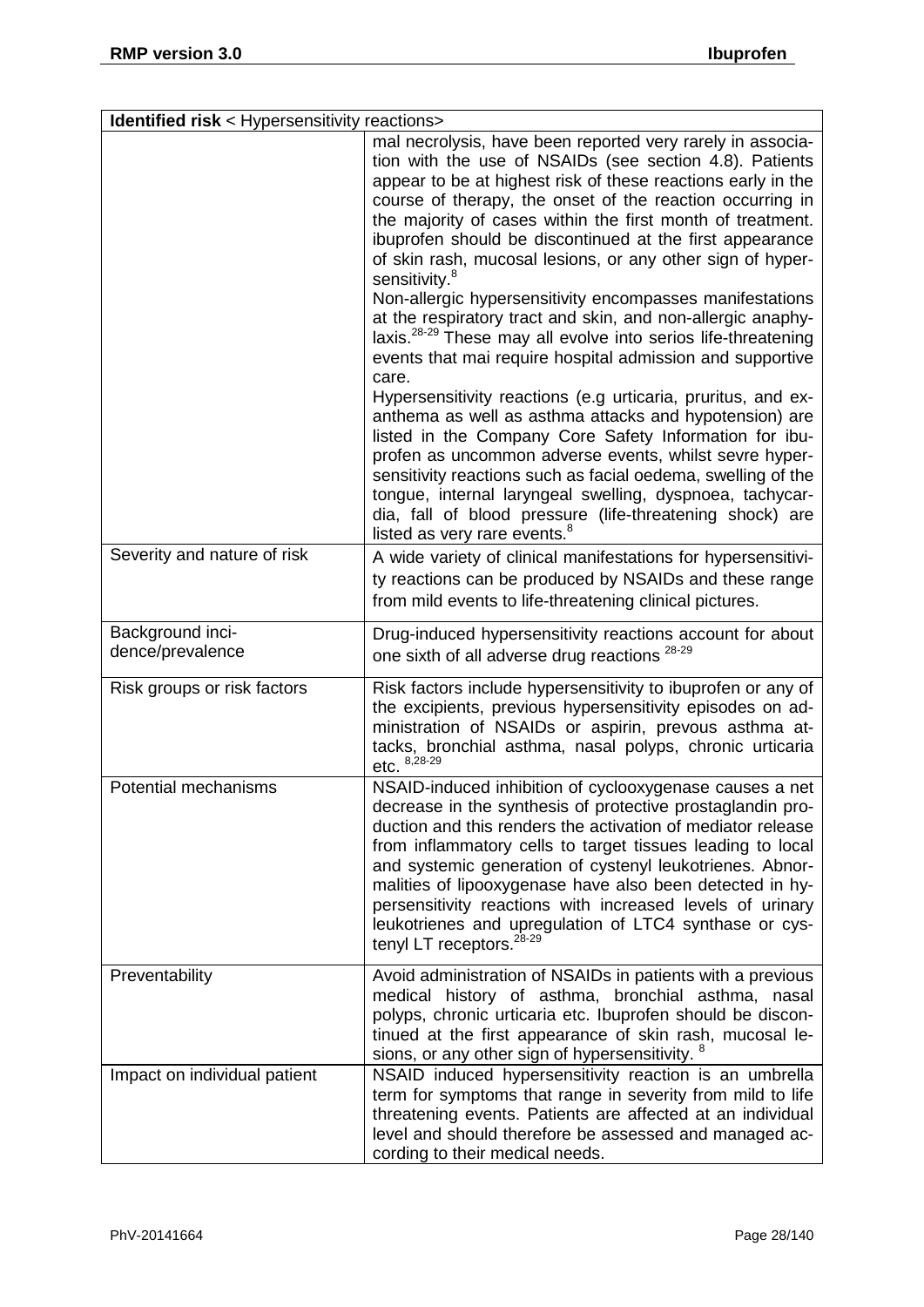| <b>Identified Risk</b> < Hypersensitivity to NSAIDs or aspirin> |                                                                                                                                                                                                                                                                                                                                                                                                                                                                                                                                                                          |  |
|-----------------------------------------------------------------|--------------------------------------------------------------------------------------------------------------------------------------------------------------------------------------------------------------------------------------------------------------------------------------------------------------------------------------------------------------------------------------------------------------------------------------------------------------------------------------------------------------------------------------------------------------------------|--|
| Frequency                                                       | Non-steroidal anti-inflammatory drugs are the second<br>most common cause of drug induced hypersensitivity re-<br>actions with frequencies between 0.1% and 0.3%. <sup>28</sup> Cuta-<br>neous reactions secondary to NSAID use may affect<br>around 0.3% of the general population. NSAID-induced<br>hypersensitivity reactions have a higher incidence in as-<br>mathic patients ranging from 4.3% to 11%. <sup>29</sup>                                                                                                                                               |  |
| Seriousness/outcomes                                            | Pre-existing NSAID hypersensitivity manifesting with up-<br>per and lower airway disease is referred to as the asthma<br>triad, Widal's syndrome, Samter's syndrome, aspirin-<br>induced asthma etc. Clinical manifestations of aspririn or<br>NSAID exacerbated respiratory disease include nasal<br>congestion, watery rhinorrhoea, shortness of breath and<br>progressive bronchial obstruction. Respiratory signs and<br>symptoms are usually accompanied by additional system-<br>ic involvement such as ocular, cutaneous and gastric ad-<br>verse events. 8,28,29 |  |
| Severity and nature of risk                                     | As previously mentioned, symptoms range from rhinor-<br>rhoea to severe bronchial obstruction and patients should<br>be managed on an individual level depending on the med-<br>ical needs. 8,28,29                                                                                                                                                                                                                                                                                                                                                                      |  |
| Background inci-<br>dence/prevalence                            | According to the Company Core Safety Information ibu-<br>profen is contraindicated in patients with prior hypersensi-<br>tivity to aspirin or other NSAIDs thus the incidence in this<br>patient population cannot be established. In the general<br>population, drug-induced hypersensitivity reactions ac-<br>count for about one sixth of all adverse drug reactions.<br>Nonsteroidal anti-inflammatory drugs have been reported<br>to be the second most common cause of drug-induced<br>hypersensitivity reactions. 28-29                                           |  |
| Risk groups or risk factors                                     | Risk factors include prior hypersensitivity reactions to as-<br>pirin and other NSAIDs.                                                                                                                                                                                                                                                                                                                                                                                                                                                                                  |  |
| Potential mechanisms                                            | Inhibition of cyclooxygenase results in a net inhibition of<br>protective prostaglandins and triggers the inflammatory<br>response mechanisms that cause respiratory symptoms.<br>Suppression of PGE2 may cause the activation of the in-<br>flammatory cascade and render an increase of cystenyl<br>leukotrienes production in the systemic circulation and<br>upregulation of the cystenyl leukotriene receptors in the<br>airway tissue. Genetic polyomorphisms have also been<br>linked to NSAID- exacerbated respiratory disease. 8,28-29                          |  |
| Preventability                                                  | Patients with a medical history of hypersensitivity to<br>NSAIDs or aspirin should not be prescribed ibuprofen.<br>There are useful diagnosis tools in order to detect NSAID-<br>induced hypersensitivity such as skin testing (involves the<br>application of different dilution of NSAIDs on the skin),<br>oral provocation test (oral challenge with aspirin or other<br>NSAIDs) or measurement of specific IgE in serum. <sup>8,28-29</sup>                                                                                                                          |  |
| Impact on individual patient                                    | NSAID induced hypersensitivity reaction is an umbrella<br>term for symptoms that range in severity from mild to life<br>threatening events. Patients are affected at an individual<br>level and should therefore be assessed and managed ac-<br>cording to their medical needs. Patients who cannot take                                                                                                                                                                                                                                                                 |  |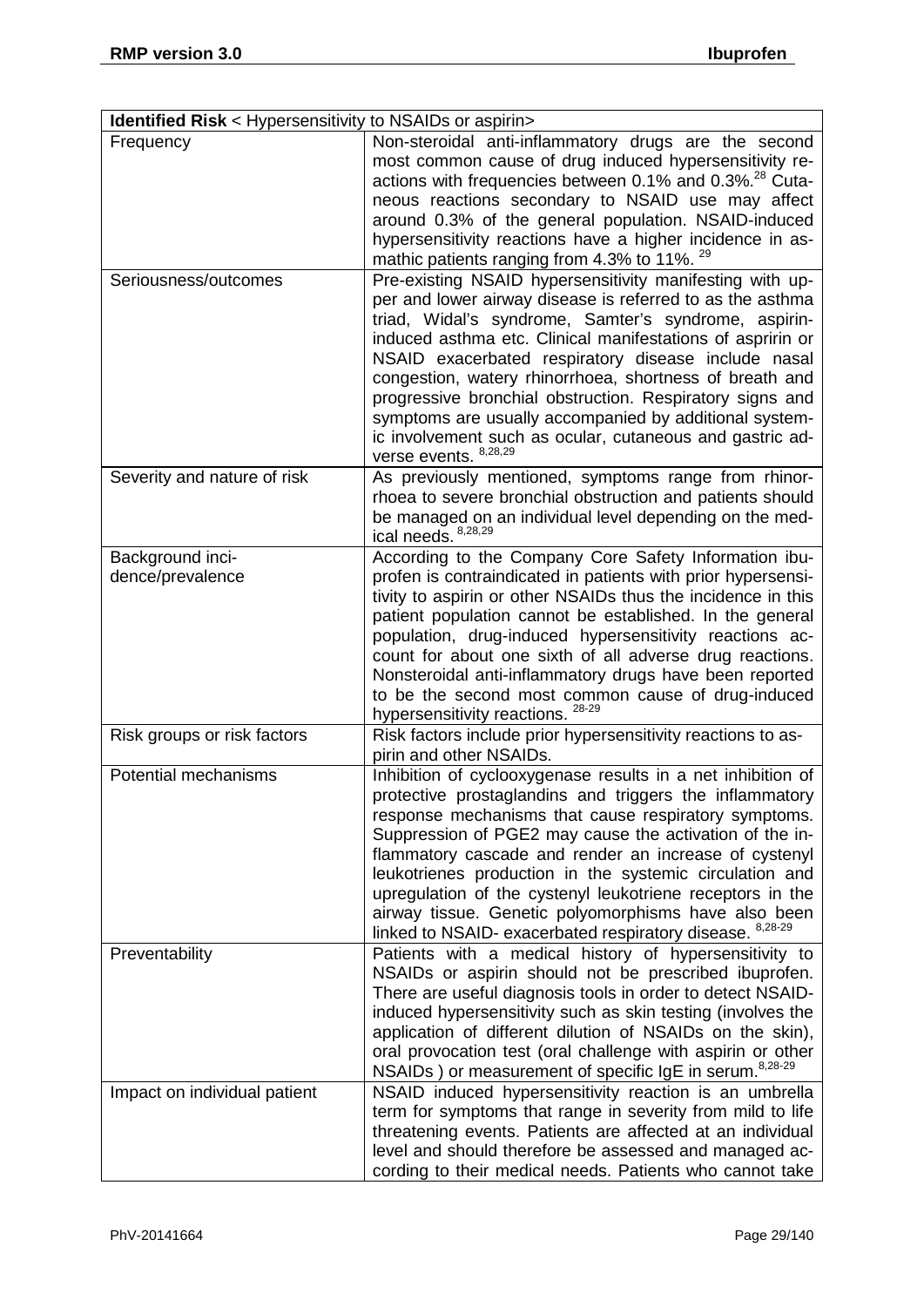| <b>Identified Risk</b> < Hypersensitivity to NSAIDs or aspirin> |                                                         |  |
|-----------------------------------------------------------------|---------------------------------------------------------|--|
|                                                                 | NSAIDs as needed for pain relief are usually prescribed |  |
|                                                                 | paracetamol or opoiods in more severe cases.            |  |

| <b>Identified Risk <hepatic disorders=""></hepatic></b> |                                                                                                                                                                                                                                                                                                                                                                                                                                             |  |
|---------------------------------------------------------|---------------------------------------------------------------------------------------------------------------------------------------------------------------------------------------------------------------------------------------------------------------------------------------------------------------------------------------------------------------------------------------------------------------------------------------------|--|
| Frequency                                               | Idiosyncratic, clinically apparent liver injury due to ibu-<br>profen is estimated as a very rare event (with a preva-<br>lence of 1.0-1.6 cases per 100,000 prescriptions). ALT<br>elevations usually around 100 U/L have been found on<br>chronic ibuprofen therapy with high doses of 2.4 g-3.6 g of<br>ibuprofen daily. On the other hand, upon chronic ad-<br>minsitration od placebo, AST levels were comparable to<br>placebo. 30-31 |  |
| Seriousness/outcomes                                    | Clinically apparent liver injury during long-term or chronic<br>ibuprofen therapy has not been established, however,<br>cases of asymptomtic flares of chronic hepatitis C have<br>been reported after initiation of ibuprofen therapy with ALT<br>levels rising to more than 1000 U/L and rapidly resolving<br>with stopping. 30-31                                                                                                        |  |
| Severity and nature of risk                             | Ibuprofen-induced liver injury is rare and symptoms are<br>generally mild, however several cases reporting acute liv-<br>er failure and subsequent death have been published in<br>the literature. 30-31                                                                                                                                                                                                                                    |  |
| Background inci-<br>dence/prevalence                    | Drug-induced liver injury has an annual prevalence of 10<br>to 15 cases per 10,000 to 100,000 patients exposed.<br>Drug-induced liver injury accounts for about 10% of all<br>cases of hepatitis and it is the most prevalent cause for<br>acute hepatitis in the US. <sup>30-31</sup>                                                                                                                                                      |  |
| Risk groups or risk factors                             | Risk factors for drug induced liver injury include gender<br>(women are more susceptible than men), alcohol abuse,<br>certain medications (rifampicin, chemotherapy etc), alco-<br>hol abuse, malnutrition, paracetamol toxicity etc. <sup>30-31</sup>                                                                                                                                                                                      |  |
| Potential mechanisms                                    | The mechanisms of drug-induced liver impairment are yet<br>to be understood, however at the moment it is believed<br>that liver damage occurs via a complex mechanisms in-<br>volving both toxic metabolic by-products and immuno-<br>allergic responses. <sup>30</sup>                                                                                                                                                                     |  |
| Preventability                                          | Use of ibuprofen in patients with previous liver impairment<br>is contraindicated. Ibuprofen should be stopped upon first<br>signs and symptoms of hepatic damage. <sup>8,30,31</sup>                                                                                                                                                                                                                                                       |  |

| Identified Risk < Aseptic meningitis in patients with SLE and mixed connective tissue dis- |                                                                                                                                                                                                                                                                                     |
|--------------------------------------------------------------------------------------------|-------------------------------------------------------------------------------------------------------------------------------------------------------------------------------------------------------------------------------------------------------------------------------------|
| ease>                                                                                      |                                                                                                                                                                                                                                                                                     |
| Frequency                                                                                  | The frequency of drug-induced aseptic meningitis is un-<br>known. Four classes of drug have been associated with<br>drug induced aseptic meningitis, namely NSAIDs, antibiot-<br>ics, immunosuppressive therapy and antiepileptic medica-<br>tion. $32$                             |
| Seriousness/outcomes                                                                       | Aseptic meningitis is not considered a life-threatening ad-<br>verse reaction following therapy with ibuprofen. Rates of<br>mortality and morbidity are low and a full recovery from<br>the undersirable event is expected within two weeks from<br>the onset of the reaction. $32$ |
| Severity and nature of risk                                                                | Patients who have drug-induced aseptic meningitis typi-                                                                                                                                                                                                                             |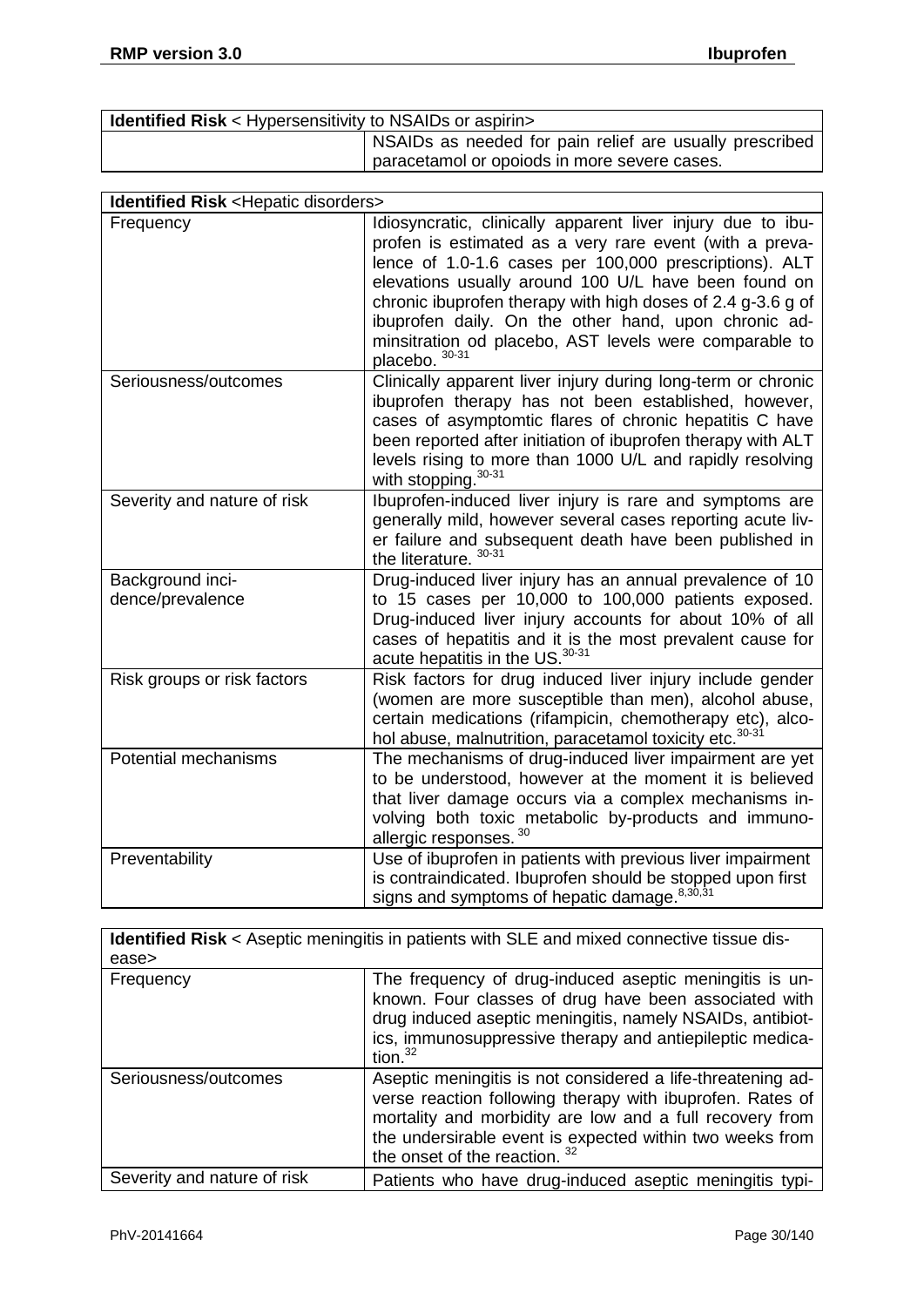|                             | <b>Identified Risk</b> < Aseptic meningitis in patients with SLE and mixed connective tissue dis-                                                                                                                                                                                                                                                                                                                                                                                                                                                                                                                                                                                                                                                                                                                                                                         |
|-----------------------------|---------------------------------------------------------------------------------------------------------------------------------------------------------------------------------------------------------------------------------------------------------------------------------------------------------------------------------------------------------------------------------------------------------------------------------------------------------------------------------------------------------------------------------------------------------------------------------------------------------------------------------------------------------------------------------------------------------------------------------------------------------------------------------------------------------------------------------------------------------------------------|
| ease>                       |                                                                                                                                                                                                                                                                                                                                                                                                                                                                                                                                                                                                                                                                                                                                                                                                                                                                           |
|                             | cally present with fever, headache, and nuchal rigidity.<br>Signs and symptoms usually appear within 24 to 48 hours<br>after drug ingestion. Drug-induced aseptic meningitis may<br>develop in a patient who initially was able to tolerate the<br>causative drug. In patients who have drug-induced aseptic<br>meningitis, the typical CSF profile reveals a neutrophilic<br>pleocytosis, with several hundred to several thousand<br>white blood cells. Patients who have drug-induced menin-<br>gitis may have eosinophils present in the CSF (fewer than<br>$5\%$ ). $32$                                                                                                                                                                                                                                                                                             |
| Risk groups or risk factors | Connective-tissue diseases, in particular systemic lupus<br>erythematosus, appear to be a risk factor for drug-induced<br>aseptic meningitis. <sup>32</sup>                                                                                                                                                                                                                                                                                                                                                                                                                                                                                                                                                                                                                                                                                                               |
| Potential mechanisms        | There are two proposed mechanisms for drug-induced<br>aseptic meningitis. The first mechanism is a direct chemi-<br>cal irritation of the meninges by intrathecal agents. The<br>second, which applies to nonintrathecal medications, is<br>not as well understood and is presumably a hypersensitiv-<br>ity reaction to the drug (type III or IV). It is based on the<br>assumption that drug-induced aseptic meningitis is an<br>acute hypersensitivity reaction involving the meninges and<br>is supported primarily by circumstantial evidence that in-<br>cludes the temporal relationship between drug ingestion<br>and development of symptoms, the progressively shorter<br>incubation periods in recurrent cases, the development of<br>classic hypersensitivity features, and the rapid resolution<br>of symptoms after the drug is discontinued. <sup>32</sup> |
| Preventability              | Ibuprofen should be used with caution in patients diag-<br>nosed with SLE or mixed connective tissue disease. <sup>32</sup>                                                                                                                                                                                                                                                                                                                                                                                                                                                                                                                                                                                                                                                                                                                                               |

| <b>Identified Risk</b> <premature arteriosus="" closure="" ductus="" foetal="" of="" the=""></premature> |                                                                                                                                                                                                                                                                                                                                                                                                     |  |
|----------------------------------------------------------------------------------------------------------|-----------------------------------------------------------------------------------------------------------------------------------------------------------------------------------------------------------------------------------------------------------------------------------------------------------------------------------------------------------------------------------------------------|--|
| Frequency                                                                                                | The incidence of closure of the ductus arteriosus in the gen-<br>eral population in the United States ranges from 0.02% and<br>0.006% of all live births. The prevalence of closure of the<br>ductus arteriosus increases in babies born prematurely occur-<br>ing in about 20% in premature infants older than 32 week<br>gestation and in about 60% in those younger 28 week gesta-<br>tion. $33$ |  |
| Seriousness/outcomes                                                                                     | The outlook of the premature closure of the foetal ductus ar-<br>teriosis is very promising in newborn babies with no other un-<br>derlying medical conditions. 33-35                                                                                                                                                                                                                               |  |
| Severity and nature of risk                                                                              | Signs and symptoms of in utero closure of the ductus arterio-<br>sus include tachycardia, systolic thrill, heart murmurs. <sup>34</sup>                                                                                                                                                                                                                                                             |  |
| Background inci-<br>dence/prevalence                                                                     | The prevalence of patients experiencing patent ductus arteri-<br>osus in the US ranges from 0.02% to 0.006% of all live births.<br>34                                                                                                                                                                                                                                                               |  |
| Risk groups or risk factors                                                                              | This incidence increases in babies born prematurely before<br>28 weeks gestation up to a maximum of 60 cases per 100 live<br>births. Other risk factors for acquiring PDA include possible<br>history of perinatal asphyxia, low birth weight and births at<br>high altitude. <sup>34</sup>                                                                                                         |  |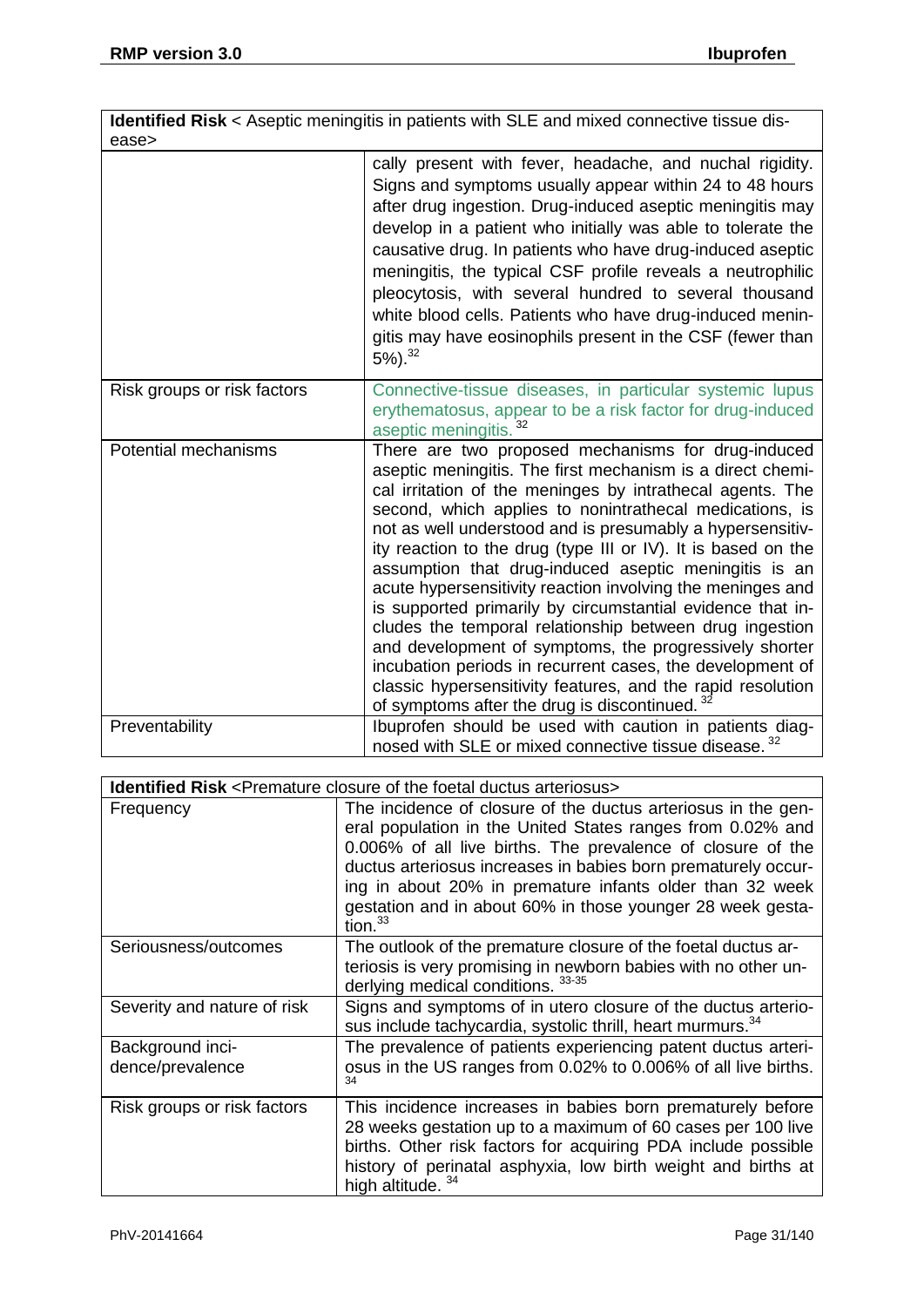| <b>Identified Risk</b> <premature arteriosus="" closure="" ductus="" foetal="" of="" the=""></premature> |                                                                                                                                                                                                                                                                                                                                                                                                                                                                                                                                      |
|----------------------------------------------------------------------------------------------------------|--------------------------------------------------------------------------------------------------------------------------------------------------------------------------------------------------------------------------------------------------------------------------------------------------------------------------------------------------------------------------------------------------------------------------------------------------------------------------------------------------------------------------------------|
| Potential mechanisms                                                                                     | The foetal respiratory integrity depends on the production of<br>maternal prostaglandins, namely PGE2 and prostacyclin<br>which are the most important mediators of vasorelaxation of<br>the foetal ductus arteriosus. Upon administration of ibuprofen,<br>production of such protective prostaglandins is suppressed<br>resulting in the intrauterine closure of the foetal ductus arteri-<br>$0s$ us. $35$                                                                                                                        |
| Preventability                                                                                           | 33-35<br>Avoid administration of NSAIDs during pregnancy.                                                                                                                                                                                                                                                                                                                                                                                                                                                                            |
| Impact on individual patient                                                                             | NSAID administration during pregnancy may pose a great<br>health burden on the offspring causing multiple system disor-<br>ders such as respiratory disorders, reduction of renal function<br>and inhibition of platelet aggregation. Impairment of the res-<br>piratory function with constriction of the foetal ductus arterio-<br>sus may cause persistent pulmonary hypertension in the neo-<br>nate and persistent foetal circulation. This is usually reversible<br>in 24 hours upon cessation of NSAID therapy. <sup>35</sup> |

| <b>Potential Risk &lt; Impaired female fertility&gt;</b> |                                                                                                                                                    |
|----------------------------------------------------------|----------------------------------------------------------------------------------------------------------------------------------------------------|
| Seriousness/outcomes                                     | Impaired female fertility is reversible on withdrawal of                                                                                           |
|                                                          | treatment                                                                                                                                          |
| Potential mechanisms                                     | Inhibition of ovulation <sup>8</sup>                                                                                                               |
| Preventability                                           | In women who have difficulties conceiving or who are un-<br>dergoing investigation of infertility, withdrawal of ibuprofen<br>should be considered |
| MedDRA terms                                             | ΝA                                                                                                                                                 |

| <b>Potential Risk <medication headache="" overuse=""></medication></b> |                                                                                                                                                                                                                            |
|------------------------------------------------------------------------|----------------------------------------------------------------------------------------------------------------------------------------------------------------------------------------------------------------------------|
| Seriousness/outcomes                                                   | This is a mild condition, with a chronic evolution that re-<br>quires medical care.                                                                                                                                        |
| Risk groups or risk factors                                            | Where analgesics are used long-term (>3 months) with<br>administration every two days or more frequently, head-<br>ache may develop or worsen.                                                                             |
| Preventability                                                         | Headache induced by overuse of analgesics (MOH medi-<br>cation-overuse headache) should not be treated by dose<br>increase. In such cases, the use of analgesics should be<br>discontinued in consultation with the doctor |
| MedDRA terms                                                           | <b>NA</b>                                                                                                                                                                                                                  |

| <b>Potential Risk</b> < Use during 1st and 2nd trimester of pregnancy> |                                                                                                                                                                                                                                                                                                                                                                                                                                                                                                                                                                                                        |
|------------------------------------------------------------------------|--------------------------------------------------------------------------------------------------------------------------------------------------------------------------------------------------------------------------------------------------------------------------------------------------------------------------------------------------------------------------------------------------------------------------------------------------------------------------------------------------------------------------------------------------------------------------------------------------------|
| Severity and nature of risk                                            | Data from epidemiological studies suggest an increased<br>risk of miscarriage and of cardiac malformation and gas-<br>troschisis after use of a prostaglandin synthesis inhibitor<br>in early pregnancy. In animals, administration of a prosta-<br>glandin synthesis inhibitor has been shown to result in in-<br>creased pre- and post- implantation loss and embryo-<br>foetal lethality. In addition, increased incidences of various<br>malformations, including cardiovascular, have been re-<br>ported in animals given a prostaglandin synthesis inhibitor<br>during the organogenetic period. |
| Risk groups or risk factors                                            | The risk is believed to increase with dose and duration of<br>therapy <sup>8</sup>                                                                                                                                                                                                                                                                                                                                                                                                                                                                                                                     |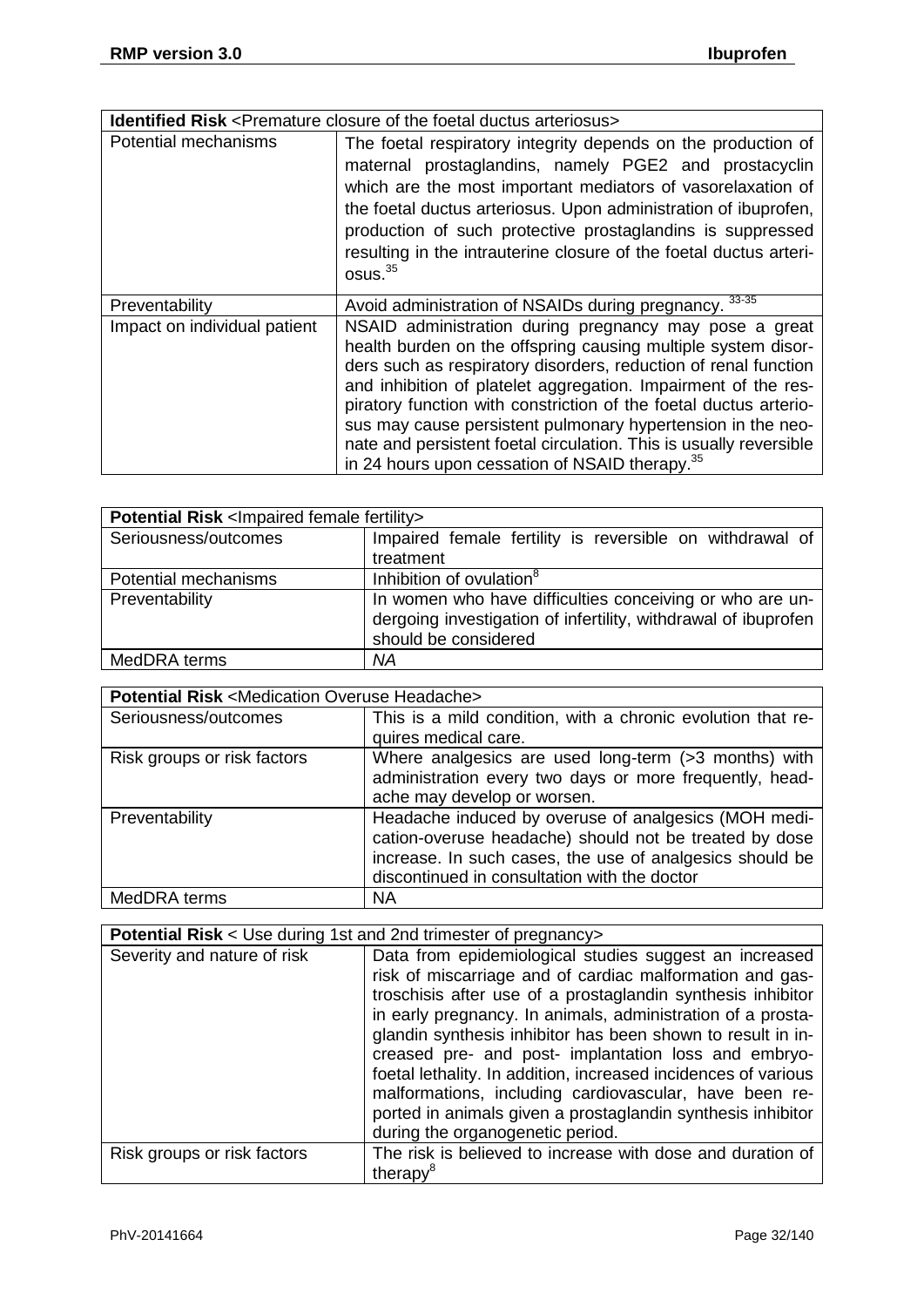| <b>Potential Risk</b> < Use during 1st and 2nd trimester of pregnancy>               |                                                                                                                                                                                                                                                                                                                                                                                                                                                                                                                        |
|--------------------------------------------------------------------------------------|------------------------------------------------------------------------------------------------------------------------------------------------------------------------------------------------------------------------------------------------------------------------------------------------------------------------------------------------------------------------------------------------------------------------------------------------------------------------------------------------------------------------|
| Potential mechanisms                                                                 | Inhibition of prostaglandin synthesis may adversely affect<br>the pregnancy and/or the embryo/foetal development.                                                                                                                                                                                                                                                                                                                                                                                                      |
| MedDRA terms                                                                         | <b>NA</b>                                                                                                                                                                                                                                                                                                                                                                                                                                                                                                              |
|                                                                                      |                                                                                                                                                                                                                                                                                                                                                                                                                                                                                                                        |
| <b>Potential Risk</b> < Second myocardial infarction after treatment with ibuprofen> |                                                                                                                                                                                                                                                                                                                                                                                                                                                                                                                        |
| Frequency                                                                            | Of 83,677 patients which had been hospitalised and sub-<br>sequently discharged in Denmark for a first episode of MI,<br>42.3% received at least one prescription for a NSAIDs<br>during follow-up, and there were 35 257 death and myo-<br>cardial infarctions (42.1%) and 29 234 deaths (35.0%)<br>registered during the observation period. The results of<br>this study suggest that diclofenac is associated with a<br>high level of risk, in contrast to the other drugs, from the<br>beginning of the treatment |
| Seriousness/outcomes                                                                 | This is serious, life threatening event, that require hospi-<br>talisation                                                                                                                                                                                                                                                                                                                                                                                                                                             |
| Severity and nature of risk                                                          | Patients with typical myocardial infarction may have the<br>following prodromal symptoms in the days preceding the<br>event (although may occur suddenly, without warning):<br>Fatigue<br>Chest discomfort<br>Malaise                                                                                                                                                                                                                                                                                                  |
| Potential mechanisms                                                                 | By decreasing the vasodilatatory and antiaggregatory<br>prostaciclyn production, COX 2 inhibitors may have pro-<br>thrombotic activity                                                                                                                                                                                                                                                                                                                                                                                 |
| MedDRA terms                                                                         | <b>NA</b>                                                                                                                                                                                                                                                                                                                                                                                                                                                                                                              |

# <span id="page-32-0"></span>**SVII.4 Identified and potential interactions**

# <span id="page-32-1"></span>*SVII.4.1 Overview of potential for interactions*

Ibuprofen is metabolised in the liver (hydroxylation, carboxylation). The elimination half-life is approximately 2.5 hours in healthy individuals. Pharmacologically inactive metabolites are mainly excreted (90%) by the kidneys but also in bile. Ibuprofen`s potential for drug interaction is recognised for the following group of substances:

- Other NSAIDs:
- Anti-coagulants:
- Methotrexate
- Llithium
- Diurectis, beta blockers and antihypertensives
- Selective serotonin reuptake inhibitors (SSRIs)
- Aminoglycosides
- Mifepristone
- Tacrolimus
- Zidovudine
- Quinolone antibiotics
- Sulphonylureas
- Cholestyramine
- CYP2C9 inhibitors (voriconazole, fluconazole)
- Ciclosporine
- Corticosteroids
- Anti-platelet aggregation agents<sup>8</sup>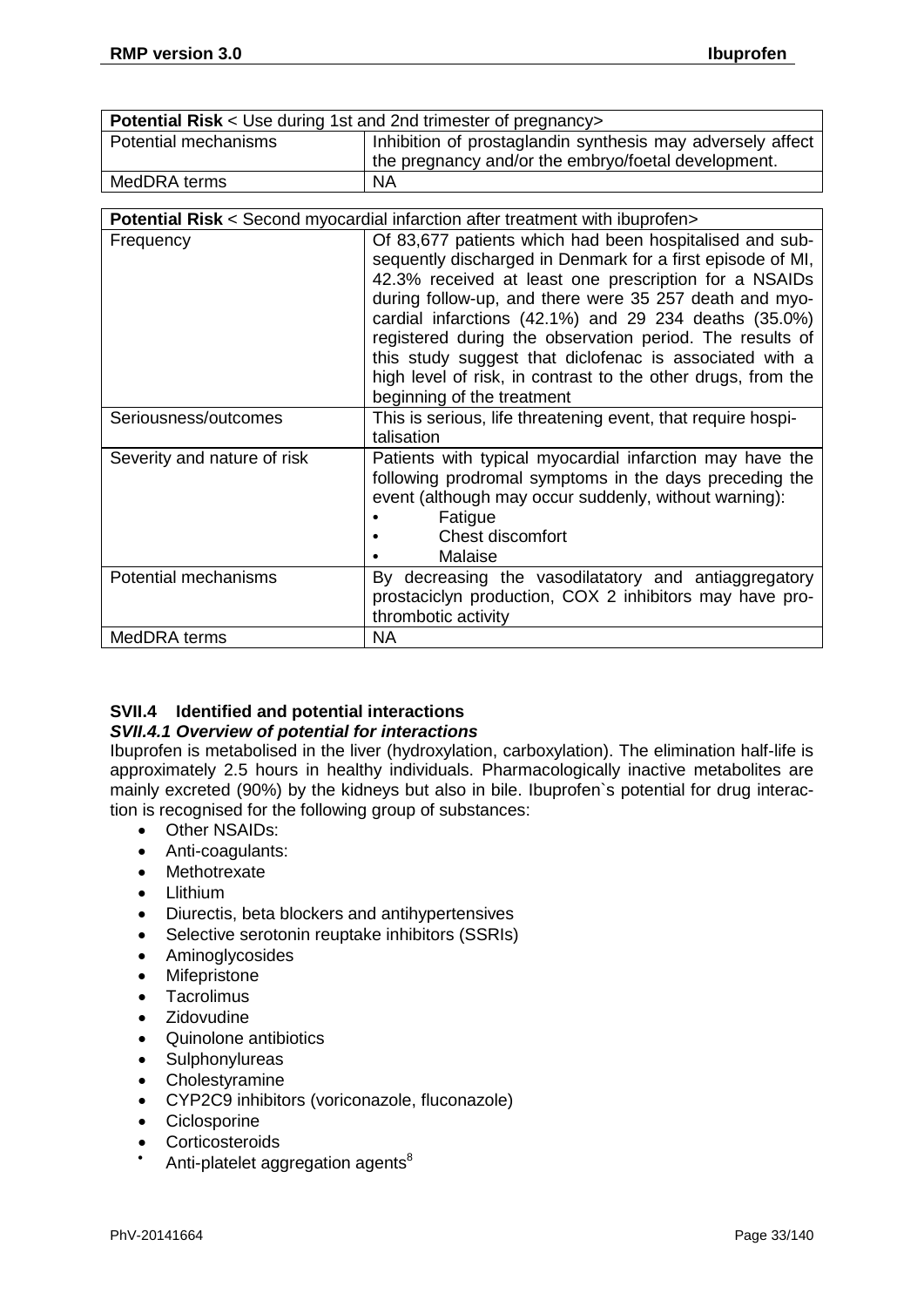Of the above, two important identified drug interactions have been recognised:

Interaction with medication that can increase the risk of bleeding and ulceration, such as corticosteroids, anticoagulants such as warfarin, selective serotonin uptake inhibitors (SSRIs) or anti-platelet agents such as aspirin

Interaction with antihypertensive agents (e.g. diuretics, beta-blockers)

#### <span id="page-33-0"></span>*SVII.4.2 Important identified and potential interactions*

*Interacting substance(s):* corticosteroids, anticoagulants such as warfarin, selective serotonin uptake inhibitors (SSRIs) or anti-platelet agents such as aspirin

| Effect of interaction | increase the risk of bleeding and ulceration  |
|-----------------------|-----------------------------------------------|
| Possible mechanisms   | protein binding displacement                  |
| <b>Discussion</b>     | Considering all data available, this safety   |
|                       | concern is recognised as an important identi- |
|                       | fied risk                                     |

| <b>Interacting substance(s):</b> Interaction with antihypertensive agents (e.g. diuretics, beta-<br>blockers) |                                                                                                                                                                           |
|---------------------------------------------------------------------------------------------------------------|---------------------------------------------------------------------------------------------------------------------------------------------------------------------------|
| <b>Effect of interaction</b>                                                                                  | reduced effect of diuretics and antihyperten-                                                                                                                             |
|                                                                                                               | sive                                                                                                                                                                      |
| Possible mechanisms                                                                                           | sodium and water retention, suppression of<br>plasma renin activity, alterations in adreno-<br>ceptor sensitivity and impaired synthesis of<br>vasodilator prostaglandins |
| <b>Discussion</b>                                                                                             | Considering all data available, this safety<br>concern is recognised as an important identi-<br>fied risk                                                                 |

#### <span id="page-33-1"></span>**SVII.5 Pharmacological class effects**

#### <span id="page-33-2"></span>*SVII.5.1 Pharmacological class risks already included as important identified or potential risks*

The following safety concerns recognised for ibuprofen represent class risks:

- Heart failure
- Myocardial infarction (MI)
- Cerebrovascular accident (CVA)
- Gastro-intestinal bleeding, ulceration, and perforation
- Exacerbation of Ulcerative Colitis and Crohn's disease
- Severe skin reactions (including Exfoliative dermatitis, Stevens Johnson syndrome, Toxic epidermal necrolysis),
- Renal toxicity/ renal failure,
- Use during third trimester of pregnancy
- Interaction with medication that can increase the risk of bleeding and ulceration, such as corticosteroids, anticoagulants such as warfarin, selective serotonin uptake inhibitors (SSRIs) or anti-platelet agents such as aspirin
- Interaction with antihypertensive agents (e.g. diuretics, beta-blockers)
- Use by elderly
- Use by patients with (history of) bronchial asthma
- Hypersensitivity reactions
- Hypersensitivity to NSAIDs or aspirin
- Hepatic disorders
- Aseptic meningitis in patients with SLE and mixed connective tissue disease
- Premature closure of the foetal ductus arteriosus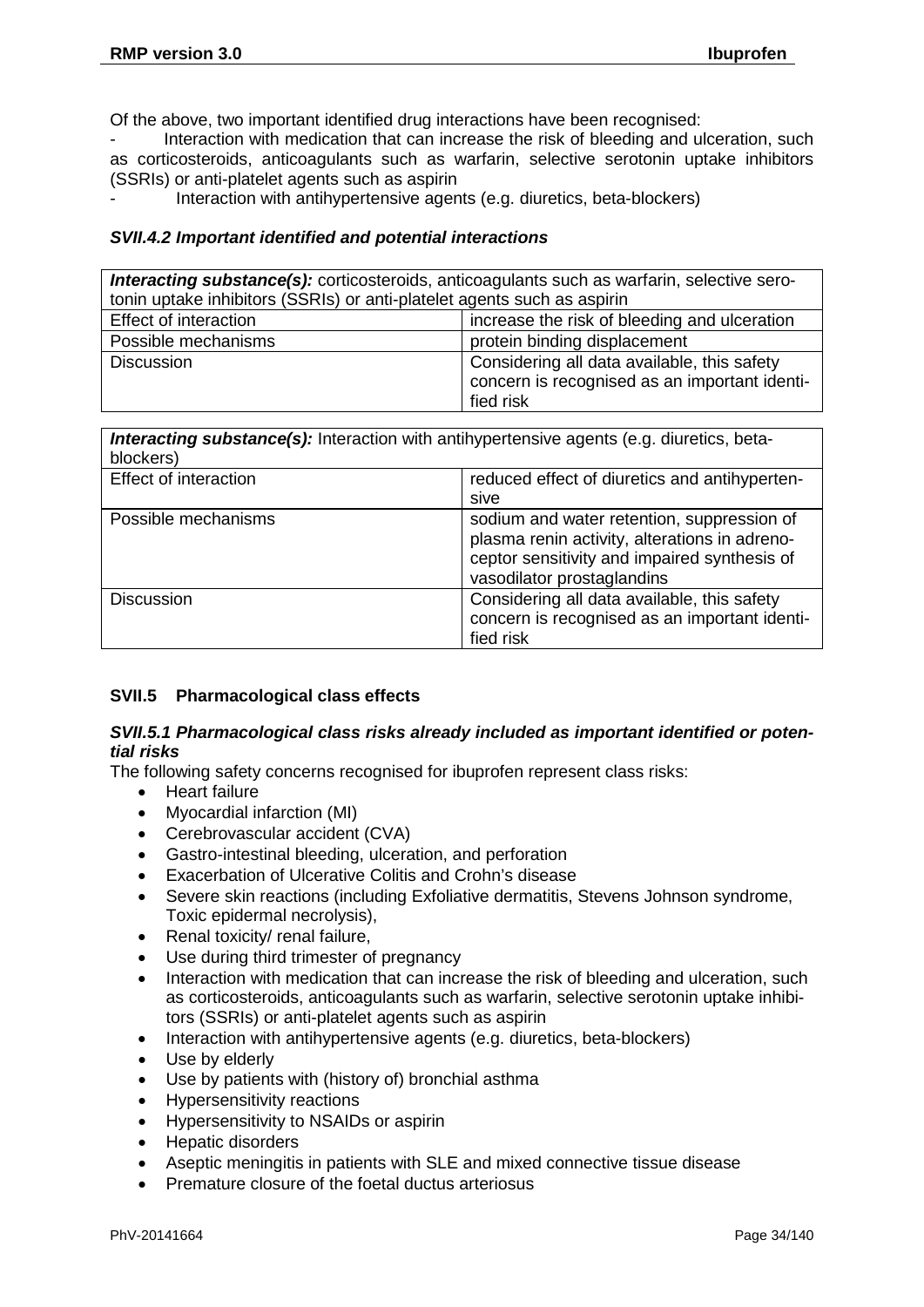- Impaired female fertility
- Medication Headache Overuse
- Use during  $1<sup>st</sup>$  and  $2<sup>nd</sup>$  trimester of pregnancy

# <span id="page-34-0"></span>*SVII.5.2 Important pharmacological class effects not discussed above* None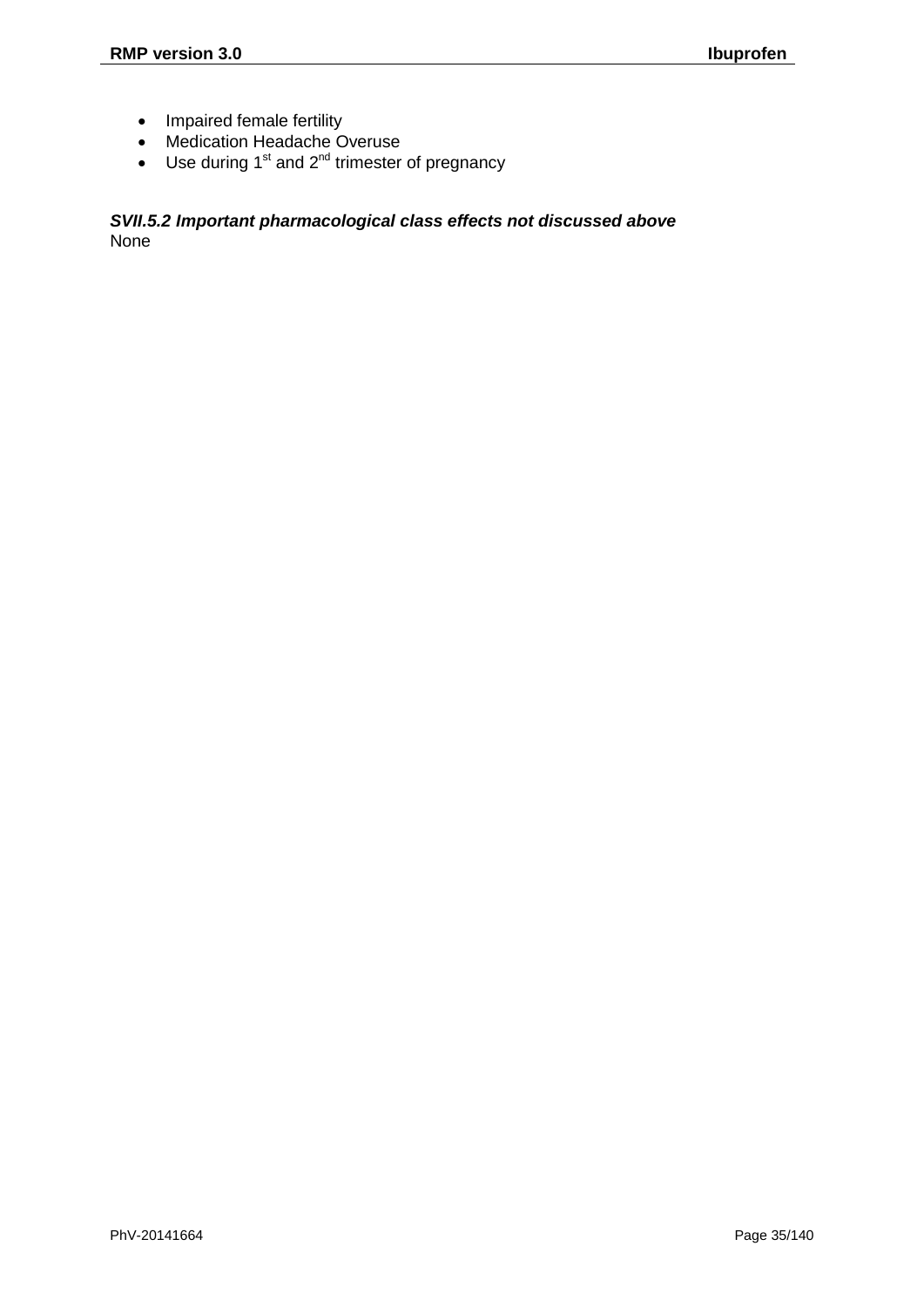# <span id="page-35-0"></span>**Part II: Module SVIII - Summary of the safety concerns**

**Table 1.** Summary of safety concerns

| <b>Summary of safety concerns</b>                       |                                                                                                                                                                                                                                                                                                                                                                                                                                                                                                                                                                                                                                                                                                                                                                                                                                                                                                                                                                                                                                                                                                                                                                                         |
|---------------------------------------------------------|-----------------------------------------------------------------------------------------------------------------------------------------------------------------------------------------------------------------------------------------------------------------------------------------------------------------------------------------------------------------------------------------------------------------------------------------------------------------------------------------------------------------------------------------------------------------------------------------------------------------------------------------------------------------------------------------------------------------------------------------------------------------------------------------------------------------------------------------------------------------------------------------------------------------------------------------------------------------------------------------------------------------------------------------------------------------------------------------------------------------------------------------------------------------------------------------|
| Important identified risks<br>Important potential risks | Heart failure<br>÷<br>Myocardial infarction (MI)<br>٠<br>Cerebrovascular accident (CVA)<br>÷<br>Gastro-intestinal bleeding, ulceration, and perfora-<br>÷<br>tion<br>Exacerbation of Ulcerative Colitis and Crohn's dis-<br>ease<br>Severe skin reactions (including Exfoliative dermati-<br>tis, Stevens Johnson syndrome, Toxic epidermal<br>necrolysis),<br>Renal toxicity/ renal failure,<br>٠<br>Use during third trimester of pregnancy<br>Interaction with medication that can increase the risk<br>of bleeding and ulceration, such as corticosteroids,<br>anticoagulants such as warfarin, selective serotonin<br>uptake inhibitors (SSRIs) or anti-platelet agents<br>such as aspirin<br>Interaction with antihypertensive agents (e.g. diuret-<br>ics, beta-blockers)<br>Use by elderly<br>Use by patients with (history of) bronchial asthma<br>Hypersensitivity reactions<br>÷,<br>Hypersensitivity to NSAIDs or aspirin<br>٠<br>Hepatic disorders<br>÷<br>Aseptic meningitis in patients with SLE and mixed<br>connective tissue disease<br>Premature closure of the foetal ductus arteriosus<br>Impaired female fertility<br>٠<br>Medication Overuse Headache (MOH)<br>٠ |
|                                                         | Use during 1st and 2nd trimester of pregnancy<br>÷<br>Second myocardial infarction after treatment with<br>٠<br>ibuprofen                                                                                                                                                                                                                                                                                                                                                                                                                                                                                                                                                                                                                                                                                                                                                                                                                                                                                                                                                                                                                                                               |
| Important missing information                           | Use for $> 14$ days<br>÷                                                                                                                                                                                                                                                                                                                                                                                                                                                                                                                                                                                                                                                                                                                                                                                                                                                                                                                                                                                                                                                                                                                                                                |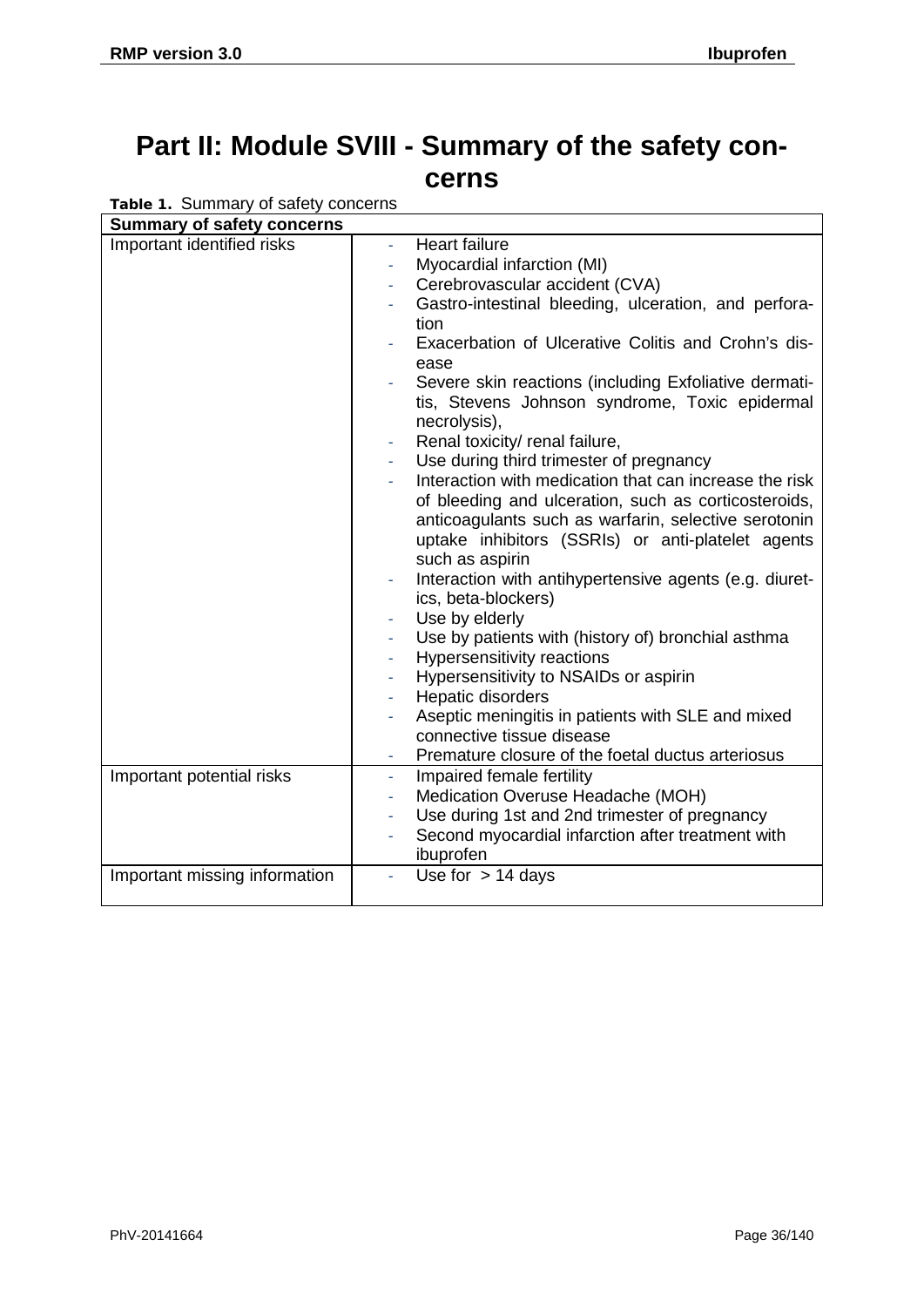# **Part III: Pharmacovigilance Plan**

# **III.1 Safety concerns and overview of planned pharmacovigilance actions**

| <b>Heart failure</b>                                          |                                    |                                       |                                                                                                                                                                                     |
|---------------------------------------------------------------|------------------------------------|---------------------------------------|-------------------------------------------------------------------------------------------------------------------------------------------------------------------------------------|
| Areas requiring con-<br>firmation or further<br>investigation | Proposed routine PhV<br>activities | Proposed additional<br>PhV activities | <b>Objectives</b>                                                                                                                                                                   |
| None                                                          | Routine PhV activities             | <b>None</b>                           | Ensure collection<br>and assessment of<br>all new data availa-<br>ble in relation to this<br>safety concern and<br>evaluate how it<br>changes the current<br>risk characterisation. |

| <b>Myocardial infarction (MI)</b>                             |                                    |                                       |                                                                                                                                                                                          |  |
|---------------------------------------------------------------|------------------------------------|---------------------------------------|------------------------------------------------------------------------------------------------------------------------------------------------------------------------------------------|--|
| Areas requiring<br>confirmation or fur-<br>ther investigation | Proposed routine PhV<br>activities | Proposed additional<br>PhV activities | Objectives                                                                                                                                                                               |  |
| at l<br>Age<br>groups<br>special risk<br>Mechanism            | Routine PhV activities             | None                                  | Ensure collection<br>and assessment of<br>all new data availa-<br>ble in relation to this<br>safety concern and<br>evaluate how it<br>changes the current<br>risk characterisa-<br>tion. |  |

| Cerebrovascular accident (CVA)                                |                                    |                                       |                                                                                                                                                                                          |  |
|---------------------------------------------------------------|------------------------------------|---------------------------------------|------------------------------------------------------------------------------------------------------------------------------------------------------------------------------------------|--|
| Areas requiring<br>confirmation or fur-<br>ther investigation | Proposed routine PhV<br>activities | Proposed additional<br>PhV activities | <b>Objectives</b>                                                                                                                                                                        |  |
| None                                                          | Routine PhV activities             | None                                  | Ensure collection<br>and assessment of<br>all new data availa-<br>ble in relation to this<br>safety concern and<br>evaluate how it<br>changes the current<br>risk characterisa-<br>tion. |  |

| Gastro-intestinal bleeding, ulceration, and perforation       |                                    |                                       |                                                                                           |  |
|---------------------------------------------------------------|------------------------------------|---------------------------------------|-------------------------------------------------------------------------------------------|--|
| Areas requiring<br>confirmation or fur-<br>ther investigation | Proposed routine PhV<br>activities | Proposed additional<br>PhV activities | Objectives                                                                                |  |
| None                                                          | Routine PhV activities             | None                                  | Ensure collection<br>and assessment of<br>all new data availa-<br>ble in relation to this |  |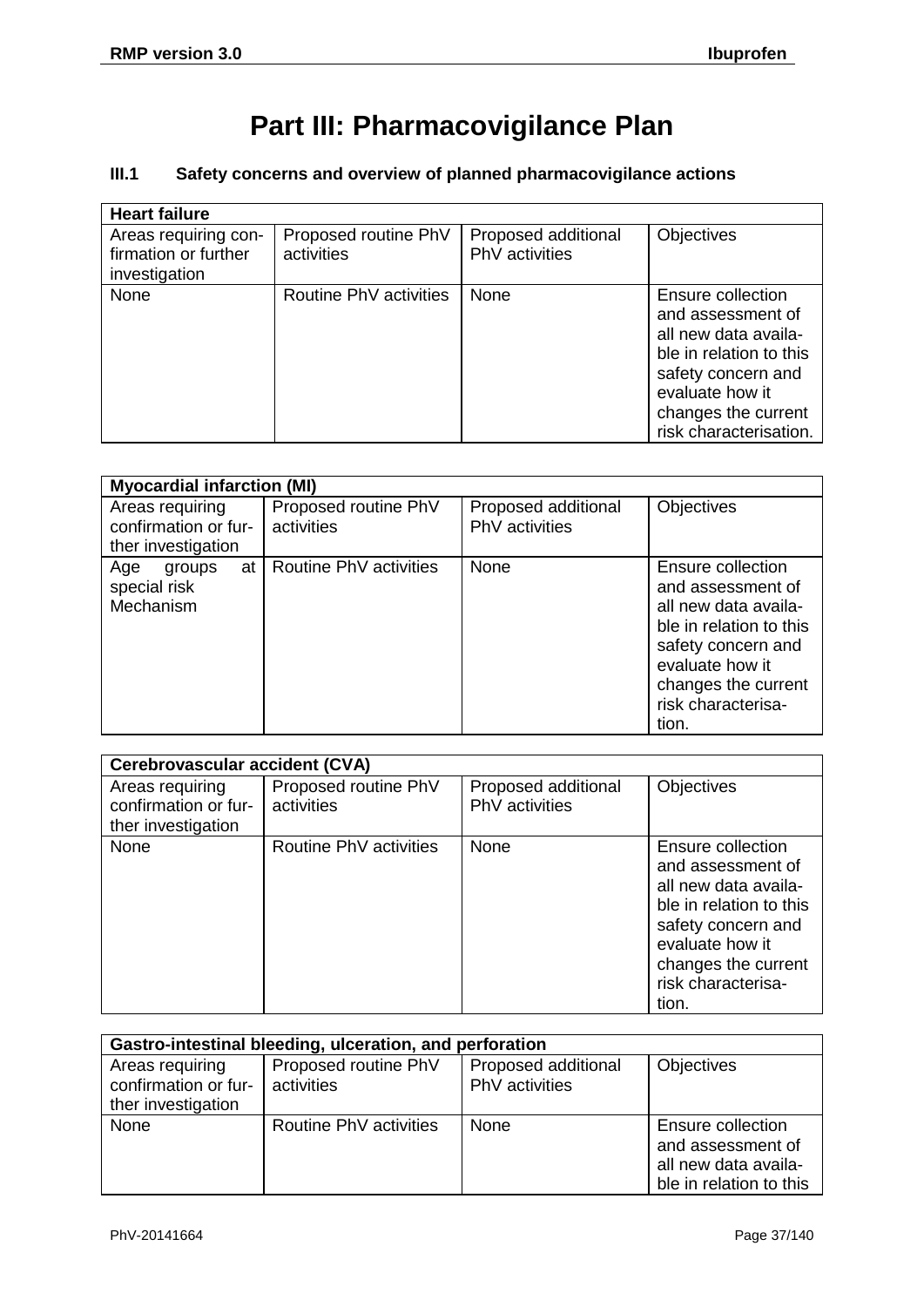| Gastro-intestinal bleeding, ulceration, and perforation |  |  |                                                                                             |  |
|---------------------------------------------------------|--|--|---------------------------------------------------------------------------------------------|--|
|                                                         |  |  | safety concern and<br>evaluate how it<br>changes the current<br>risk characterisa-<br>tion. |  |

| <b>Exacerbation of Ulcerative Colitis and Crohn's disease</b> |                                    |                                       |                                                                                                                                                                                          |  |
|---------------------------------------------------------------|------------------------------------|---------------------------------------|------------------------------------------------------------------------------------------------------------------------------------------------------------------------------------------|--|
| Areas requiring<br>confirmation or fur-                       | Proposed routine PhV<br>activities | Proposed additional<br>PhV activities | Objectives                                                                                                                                                                               |  |
| ther investigation                                            |                                    |                                       |                                                                                                                                                                                          |  |
| with<br>Correlation<br>treat-<br>dose<br>and<br>ment duration | Routine PhV activities             | None                                  | Ensure collection<br>and assessment of<br>all new data availa-<br>ble in relation to this<br>safety concern and<br>evaluate how it<br>changes the current<br>risk characterisa-<br>tion. |  |

| Severe skin reactions (including Exfoliative dermatitis, Stevens Johnson syndrome,<br><b>Toxic epidermal necrolysis)</b> |                                    |                                       |                                                                                                                                                                                          |  |
|--------------------------------------------------------------------------------------------------------------------------|------------------------------------|---------------------------------------|------------------------------------------------------------------------------------------------------------------------------------------------------------------------------------------|--|
| Areas requiring<br>confirmation or fur-<br>ther investigation                                                            | Proposed routine PhV<br>activities | Proposed additional<br>PhV activities | Objectives                                                                                                                                                                               |  |
| Groups of patients<br>at increased risk                                                                                  | Routine PhV activities             | None                                  | Ensure collection<br>and assessment of<br>all new data availa-<br>ble in relation to this<br>safety concern and<br>evaluate how it<br>changes the current<br>risk characterisa-<br>tion. |  |

| Renal toxicity/ renal failure                                                  |                                    |                                       |                                                                                                                                                                                          |  |
|--------------------------------------------------------------------------------|------------------------------------|---------------------------------------|------------------------------------------------------------------------------------------------------------------------------------------------------------------------------------------|--|
| Areas requiring<br>confirmation or fur-<br>ther investigation                  | Proposed routine PhV<br>activities | Proposed additional<br>PhV activities | Objectives                                                                                                                                                                               |  |
| Correlation<br>with<br>and<br>treat-<br>dose<br>ment duration<br>Reversibility | Routine PhV activities             | None                                  | Ensure collection<br>and assessment of<br>all new data availa-<br>ble in relation to this<br>safety concern and<br>evaluate how it<br>changes the current<br>risk characterisa-<br>tion. |  |

| Use during third trimester of pregnancy                       |                                    |                                       |                   |
|---------------------------------------------------------------|------------------------------------|---------------------------------------|-------------------|
| Areas requiring<br>confirmation or fur-<br>ther investigation | Proposed routine PhV<br>activities | Proposed additional<br>PhV activities | <b>Objectives</b> |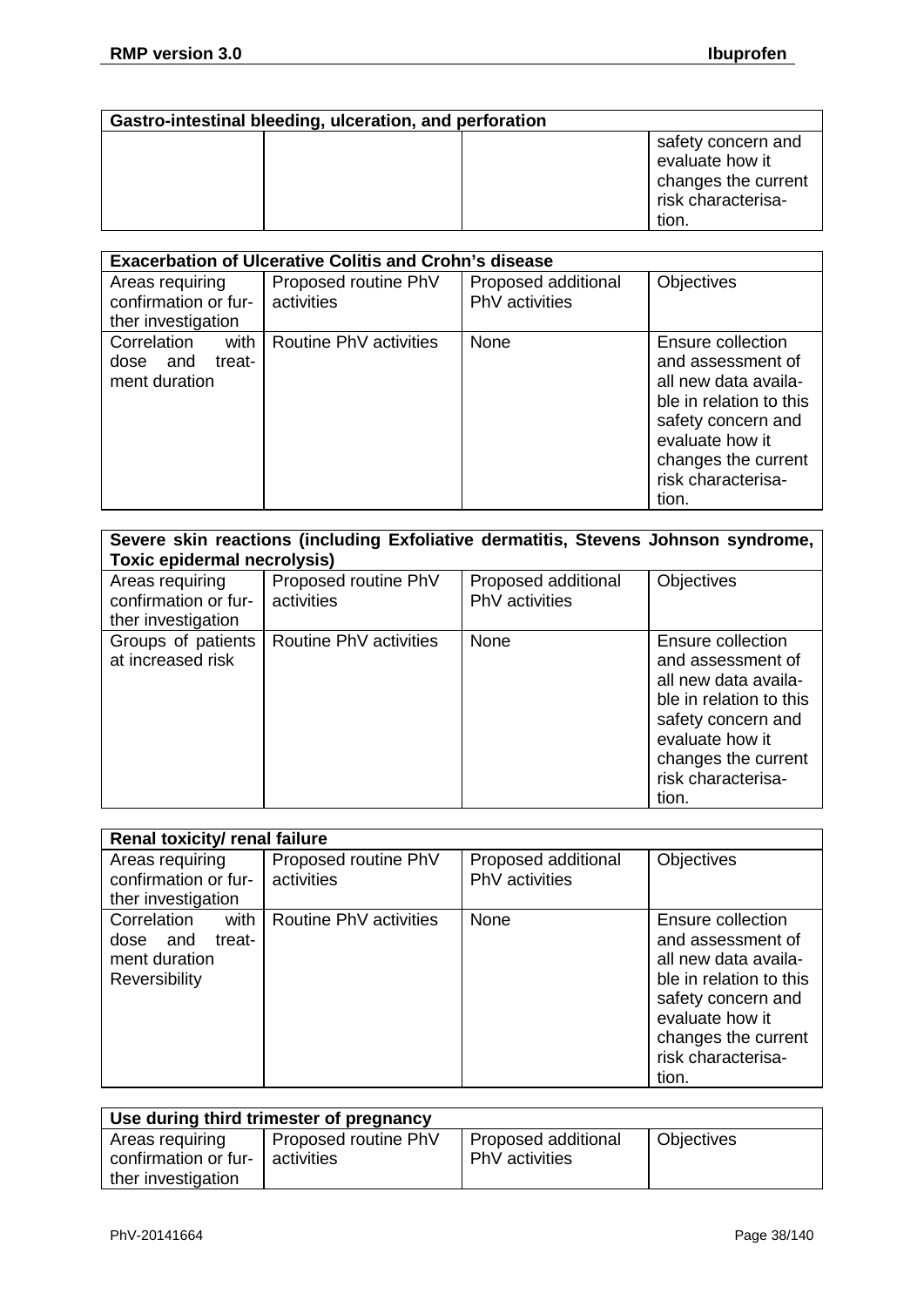| Use during third trimester of pregnancy |                        |      |                                                                                                                                                                                          |  |
|-----------------------------------------|------------------------|------|------------------------------------------------------------------------------------------------------------------------------------------------------------------------------------------|--|
| None                                    | Routine PhV activities | None | Ensure collection<br>and assessment of<br>all new data availa-<br>ble in relation to this<br>safety concern and<br>evaluate how it<br>changes the current<br>risk characterisa-<br>tion. |  |

| Interaction with medication that can increase the risk of bleeding and ulceration, such |
|-----------------------------------------------------------------------------------------|
| as corticosteroids, anticoagulants such as warfarin, selective serotonin uptake inhibi- |
| tors (SSRIs) or anti-platelet agents such as aspirin                                    |

| Areas requiring<br>confirmation or fur-<br>ther investigation | Proposed routine PhV<br>activities | Proposed additional<br>PhV activities | Objectives                                                                                                                                                                               |
|---------------------------------------------------------------|------------------------------------|---------------------------------------|------------------------------------------------------------------------------------------------------------------------------------------------------------------------------------------|
| None                                                          | Routine PhV activities             | None                                  | Ensure collection<br>and assessment of<br>all new data availa-<br>ble in relation to this<br>safety concern and<br>evaluate how it<br>changes the current<br>risk characterisa-<br>tion. |

| Interaction with antihypertensive agents (e.g. diuretics, beta-blockers) |                                    |                                       |                                                                                                                                                                                          |
|--------------------------------------------------------------------------|------------------------------------|---------------------------------------|------------------------------------------------------------------------------------------------------------------------------------------------------------------------------------------|
| Areas requiring<br>confirmation or fur-<br>ther investigation            | Proposed routine PhV<br>activities | Proposed additional<br>PhV activities | Objectives                                                                                                                                                                               |
| None                                                                     | Routine PhV activities             | None                                  | Ensure collection<br>and assessment of<br>all new data availa-<br>ble in relation to this<br>safety concern and<br>evaluate how it<br>changes the current<br>risk characterisa-<br>tion. |

| Use by elderly                                                |                                    |                                       |                                                                                                                                                                                                 |
|---------------------------------------------------------------|------------------------------------|---------------------------------------|-------------------------------------------------------------------------------------------------------------------------------------------------------------------------------------------------|
| Areas requiring<br>confirmation or fur-<br>ther investigation | Proposed routine PhV<br>activities | Proposed additional<br>PhV activities | <b>Objectives</b>                                                                                                                                                                               |
| None                                                          | Routine PhV activities             | <b>None</b>                           | <b>Ensure collection</b><br>and assessment of<br>all new data availa-<br>ble in relation to this<br>safety concern and<br>evaluate how it<br>changes the current<br>risk characterisa-<br>tion. |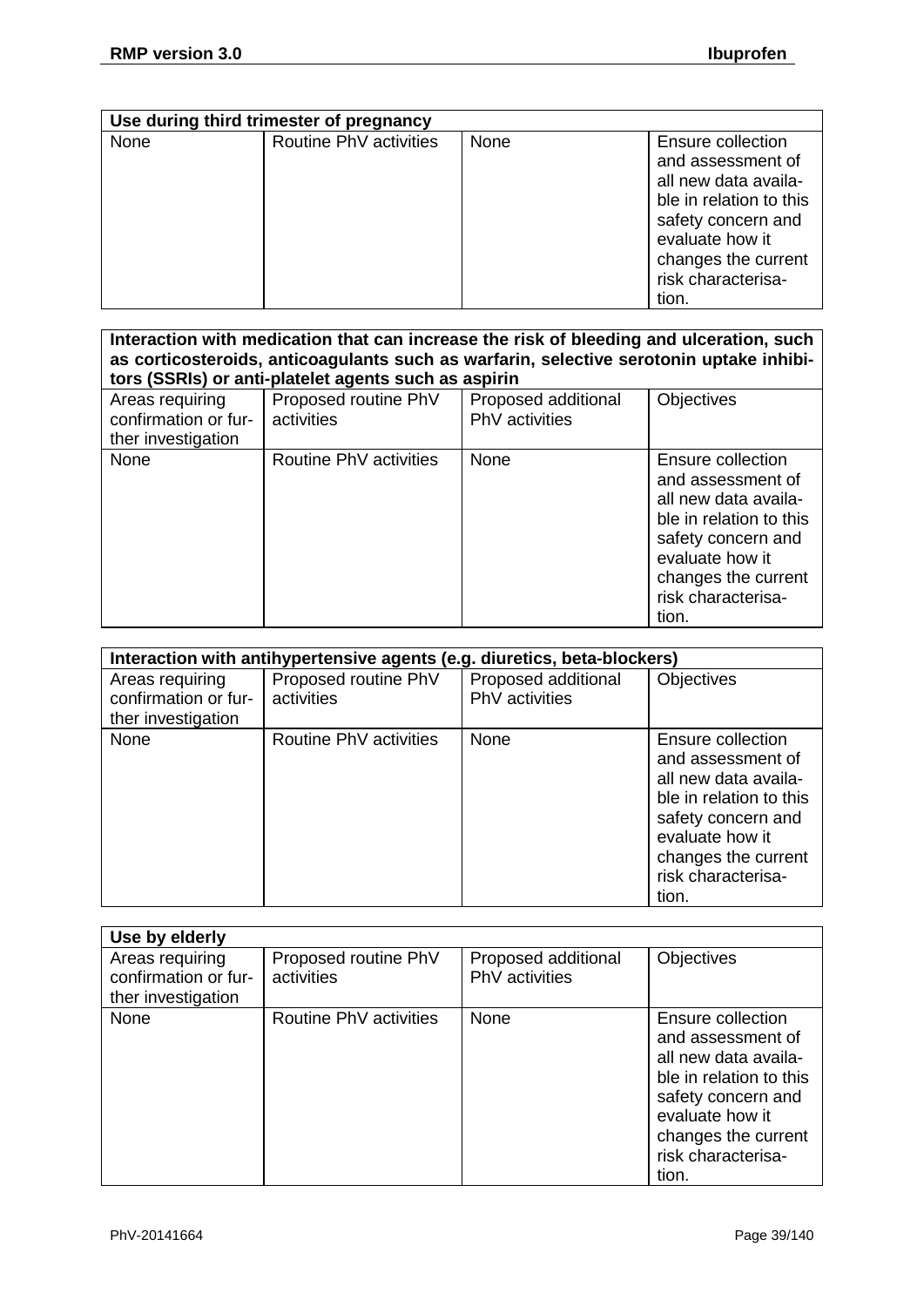| Use by patients with (history of) bronchial asthma            |                                    |                                              |                                                                                                                                                                                          |
|---------------------------------------------------------------|------------------------------------|----------------------------------------------|------------------------------------------------------------------------------------------------------------------------------------------------------------------------------------------|
| Areas requiring<br>confirmation or fur-<br>ther investigation | Proposed routine PhV<br>activities | Proposed additional<br><b>PhV</b> activities | Objectives                                                                                                                                                                               |
| None                                                          | Routine PhV activities             | None                                         | Ensure collection<br>and assessment of<br>all new data availa-<br>ble in relation to this<br>safety concern and<br>evaluate how it<br>changes the current<br>risk characterisa-<br>tion. |

| <b>Hypersensitivity reactions</b>                                                                                 |                                    |                                              |                                                                                                                                                                                          |
|-------------------------------------------------------------------------------------------------------------------|------------------------------------|----------------------------------------------|------------------------------------------------------------------------------------------------------------------------------------------------------------------------------------------|
| Areas requiring<br>confirmation or fur-<br>ther investigation                                                     | Proposed routine PhV<br>activities | Proposed additional<br><b>PhV</b> activities | <b>Objectives</b>                                                                                                                                                                        |
| Patients at risk<br>Correlation<br>with<br>treatment<br>and<br>treatment duration<br>Management<br>Preventability | Routine PhV activities             | None                                         | Ensure collection<br>and assessment of<br>all new data availa-<br>ble in relation to this<br>safety concern and<br>evaluate how it<br>changes the current<br>risk characterisa-<br>tion. |

| <b>Hypersensitivity to NSAIDs or aspirin</b>                                                                      |                                    |                                       |                                                                                                                                                                                          |
|-------------------------------------------------------------------------------------------------------------------|------------------------------------|---------------------------------------|------------------------------------------------------------------------------------------------------------------------------------------------------------------------------------------|
| Areas requiring<br>confirmation or fur-<br>ther investigation                                                     | Proposed routine PhV<br>activities | Proposed additional<br>PhV activities | Objectives                                                                                                                                                                               |
| Patients at risk<br>Correlation<br>with<br>treatment<br>and<br>treatment duration<br>Management<br>Preventability | Routine PhV activities             | <b>None</b>                           | Ensure collection<br>and assessment of<br>all new data availa-<br>ble in relation to this<br>safety concern and<br>evaluate how it<br>changes the current<br>risk characterisa-<br>tion. |

| <b>Hepatic disorders</b>                                                                      |                                    |                                       |                                                                                                                                    |
|-----------------------------------------------------------------------------------------------|------------------------------------|---------------------------------------|------------------------------------------------------------------------------------------------------------------------------------|
| Areas requiring<br>confirmation or fur-<br>ther investigation                                 | Proposed routine PhV<br>activities | Proposed additional<br>PhV activities | Objectives                                                                                                                         |
| Preventability<br>Management<br>Correlation<br>with<br>and<br>treatment<br>treatment duration | Routine PhV activities             | None                                  | Ensure collection<br>and assessment of<br>all new data availa-<br>ble in relation to this<br>safety concern and<br>evaluate how it |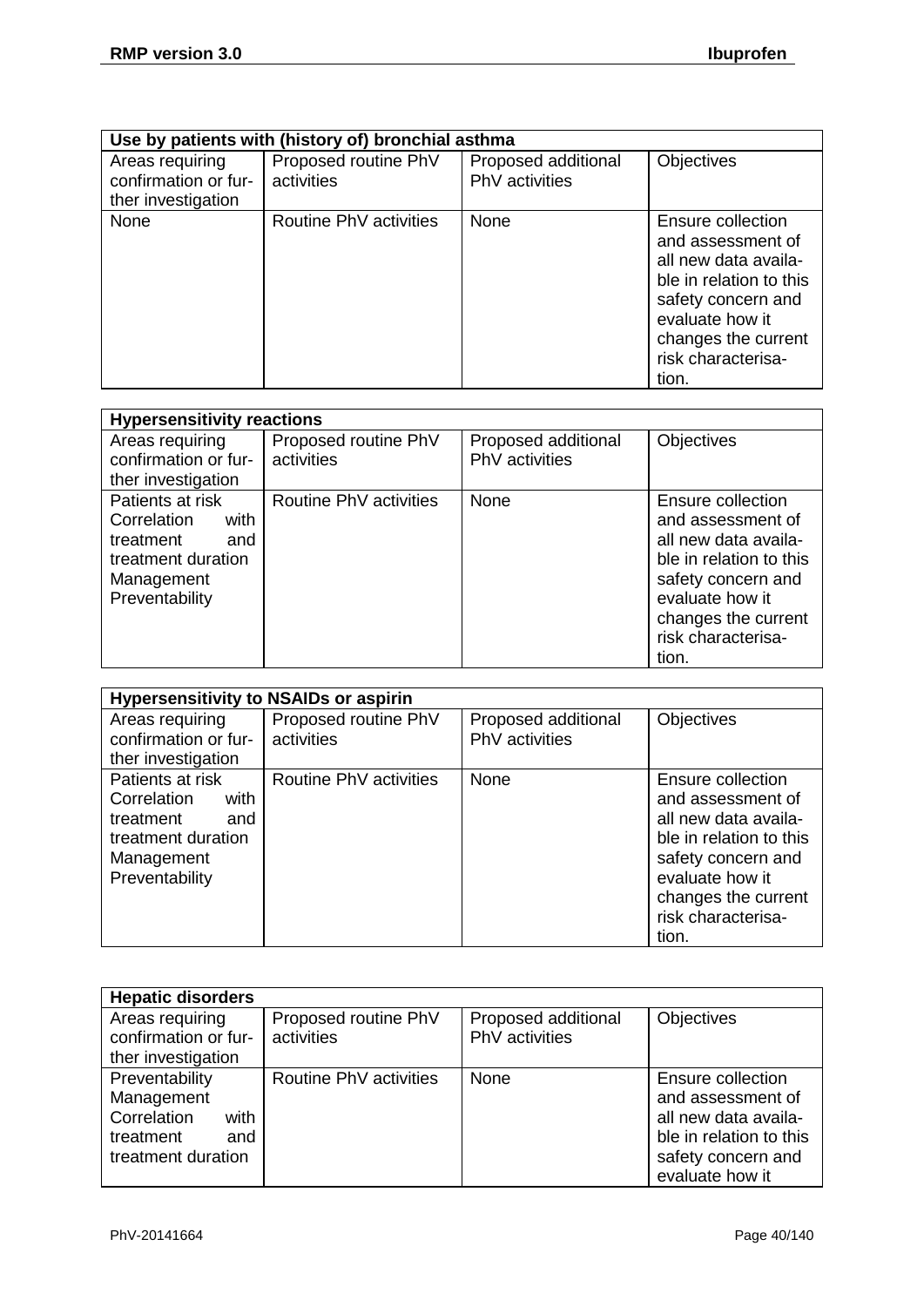| <b>Hepatic disorders</b> |  |                                                    |  |
|--------------------------|--|----------------------------------------------------|--|
|                          |  | changes the current<br>risk characterisa-<br>tion. |  |

| <b>Aseptic meningitis</b>                                     |                                    |                                       |                                                                                                                                                                                                 |
|---------------------------------------------------------------|------------------------------------|---------------------------------------|-------------------------------------------------------------------------------------------------------------------------------------------------------------------------------------------------|
| Areas requiring<br>confirmation or fur-<br>ther investigation | Proposed routine PhV<br>activities | Proposed additional<br>PhV activities | Objectives                                                                                                                                                                                      |
| Frequency<br>Preventability                                   | Routine PhV activities             | None                                  | <b>Ensure collection</b><br>and assessment of<br>all new data availa-<br>ble in relation to this<br>safety concern and<br>evaluate how it<br>changes the current<br>risk characterisa-<br>tion. |

| Premature closure of the foetal ductus arteriosus             |                                    |                                              |                                                                                                                                                                                          |
|---------------------------------------------------------------|------------------------------------|----------------------------------------------|------------------------------------------------------------------------------------------------------------------------------------------------------------------------------------------|
| Areas requiring<br>confirmation or fur-<br>ther investigation | Proposed routine PhV<br>activities | Proposed additional<br><b>PhV</b> activities | Objectives                                                                                                                                                                               |
| Preventability                                                | Routine PhV activities             | None                                         | Ensure collection<br>and assessment of<br>all new data availa-<br>ble in relation to this<br>safety concern and<br>evaluate how it<br>changes the current<br>risk characterisa-<br>tion. |

| <b>Impaired female fertility</b>                                                                                                                         |                                           |                                       |                                                                                                      |
|----------------------------------------------------------------------------------------------------------------------------------------------------------|-------------------------------------------|---------------------------------------|------------------------------------------------------------------------------------------------------|
| Areas requiring<br>confirmation or fur-<br>ther investigation                                                                                            | Proposed routine PhV<br>activities        | Proposed additional<br>PhV activities | Objectives                                                                                           |
| Impaired female<br>fertility is a poten-<br>tial risk, which<br>must be investi-<br>gated further to<br>establish a causali-<br>ty relatio.<br>Mechanism | Routine pharmaco-<br>vigilance activities | None                                  | Capture and evalu-<br>ate any post market-<br>ing data related to<br>impaired female fer-<br>tility. |

| <b>Medication Overuse Headache (MOH)</b>                      |                                    |                                       |                    |
|---------------------------------------------------------------|------------------------------------|---------------------------------------|--------------------|
| Areas requiring<br>confirmation or fur-<br>ther investigation | Proposed routine PhV<br>activities | Proposed additional<br>PhV activities | Objectives         |
| <b>Medication Over-</b>                                       | Routine pharmaco-                  | None                                  | Capture and evalu- |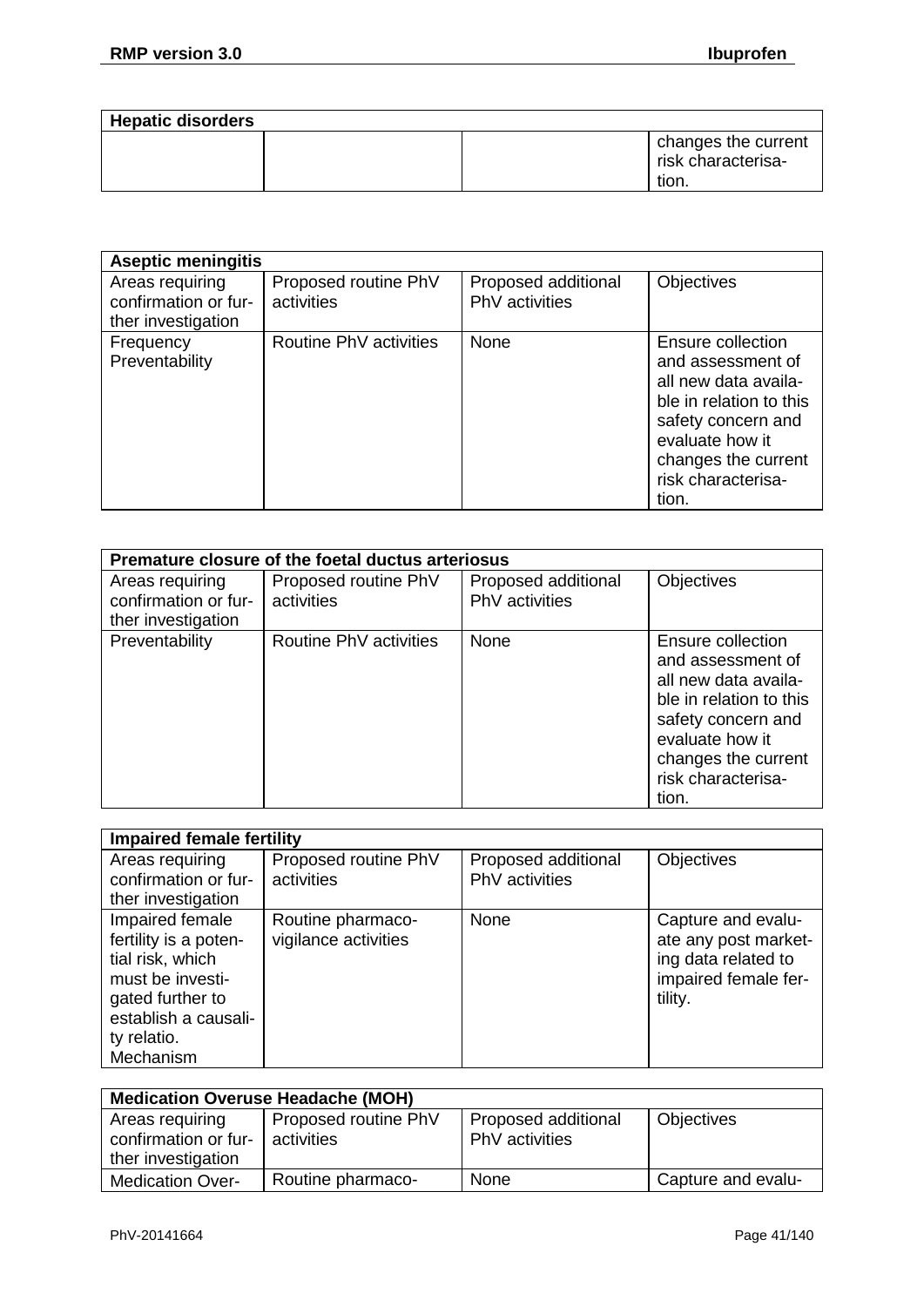| <b>Medication Overuse Headache (MOH)</b> |                      |  |                           |
|------------------------------------------|----------------------|--|---------------------------|
| use Headache                             | vigilance activities |  | ate any post market-      |
| (MOH) is a poten-                        |                      |  | ing data related to       |
| tial risk, which                         |                      |  | <b>Medication Overuse</b> |
| must be investi-                         |                      |  | Headache.                 |
| gated further to                         |                      |  |                           |
| establish a causali-                     |                      |  |                           |
| ty relation.                             |                      |  |                           |

| Use during 1st and 2nd trimester of pregnancy                                                                                                                    |                                           |                                              |                                                                                                                           |
|------------------------------------------------------------------------------------------------------------------------------------------------------------------|-------------------------------------------|----------------------------------------------|---------------------------------------------------------------------------------------------------------------------------|
| Areas requiring<br>confirmation or fur-<br>ther investigation                                                                                                    | Proposed routine PhV<br>activities        | Proposed additional<br><b>PhV</b> activities | Objectives                                                                                                                |
| Use during 1st and<br>2nd trimester<br>pregnancy is a po-<br>tential risk, which<br>must be investi-<br>gated further to<br>establish a causali-<br>ty relation. | Routine pharmaco-<br>vigilance activities | None                                         | Capture and evalu-<br>ate any post market-<br>ing data related to<br>use during 1st and<br>2nd trimester of<br>pregnancy. |

| Second myocardial infarction after treatment with ibuprofen                                                                                                                                                              |                                           |                                              |                                                                                                                                              |
|--------------------------------------------------------------------------------------------------------------------------------------------------------------------------------------------------------------------------|-------------------------------------------|----------------------------------------------|----------------------------------------------------------------------------------------------------------------------------------------------|
| Areas requiring<br>confirmation or fur-<br>ther investigation                                                                                                                                                            | Proposed routine PhV<br>activities        | Proposed additional<br><b>PhV</b> activities | Objectives                                                                                                                                   |
| Second myocardial<br>infarction<br>after<br>treatment with ibu-<br>profen is a poten-<br>tial risk. A causal<br>relation cannot be<br>established<br>until<br>this potential risk<br>has been investi-<br>gated further. | Routine pharmaco-<br>vigilance activities | None                                         | Capture and evalu-<br>ate any post market-<br>ing data related to<br>second myocardial<br>infarction after<br>treatment with ibu-<br>profen. |

| Use for $> 14$ days                                                                                                                                                                   |                                           |                                       |                                                                                           |
|---------------------------------------------------------------------------------------------------------------------------------------------------------------------------------------|-------------------------------------------|---------------------------------------|-------------------------------------------------------------------------------------------|
| Areas requiring<br>confirmation or fur-<br>ther investigation                                                                                                                         | Proposed routine PhV<br>activities        | Proposed additional<br>PhV activities | Objectives                                                                                |
| Use for more than<br>14 days is missing<br>information, which<br>must be<br>investigated further<br>to establish a cau-<br>sality relation be-<br>tween ibuprofen<br>and any possible | Routine pharmaco-<br>vigilance activities | None                                  | Capture and evalu-<br>ate any post market-<br>ing data related to<br>use for $> 14$ days. |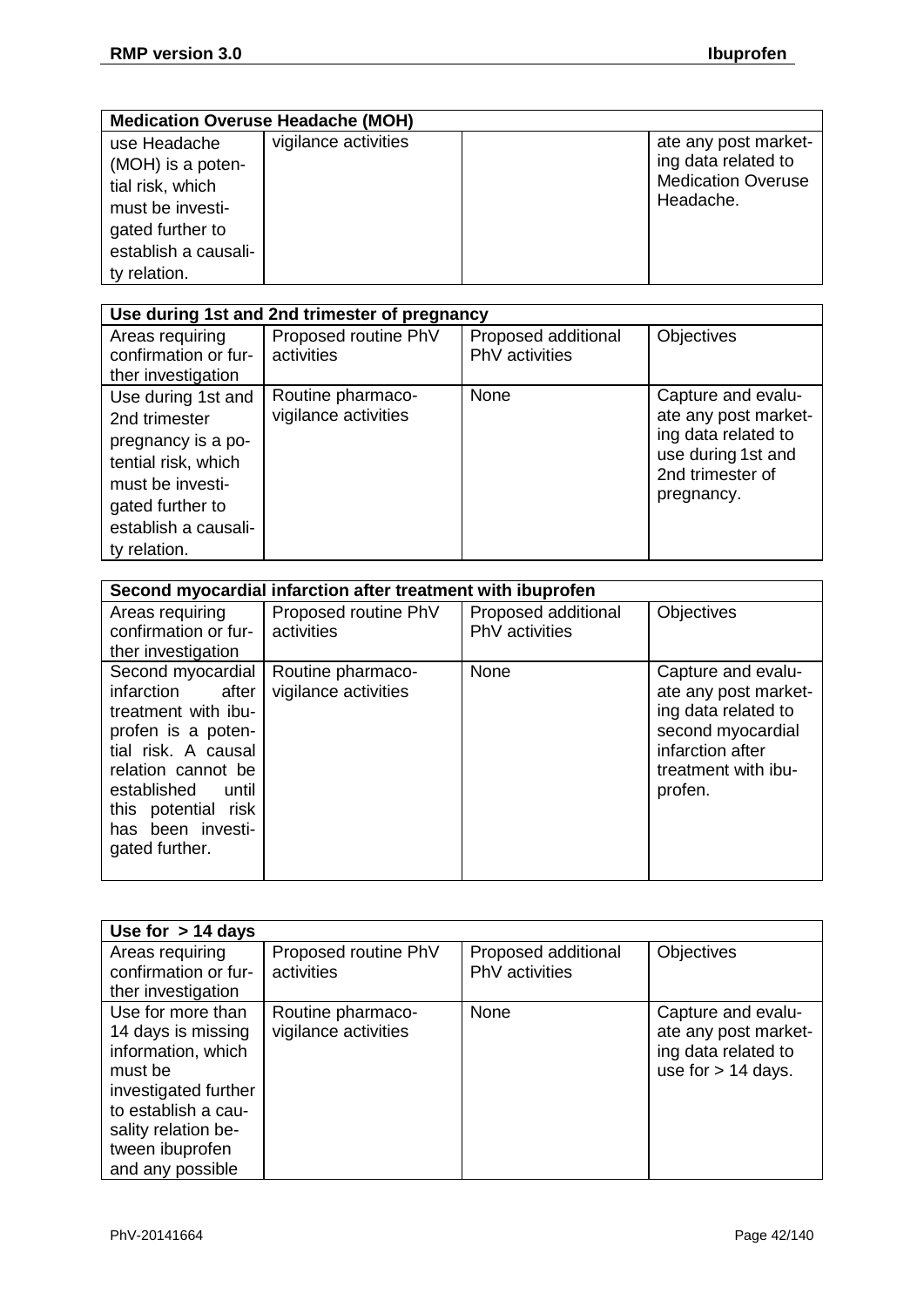| Use for $> 14$ days |  |  |
|---------------------|--|--|
| adverse reactions   |  |  |
| to long term treat- |  |  |
| ment                |  |  |

#### **III.2 Additional pharmacovigilance activities to assess effectiveness of risk minimisation measures**

No additional Pharmacovigilance activities are in place in order to assess the effectiveness of risk minimisation measures.

#### **III.3 Studies and other activities completed since last update of Pharmacovigilance Plan**

No studies or activities aiming to investigate safety concerns or risk minimisation measures have been completed since the last update of the Pharmacovigilance Plan.

# **III.4 Details of outstanding additional pharmacovigilance activities**

*Imposed mandatory additional pharmacovigilance activity (key to benefit risk)* Actavis has no additional Pharmacovigilance activities imposed.

### *III.4.2 Mandatory additional PhV Activity (being a Specific Obligation)*

Actavis has no mandatory additional pharmacovigilance activities, being a Specific Obligation.

#### *III.4.3 Required additional pharmacovigilance activities to address specific safety concerns or to measure effectiveness of risk minimisation measures*

Actavis has no additional pharmacovigilance activities to address specific safety concerns or to measure effectiveness of risk minimisation measures.

#### *III.4.4 Stated additional pharmacovigilance activities*

Actavis has no additional pharmacovigilance activities that may provide additional supportive evidence for any safety concern.

# **III.5** Summary of the Pharmacovigilance Plan *III.5.1* Table of on-going and planned addition

#### Table of on-going and planned additional PhV studies/activities in the Phar*macovigilance Plan*

Actavis has no on-going or planned additional pharmacovigilance studies/activities in the Pharmacovigilance Plan.

#### *III.5.2 Table of completed studies/activities from the Pharmacovigilance Plan*

Actavis has no completed additional pharmacovigilance studies/activities in the Pharmacovigilance Plan.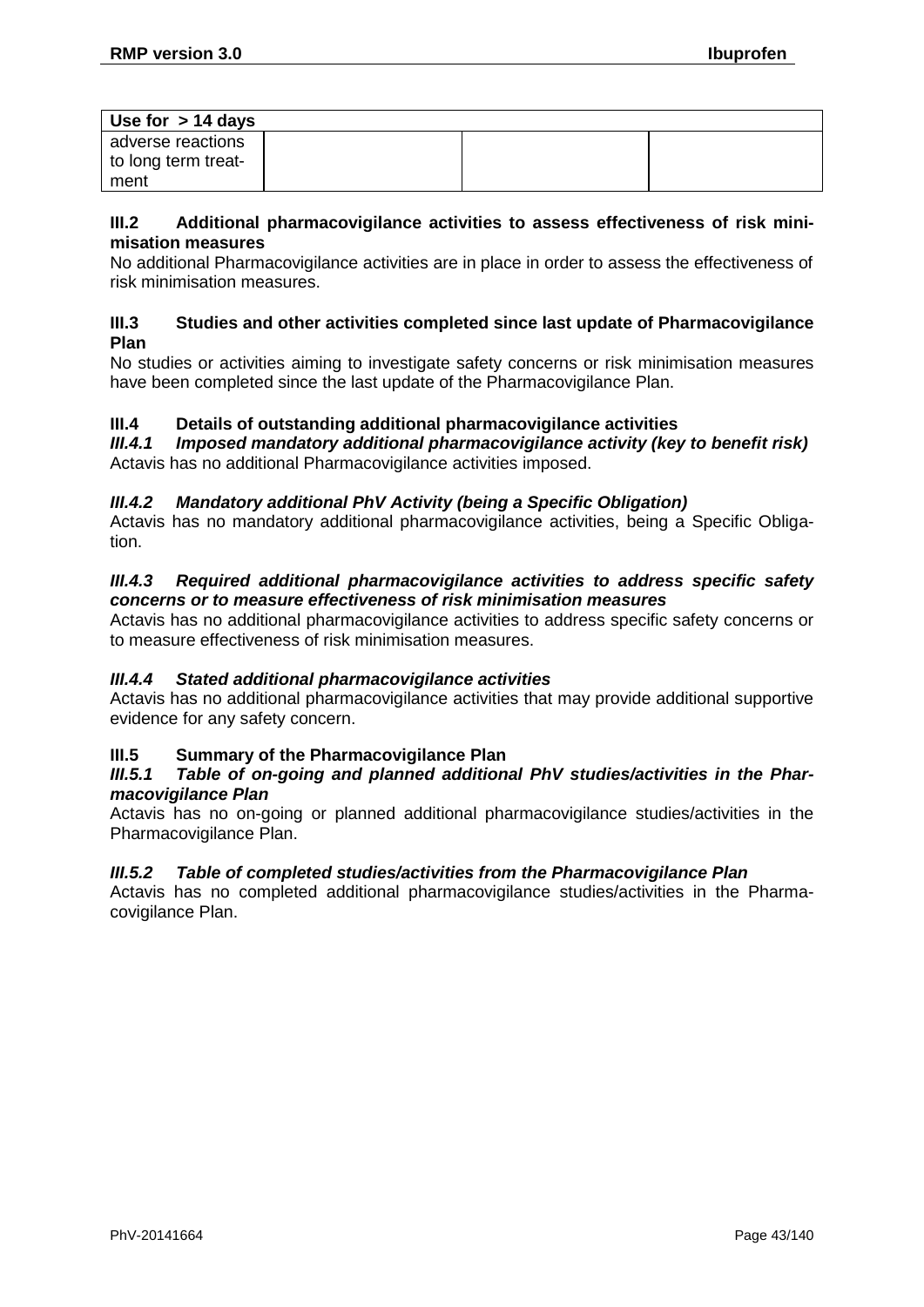# **Part IV: Plans for post-authorisation efficacy studies**

### **IV.1 Applicability of efficacy to all patients in the target population**

Based on the currently available data, no gaps in knowledge about efficacy in the target population were identified, that would warrant post-authorisation efficacy studies. Furthermore, there is no evidence to suggest that treatment results would be different in any subgroup of the target population taking into account factors such as age, sex, race or organ impairment.

### **IV.2 Tables of post-authorisation efficacy studies**

No efficacy studies have been imposed by the CHMP/NCA and/or are Specific Obligations. In addition, no post-authorisation efficacy studies are proposed by Actavis.

### **IV.3 Summary of Post authorisation efficacy development plan**

Not applicable

# **IV.4 Summary of completed Post authorisation efficacy studies**

Not applicable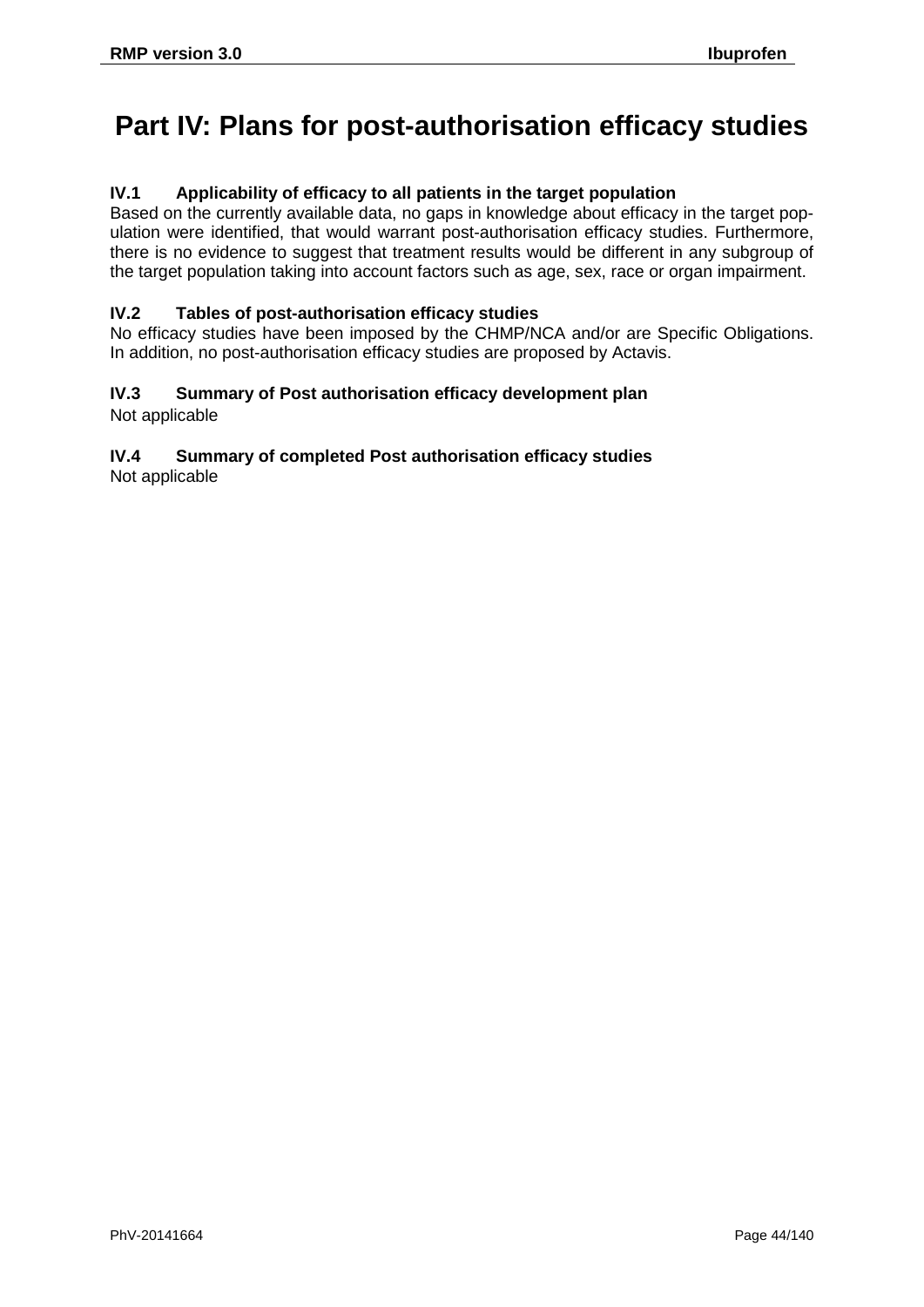# **Part V: Risk minimisation measures**

# **V.1 Risk minimisation measures by safety concern**

| <b>Heart failure</b>                                                 |                                                                                                 |
|----------------------------------------------------------------------|-------------------------------------------------------------------------------------------------|
| Objective(s) of the risk minimisation                                | Communicate currently available information                                                     |
| measures                                                             | to healthcare professionals and patients re-                                                    |
|                                                                      | garding the risk of developing heart failure,                                                   |
|                                                                      | especially in patients with a history of heart                                                  |
|                                                                      | failure.                                                                                        |
| Routine risk minimisation measures                                   | Proposed text in SPC                                                                            |
|                                                                      | Contraindication in section 4.3                                                                 |
|                                                                      | Warning in section 4.4 regarding possible<br>cardiovascular effects, including heart failure.   |
|                                                                      |                                                                                                 |
|                                                                      | Proposed text in PL                                                                             |
|                                                                      | Warning for the drug not to be administrate in                                                  |
|                                                                      | case of heart problems. Warning that the risk                                                   |
|                                                                      | of heart attack or stroke may be increased by                                                   |
|                                                                      | ibuprofen.                                                                                      |
|                                                                      | Heart failure is listed as an adverse event in                                                  |
|                                                                      | section 4.                                                                                      |
| Additional risk minimisation measure(s)                              | None proposed.                                                                                  |
|                                                                      |                                                                                                 |
| <b>Effectiveness of risk minimisation measures</b>                   |                                                                                                 |
| How effectiveness of risk minimisation                               | The effectiveness of these RMMs will be                                                         |
|                                                                      |                                                                                                 |
| measures for the safety concern will be<br>measured                  | evaluated by identifying disproportionate re-<br>porting of cases concerning this safety issue. |
|                                                                      | This is routinely looked into, for all ADRs, as                                                 |
|                                                                      | part of the signal detection process, which is                                                  |
|                                                                      | performed at least yearly.                                                                      |
|                                                                      |                                                                                                 |
| Criteria for judging the success of the pro-                         | Any potential signal identified in relation to                                                  |
| posed risk minimisation measures                                     | these cases will be considered in the context                                                   |
|                                                                      | of the proposed RMMs and their effective-                                                       |
|                                                                      | ness.                                                                                           |
| Planned dates for assessment<br>Results of effectiveness measurement | In relation to Signal Detection                                                                 |
|                                                                      | Not applicable                                                                                  |

| <b>Myocardial infarction (MI)</b>                 |                                                                                                                                                                                                        |
|---------------------------------------------------|--------------------------------------------------------------------------------------------------------------------------------------------------------------------------------------------------------|
| Objective(s) of the risk minimisation<br>measures | Communicate currently available information<br>to healthcare professional and patients in<br>relation to the risk of myocardial infarction<br>especially in high doses and with long-term<br>treatment |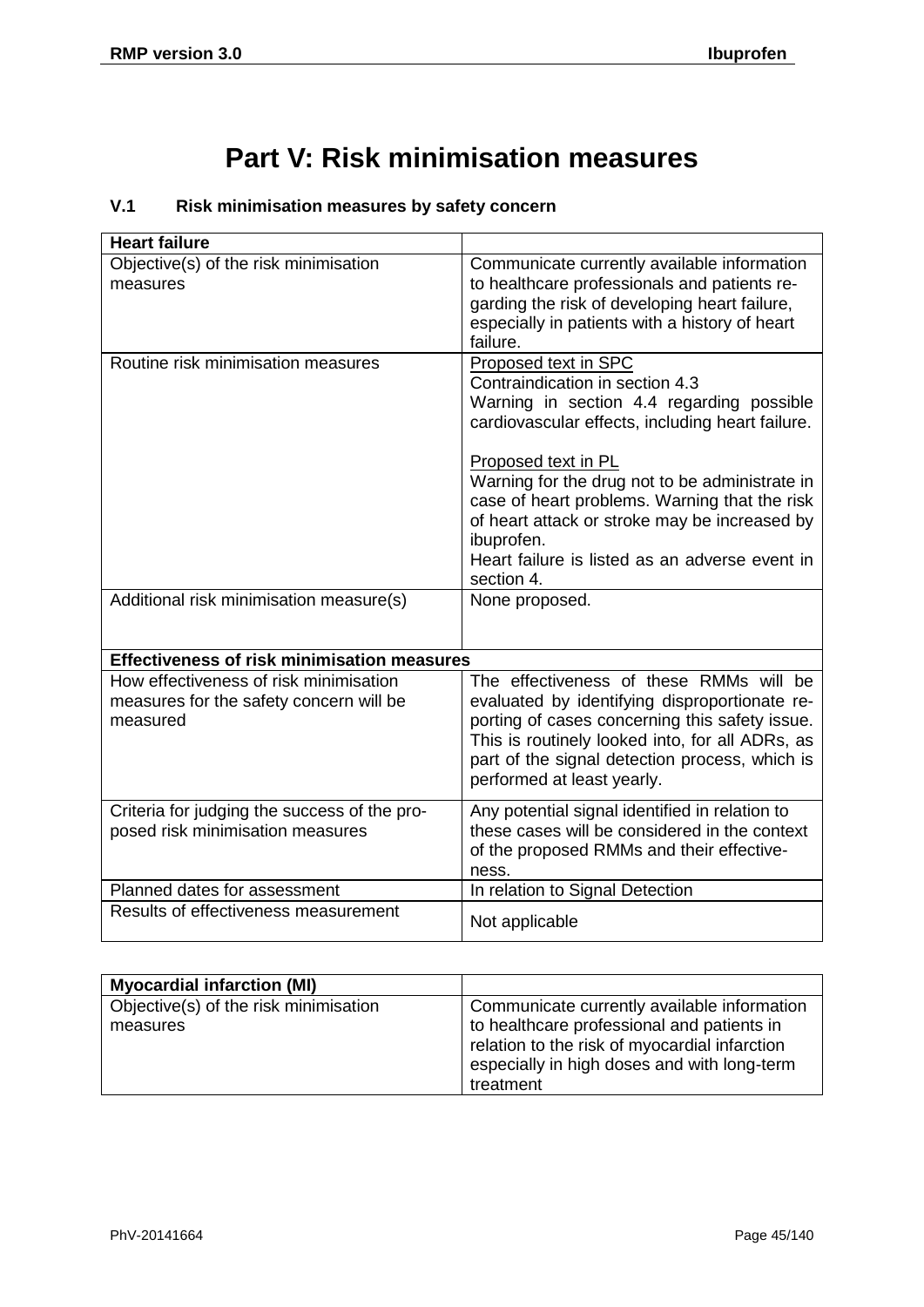| <b>Myocardial infarction (MI)</b>                                                             |                                                                                                                                                                                                                                                                               |
|-----------------------------------------------------------------------------------------------|-------------------------------------------------------------------------------------------------------------------------------------------------------------------------------------------------------------------------------------------------------------------------------|
| Routine risk minimisation measures                                                            | <b>Proposed text in SPC</b><br>Warning in section 4.4 and 4.8 regarding<br>study results relating to myocardial infarction<br>with to chronic administration of high doses<br>of ibuprofen.                                                                                   |
|                                                                                               | Proposed text in PIL<br>Warning regarding possible risk of heart at-<br>tack when ibuprofen is taken at a high dose<br>for a long time.                                                                                                                                       |
| Additional risk minimisation measure(s)                                                       | None proposed.                                                                                                                                                                                                                                                                |
| <b>Effectiveness of risk minimisation measures</b>                                            |                                                                                                                                                                                                                                                                               |
| How effectiveness of risk minimisation<br>measures for the safety concern will be<br>measured | The effectiveness of these RMMs will be<br>evaluated by identifying disproportionate re-<br>porting of cases concerning this safety issue.<br>This is routinely looked into, for all ADRs, as<br>part of the signal detection process, which is<br>performed at least yearly. |
| Criteria for judging the success of the pro-<br>posed risk minimisation measures              | Any potential signal identified in relation to<br>these cases will be considered in the context<br>of the proposed RMMs and their effective-<br>ness.                                                                                                                         |
| Planned dates for assessment                                                                  | In relation to Signal Detection                                                                                                                                                                                                                                               |
| Results of effectiveness measurement                                                          | Not applicable                                                                                                                                                                                                                                                                |

| Objective(s) of the risk minimisation<br>measures | Communicate currently available information<br>to healthcare professional and patients in<br>relation to the risk of cerebrovascular acci-<br>dent especially in high doses and with long-<br>term treatment and in patients with cerebro-<br>vascular disease.                                                                                                                                                                               |
|---------------------------------------------------|-----------------------------------------------------------------------------------------------------------------------------------------------------------------------------------------------------------------------------------------------------------------------------------------------------------------------------------------------------------------------------------------------------------------------------------------------|
| Routine risk minimisation measures<br>es.         | Proposed text in SPC<br>Warning in section 4.4 and 4.8 regarding<br>study results relating to stroke with high dos-<br>Proposed text in PIL<br>Warnings regarding possible risk of stroke<br>when ibuprofen is taken at a high dose for a<br>long time.<br>Warnings regarding raised cardiovascular<br>risk in patients with previous stroke or cardi-<br>ovascular disease.<br>Stroke is listed as a possible adverse event<br>in section 4. |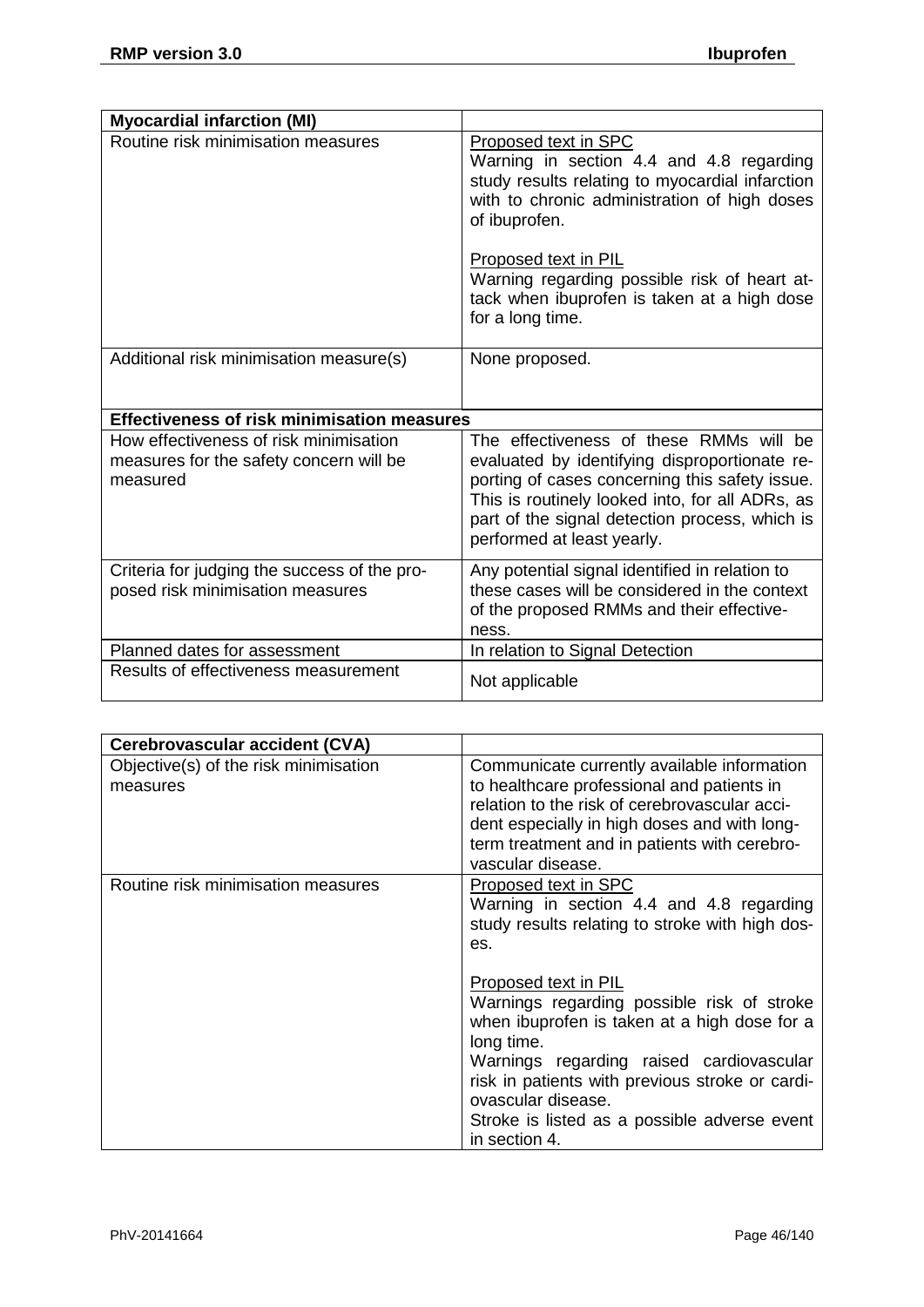| Cerebrovascular accident (CVA)                                                                |                                                                                                                                                                                                                                                                               |
|-----------------------------------------------------------------------------------------------|-------------------------------------------------------------------------------------------------------------------------------------------------------------------------------------------------------------------------------------------------------------------------------|
| Additional risk minimisation measure(s)                                                       | None proposed.                                                                                                                                                                                                                                                                |
| <b>Effectiveness of risk minimisation measures</b>                                            |                                                                                                                                                                                                                                                                               |
| How effectiveness of risk minimisation<br>measures for the safety concern will be<br>measured | The effectiveness of these RMMs will be<br>evaluated by identifying disproportionate re-<br>porting of cases concerning this safety issue.<br>This is routinely looked into, for all ADRs, as<br>part of the signal detection process, which is<br>performed at least yearly. |
| Criteria for judging the success of the pro-<br>posed risk minimisation measures              | Any potential signal identified in relation to<br>these cases will be considered in the context<br>of the proposed RMMs and their effective-<br>ness.                                                                                                                         |
| Planned dates for assessment                                                                  | In relation to Signal Detection                                                                                                                                                                                                                                               |
| Results of effectiveness measurement                                                          | Not applicable                                                                                                                                                                                                                                                                |

| Gastro-intestinal bleeding, ulceration, and<br>perforation |                                                                                                                                                                                                                                                                                                                                                                                                                                                                                                                                       |
|------------------------------------------------------------|---------------------------------------------------------------------------------------------------------------------------------------------------------------------------------------------------------------------------------------------------------------------------------------------------------------------------------------------------------------------------------------------------------------------------------------------------------------------------------------------------------------------------------------|
| Objective(s) of the risk minimisation<br>measures          | Communicate currently available infor-<br>mation to healthcare professionals and<br>patients regarding the risk of developing<br>gastro-intestinal bleeding, ulceration and<br>perforation, especially in patients with a<br>history of gastro-intestinal bleeding, in pa-<br>tients taking certain concomitant drugs, in<br>elderly patients, and in patients on long-<br>term high dose ibuprofen treatment. An<br>additional objective is to ensure early drug<br>discontinuation if signs of gastro-intestinal<br>bleeding occur. |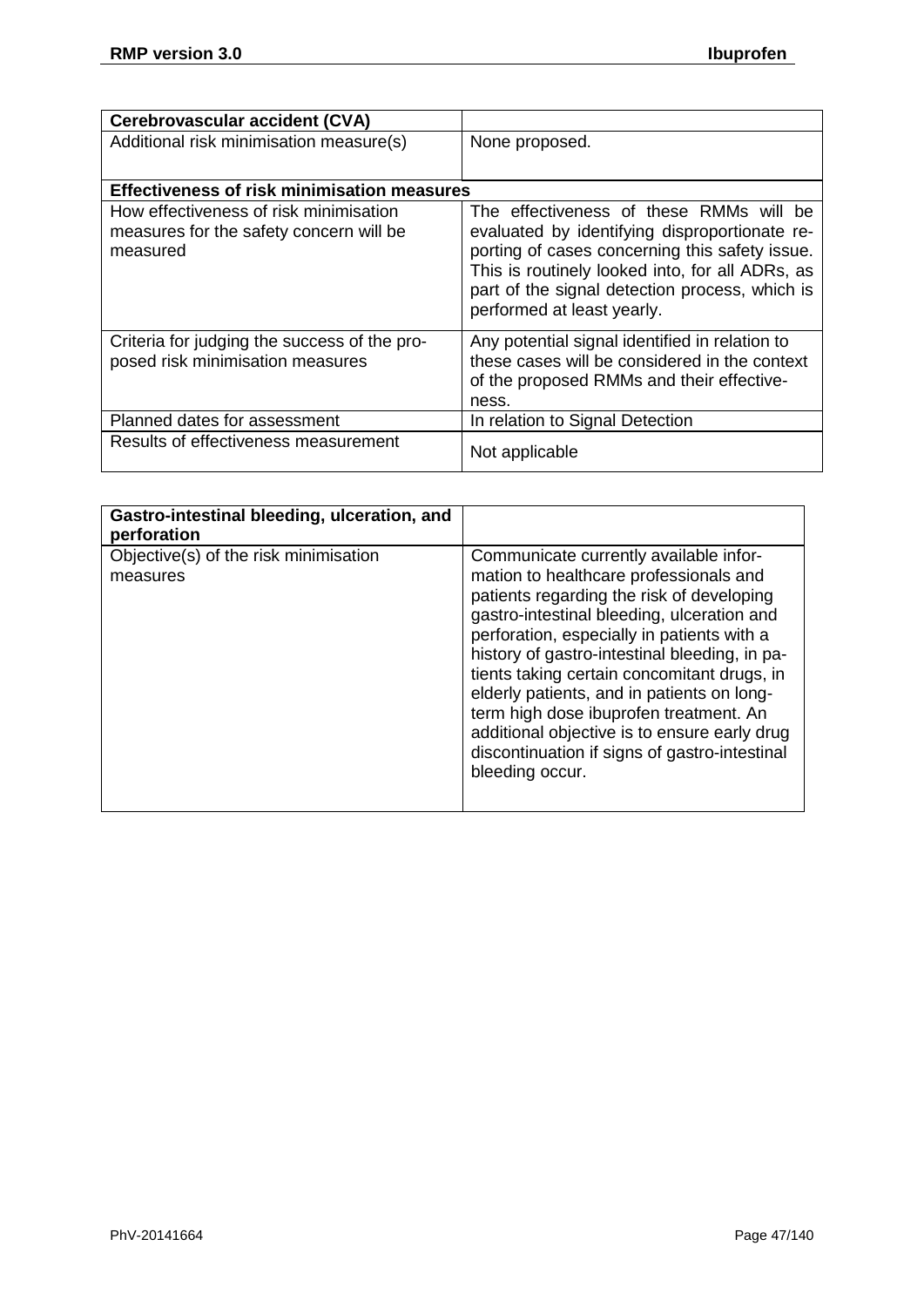| Gastro-intestinal bleeding, ulceration, and<br>perforation |                                                                                                                                                                                                                                                                                                                                                                                                                                                                                                                                                                                                                                                                                                                                                                                                                                                                                                                                                                                                                                                                                                                                                                                                               |
|------------------------------------------------------------|---------------------------------------------------------------------------------------------------------------------------------------------------------------------------------------------------------------------------------------------------------------------------------------------------------------------------------------------------------------------------------------------------------------------------------------------------------------------------------------------------------------------------------------------------------------------------------------------------------------------------------------------------------------------------------------------------------------------------------------------------------------------------------------------------------------------------------------------------------------------------------------------------------------------------------------------------------------------------------------------------------------------------------------------------------------------------------------------------------------------------------------------------------------------------------------------------------------|
| Routine risk minimisation measures                         | Proposed text in SPC<br>Contraindication in section 4.3 in case of a<br>history of gastrointestinal bleeding or<br>perforation, related to previous NSAID<br>therapy or in case of an active or history of<br>recurrent peptic ulcer/haemorrhage (two or<br>more distinct episodes of proven ulceration<br>or bleeding).                                                                                                                                                                                                                                                                                                                                                                                                                                                                                                                                                                                                                                                                                                                                                                                                                                                                                      |
|                                                            | Warnings in section 4.4 related to:<br>Category of population most affected-<br>elderly<br>Caution to be exercised in patients with<br>relevant medical history, measures to<br>be taken regarding reducing doses or<br>using protective agents<br>Cases that may be fatal and may occur<br>٠<br>without warning symptoms or without<br>previous history of serious GI events.<br>Ibuprofen withdrawal<br>in case<br>GI<br>bleeding or ulceration occurs<br>Text is included in section 4.5 regarding the<br>increased risk of gastric bleeding<br>with<br>administration<br>with<br>concomitant<br>corticosteroids, antiplatelets and<br>other<br><b>NSAIDs.</b><br>Warning in section 4.8 that the most com-<br>monly observed adverse events are gas-<br>trointestinal in nature and listed adverse<br>reactions: dyspepsia, abdominal<br>pain,<br>nausea, vomiting, flatulence, diarrhoea,<br>constipation, ulcers, sometimes<br>with<br>bleeding and perforation (see section 4.4),<br>melaena, haematemesis, ulcerative sto-<br>matitis, colitis, exacerbation of inflammato-<br>ry bowel disease, gastritis<br>Gastro-intestinal bleeding is listed in sec-<br>tion 4.9 as possible event in overdose. |
|                                                            | Proposed text in PL<br>Warnings in section 2 not to administrate<br>ibuprofen in case of stomach ulcer, perfo-<br>ration or bleeding, or they have had one<br>twice or more in the past or in case perfo-<br>ration or a bleeding ulcer was experienced                                                                                                                                                                                                                                                                                                                                                                                                                                                                                                                                                                                                                                                                                                                                                                                                                                                                                                                                                       |
|                                                            | after<br>taking<br>non-steroidal<br>anti-<br>a<br>inflammatory (NSAID) medicine.<br>A warning is included to avoid administra-<br>tion of ibuprofen in patients with pre-<br>existing conditions that may increase sus-<br>ceptibility to bleeding.<br>Warning to stop the medicine in case of                                                                                                                                                                                                                                                                                                                                                                                                                                                                                                                                                                                                                                                                                                                                                                                                                                                                                                                |
|                                                            | black tarry stools or blood-stained vomit                                                                                                                                                                                                                                                                                                                                                                                                                                                                                                                                                                                                                                                                                                                                                                                                                                                                                                                                                                                                                                                                                                                                                                     |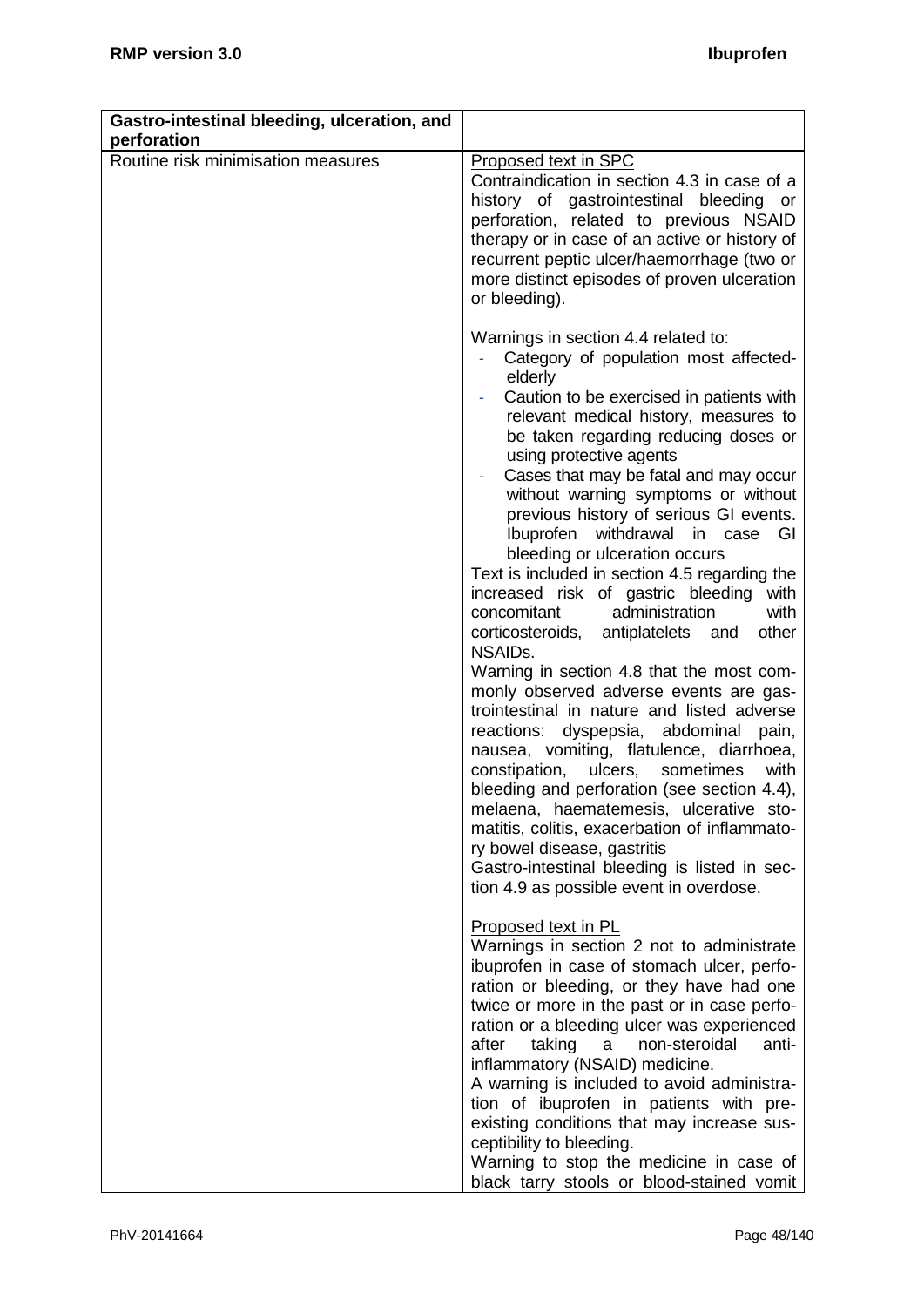| Gastro-intestinal bleeding, ulceration, and                                                   |                                                                                                                                                                                                                                                                               |
|-----------------------------------------------------------------------------------------------|-------------------------------------------------------------------------------------------------------------------------------------------------------------------------------------------------------------------------------------------------------------------------------|
| perforation                                                                                   |                                                                                                                                                                                                                                                                               |
|                                                                                               | (signs of digestive tract ulcer with bleed-<br>ing) appearance.<br>Listed as possible side effects: digestive<br>tract ulcer with or without perforation                                                                                                                      |
| Additional risk minimisation measure(s)                                                       | None proposed.                                                                                                                                                                                                                                                                |
| <b>Effectiveness of risk minimisation measures</b>                                            |                                                                                                                                                                                                                                                                               |
| How effectiveness of risk minimisation<br>measures for the safety concern will be<br>measured | The effectiveness of these RMMs will be<br>evaluated by identifying disproportionate<br>reporting of cases concerning this safety<br>issue. This is routinely looked into, for all<br>ADRs, as part of the signal detection pro-<br>cess, which is performed at least yearly. |
| Criteria for judging the success of the pro-<br>posed risk minimisation measures              | Any potential signal identified in relation to<br>these cases will be considered in the con-<br>text of the proposed RMMs and their effec-<br>tiveness.                                                                                                                       |
| Planned dates for assessment                                                                  | In relation to Signal Detection                                                                                                                                                                                                                                               |
| Results of effectiveness measurement                                                          | Not applicable                                                                                                                                                                                                                                                                |

| <b>Exacerbation of Ulcerative Colitis and</b><br>Crohn's disease |                                                                                                                                                                                                                                |
|------------------------------------------------------------------|--------------------------------------------------------------------------------------------------------------------------------------------------------------------------------------------------------------------------------|
| Objective(s) of the risk minimisation<br>measures                | Communicate currently available information<br>to healthcare professionals and patients al-<br>ready suffering from Ulcerative Colitis and<br>Crohn's disease, in relation to the risk of ex-<br>acerbation of these diseases. |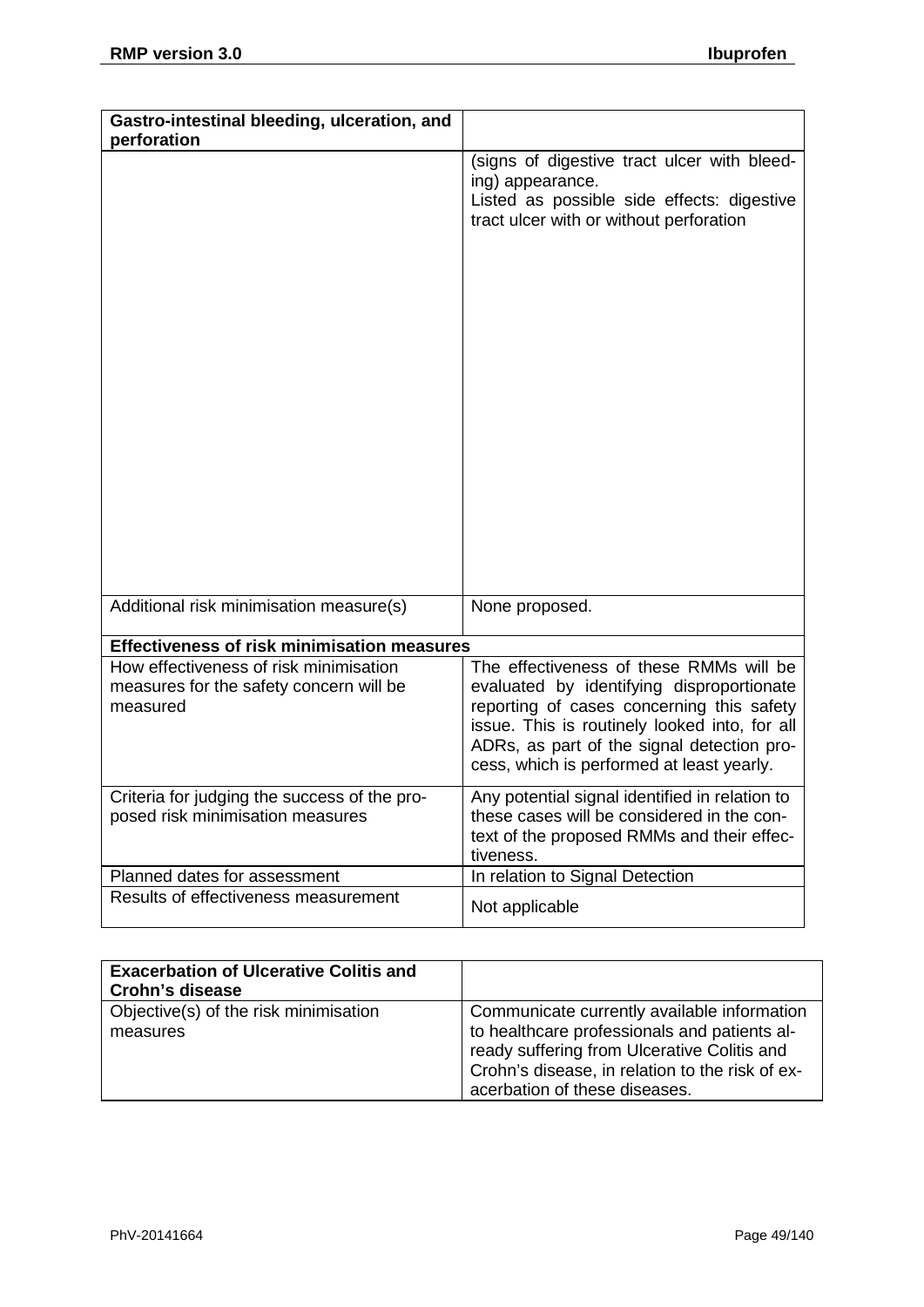| <b>Exacerbation of Ulcerative Colitis and</b>                                                 |                                                                                                                                                                                                                                                                                                                                |
|-----------------------------------------------------------------------------------------------|--------------------------------------------------------------------------------------------------------------------------------------------------------------------------------------------------------------------------------------------------------------------------------------------------------------------------------|
| Crohn's disease                                                                               |                                                                                                                                                                                                                                                                                                                                |
| Routine risk minimisation measures                                                            | Proposed text in SPC<br>Warning in section 4.4 for NSAIDs to be giv-<br>en with care to patients with a history of gas-<br>trointestinal<br>disease<br>(ulcerative<br>colitis,<br>Crohn's disease) as these conditions may be<br>exacerbated.<br>Listed events in section 4.8: exacerbation of<br>colitis and Crohn's disease. |
|                                                                                               | Proposed text PIL<br>Warning to talk to the doctor in case the child<br>suffers from chronic inflammatory bowel<br>such as Crohn's disease<br>disease<br><b>or</b><br>ulcerative colitis.<br>Listed as possible side effects: worsening of<br>inflammation of the colon (colitis)<br>and<br>digestive tract (Crohn's disease). |
| Additional risk minimisation measure(s)                                                       | None proposed.                                                                                                                                                                                                                                                                                                                 |
| <b>Effectiveness of risk minimisation measures</b>                                            |                                                                                                                                                                                                                                                                                                                                |
| How effectiveness of risk minimisation<br>measures for the safety concern will be<br>measured | The effectiveness of these RMMs will be<br>evaluated by identifying disproportionate re-<br>porting of cases concerning this safety issue.<br>This is routinely looked into, for all ADRs, as<br>part of the signal detection process, which is<br>performed at least yearly.                                                  |
| Criteria for judging the success of the pro-<br>posed risk minimisation measures              | Any potential signal identified in relation to<br>these cases will be considered in the context<br>of the proposed RMMs and their effective-<br>ness.                                                                                                                                                                          |
| Planned dates for assessment                                                                  | In relation to Signal Detection                                                                                                                                                                                                                                                                                                |
| Results of effectiveness measurement                                                          | Not applicable                                                                                                                                                                                                                                                                                                                 |

| Severe skin reactions (including Exfolia-<br>tive dermatitis, Stevens Johnson syn-<br>drome, Toxic epidermal necrolysis) |                                               |
|--------------------------------------------------------------------------------------------------------------------------|-----------------------------------------------|
| Objective(s) of the risk minimisation                                                                                    | Communicate currently available information   |
| measures                                                                                                                 | to healthcare professionals and patients re-  |
|                                                                                                                          | garding the risk of severe skin reactions, in |
|                                                                                                                          | order to ensure early drug discontinuation.   |
| Routine risk minimisation measures                                                                                       | Proposed text in SPC                          |
|                                                                                                                          | Warning in section 4.4 related to:            |
|                                                                                                                          | Possible occurrence of serious skin<br>a.     |
|                                                                                                                          | reactions, some of them fatal, includ-        |
|                                                                                                                          | ing exfoliative dermatitis, Stevens-          |
|                                                                                                                          | Johnson syndrome, and toxic epi-              |
|                                                                                                                          | dermal necrolysis.                            |
|                                                                                                                          | Patients at highest risk and usual on-        |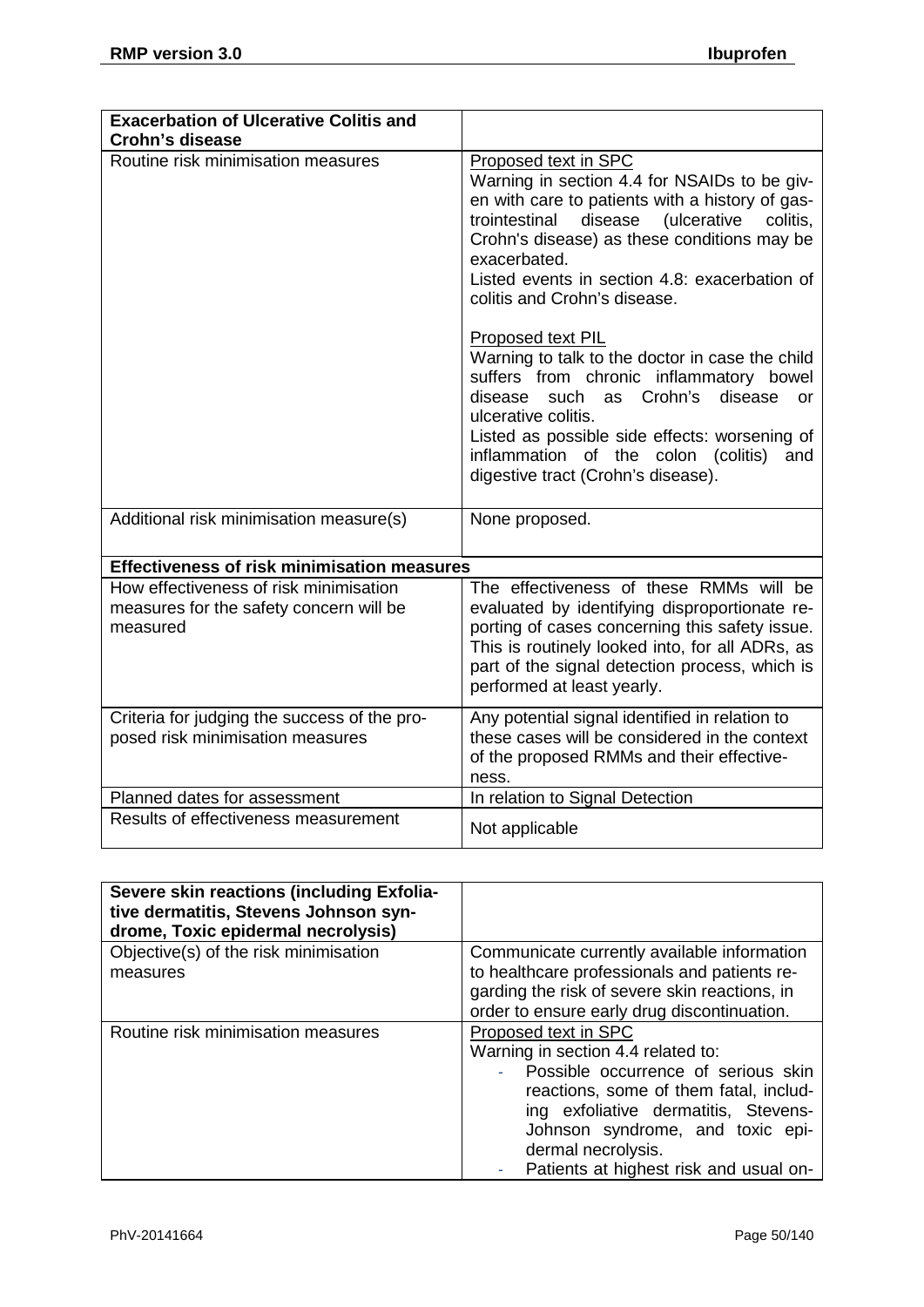| Severe skin reactions (including Exfolia-                                                     |                                                                                                                                                                                                                                                                                                                                                                                                                                                                                                                                                                                                                                              |
|-----------------------------------------------------------------------------------------------|----------------------------------------------------------------------------------------------------------------------------------------------------------------------------------------------------------------------------------------------------------------------------------------------------------------------------------------------------------------------------------------------------------------------------------------------------------------------------------------------------------------------------------------------------------------------------------------------------------------------------------------------|
| tive dermatitis, Stevens Johnson syn-                                                         |                                                                                                                                                                                                                                                                                                                                                                                                                                                                                                                                                                                                                                              |
|                                                                                               |                                                                                                                                                                                                                                                                                                                                                                                                                                                                                                                                                                                                                                              |
| drome, Toxic epidermal necrolysis)                                                            | set of reactions<br>Discontinuation of treatment at the<br>first appearance of skin rash, mucosal<br>lesions, or any other sign of hyper-<br>sensitivity.<br>Listed reactions in section 4.8 bullous reac-<br>tions including Stevens-Johnson syndrome<br>and toxic epidermal necrolysis.<br>Proposed text in PIL<br>Warning to stop the treatment in case of oc-<br>curence of severe rash with blisters on the<br>skin especially on the legs, arms, hands and<br>feet which can also involve the face and lips<br>(Stevens-Johnson's syndrome).<br>Severe allergic skin reactions are listed in<br>section 4 as very rare adverse events. |
| Additional risk minimisation measure(s)                                                       | None proposed.                                                                                                                                                                                                                                                                                                                                                                                                                                                                                                                                                                                                                               |
| <b>Effectiveness of risk minimisation measures</b>                                            |                                                                                                                                                                                                                                                                                                                                                                                                                                                                                                                                                                                                                                              |
| How effectiveness of risk minimisation<br>measures for the safety concern will be<br>measured | The effectiveness of this RMM will be evalu-<br>ated by identifying disproportionate reporting<br>of cases concerning this safety issue. This is<br>routinely looked into, for all ADRs, as part of<br>the signal detection process, which is per-<br>formed at least yearly.                                                                                                                                                                                                                                                                                                                                                                |
| Criteria for judging the success of the pro-<br>posed risk minimisation measures              | Any potential signal identified in relation to<br>these cases will be considered in the context<br>of the proposed RMM and its effectiveness.                                                                                                                                                                                                                                                                                                                                                                                                                                                                                                |
| Planned dates for assessment                                                                  | In relation to Signal Detection                                                                                                                                                                                                                                                                                                                                                                                                                                                                                                                                                                                                              |
| Results of effectiveness measurement                                                          | Not applicable                                                                                                                                                                                                                                                                                                                                                                                                                                                                                                                                                                                                                               |

| Renal toxicity/ renal failure                     |                                                                                                                                                                                                                                                                                                                          |
|---------------------------------------------------|--------------------------------------------------------------------------------------------------------------------------------------------------------------------------------------------------------------------------------------------------------------------------------------------------------------------------|
| Objective(s) of the risk minimisation<br>measures | Communicate currently available information<br>to healthcare professionals and patients in<br>relation to the risk of experiencing renal tox-<br>icity/ renal failure, especially in patients al-<br>ready suffering from reduced renal function<br>and the need for dose reduction in patients<br>with renal disorders. |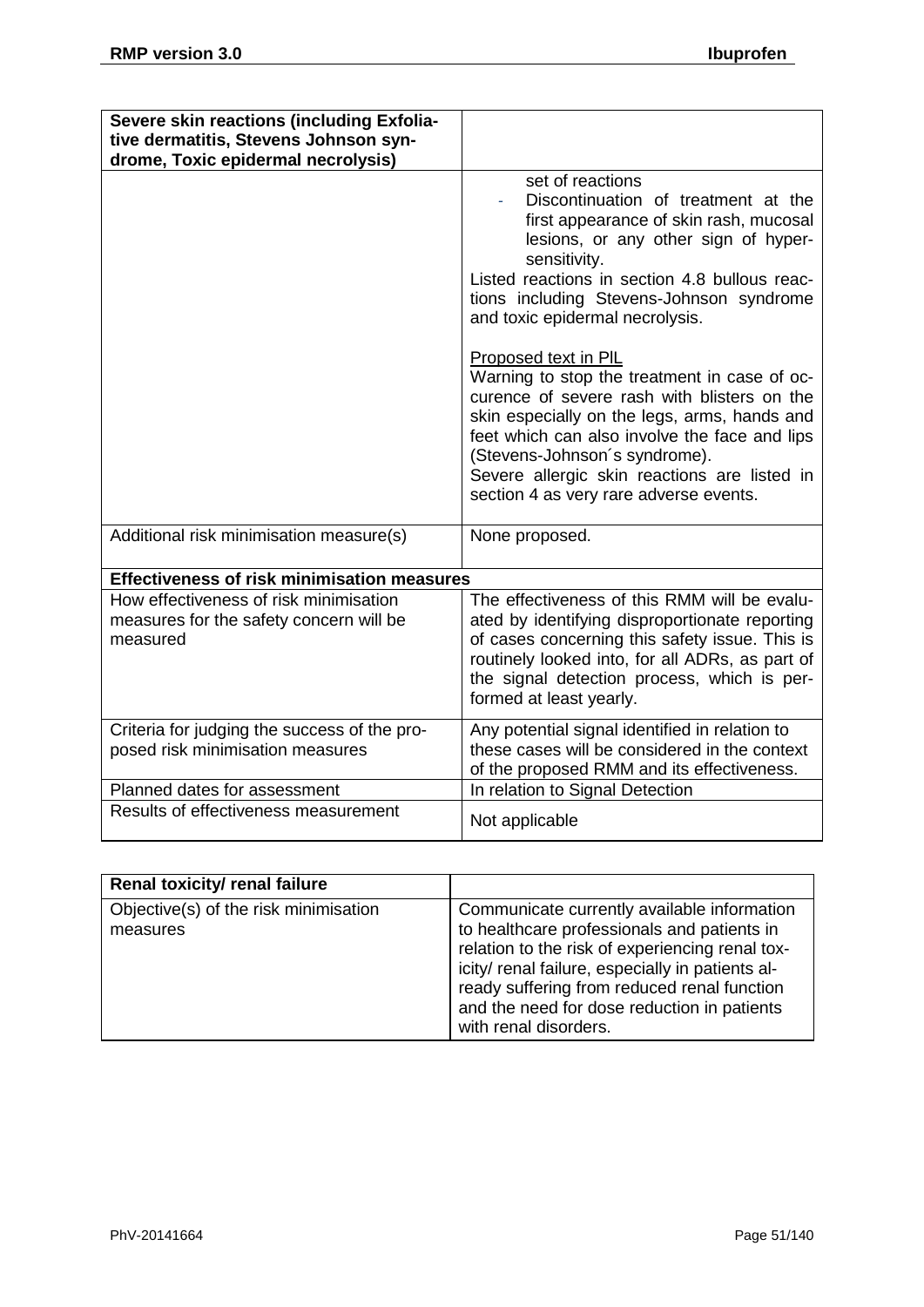| Renal toxicity/ renal failure                                                                 |                                                                                                                                                                                                                                                                                                                                                                                                                                                                                                                                                                                                                                                                                                                                                                                                                                                                                                                                                                                                                                                                                                                                                                      |
|-----------------------------------------------------------------------------------------------|----------------------------------------------------------------------------------------------------------------------------------------------------------------------------------------------------------------------------------------------------------------------------------------------------------------------------------------------------------------------------------------------------------------------------------------------------------------------------------------------------------------------------------------------------------------------------------------------------------------------------------------------------------------------------------------------------------------------------------------------------------------------------------------------------------------------------------------------------------------------------------------------------------------------------------------------------------------------------------------------------------------------------------------------------------------------------------------------------------------------------------------------------------------------|
| Routine risk minimisation measures                                                            | <b>Proposed text in SPC</b><br>Contraindication in section 4.3 in severe renal<br>insufficiency<br>Warning in section 4.4 that renal impairment<br>as renal function may further deteriorate,<br>listed patients at highest risk and warning to<br>monitor renal function, especially in high risk<br>patients.<br>A warning is included in section 4.5 about the<br>possible risk of acute renal insufficiency in<br>patients with compromised renal function<br>where angiotensin II receptor antagonists are<br>combined with NSAIDs. Adequate hydration<br>renal<br>monitoring<br>of<br>function<br>and<br>is.<br>recommended throughout the treatment.<br>Text is included in section 4.6 regarding the<br>risk of renal dysfunction and subsequent<br>renal failure of the foetus upon in utero<br>exposure to ibuprofen.<br>Listed reaction in 4.8 : renal failure<br>Acute renal failure is mentioned in section 4.9<br>in the event of overdose.<br><b>Proposed text in PIL</b><br>Warning not to administrate in case of severe<br>kidney failure, or to talk to the doctor if kidney<br>problems exist.<br>Kidney failure listed as possible side effect. |
| Additional risk minimisation measure(s)                                                       | None proposed.                                                                                                                                                                                                                                                                                                                                                                                                                                                                                                                                                                                                                                                                                                                                                                                                                                                                                                                                                                                                                                                                                                                                                       |
| <b>Effectiveness of risk minimisation measures</b>                                            |                                                                                                                                                                                                                                                                                                                                                                                                                                                                                                                                                                                                                                                                                                                                                                                                                                                                                                                                                                                                                                                                                                                                                                      |
| How effectiveness of risk minimisation<br>measures for the safety concern will be<br>measured | The effectiveness of these RMMs will be<br>evaluated by identifying disproportionate re-<br>porting of cases concerning this safety issue.<br>This is routinely looked into, for all ADRs, as<br>part of the signal detection process, which is<br>performed at least yearly.                                                                                                                                                                                                                                                                                                                                                                                                                                                                                                                                                                                                                                                                                                                                                                                                                                                                                        |
| Criteria for judging the success of the pro-<br>posed risk minimisation measures              | Any potential signal identified in relation to<br>these cases will be considered in the context<br>of the proposed RMMs and their effective-<br>ness.                                                                                                                                                                                                                                                                                                                                                                                                                                                                                                                                                                                                                                                                                                                                                                                                                                                                                                                                                                                                                |
| Planned dates for assessment                                                                  | In relation to Signal Detection                                                                                                                                                                                                                                                                                                                                                                                                                                                                                                                                                                                                                                                                                                                                                                                                                                                                                                                                                                                                                                                                                                                                      |
| Results of effectiveness measurement                                                          | Not applicable                                                                                                                                                                                                                                                                                                                                                                                                                                                                                                                                                                                                                                                                                                                                                                                                                                                                                                                                                                                                                                                                                                                                                       |

| Use during third trimester of pregnancy |                                              |
|-----------------------------------------|----------------------------------------------|
| Objective(s) of the risk minimisation   | Communicate currently available information  |
| measures                                | to healthcare professionals and patients, in |
|                                         | order to avoid using ibuprofen in third tri- |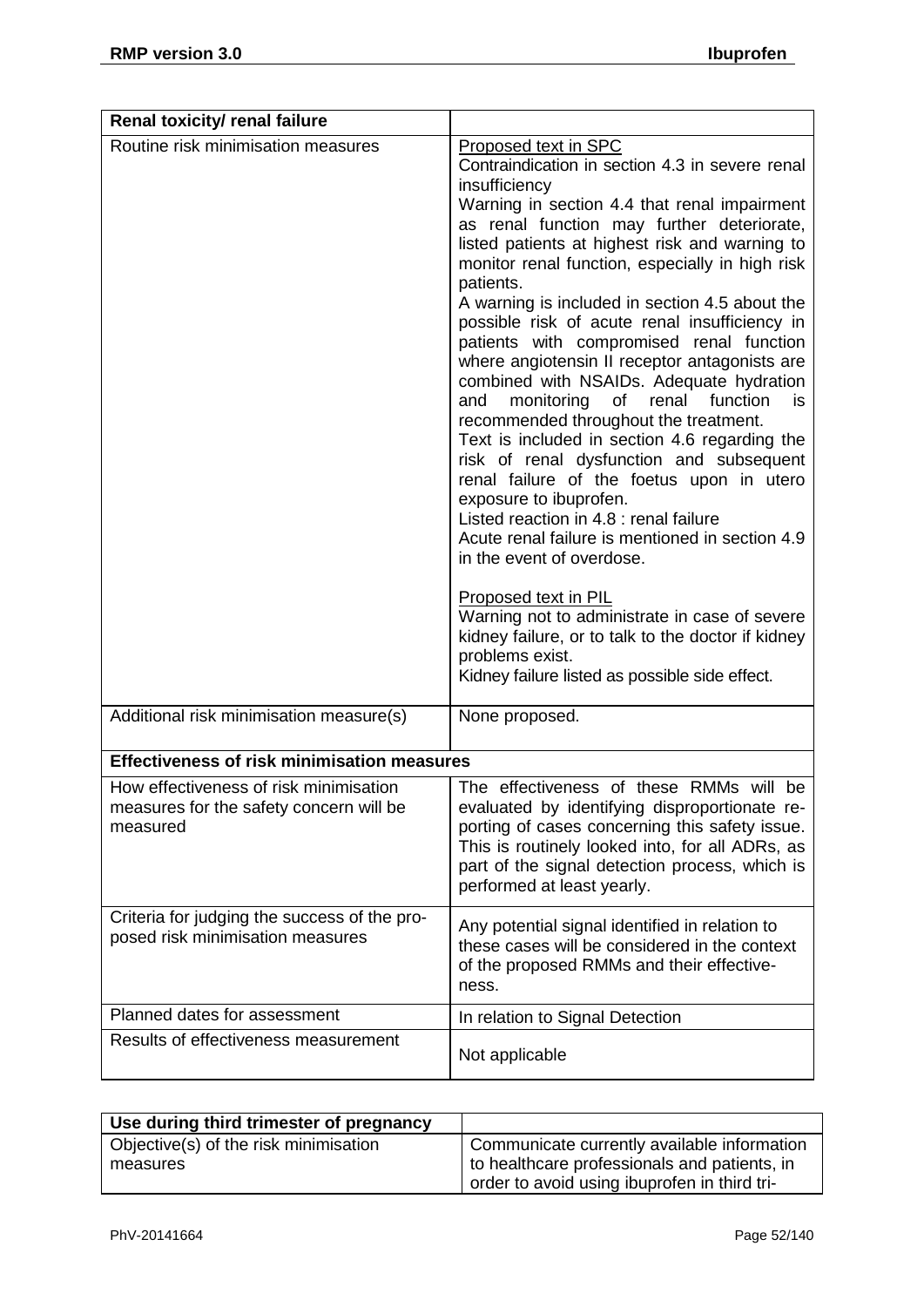| Use during third trimester of pregnancy                                                       |                                                                                                                                                                                                                                                                                                                                         |
|-----------------------------------------------------------------------------------------------|-----------------------------------------------------------------------------------------------------------------------------------------------------------------------------------------------------------------------------------------------------------------------------------------------------------------------------------------|
|                                                                                               | mester of pregnancy.                                                                                                                                                                                                                                                                                                                    |
| Routine risk minimisation measures                                                            | Proposed text in SPC<br>Contraindication in section 4.3 in the last tri-<br>mester of pregnancy.<br>Warning in section 4.6 related to possible<br>effects to foetus and to the mother, if admin-<br>istrated in the third trimester of pregnancy,<br>and another warning not to be administrated<br>in the lats trimester of pregnancy. |
|                                                                                               | Proposed text in PIL<br>Warning to avoid administration of ibuprofen<br>in the last three months of pregnancy, and to<br>address this matter to healthcare profession-<br>als before talking the medicine during preg-<br>nancy.                                                                                                        |
| Additional risk minimisation measure(s)                                                       | None proposed.                                                                                                                                                                                                                                                                                                                          |
| <b>Effectiveness of risk minimisation measures</b>                                            |                                                                                                                                                                                                                                                                                                                                         |
| How effectiveness of risk minimisation<br>measures for the safety concern will be<br>measured | The effectiveness of this RMM will be evalu-<br>ated by identifying disproportionate reporting<br>of cases concerning this safety issue. This is<br>routinely looked into, for all ADRs, as part of<br>the signal detection process, which is per-<br>formed at least yearly.                                                           |
| Criteria for judging the success of the pro-<br>posed risk minimisation measures              | Any potential signal identified in relation to<br>these cases will be considered in the context<br>of the proposed RMM and its effectiveness.                                                                                                                                                                                           |
| Planned dates for assessment                                                                  | In relation to Signal Detection                                                                                                                                                                                                                                                                                                         |
| Results of effectiveness measurement                                                          | Not applicable                                                                                                                                                                                                                                                                                                                          |

| Interaction with medication that can in-<br>crease the risk of bleeding and ulceration,<br>such as corticosteroids, anticoagulants<br>such as warfarin, selective serotonin up-<br>take inhibitors (SSRIs) or anti-platelet<br>agents such as aspirin |                                                                                                                                                                                                                                                                                                                                                                     |
|-------------------------------------------------------------------------------------------------------------------------------------------------------------------------------------------------------------------------------------------------------|---------------------------------------------------------------------------------------------------------------------------------------------------------------------------------------------------------------------------------------------------------------------------------------------------------------------------------------------------------------------|
| Objective(s) of the risk minimisation<br>measures                                                                                                                                                                                                     | Communicate currently available information<br>to healthcare professionals and patients of<br>the warning of concomitant use of ibuprofen<br>and these types of medicines that can in-<br>crease the risk of bleeding and ulceration.                                                                                                                               |
| Routine risk minimisation measures                                                                                                                                                                                                                    | Proposed text in SPC<br>Warning in section 4.4 to avoid concomitant<br>NSAIDs including cyclooxygenase-2 selec-<br>tive inhibitors and caution should be advised<br>in patients receiving concomitant medications<br>which could increase the risk of ulceration or<br>bleeding, such as oral corticosteroids, anti-<br>coagulants such as warfarin or heparin, se- |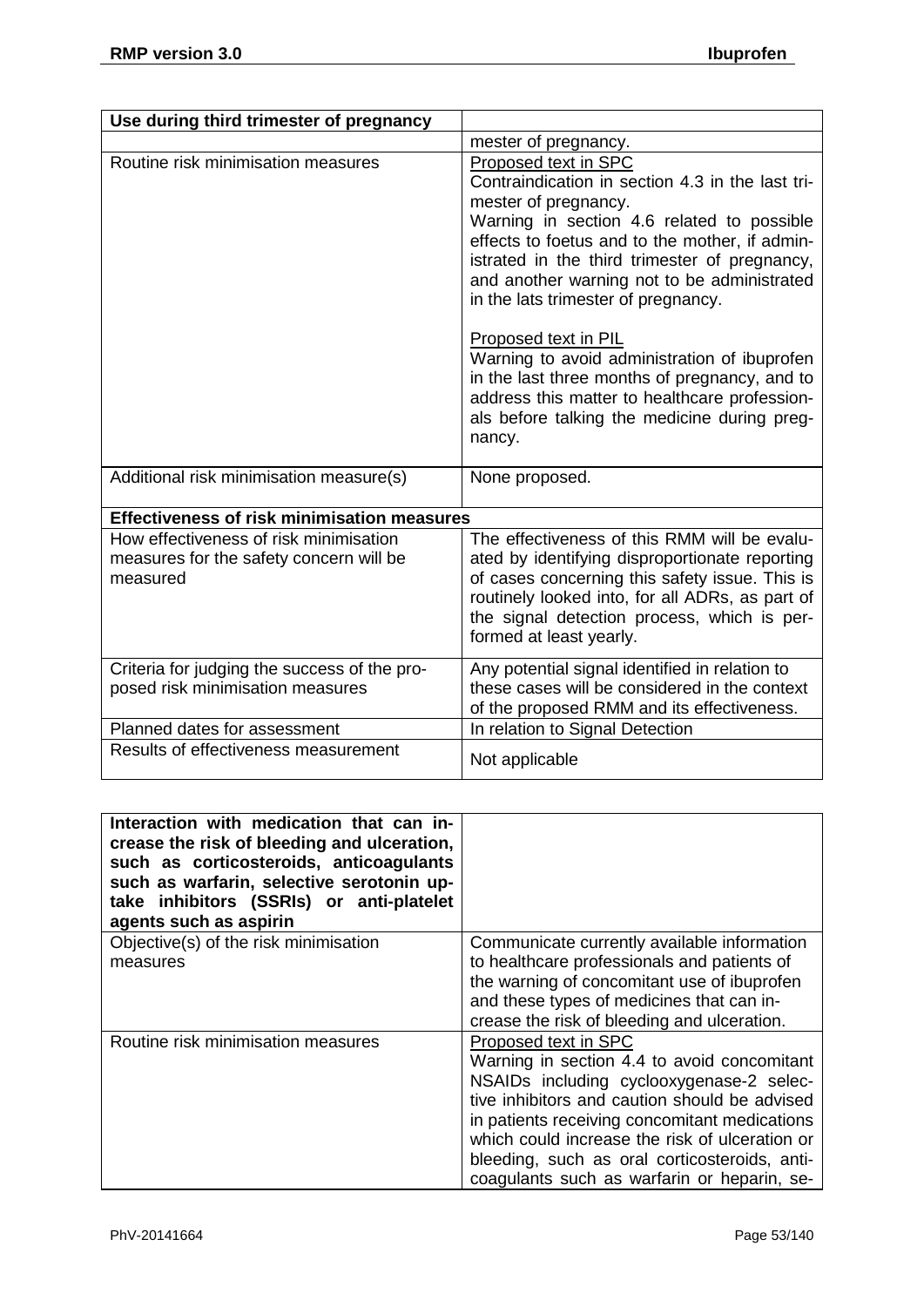| Interaction with medication that can in-<br>crease the risk of bleeding and ulceration,<br>such as corticosteroids, anticoagulants<br>such as warfarin, selective serotonin up-<br>take inhibitors (SSRIs) or anti-platelet<br>agents such as aspirin |                                                                                                                                                                                                                                                                               |
|-------------------------------------------------------------------------------------------------------------------------------------------------------------------------------------------------------------------------------------------------------|-------------------------------------------------------------------------------------------------------------------------------------------------------------------------------------------------------------------------------------------------------------------------------|
|                                                                                                                                                                                                                                                       | lective serotonin-reuptake inhibitors or anti-<br>platelet agents such as acetylsalicylic acid.                                                                                                                                                                               |
|                                                                                                                                                                                                                                                       | Listed interactions in section 4.5 with: other<br>anticoagulants, corticosteroids,<br>NSAD <sub>s</sub><br>SSRIs, anti-platelet aggregation agents.                                                                                                                           |
|                                                                                                                                                                                                                                                       | Proposed text in PIL:<br>Warning to seek for healthcare professional<br>advice if NSAIDs are coadministered with<br>anticoagulants, antiplatelets, corticosteroids<br>and SSRIs.                                                                                              |
| Additional risk minimisation measure(s)                                                                                                                                                                                                               | None proposed.                                                                                                                                                                                                                                                                |
| <b>Effectiveness of risk minimisation measures</b>                                                                                                                                                                                                    |                                                                                                                                                                                                                                                                               |
| How effectiveness of risk minimisation<br>measures for the safety concern will be<br>measured                                                                                                                                                         | The effectiveness of this RMM will be evalu-<br>ated by identifying disproportionate reporting<br>of cases concerning this safety issue. This is<br>routinely looked into, for all ADRs, as part of<br>the signal detection process, which is per-<br>formed at least yearly. |
| Criteria for judging the success of the pro-<br>posed risk minimisation measures                                                                                                                                                                      | Any potential signal identified in relation to<br>these cases will be considered in the context<br>of the proposed RMM and its effectiveness.                                                                                                                                 |
| Planned dates for assessment                                                                                                                                                                                                                          | In relation to Signal Detection                                                                                                                                                                                                                                               |
| Results of effectiveness measurement                                                                                                                                                                                                                  | Not applicable                                                                                                                                                                                                                                                                |

| Interaction with antihypertensive agents<br>(e.g. diuretics, beta-blockers) |                                                                                                                                                                                                                                                                                                                                                                                                     |
|-----------------------------------------------------------------------------|-----------------------------------------------------------------------------------------------------------------------------------------------------------------------------------------------------------------------------------------------------------------------------------------------------------------------------------------------------------------------------------------------------|
| Objective(s) of the risk minimisation<br>measures                           | Communicate currently available information<br>to healthcare professionals and patients, in<br>order to inform of the interaction with antihy-<br>pertensive agents resulting in decreased an-<br>tihypertensive treatment.                                                                                                                                                                         |
| Routine risk minimisation measures                                          | Proposed text in SPC<br>A warning is included in section 4.4 regarding<br>the risk of renal dysfunction with concomitant<br>administration of antihypertensive agents.<br>Warnings are in section 4.5:<br>NSAIDs may reduce the effect of diu-<br>$\bullet$<br>retics and antihypertensive medicinal<br>products.<br>• NSAIDs and diurectis may work syn-<br>ergistically to promote nephrotoxicity |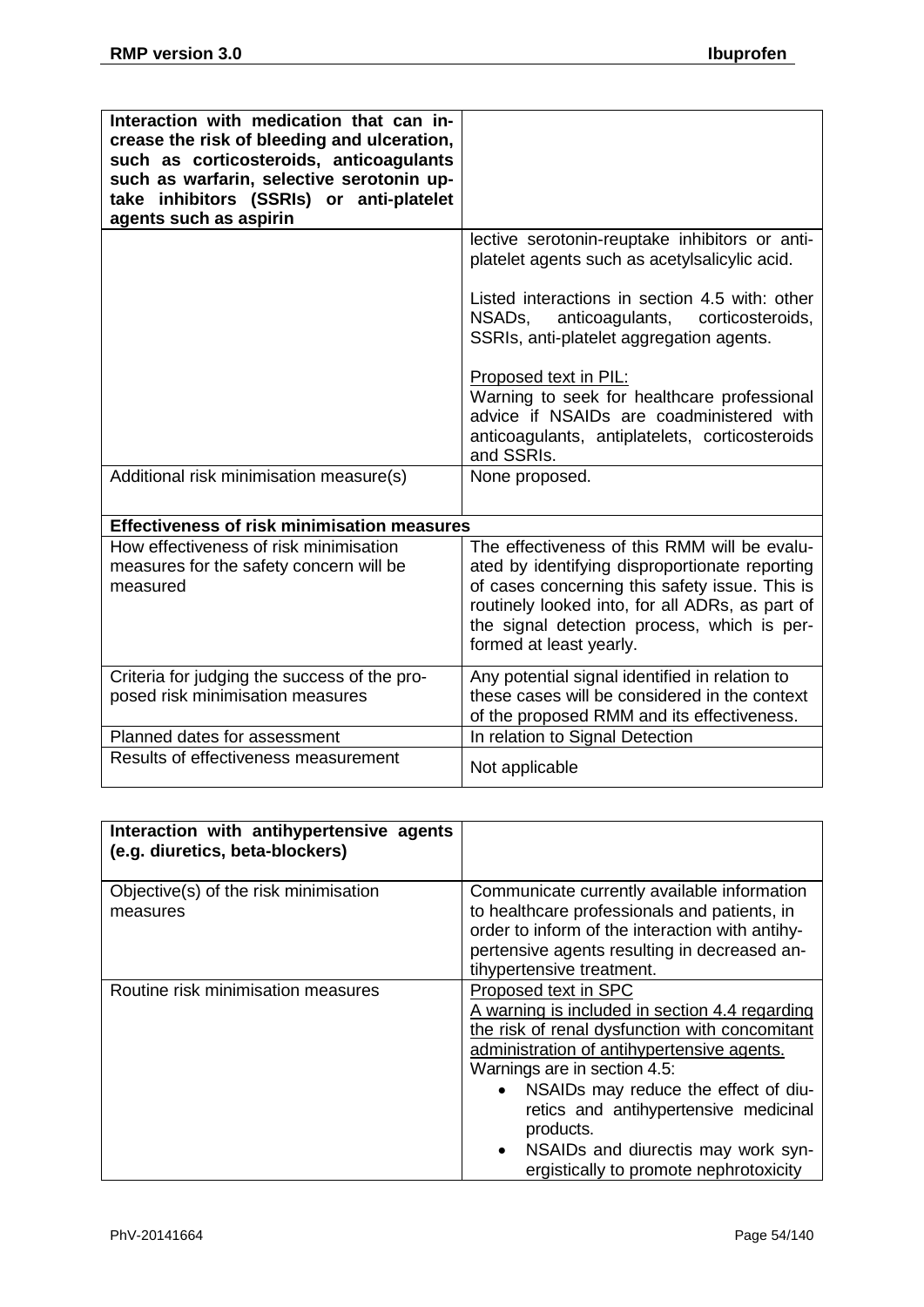| Interaction with antihypertensive agents<br>(e.g. diuretics, beta-blockers)                   |                                                                                                                                                                                                                                                                                                                                                                                                                                                          |
|-----------------------------------------------------------------------------------------------|----------------------------------------------------------------------------------------------------------------------------------------------------------------------------------------------------------------------------------------------------------------------------------------------------------------------------------------------------------------------------------------------------------------------------------------------------------|
|                                                                                               | The risk of acute renal insufficiency is<br>$\bullet$<br>increased when NSAIDs are given<br>with angiotensin II receptor antago-<br>nists<br>The combination should be administered with<br>caution, especially in the elderly and protec-<br>tive measures should be taken in all patients,<br>including monitoring of renal function after<br>initiation of concomitant therapy, and periodi-<br>cally thereafter. Adequate hydration is ad-<br>vised. |
|                                                                                               | Proposed text in PIL:<br>Warning to refer to the doctor if medicines for<br>high blood pressure (e.g. captopril, atenolol,<br>losartan) are<br>concomitantly taken<br>with<br>Ibuprofen.                                                                                                                                                                                                                                                                 |
| Additional risk minimisation measure(s)                                                       | None proposed                                                                                                                                                                                                                                                                                                                                                                                                                                            |
| <b>Effectiveness of risk minimisation measures</b>                                            |                                                                                                                                                                                                                                                                                                                                                                                                                                                          |
| How effectiveness of risk minimisation<br>measures for the safety concern will be<br>measured | The effectiveness of this RMM will be evalu-<br>ated by identifying disproportionate reporting<br>of cases concerning this safety issue. This is<br>routinely looked into, for all ADRs, as part of<br>the signal detection process, which is per-<br>formed at least yearly.                                                                                                                                                                            |
| Criteria for judging the success of the pro-<br>posed risk minimisation measures              | Any potential signal identified in relation to<br>these cases will be considered in the context<br>of the proposed RMM and its effectiveness.                                                                                                                                                                                                                                                                                                            |
| Planned dates for assessment                                                                  | In relation to Signal Detection                                                                                                                                                                                                                                                                                                                                                                                                                          |
| Results of effectiveness measurement                                                          | Not applicable                                                                                                                                                                                                                                                                                                                                                                                                                                           |

| Use by elderly                                    |                                                                                                                                                                                                                                                                                                                                                                                                                     |
|---------------------------------------------------|---------------------------------------------------------------------------------------------------------------------------------------------------------------------------------------------------------------------------------------------------------------------------------------------------------------------------------------------------------------------------------------------------------------------|
| Objective(s) of the risk minimisation<br>measures | Communicate currently available information<br>to healthcare professionals and patients, in<br>order to warn about the risk of treating elderly<br>people with ibuprofen                                                                                                                                                                                                                                            |
| Routine risk minimisation measures                | Proposed text in SPC<br>Warning in section 4.4 that the elderly have<br>an increased frequency of adverse reactions<br>to NSAIDs especially gastrointestinal bleed-<br>ing and perforation which may be fatal. Other<br>specific warnings in this population regarding<br>renal effects, gastrointestinal bleeding, ulcer-<br>ation and perforation, drug interactions with<br>antihypertensive or diuretic agents. |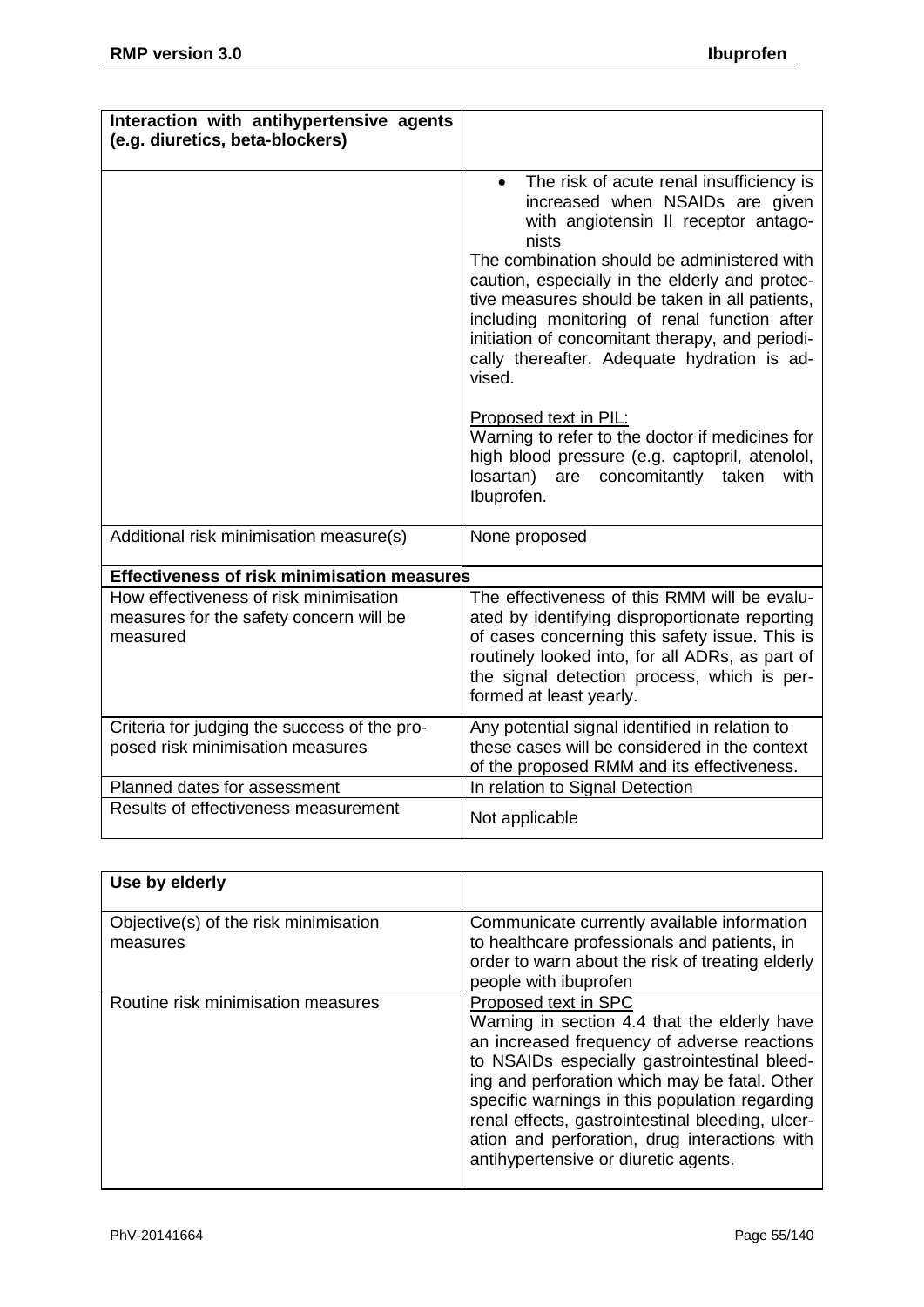| Use by elderly                                                                                |                                                                                                                                                                                                                                                                               |
|-----------------------------------------------------------------------------------------------|-------------------------------------------------------------------------------------------------------------------------------------------------------------------------------------------------------------------------------------------------------------------------------|
|                                                                                               | Proposed text in PIL<br>Warning that the elderly are more likely to<br>have some of the possible side effects listed.                                                                                                                                                         |
| Additional risk minimisation measure(s)                                                       | None proposed.                                                                                                                                                                                                                                                                |
| <b>Effectiveness of risk minimisation measures</b>                                            |                                                                                                                                                                                                                                                                               |
| How effectiveness of risk minimisation<br>measures for the safety concern will be<br>measured | The effectiveness of this RMM will be evalu-<br>ated by identifying disproportionate reporting<br>of cases concerning this safety issue. This is<br>routinely looked into, for all ADRs, as part of<br>the signal detection process, which is per-<br>formed at least yearly. |
| Criteria for judging the success of the pro-<br>posed risk minimisation measures              | Any potential signal identified in relation to<br>these cases will be considered in the context<br>of the proposed RMM its effectiveness.                                                                                                                                     |
| Planned dates for assessment                                                                  | In relation to Signal Detection                                                                                                                                                                                                                                               |
| Results of effectiveness measurement                                                          | Not applicable                                                                                                                                                                                                                                                                |

| Use by patients with (history of) bronchial<br>asthma |                                                                                                                                                                                                                                                                                                                                                                                                                                                                                                                                       |
|-------------------------------------------------------|---------------------------------------------------------------------------------------------------------------------------------------------------------------------------------------------------------------------------------------------------------------------------------------------------------------------------------------------------------------------------------------------------------------------------------------------------------------------------------------------------------------------------------------|
| Objective(s) of the risk minimisation<br>measures     | Communicate currently available information<br>to healthcare professionals and patients,<br>about the risk in patients with history of bron-<br>chial asthma.                                                                                                                                                                                                                                                                                                                                                                         |
| Routine risk minimisation measures                    | <b>Proposed text in SPC</b><br>Contraindications for patients a previous<br>history of bronchial asthma.<br>Warning in 4.4 that bronchospasm may be<br>precipitated in patients suffering from or with<br>a previous history of bronchial asthma or<br>allergic disease.<br>Aggravated asthma and bronchospasm are<br>listed as side effects in section 4.8.<br>In section 4.9, exacerbation of asthma in<br>asthmatics is possible in the event of<br>overdose. Bronchodilators are recommended<br>should this unlikely event ensue. |
|                                                       | <b>Proposed text in PIL</b><br>A contraindication is included in section 2 for<br>patients who previously experienced asthma<br>secondary to ibuprofen therapy.<br>Warning in section 2 to avoid administration<br>in asthmatics and to seek healthcare advice<br>if ibuprofen is deemed absolutely necessary<br>in this population.                                                                                                                                                                                                  |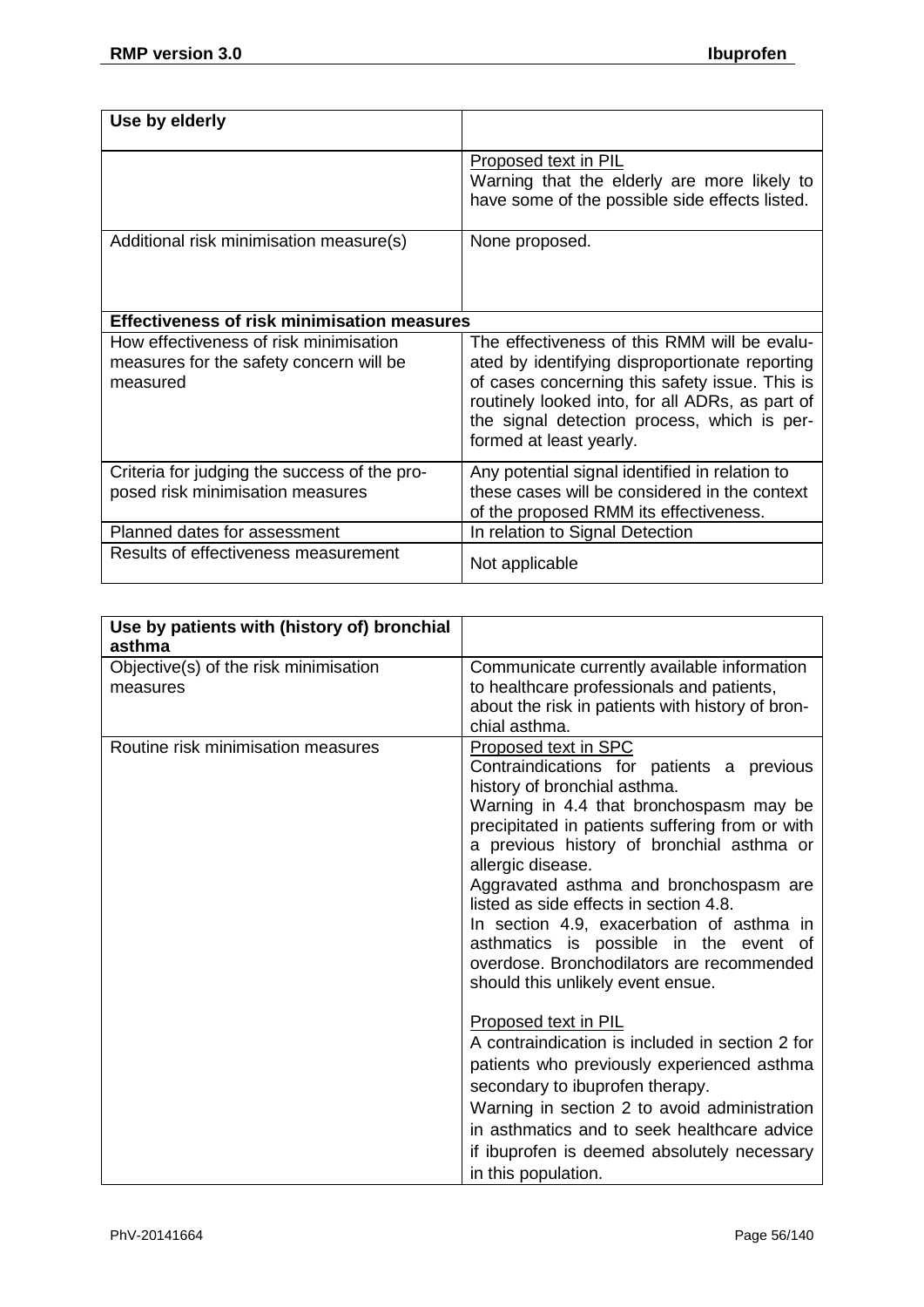| Use by patients with (history of) bronchial                                                   |                                                                                                                                                                                                                                                                               |
|-----------------------------------------------------------------------------------------------|-------------------------------------------------------------------------------------------------------------------------------------------------------------------------------------------------------------------------------------------------------------------------------|
| asthma                                                                                        |                                                                                                                                                                                                                                                                               |
|                                                                                               | Unexplained wheezing, worsening of existing<br>asthma and difficulty in breathing are all side<br>effects listed in section 4.                                                                                                                                                |
| Additional risk minimisation measure(s)                                                       | None proposed.                                                                                                                                                                                                                                                                |
| <b>Effectiveness of risk minimisation measures</b>                                            |                                                                                                                                                                                                                                                                               |
| How effectiveness of risk minimisation<br>measures for the safety concern will be<br>measured | The effectiveness of this RMM will be evalu-<br>ated by identifying disproportionate reporting<br>of cases concerning this safety issue. This is<br>routinely looked into, for all ADRs, as part of<br>the signal detection process, which is per-<br>formed at least yearly. |
| Criteria for judging the success of the pro-<br>posed risk minimisation measures              | Any potential signal identified in relation to<br>these cases will be considered in the context<br>of the proposed RMM and its effectiveness.                                                                                                                                 |
| Planned dates for assessment                                                                  | In relation to Signal Detection                                                                                                                                                                                                                                               |
| Results of effectiveness measurement                                                          | Not applicable                                                                                                                                                                                                                                                                |
|                                                                                               |                                                                                                                                                                                                                                                                               |
| <b>Hypersensitivity reactions</b>                                                             |                                                                                                                                                                                                                                                                               |
| Objective(s) of the risk minimisation<br>measures                                             | Communicate currently available information<br>to healthcare professionals/ patients, in order<br>ensure early diagnosis, proper management                                                                                                                                   |

and early drug discontinuation should hyper-

sensitivity reactions occur.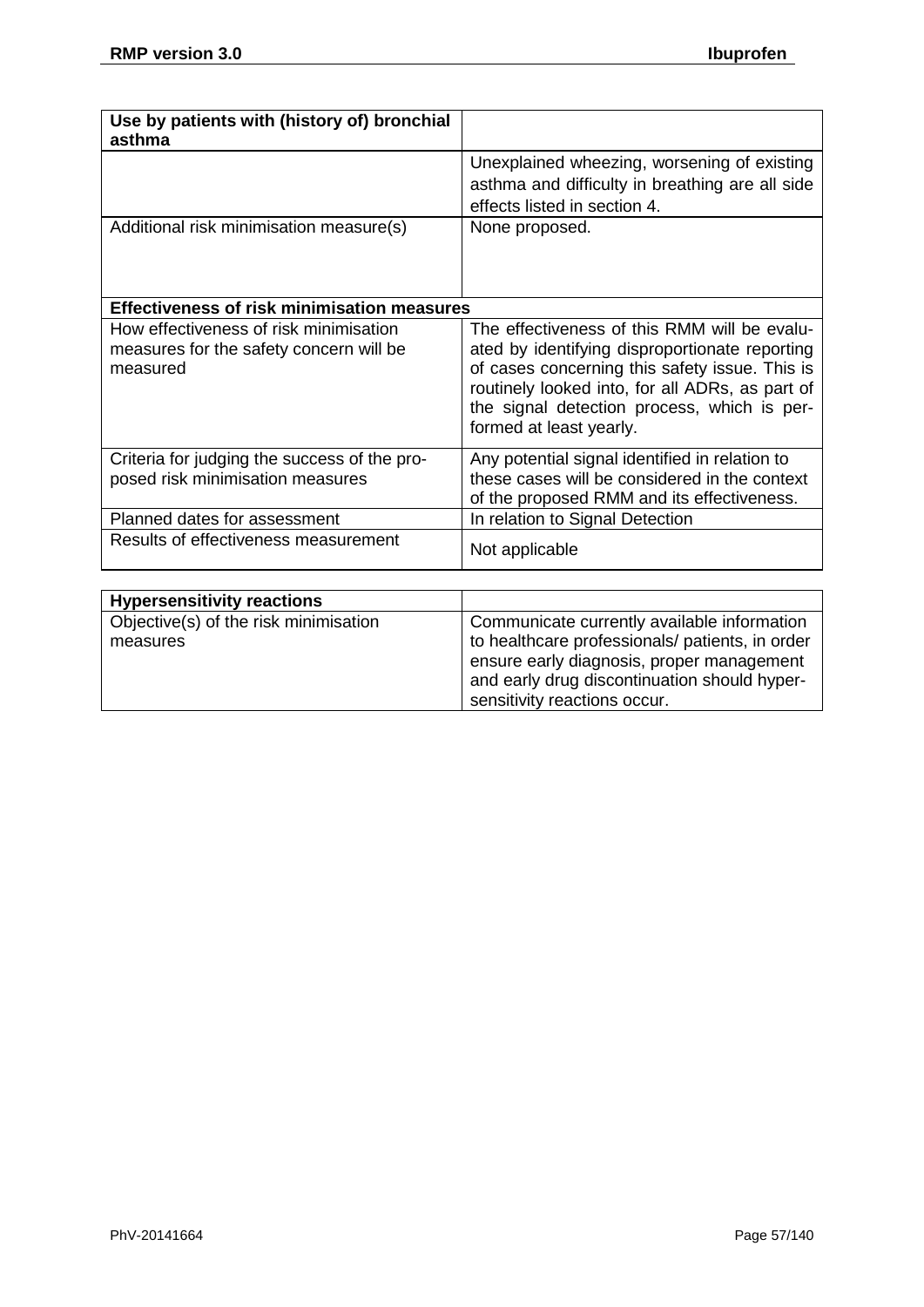| Routine risk minimisation measures<br><b>Text in SmPC</b><br>Text is included in section 4.3 in order to<br>avoid administration of ibuprofen in patients<br>with known hypersensitivity to the active sub-<br>stance or excipients and in patients with pre-<br>vious episodes of hypersensitivity reactions<br>to aspirin or other NSAIDs.<br>A warning is included in section 4.4 to raise<br>awareness regarding the risk of serious skin<br>reactions (SJS, TEN, severe bullous reac-<br>tions).<br>A warning is included in section 4.4 regarding<br>the risk of bronchospasm in patients suffering<br>from or with a previous history of bronchial<br>asthma or allergic disease.<br>Severe hypersensitivity reactions (asthma,<br>aggravated asthma, bronchospasm, facial,<br>tongue and laryngeal swelling, dyspnoea,<br>tachycardia, hypotension, anaphylaxis, angi-<br>oedema or severe shock are listed in section<br>4.8 as very rare adverse events secondary to<br>ibuprofen therapy. Uticaria is listed in section<br>4.8 as an uncommon adverse reaction to<br>ibuprofen.<br>Text is included in section 4.9 regarding the<br>risk of exacerbation of asthma upon overdos-<br>ing with ibuprofen.<br><b>Text in PIL</b><br>Do not give this medicine to<br>Section 1:<br>your child if:<br>Ibuprofen is not indicated in patients with<br>known allergies to ibuprofen or any of the<br>excipients or in patients with prior hypersen- |
|---------------------------------------------------------------------------------------------------------------------------------------------------------------------------------------------------------------------------------------------------------------------------------------------------------------------------------------------------------------------------------------------------------------------------------------------------------------------------------------------------------------------------------------------------------------------------------------------------------------------------------------------------------------------------------------------------------------------------------------------------------------------------------------------------------------------------------------------------------------------------------------------------------------------------------------------------------------------------------------------------------------------------------------------------------------------------------------------------------------------------------------------------------------------------------------------------------------------------------------------------------------------------------------------------------------------------------------------------------------------------------------------------------------------------------------------------------|
|                                                                                                                                                                                                                                                                                                                                                                                                                                                                                                                                                                                                                                                                                                                                                                                                                                                                                                                                                                                                                                                                                                                                                                                                                                                                                                                                                                                                                                                         |
|                                                                                                                                                                                                                                                                                                                                                                                                                                                                                                                                                                                                                                                                                                                                                                                                                                                                                                                                                                                                                                                                                                                                                                                                                                                                                                                                                                                                                                                         |
|                                                                                                                                                                                                                                                                                                                                                                                                                                                                                                                                                                                                                                                                                                                                                                                                                                                                                                                                                                                                                                                                                                                                                                                                                                                                                                                                                                                                                                                         |
|                                                                                                                                                                                                                                                                                                                                                                                                                                                                                                                                                                                                                                                                                                                                                                                                                                                                                                                                                                                                                                                                                                                                                                                                                                                                                                                                                                                                                                                         |
|                                                                                                                                                                                                                                                                                                                                                                                                                                                                                                                                                                                                                                                                                                                                                                                                                                                                                                                                                                                                                                                                                                                                                                                                                                                                                                                                                                                                                                                         |
| sitivity reactions to aspirin or any other non-<br>steroidal inti-inflammatory drugs.                                                                                                                                                                                                                                                                                                                                                                                                                                                                                                                                                                                                                                                                                                                                                                                                                                                                                                                                                                                                                                                                                                                                                                                                                                                                                                                                                                   |
| Text is included under warning and precau-<br>tions to advise addressing to healthcare pro-<br>fessionals should administration of ibuprofen<br>be necessary in patients with asthma, history<br>of asthma or other allergic disease.                                                                                                                                                                                                                                                                                                                                                                                                                                                                                                                                                                                                                                                                                                                                                                                                                                                                                                                                                                                                                                                                                                                                                                                                                   |
| Severe allergic reactions (swelling of the<br>face, tongue, neck or throat, difficulty breath-<br>ing, fast heart rate, feeling faint or dizzy or<br>collapse) are listed in section 4 as very rare<br>side effects.<br>Allergic skin reactions such as itchy, red,                                                                                                                                                                                                                                                                                                                                                                                                                                                                                                                                                                                                                                                                                                                                                                                                                                                                                                                                                                                                                                                                                                                                                                                     |
| raised rash are listed as uncommon events in<br>section 4.<br>PhV-20141664<br>Page 58/140                                                                                                                                                                                                                                                                                                                                                                                                                                                                                                                                                                                                                                                                                                                                                                                                                                                                                                                                                                                                                                                                                                                                                                                                                                                                                                                                                               |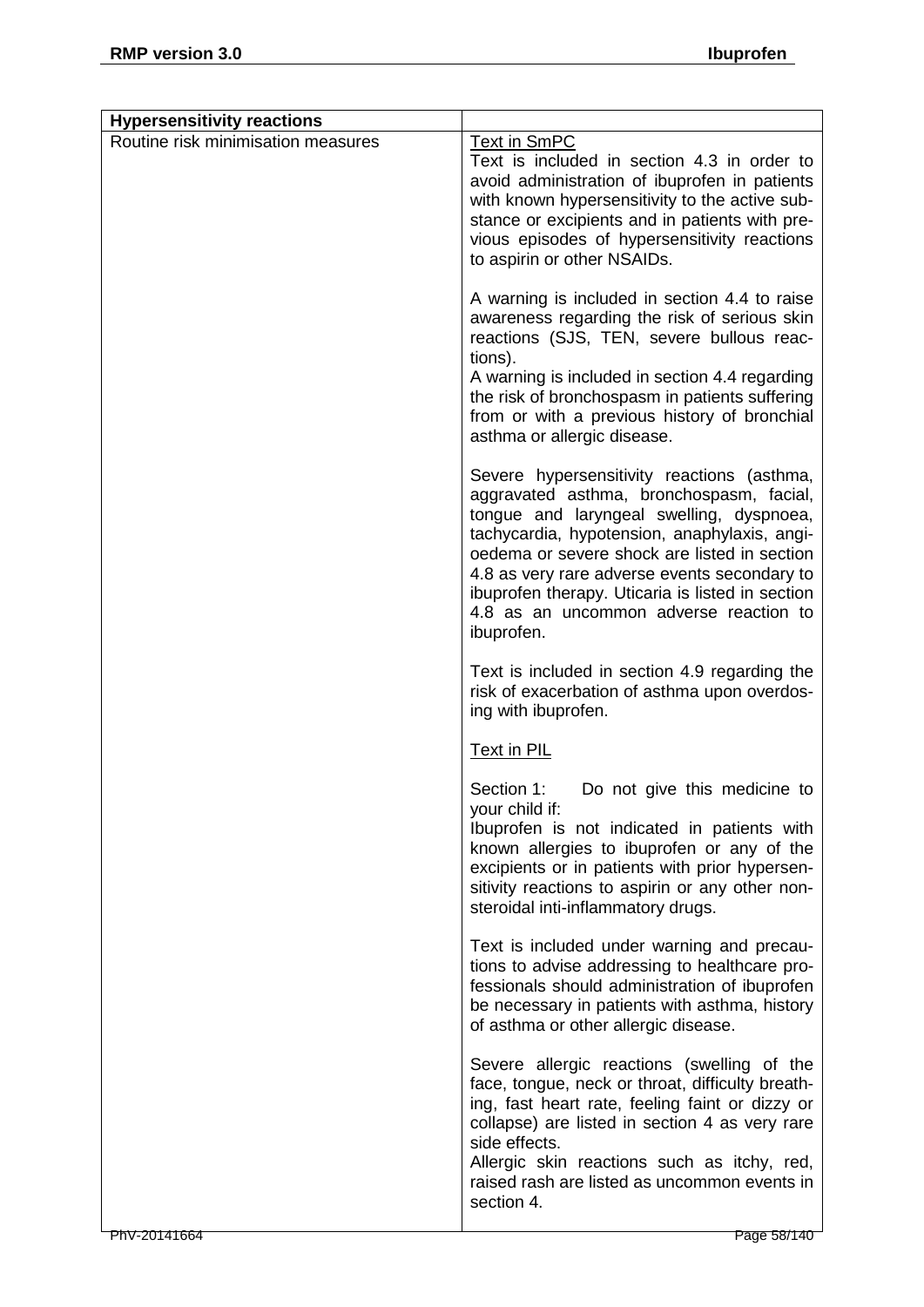| <b>Hypersensitivity reactions</b>                                                             |                                                                                                                                                       |
|-----------------------------------------------------------------------------------------------|-------------------------------------------------------------------------------------------------------------------------------------------------------|
| Additional risk minimisation measure(s)                                                       | None proposed                                                                                                                                         |
|                                                                                               |                                                                                                                                                       |
| <b>Effectiveness of risk minimisation measures</b>                                            |                                                                                                                                                       |
| How effectiveness of risk minimisation<br>measures for the safety concern will be<br>measured | The effectiveness of the RMMs will be evalu-<br>ated by identifying disproportionate reporting<br>of cases concerning this safety is-sue.             |
| Criteria for judging the success of the pro-<br>posed risk minimisation measures              | Any validated signal identified in relation to<br>these cases will be considered in the context<br>of the proposed RMMs and their effective-<br>ness. |
| Planned dates for assessment                                                                  | This will routinely be looked into, for all<br>ADRs, as part of the signal detection process<br>for substance name.                                   |
| Results of effectiveness measurement                                                          | <b>NA</b>                                                                                                                                             |

| <b>Hypersenisitivity to NSAIDs or aspirin</b> |                                                 |
|-----------------------------------------------|-------------------------------------------------|
| Objective(s) of the risk minimisation         | Communicate currently available information     |
| measures                                      | to healthcare professionals/ patients, in order |
|                                               | to avoid administration in patients with estab- |
|                                               | lished hypersensitivity to NSAIDs and ensure    |
|                                               | proper management and early drug discon-        |
|                                               | tinuation if required in this patient group.    |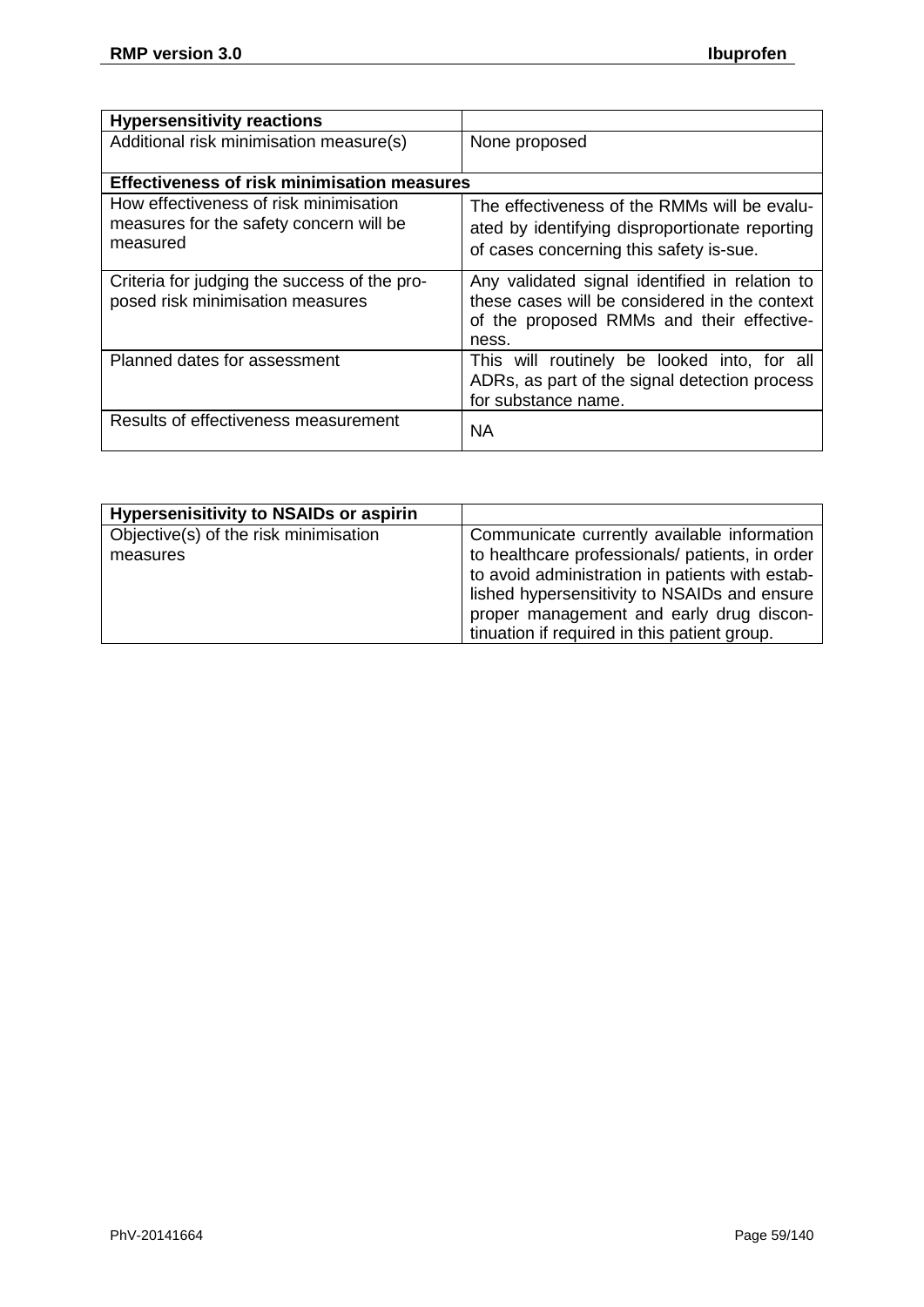| <b>Hypersenisitivity to NSAIDs or aspirin</b> |                                                                                                                                                                                                                                                                                                                                                                                                |
|-----------------------------------------------|------------------------------------------------------------------------------------------------------------------------------------------------------------------------------------------------------------------------------------------------------------------------------------------------------------------------------------------------------------------------------------------------|
| Routine risk minimisation measures            | <b>Text in SmPC</b><br>Text is included in section 4.3 in order to<br>avoid administration of ibuprofen in patients<br>with known hypersensitivity to the active sub-<br>stance or excipients and in patients with pre-<br>vious episodes of hypersensitivity reactions<br>to aspirin or other NSAIDs.                                                                                         |
|                                               | A warning is included in section 4.4 to raise<br>awareness regarding the risk of serious skin<br>reactions (SJS, TEN, severe bullous reac-<br>tions).<br>A warning is included in section 4.4 regarding<br>the risk of bronchospasm in patients suffering<br>from or with a previous history of bronchial<br>asthma or allergic disease.                                                       |
|                                               | Severe hypersensitivity reactions (asthma,<br>aggravated asthma, bronchospasm, facial,<br>tongue and laryngeal swelling, dyspnoea,<br>tachycardia, hypotension, anaphylaxis, angi-<br>oedema or severe shock are listed in section<br>4.8 as very rare adverse events secondary to<br>ibuprofen therapy. Uticaria is listed in section<br>4.8 as an uncommon adverse reaction to<br>ibuprofen. |
|                                               | Text is included in section 4.9 regarding the<br>risk of exacerbation of asthma upon overdos-<br>ing with ibuprofen.                                                                                                                                                                                                                                                                           |
|                                               | <b>Text in PIL</b>                                                                                                                                                                                                                                                                                                                                                                             |
|                                               | Section 1:<br>Do not give this medicine to<br>your child if:<br>Ibuprofen is not indicated in patients with<br>known allergies to ibuprofen or any of the<br>excipients or in patients with prior hypersen-<br>sitivity reactions to aspirin or any other non-<br>steroidal inti-inflammatory drugs.                                                                                           |
|                                               | Text is included under warning and precau-<br>tions to advise addressing to healthcare pro-<br>fessionals should administration of ibuprofen<br>be necessary in patients with asthma, history<br>of asthma or other allergic disease.                                                                                                                                                          |
|                                               | Severe allergic reactions (swelling of the<br>face, tongue, neck or throat, difficulty breath-<br>ing, fast heart rate, feeling faint or dizzy or<br>collapse) are listed in section 4 as very rare<br>side effects.<br>Allergic skin reactions such as itchy, red,                                                                                                                            |
|                                               | raised rash are listed as uncommon events in<br>section 4.                                                                                                                                                                                                                                                                                                                                     |
| PhV-20141664                                  | Page 60/140                                                                                                                                                                                                                                                                                                                                                                                    |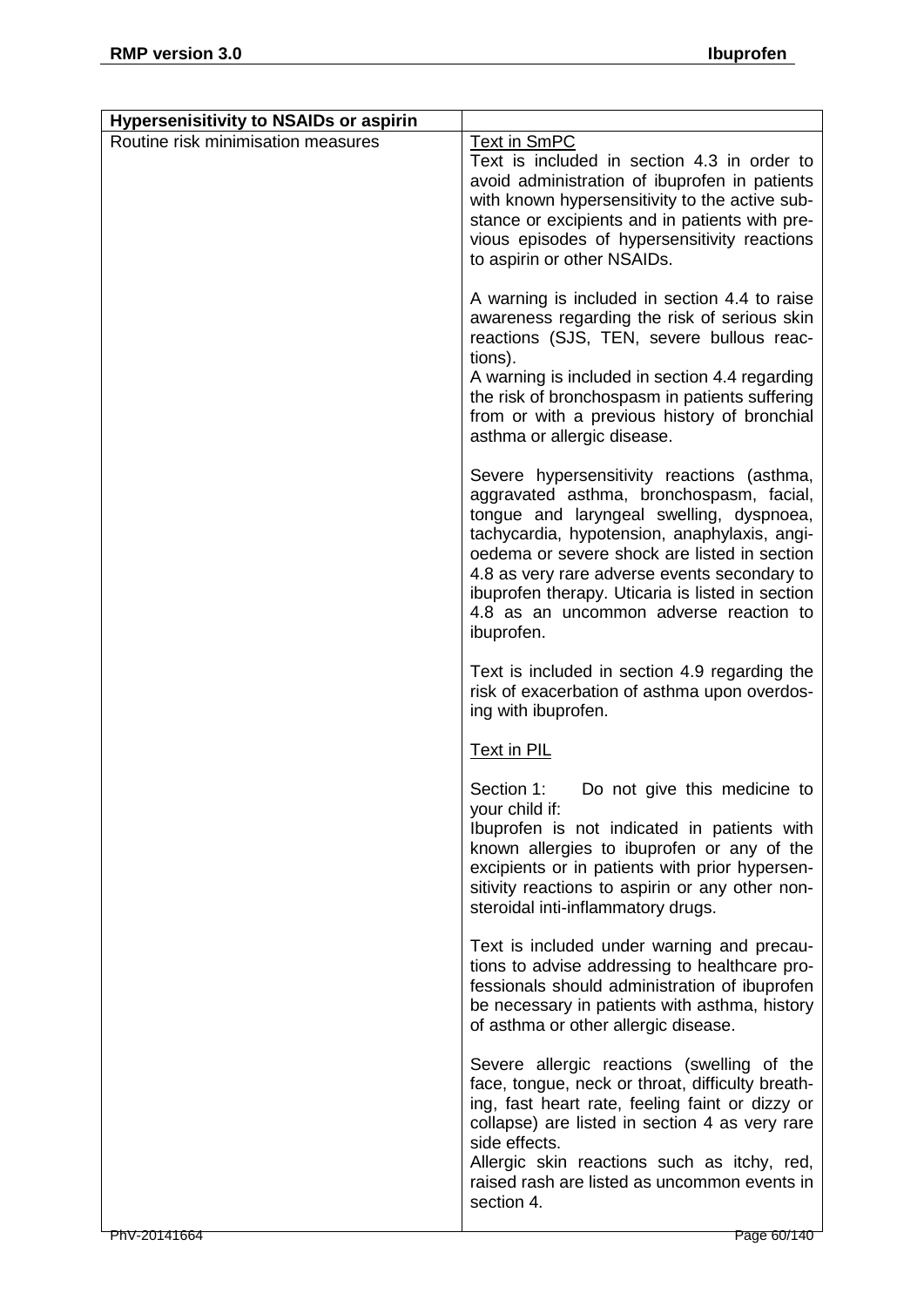| <b>Hypersenisitivity to NSAIDs or aspirin</b>                                                 |                                                                                                                                                       |
|-----------------------------------------------------------------------------------------------|-------------------------------------------------------------------------------------------------------------------------------------------------------|
| Additional risk minimisation measure(s)                                                       | None proposed                                                                                                                                         |
| <b>Effectiveness of risk minimisation measures</b>                                            |                                                                                                                                                       |
| How effectiveness of risk minimisation<br>measures for the safety concern will be<br>measured | The effectiveness of the RMMs will be evalu-<br>ated by identifying disproportionate reporting<br>of cases concerning this safety is-sue.             |
| Criteria for judging the success of the pro-<br>posed risk minimisation measures              | Any validated signal identified in relation to<br>these cases will be considered in the context<br>of the proposed RMMs and their effective-<br>ness. |
| Planned dates for assessment                                                                  | This will routinely be looked into, for all<br>ADRs, as part of the signal detection process<br>for substance name.                                   |
| Results of effectiveness measurement                                                          | NA.                                                                                                                                                   |

| <b>Hepatic disorders</b>                          |                                                                                                                                                                                                                                                                                                                                                                                                                                                                                                                                                                                                                                                                                                                                                                                               |
|---------------------------------------------------|-----------------------------------------------------------------------------------------------------------------------------------------------------------------------------------------------------------------------------------------------------------------------------------------------------------------------------------------------------------------------------------------------------------------------------------------------------------------------------------------------------------------------------------------------------------------------------------------------------------------------------------------------------------------------------------------------------------------------------------------------------------------------------------------------|
| Objective(s) of the risk minimisation<br>measures | Communicate currently available information<br>to healthcare professionals and patients, in<br>order to ensure early diagnosis, proper man-<br>agement and early drug discontinuation in<br>hepatic impairment.                                                                                                                                                                                                                                                                                                                                                                                                                                                                                                                                                                               |
| Routine risk minimisation measures                | Text in SmPC<br>Ibuprofen is contraindicated in section 4.3 in<br>patients with severe hepatic insufficiency.<br>A warning is included in section 4.4 regarding<br>the risk of hepatic disorders associated with<br>ibuprofen.<br>Liver disorders are listed in section 4.8 as<br>very rare side effects of ibuprofen.<br>In section 4.9, liver damage is listed as a<br>possible adverse reaction following overdose<br>with ibuprofen.<br>Text in PIL<br>A contraindication is included in section 2 for<br>patients with liver failure.<br>A warning is included in section 2 in children<br>with liver failure.<br>Yellowing of the skin or eyes, pale stools or<br>upper abdominal pain (possible signs of liver<br>problems) are listed under section 4 as very<br>rare adverse events. |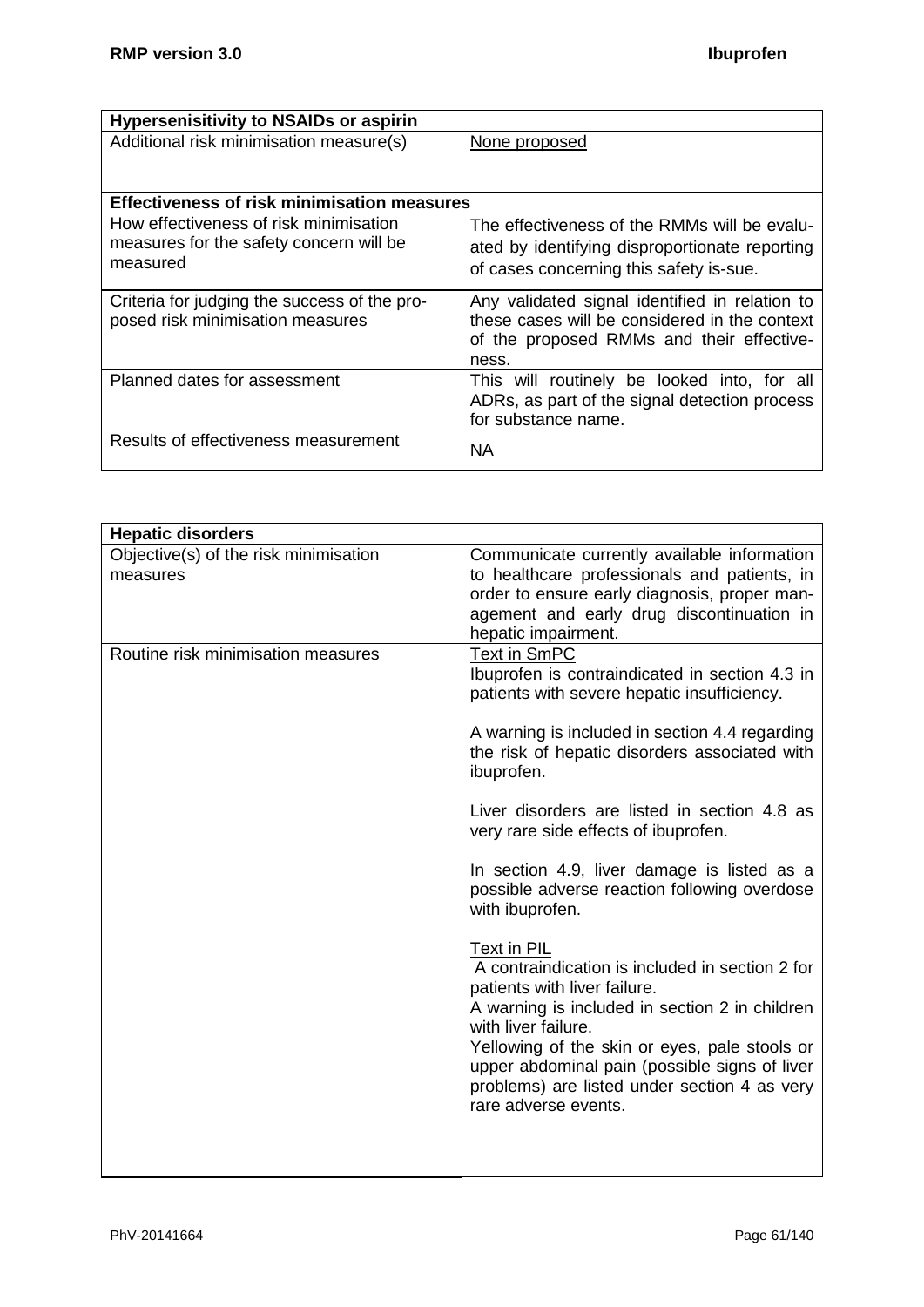| <b>Hepatic disorders</b>                                                                      |                                                                                                                                                       |
|-----------------------------------------------------------------------------------------------|-------------------------------------------------------------------------------------------------------------------------------------------------------|
| Additional risk minimisation measure(s)                                                       | None applicabe                                                                                                                                        |
|                                                                                               |                                                                                                                                                       |
| <b>Effectiveness of risk minimisation measures</b>                                            |                                                                                                                                                       |
| How effectiveness of risk minimisation<br>measures for the safety concern will be<br>measured | The effectiveness of the RMMs will be evalu-<br>ated by identifying disproportionate reporting<br>of cases concerning this safety is-sue.             |
| Criteria for judging the success of the pro-<br>posed risk minimisation measures              | Any validated signal identified in relation to<br>these cases will be considered in the context<br>of the proposed RMMs and their effective-<br>ness. |
| Planned dates for assessment                                                                  | This will routinely be looked into, for all<br>ADRs, as part of the signal detection process<br>for substance name.                                   |
| Results of effectiveness measurement                                                          | NA.                                                                                                                                                   |

| Aseptic meningitis in patients with SLE<br>and mixed connective tissue disease |                                                  |
|--------------------------------------------------------------------------------|--------------------------------------------------|
| Objective(s) of the risk minimisation                                          | Communicate currently available information      |
| measures                                                                       | to healthcare professionals/ patients, ensure    |
|                                                                                | early diagnosis and proper management            |
|                                                                                |                                                  |
|                                                                                | should aseptic meningitis ensue.                 |
| Routine risk minimisation measures                                             | <b>Text in SmPC</b>                              |
|                                                                                | A warning is included in section 4.4 regard-     |
|                                                                                | ing the risk of aseptic meningitis with special  |
|                                                                                | focus on patients with SLE and mixed con-        |
|                                                                                | nective tissue disease.                          |
|                                                                                | Aseptic meningitis is listed as a side effect in |
|                                                                                | section 4.8.                                     |
|                                                                                |                                                  |
|                                                                                | Text in PIL:                                     |
|                                                                                | Symptoms of meningitis such as stiff neck,       |
|                                                                                | fever, disorientation are listed as possible     |
|                                                                                | side effects in section 4. The text includes     |
|                                                                                | information on higher risk groups such as        |
|                                                                                | patients with pre-existing autoimmune disor-     |
|                                                                                | ders (mixed connective tissue disease and        |
|                                                                                |                                                  |
|                                                                                | systemic lupus erythematosus).                   |
| Additional risk minimisation measure(s)                                        | None applicable                                  |
|                                                                                |                                                  |
|                                                                                |                                                  |
| <b>Effectiveness of risk minimisation measures</b>                             |                                                  |
| How effectiveness of risk minimisation                                         | The effectiveness of the RMMs will be evalu-     |
| measures for the safety concern will be                                        | ated by identifying disproportionate reporting   |
| measured                                                                       |                                                  |
|                                                                                | of cases concerning this safety is-sue.          |
| Criteria for judging the success of the pro-                                   | Any validated signal identified in relation to   |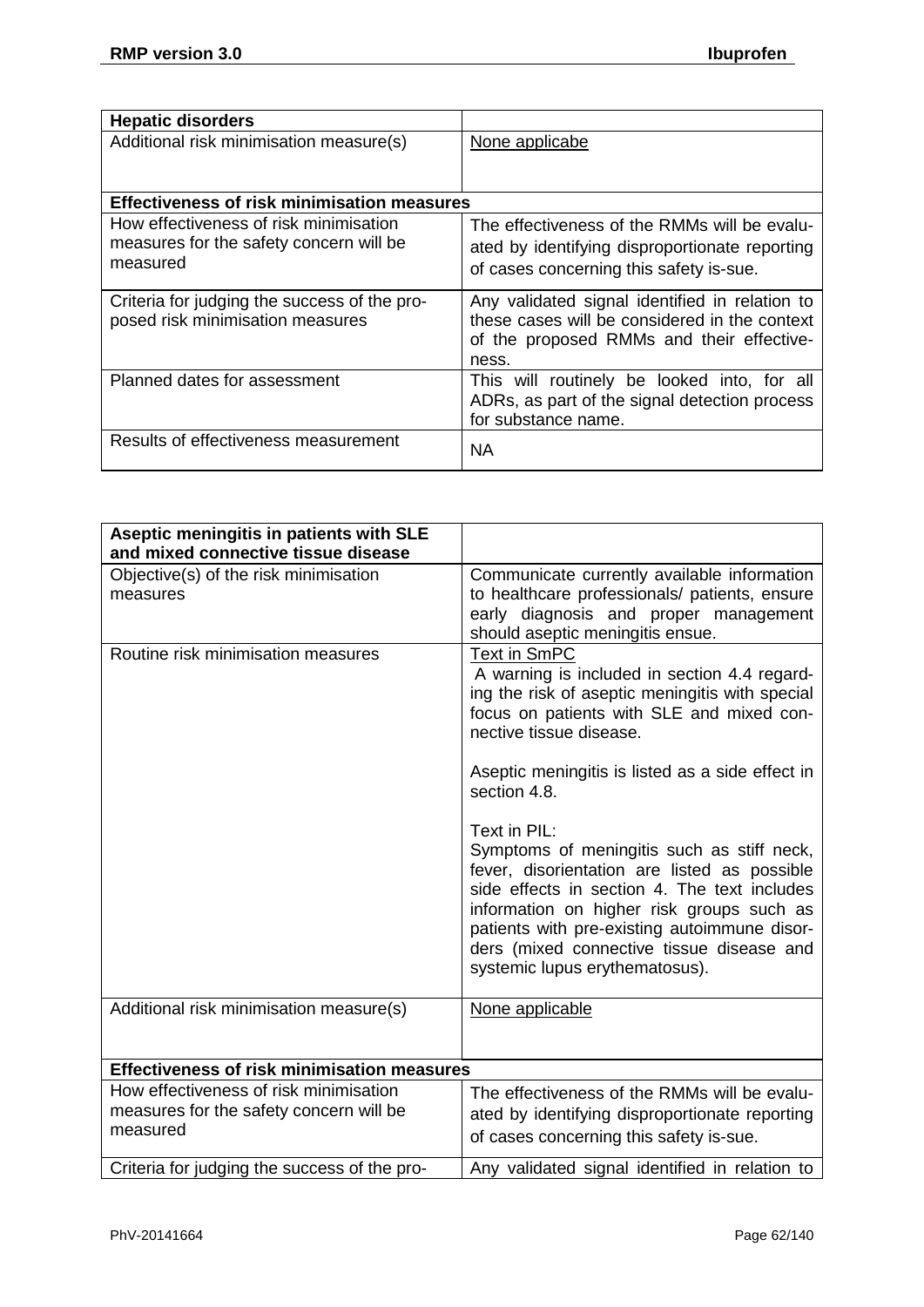| Aseptic meningitis in patients with SLE<br>and mixed connective tissue disease |                                                                                                                     |
|--------------------------------------------------------------------------------|---------------------------------------------------------------------------------------------------------------------|
| posed risk minimisation measures                                               | these cases will be considered in the context<br>of the proposed RMMs and their effective-<br>ness.                 |
| Planned dates for assessment                                                   | This will routinely be looked into, for all<br>ADRs, as part of the signal detection process<br>for substance name. |
| Results of effectiveness measurement                                           | <b>NA</b>                                                                                                           |

| Premature closure of the foetal ductus                                                        |                                                                                                                                                                                                                                                                                                        |
|-----------------------------------------------------------------------------------------------|--------------------------------------------------------------------------------------------------------------------------------------------------------------------------------------------------------------------------------------------------------------------------------------------------------|
| arteriosus                                                                                    |                                                                                                                                                                                                                                                                                                        |
| Objective(s) of the risk minimisation<br>measures                                             | Communicate currently available information<br>to healthcare professionals/ patients, in order<br>to avoid administration of ibuprofen in preg-<br>nant women and ensure early diagnosis and<br>proper management if a diagnosis of prema-<br>ture closure of the foetal ductus arteriosus is<br>made. |
| Routine risk minimisation measures                                                            | <b>Text in SmPC</b><br>Text is included in section 4.6 regarding use<br>in pregnancy and possible risk of cardiotoxi-<br>city with ibuprofen including premature clo-<br>sure of the foetal ductus arteriosus.<br><b>Text in PIL</b><br>None proposed                                                  |
| Additional risk minimisation measure(s)                                                       | None proposed                                                                                                                                                                                                                                                                                          |
| <b>Effectiveness of risk minimisation measures</b>                                            |                                                                                                                                                                                                                                                                                                        |
| How effectiveness of risk minimisation<br>measures for the safety concern will be<br>measured | The effectiveness of the RMMs will be evalu-<br>ated by identifying disproportionate reporting<br>of cases concerning this safety is-sue.                                                                                                                                                              |
| Criteria for judging the success of the pro-<br>posed risk minimisation measures              | Any validated signal identified in relation to<br>these cases will be considered in the context<br>of the proposed RMMs and their effective-<br>ness.                                                                                                                                                  |
| Planned dates for assessment                                                                  | This will routinely be looked into, for all<br>ADRs, as part of the signal detection process<br>for substance name.                                                                                                                                                                                    |
| Results of effectiveness measurement                                                          | <b>NA</b>                                                                                                                                                                                                                                                                                              |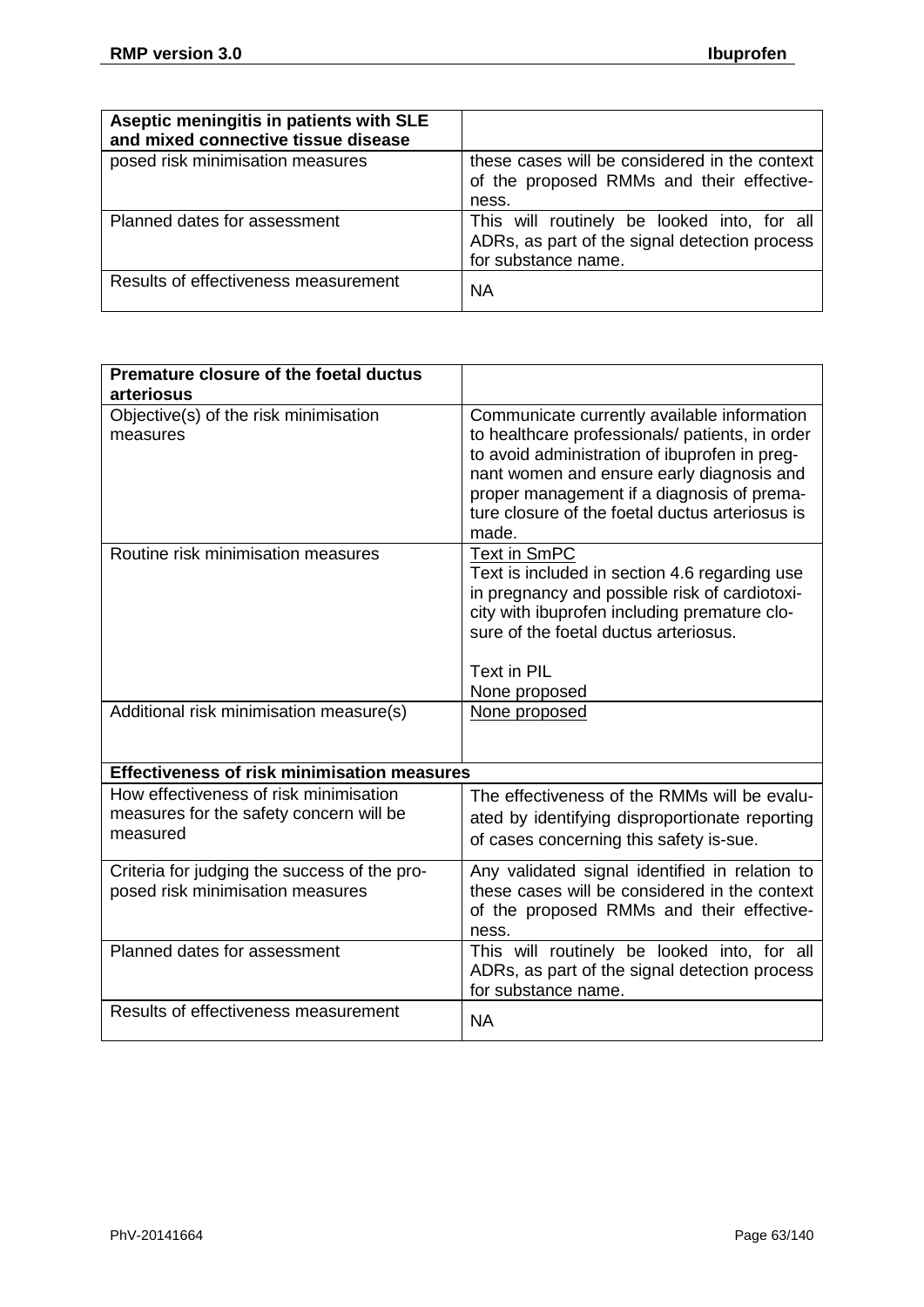| <b>Impaired female fertility</b>                                                              |                                                                                                                                                                                                                                                                                                                                                                                                                                                                                           |
|-----------------------------------------------------------------------------------------------|-------------------------------------------------------------------------------------------------------------------------------------------------------------------------------------------------------------------------------------------------------------------------------------------------------------------------------------------------------------------------------------------------------------------------------------------------------------------------------------------|
| Objective(s) of the risk minimisation<br>measures                                             | Communicate currently available information<br>to healthcare professionals and patients to<br>inform about the implication of ibuprofen ad-<br>ministration on female fertility                                                                                                                                                                                                                                                                                                           |
| Routine risk minimisation measures                                                            | Proposed text in SPC<br>Warning in sections 4.4 and 4.6 that there is<br>some evidence that drugs which inhibit cyclo-<br>oxygenase/prostaglandin<br>synthesis<br>may<br>cause impairment of female fertility by an ef-<br>fect on ovulation. This is considered reversi-<br>ble on withdrawal of treatment.<br>Proposed text in PIL<br>Warning that Ibuprofen belongs to a group<br>of medicines which may impair fertility in<br>women. This is reversible on stopping the<br>medicine. |
| Additional risk minimisation measure(s)                                                       | None proposed.                                                                                                                                                                                                                                                                                                                                                                                                                                                                            |
| <b>Effectiveness of risk minimisation measures</b>                                            |                                                                                                                                                                                                                                                                                                                                                                                                                                                                                           |
| How effectiveness of risk minimisation<br>measures for the safety concern will be<br>measured | The effectiveness of this RMM will be evalu-<br>ated by identifying disproportionate reporting<br>of cases concerning this safety issue. This is<br>routinely looked into, for all ADRs, as part of<br>the signal detection process, which is per-<br>formed at least yearly.                                                                                                                                                                                                             |
| Criteria for judging the success of the pro-<br>posed risk minimisation measures              | Any potential signal identified in relation to<br>these cases will be considered in the context<br>of the proposed RMM and its effectiveness.                                                                                                                                                                                                                                                                                                                                             |
| Planned dates for assessment                                                                  | In relation to Signal Detection                                                                                                                                                                                                                                                                                                                                                                                                                                                           |
| Results of effectiveness measurement                                                          | Not applicable                                                                                                                                                                                                                                                                                                                                                                                                                                                                            |

| <b>Medication Overuse Headache (MOH)</b> |                                              |
|------------------------------------------|----------------------------------------------|
| Objective(s) of the risk minimisation    | Communicate currently available information  |
| measures                                 | to healthcare professionals and patients     |
|                                          | about Medication Overuse Headache of an-     |
|                                          | algesics.                                    |
| Routine risk minimisation measures       | Proposed text in SPC                         |
|                                          | Warning in section 4.4 regarding possible    |
|                                          | effect of Medication headache overuse in     |
|                                          | case of long-term (>3 months) treatment with |
|                                          | administration every two days or more fre-   |
|                                          | quently. The medication should be discontin- |
|                                          | ued.                                         |
|                                          | Headache is listed as an adverse reaction of |
|                                          | ibuprofen in section 4.8.                    |
|                                          |                                              |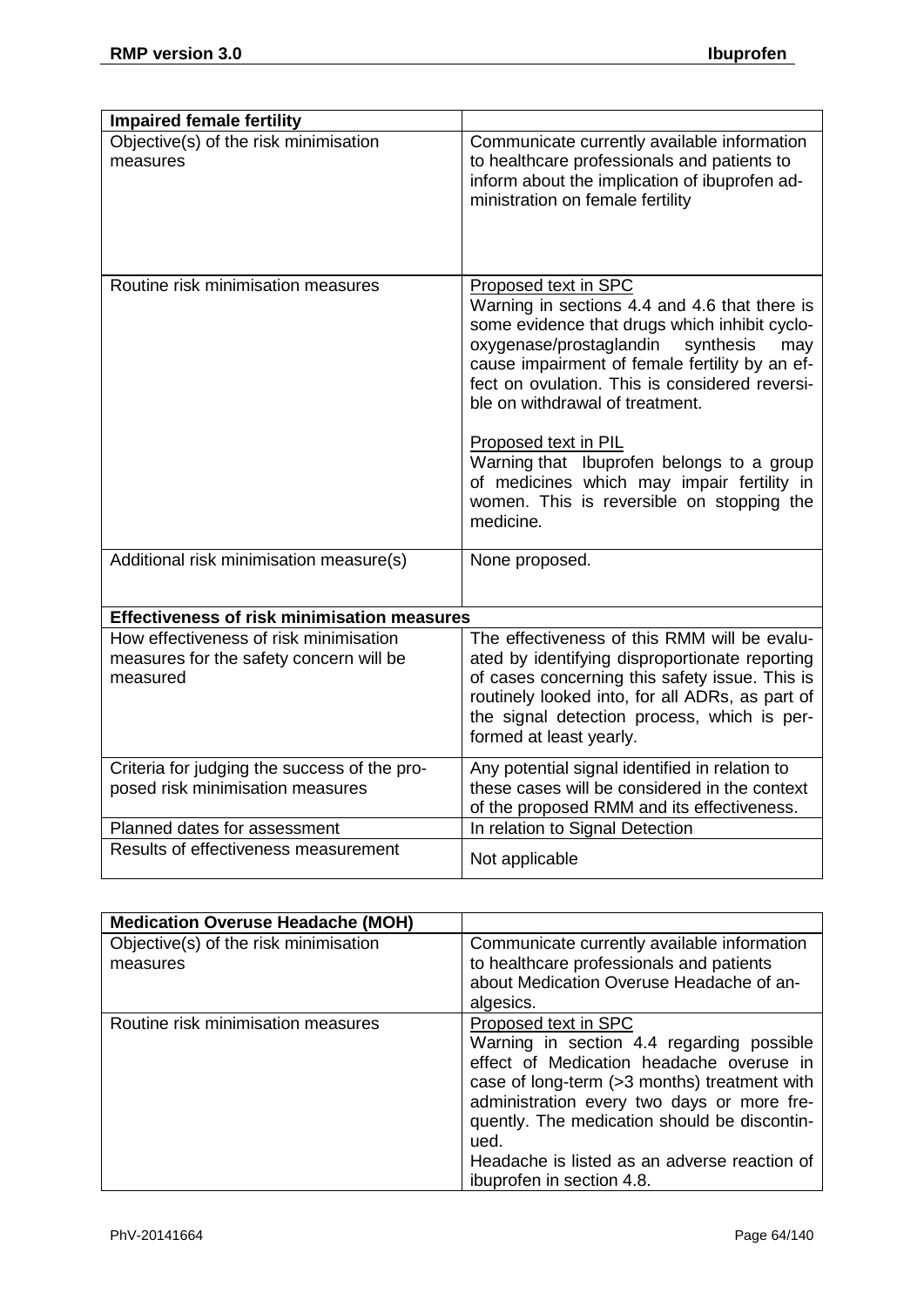| <b>Medication Overuse Headache (MOH)</b>                                                      |                                                                                                                                                                                                                                                                               |
|-----------------------------------------------------------------------------------------------|-------------------------------------------------------------------------------------------------------------------------------------------------------------------------------------------------------------------------------------------------------------------------------|
|                                                                                               | Headache is mentioned in section 4.9 in the<br>umbrella of symptoms secondary to ibu-<br>profen overdose.                                                                                                                                                                     |
|                                                                                               | Proposed text in PIL:<br>Headache is presented as a potential side<br>effect of ibuprofen.                                                                                                                                                                                    |
| Additional risk minimisation measure(s)                                                       | None proposed.                                                                                                                                                                                                                                                                |
| <b>Effectiveness of risk minimisation measures</b>                                            |                                                                                                                                                                                                                                                                               |
| How effectiveness of risk minimisation<br>measures for the safety concern will be<br>measured | The effectiveness of these RMMs will be<br>evaluated by identifying disproportionate re-<br>porting of cases concerning this safety issue.<br>This is routinely looked into, for all ADRs, as<br>part of the signal detection process, which is<br>performed at least yearly. |
| Criteria for judging the success of the pro-<br>posed risk minimisation measures              | Any potential signal identified in relation to<br>these cases will be considered in the context<br>of the proposed RMMs and their effective-<br>ness.                                                                                                                         |
| Planned dates for assessment                                                                  | In relation to Signal Detection                                                                                                                                                                                                                                               |
| Results of effectiveness measurement                                                          | Not applicable                                                                                                                                                                                                                                                                |

| Use during 1st and 2nd trimester of preg-<br>nancy |                                                                                                                                                                                                                                                                                                                                                                                                                                                                                                                                                                      |
|----------------------------------------------------|----------------------------------------------------------------------------------------------------------------------------------------------------------------------------------------------------------------------------------------------------------------------------------------------------------------------------------------------------------------------------------------------------------------------------------------------------------------------------------------------------------------------------------------------------------------------|
| Objective(s) of the risk minimisation<br>measures  | Communicate currently available information<br>to healthcare professionals and patients in                                                                                                                                                                                                                                                                                                                                                                                                                                                                           |
|                                                    | order to reduce/avoid the use of ibuprofen<br>during 1st and 2nd trimester of pregnancy                                                                                                                                                                                                                                                                                                                                                                                                                                                                              |
| Routine risk minimisation measures                 | Proposed text in SPC                                                                                                                                                                                                                                                                                                                                                                                                                                                                                                                                                 |
|                                                    | Warning in section 4.6 regarding possible<br>risk associated with the use in first and sec-<br>ond trimester of pregnancy. The risks are be-<br>lieved to increase with higher doses of ibu-<br>profen. Ibuprofen should not be given in first<br>and second trimester pregnancy unless<br>deemed absolutely necessary and doses<br>should be kept as low as effectiveness al-<br>lows.<br><b>Proposed text PIL</b><br>Warning in section 2 to seek medical advice<br>should administration of ibuprofen be neces-<br>sary in the first two trimesters of pregnancy. |
| Additional risk minimisation measure(s)            | None proposed.                                                                                                                                                                                                                                                                                                                                                                                                                                                                                                                                                       |
| <b>Effectiveness of risk minimisation measures</b> |                                                                                                                                                                                                                                                                                                                                                                                                                                                                                                                                                                      |
| How effectiveness of risk minimisation             | The effectiveness of this RMM will be evalu-                                                                                                                                                                                                                                                                                                                                                                                                                                                                                                                         |
| measures for the safety concern will be            | ated by identifying disproportionate reporting                                                                                                                                                                                                                                                                                                                                                                                                                                                                                                                       |
| measured                                           | of cases concerning this safety issue. This is                                                                                                                                                                                                                                                                                                                                                                                                                                                                                                                       |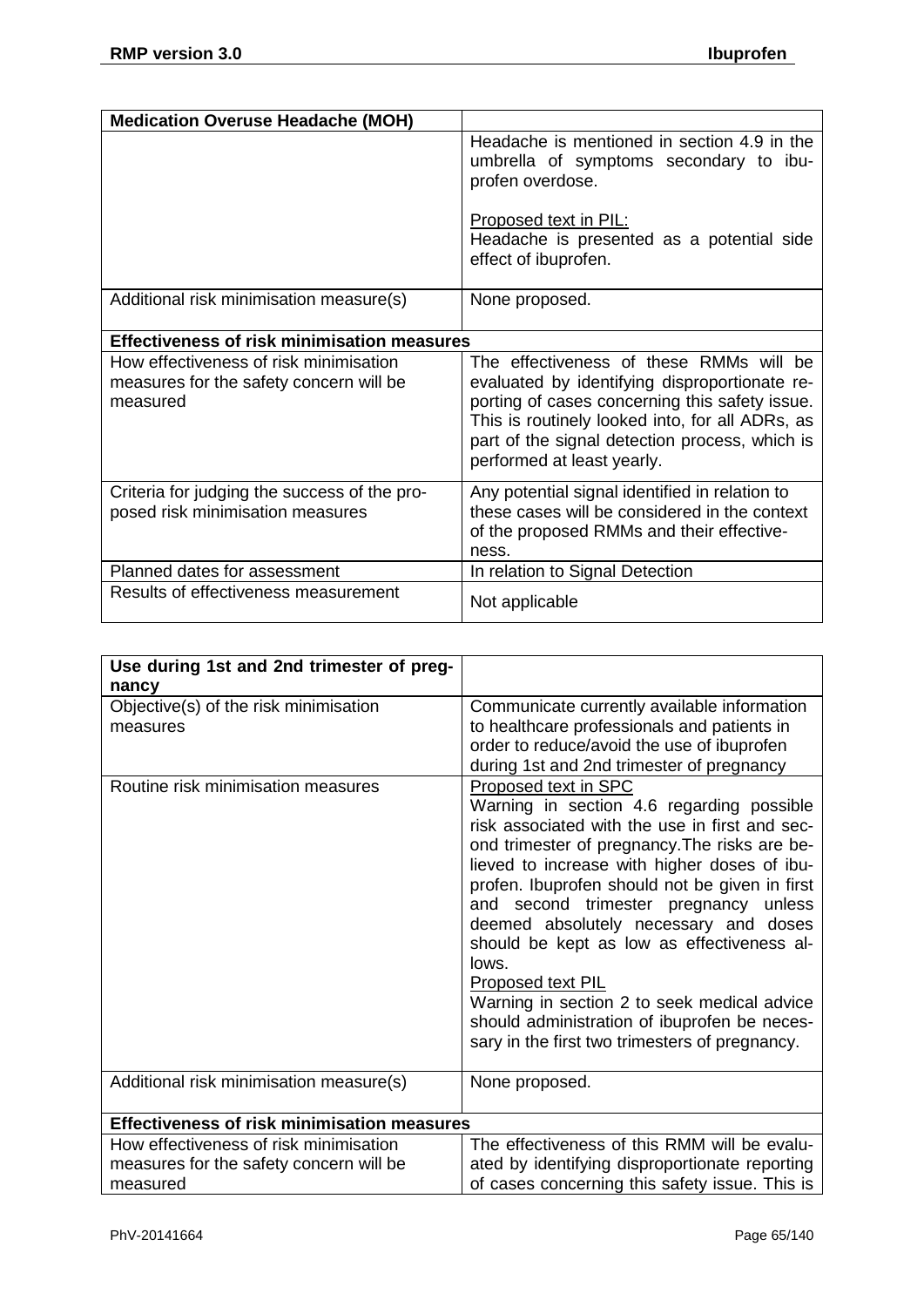| Use during 1st and 2nd trimester of preg-    |                                                                                                                           |
|----------------------------------------------|---------------------------------------------------------------------------------------------------------------------------|
| nancy                                        |                                                                                                                           |
|                                              | routinely looked into, for all ADRs, as part of<br>the signal detection process, which is per-<br>formed at least yearly. |
| Criteria for judging the success of the pro- | Any potential signal identified in relation to                                                                            |
| posed risk minimisation measures             | these cases will be considered in the context                                                                             |
|                                              | of the proposed RMM and its effectiveness.                                                                                |
| Planned dates for assessment                 | In relation to Signal Detection                                                                                           |
| Results of effectiveness measurement         | Not applicable                                                                                                            |

| Second myocardial infarction after treat-<br>ment with ibuprofen                              |                                                                                                                                                                                                                                                                               |
|-----------------------------------------------------------------------------------------------|-------------------------------------------------------------------------------------------------------------------------------------------------------------------------------------------------------------------------------------------------------------------------------|
| Objective(s) of the risk minimisation                                                         | Proposed text in SPC/PL                                                                                                                                                                                                                                                       |
| measures                                                                                      | <b>None</b>                                                                                                                                                                                                                                                                   |
| Routine risk minimisation measures                                                            | None proposed.                                                                                                                                                                                                                                                                |
|                                                                                               |                                                                                                                                                                                                                                                                               |
| Additional risk minimisation measure(s)                                                       | None proposed.                                                                                                                                                                                                                                                                |
| <b>Effectiveness of risk minimisation measures</b>                                            |                                                                                                                                                                                                                                                                               |
| How effectiveness of risk minimisation<br>measures for the safety concern will be<br>measured | The effectiveness of this RMM will be evalu-<br>ated by identifying disproportionate reporting<br>of cases concerning this safety issue. This is<br>routinely looked into, for all ADRs, as part of<br>the signal detection process, which is per-<br>formed at least yearly. |
| Criteria for judging the success of the pro-<br>posed risk minimisation measures              | Any potential signal identified in relation to<br>these cases will be considered in the context<br>of the proposed RMM and its effectiveness.                                                                                                                                 |
| Planned dates for assessment                                                                  | In relation to Signal Detection                                                                                                                                                                                                                                               |
| Results of effectiveness measurement                                                          | Not applicable                                                                                                                                                                                                                                                                |

| Use for $> 14$ days                               |                                                                                                                                                                                                                                                                                                                                                                                                                            |
|---------------------------------------------------|----------------------------------------------------------------------------------------------------------------------------------------------------------------------------------------------------------------------------------------------------------------------------------------------------------------------------------------------------------------------------------------------------------------------------|
| Objective(s) of the risk minimisation<br>measures | Communicate currently available information<br>to healthcare professionals and patients, on<br>long-term (more than 14 days) use of ibu-<br>profen.                                                                                                                                                                                                                                                                        |
| Routine risk minimisation measures                | Proposed text in SPC<br>Warning in section 4.8 that clinical trials have<br>shown that long term use of ibuprofen may<br>be associated with a small increased risk of<br>arterial thrombotic events (for example myo-<br>cardial infarction or stroke).<br>A warning is included in section 4.4 regarding<br>the risk of medication overuse headache on<br>long term administration of ibuprofen.<br>Proposed text in PIL: |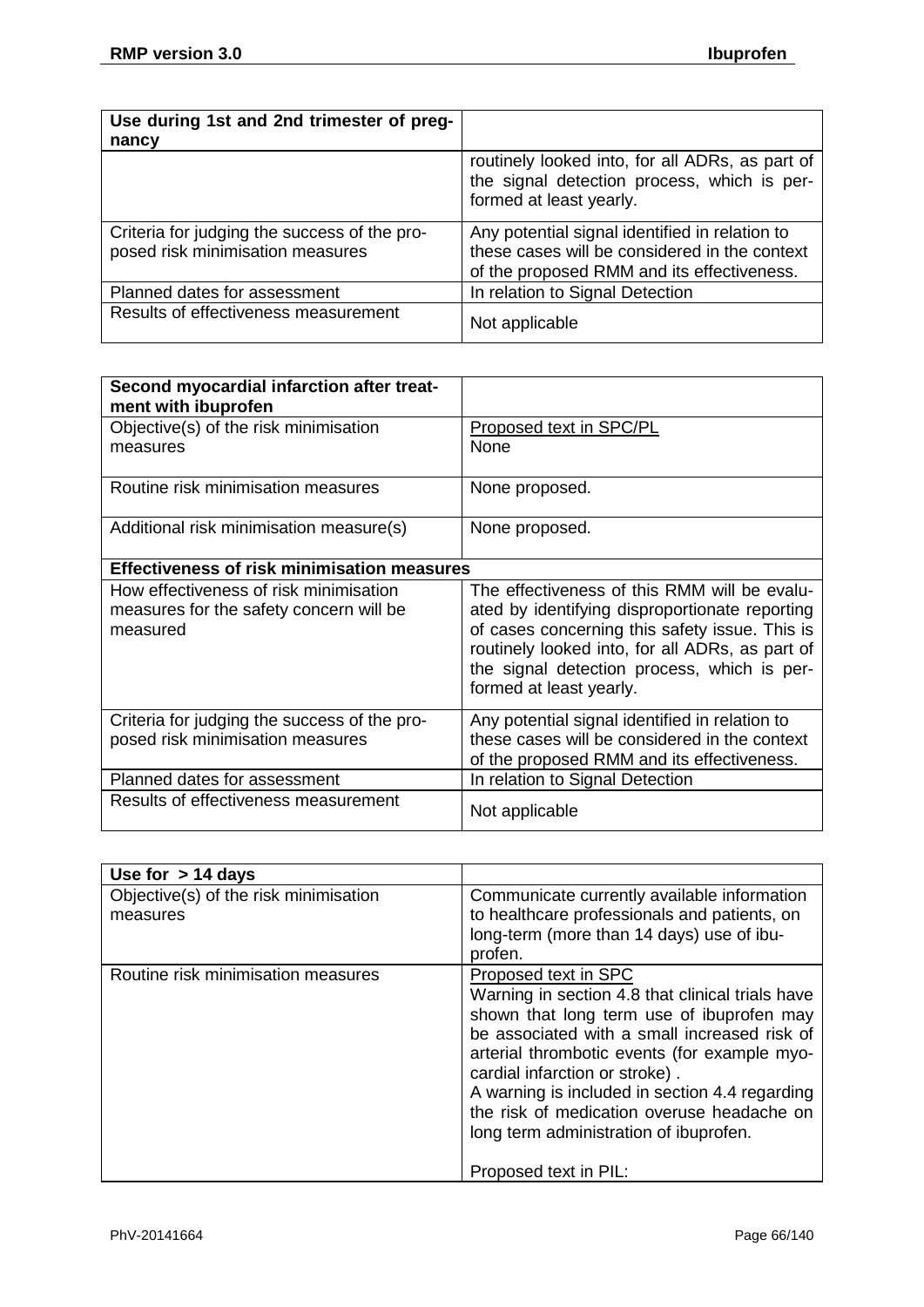| Use for $> 14$ days                                                                           |                                                                                                                                                                                                                                                                                                                                                                            |
|-----------------------------------------------------------------------------------------------|----------------------------------------------------------------------------------------------------------------------------------------------------------------------------------------------------------------------------------------------------------------------------------------------------------------------------------------------------------------------------|
|                                                                                               | A warning is included in section 2 concerning<br>the risk of heart attack with high doses of<br>ibuprofen given over a long time. The lowest<br>amount of ibuprofen for the shortest duration<br>is recommended in order to reduce this risk.<br>Text is included in section 4 regarding the<br>risk of heart attack and stroke on chronic<br>administration of ibuprofen. |
| Additional risk minimisation measure(s)                                                       | None proposed.                                                                                                                                                                                                                                                                                                                                                             |
| (repeat as necessary)                                                                         |                                                                                                                                                                                                                                                                                                                                                                            |
| <b>Effectiveness of risk minimisation measures</b>                                            |                                                                                                                                                                                                                                                                                                                                                                            |
| How effectiveness of risk minimisation<br>measures for the safety concern will be<br>measured | The effectiveness of this RMM will be evalu-<br>ated by identifying disproportionate reporting<br>of cases concerning this safety issue. This is<br>routinely looked into, for all ADRs, as part of<br>the signal detection process, which is per-<br>formed at least yearly.                                                                                              |
| Criteria for judging the success of the pro-<br>posed risk minimisation measures              | Any potential signal identified in relation to<br>these cases will be considered in the context<br>of the proposed RMMs and their effective-<br>ness.                                                                                                                                                                                                                      |
| Planned dates for assessment                                                                  | In relation to Signal Detection                                                                                                                                                                                                                                                                                                                                            |
| Results of effectiveness measurement                                                          | Not applicable                                                                                                                                                                                                                                                                                                                                                             |

### **V.2 Risk minimisation measure failure (if applicable)** Not applicable

#### *V.2.1 Analysis of risk minimisation measure(s) failure* Not applicable

#### *V.2.2 Revised proposal for risk minimisation* Not applicable

# **V.3 Summary table of risk minimisation measures**

| <b>Safety concern</b> | Routine risk minimisation measures | <b>Additional</b><br>risk minimisa-<br>tion measures |
|-----------------------|------------------------------------|------------------------------------------------------|
|-----------------------|------------------------------------|------------------------------------------------------|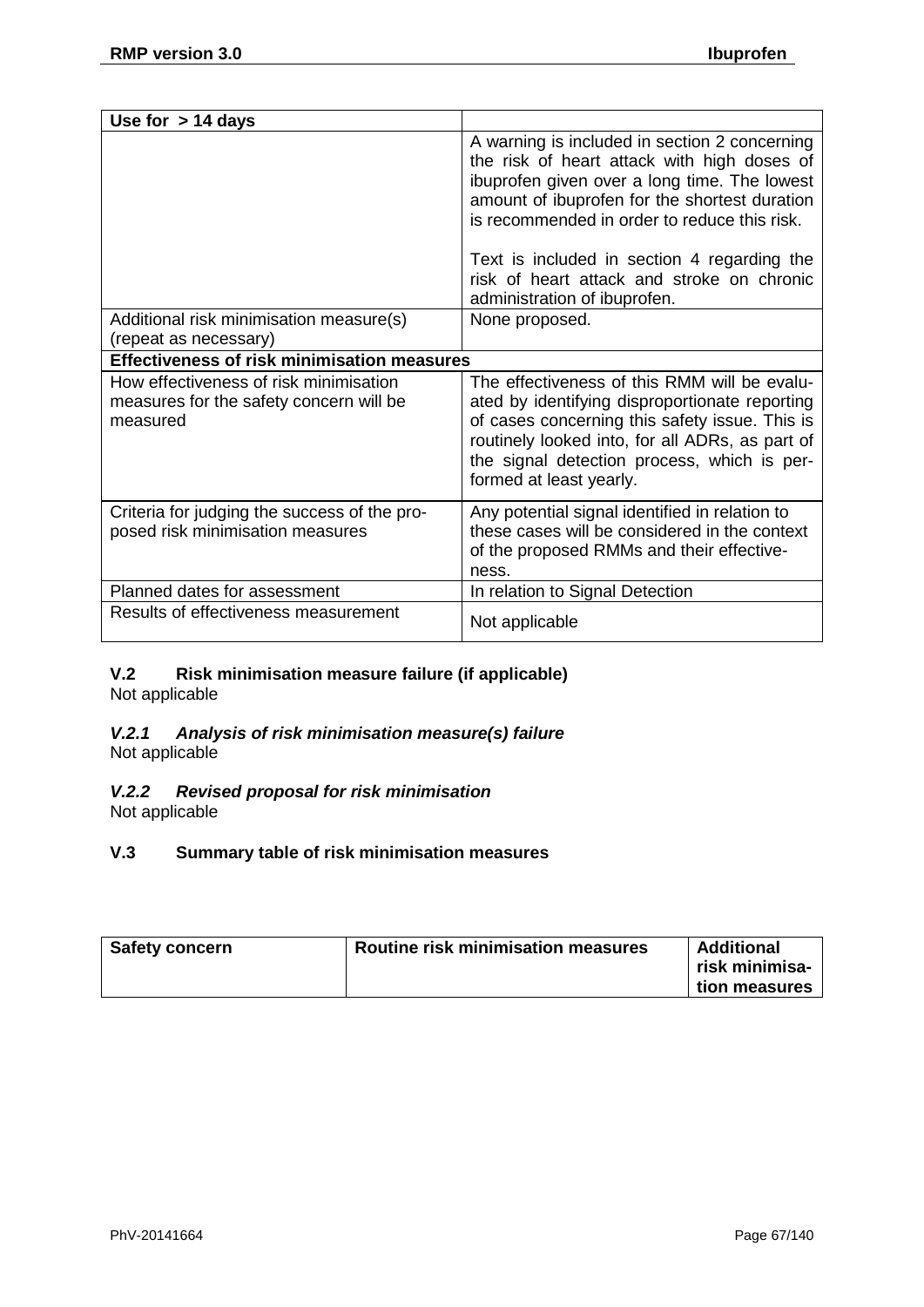| <b>Heart failure</b>                                              | Proposed text in SPC<br>Contraindication in section 4.3<br>Warning in section 4.4 regarding possible<br>renal impairment, cardiovascular effects,<br>including heart failure<br>Proposed text in PL<br>Warning for the drug not to be administrate<br>in case of heart problems. Warning that<br>the risk of heart attack or stroke may be<br>increased by ibuprofen.<br>Heart failure is listed as an adverse event<br>in section 4.                                                                                                                                                                                       | None proposed |
|-------------------------------------------------------------------|-----------------------------------------------------------------------------------------------------------------------------------------------------------------------------------------------------------------------------------------------------------------------------------------------------------------------------------------------------------------------------------------------------------------------------------------------------------------------------------------------------------------------------------------------------------------------------------------------------------------------------|---------------|
| <b>Myocardial infarction (MI)</b>                                 | <b>Proposed text in SPC</b><br>Warning in section 4.4 and 4.8 regarding<br>study results relating to myocardial infarc-<br>tion with to chronic administration of high<br>doses of ibuprofen.<br>Proposed text in PIL<br>Warning regarding possible risk of heart<br>attack when ibuprofen is taken at a high<br>dose for a long time.                                                                                                                                                                                                                                                                                      | None proposed |
| Cerebrovascular accident<br>(CVA)                                 | Proposed text in SPC<br>Warning in section 4.4 and 4.8 regarding<br>study results relating the risk of stroke on<br>administration of high doses of ibuprofen.<br>Proposed text in PIL<br>Warning regarding possible risk of stroke<br>when ibuprofen is taken at a high dose for<br>a long time.<br>Warnings regarding raised cardiovascular<br>risk in patients with previous stroke or car-<br>diovascular disease.<br>Stroke is listed as a possible adverse<br>event in section 4.                                                                                                                                     | None proposed |
| <b>Gastro-intestinal bleeding,</b><br>ulceration, and perforation | Proposed text in SPC<br>Contraindication in section 4.3 in case of a<br>history of gastrointestinal bleeding or<br>perforation, related to previous NSAIDs<br>therapy or in case of an active or history of<br>recurrent peptic ulcer/haemorrhage (two or<br>more distinct episodes of proven ulceration<br>or bleeding).<br>Warnings in section 4.4 related to:<br>Category of population most affected-<br>elderly<br>Caution to be exercised in patients with<br>÷,<br>relevant medical history, measures to<br>be taken regarding reducing doses or<br>using protective agents<br>Cases that may be fatal and may occur | None proposed |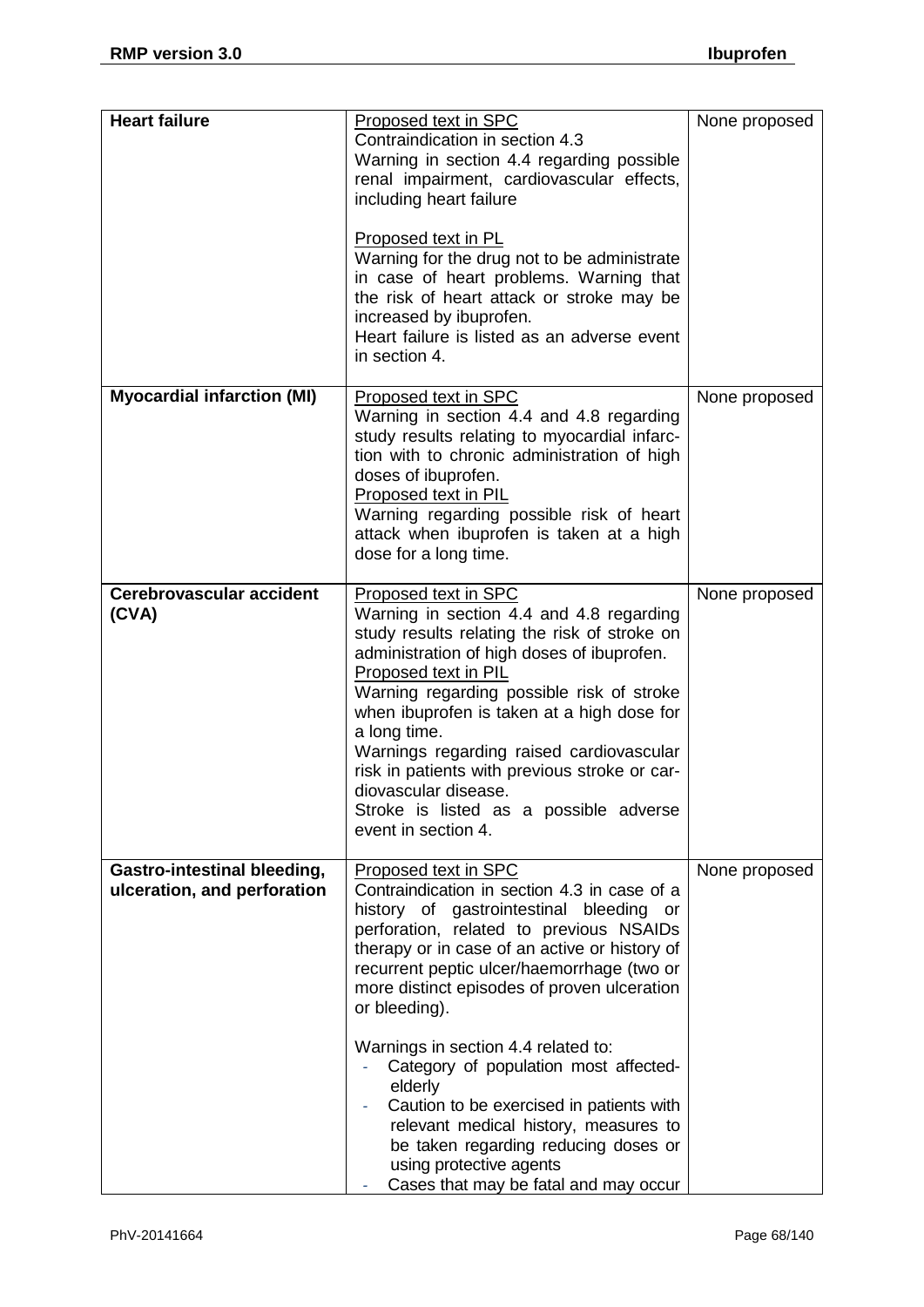| without warning symptoms or without<br>previous history of serious GI events.<br>Ibuprofen withdrawal in case<br>GI<br>bleeding or ulceration occurs                                                                                                                                                                                                                                                                                                                                                                                                                                                                                                                                                                                                            |  |
|-----------------------------------------------------------------------------------------------------------------------------------------------------------------------------------------------------------------------------------------------------------------------------------------------------------------------------------------------------------------------------------------------------------------------------------------------------------------------------------------------------------------------------------------------------------------------------------------------------------------------------------------------------------------------------------------------------------------------------------------------------------------|--|
| Text is included in section 4.5 regarding the<br>increased risk of gastric bleeding<br>with<br>concomitant<br>administration<br>with<br>corticosteroids, antiplatelets and<br>other<br><b>NSAIDs.</b>                                                                                                                                                                                                                                                                                                                                                                                                                                                                                                                                                           |  |
| Warning in section 4.8 that the most com-<br>monly observed adverse events are gas-<br>trointestinal in nature and listed adverse<br>reactions: dyspepsia, abdominal pain,<br>nausea, vomiting, flatulence, diarrhoea,<br>constipation,<br>ulcers, sometimes<br>with<br>bleeding and perforation (see section 4.4),<br>melaena, haematemesis, ulcerative sto-<br>matitis, colitis, exacerbation of inflammato-<br>ry bowel disease, gastritis.<br>Gastro-intestinal bleeding is listed in sec-<br>tion 4.9 as possible event in overdose.                                                                                                                                                                                                                       |  |
| Proposed text in PL<br>Warnings in section 2 not to administrate<br>ibuprofen in case of stomach ulcer, perfo-<br>ration or bleeding, or they have had one<br>twice or more in the past or in case perfo-<br>ration or a bleeding ulcer was experienced<br>after<br>taking a<br>non-steroidal<br>anti-<br>inflammatory (NSAID) medicine.<br>A warning is included to avoid administra-<br>tion of ibuprofen in patients with pre-<br>existing conditions that may increase sus-<br>ceptibility to bleeding.<br>Warning to stop the medicine in case of<br>black tarry stools or blood-stained vomit<br>(signs of digestive tract ulcer with bleed-<br>ing) appearance.<br>Listed as possible side effects: digestive<br>tract ulcer with or without perforation |  |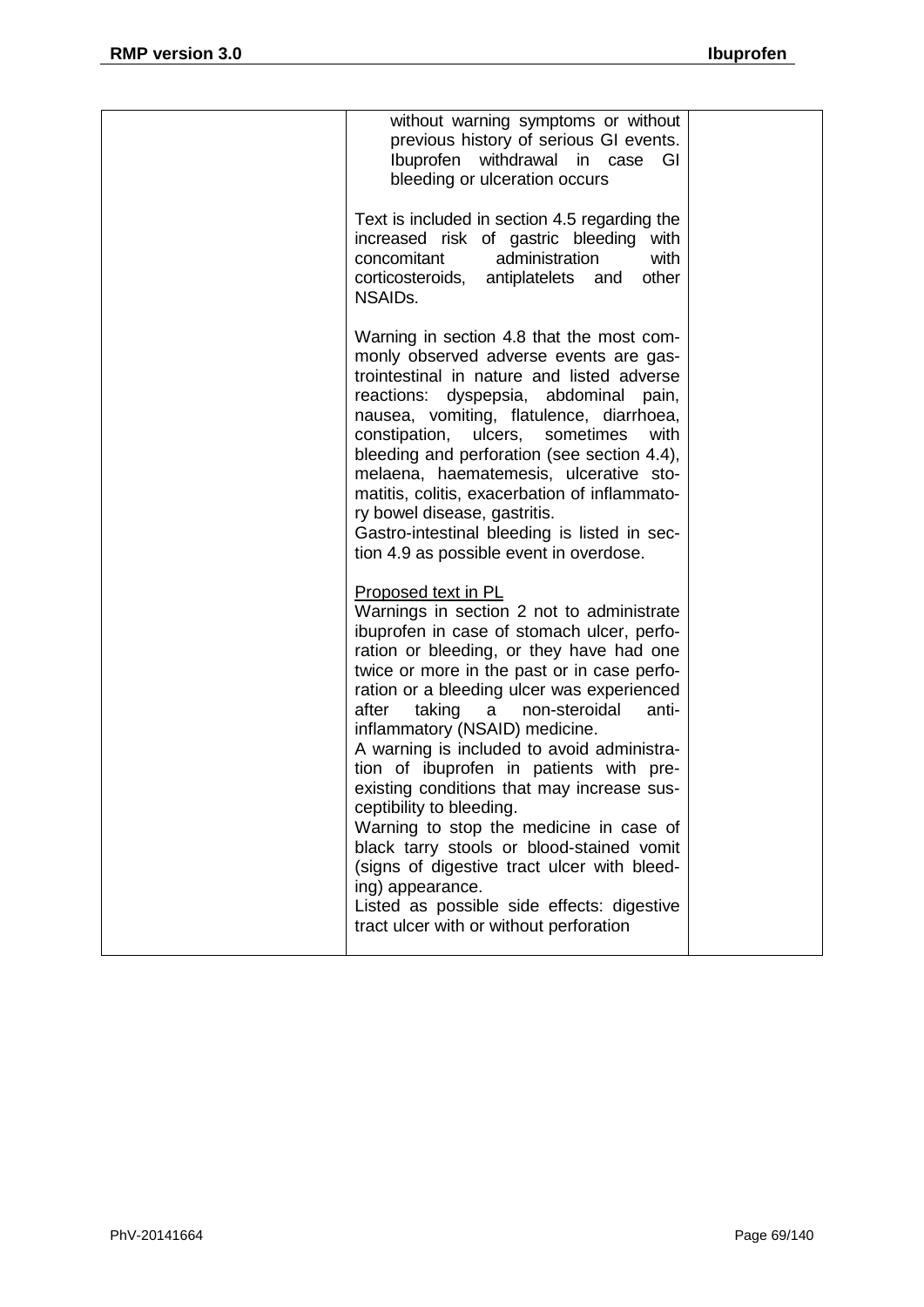| <b>Exacerbation of Ulcerative</b><br><b>Colitis and Crohn's disease</b>                                                          | <b>Proposed text in SPC</b><br>Warning in section 4.4 for NSAIDs to be<br>given with care to patients with a history of<br>gastrointestinal disease (ulcerative colitis,<br>Crohn's disease) as these conditions may<br>be exacerbated.<br>Listed events in section 4.8: exacerbation<br>of colitis and Crohn's disease.<br>Proposed text PIL<br>Warning to talk to the doctor in case the<br>child suffers from chronic inflammatory<br>bowel disease such as Crohn's disease or<br>ulcerative colitis.<br>Listed as possible side effects: worsening<br>of inflammation of the colon (colitis) and<br>digestive tract (Crohn's disease).                                                                                                                                                                                                                                                                                                | None proposed |
|----------------------------------------------------------------------------------------------------------------------------------|-------------------------------------------------------------------------------------------------------------------------------------------------------------------------------------------------------------------------------------------------------------------------------------------------------------------------------------------------------------------------------------------------------------------------------------------------------------------------------------------------------------------------------------------------------------------------------------------------------------------------------------------------------------------------------------------------------------------------------------------------------------------------------------------------------------------------------------------------------------------------------------------------------------------------------------------|---------------|
| Severe skin reactions (in-<br>cluding Exfoliative dermati-<br>tis, Stevens Johnson syn-<br>drome, Toxic epidermal<br>necrolysis) | Proposed text in SPC<br>Warning in section 4.4 related to:<br>Possible occurrence of serious skin<br>reactions, some of them fatal, in-<br>cluding exfoliative dermatitis, Ste-<br>vens-Johnson syndrome, and toxic<br>epidermal necrolysis.<br>Patients at highest risk and usual<br>onset of reactions<br>Discontinuation of treatment at the<br>first appearance of skin rash, mu-<br>cosal lesions, or any other sign of<br>hypersensitivity.<br>Listed reactions in section 4.8 bullous re-<br>actions including Stevens-Johnson syn-<br>drome and toxic epidermal necrolysis.<br>Proposed text in PIL<br>Warning to stop the treatment in case of<br>occurence of severe rash with blisters on<br>the skin especially on the legs, arms,<br>hands and feet which can also involve the<br>face and lips (Stevens-Johnson's syn-<br>drome).<br>Severe allergic skin reactions are listed in<br>section 4 as very rare adverse events. | None proposed |
| Renal toxicity/ renal failure                                                                                                    | Proposed text in SPC<br>Contraindication in section 4.3 in severe<br>renal insufficiency<br>Warning in<br>section<br>4.4<br>that<br>renal<br>impairment as renal function may further<br>deteriorate, listed patients at highest risk<br>and warning to monitor renal function,<br>especially in high risk patients.<br>A warning is included in section 4.5 about<br>possible<br>risk<br>the<br>of<br>renal<br>acute                                                                                                                                                                                                                                                                                                                                                                                                                                                                                                                     | None proposed |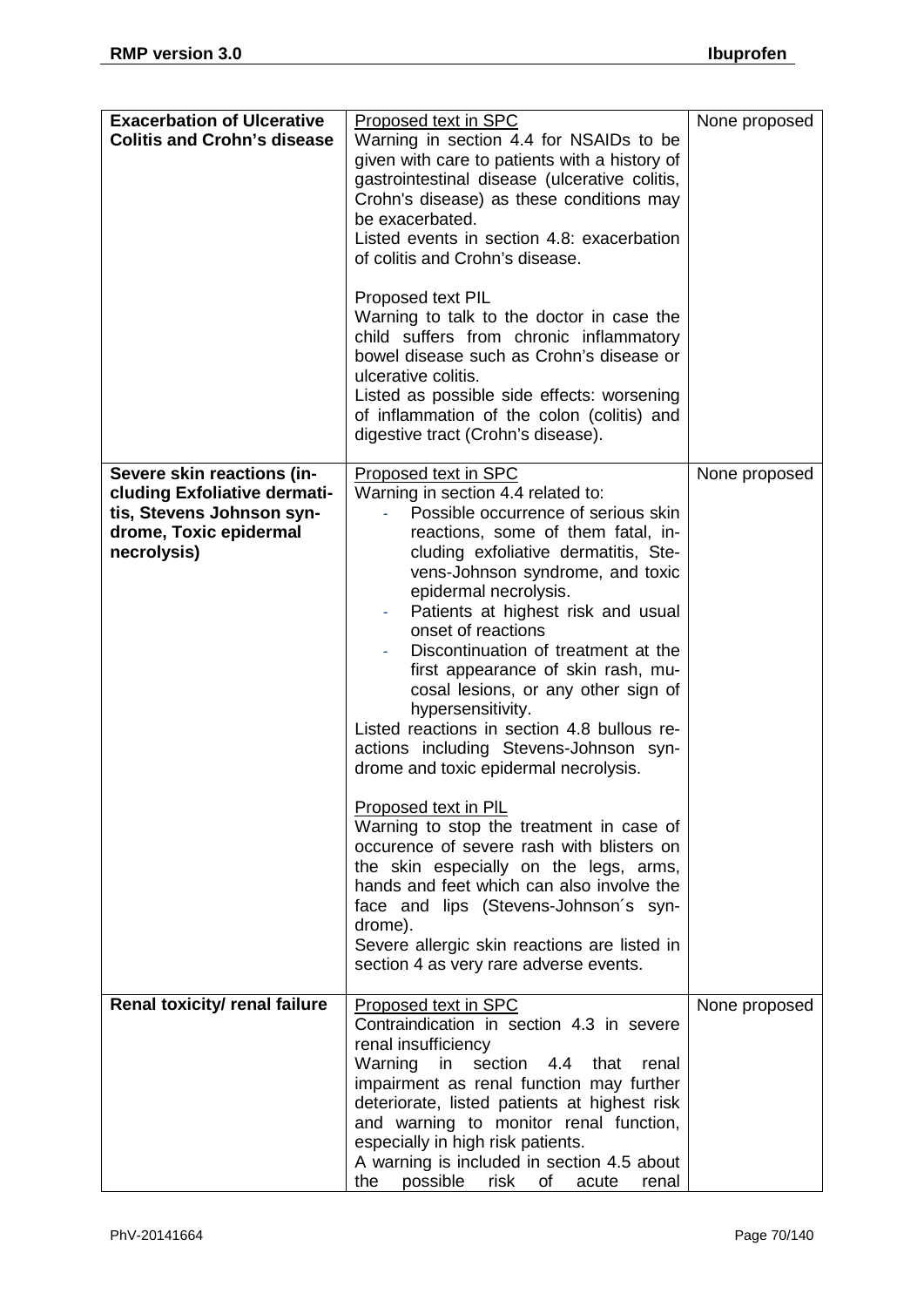|                                                                                                                                                                                                                                                                                                   | insufficiency in patients with compromised<br>renal function where<br>angiotensin<br>H.<br>receptor antagonists are combined with<br>NSAIDs.<br>Adequate hydration<br>and<br>of<br>renal<br>monitoring<br>function<br>is<br>recommended throughout the treatment.<br>Text is included in section 4.6 regarding<br>of renal<br>risk<br>dysfunction<br>the<br>and<br>subsequent renal failure of the foetus upon<br>in utero exposure to ibuprofen.<br>Listed reaction in 4.8 : renal failure<br>Acute renal failure is mentioned in section<br>4.9 in the event of overdose.                                                                  |               |
|---------------------------------------------------------------------------------------------------------------------------------------------------------------------------------------------------------------------------------------------------------------------------------------------------|----------------------------------------------------------------------------------------------------------------------------------------------------------------------------------------------------------------------------------------------------------------------------------------------------------------------------------------------------------------------------------------------------------------------------------------------------------------------------------------------------------------------------------------------------------------------------------------------------------------------------------------------|---------------|
|                                                                                                                                                                                                                                                                                                   | <b>Proposed text in PIL</b><br>Warning not to administrate in case of<br>severe kidney failure, or to talk to the<br>doctor if kidney problems exist.<br>Kidney failure listed as possible side effect.                                                                                                                                                                                                                                                                                                                                                                                                                                      |               |
| Use during third trimester<br>of pregnancy                                                                                                                                                                                                                                                        | Proposed text in SPC<br>Contraindication in section 4.3 in the last<br>trimester of pregnancy.<br>Warning in section 4.6 related to possible<br>effects to foetus and to the mother, if ad-<br>ministrated in the third trimester of preg-<br>nancy, and another warning not to be ad-<br>ministrated in the lats trimester of preg-<br>nancy.<br>Proposed text in PIL<br>Warning to avoid administration of ibu-<br>profen in the last three months of preg-<br>nancy, and to address this matter to<br>healthcare professionals before talking the<br>medicine during pregnancy.                                                           | None proposed |
| Interaction with medication<br>that can increase the risk of<br>bleeding<br>and<br>ulceration,<br>corticosteroids,<br>such<br>as<br>anticoagulants<br>such<br>as<br>warfarin, selective seroto-<br><b>inhibitors</b><br>nin<br>uptake<br>(SSRIs)<br>anti-platelet<br>or<br>agents such as aspirin | Proposed text in SPC<br>Warning in section 4.4 to avoid concomi-<br>tant NSAIDs including cyclooxygenase-2<br>selective inhibitors and caution should be<br>advised in patients receiving concomitant<br>medications which could increase the risk<br>of ulceration or bleeding, such as oral cor-<br>ticosteroids, anticoagulants such as warfa-<br>rin or heparin, selective serotonin-reuptake<br>inhibitors or anti-platelet agents such as<br>acetylsalicylic acid.<br>Listed interactions in section 4.5 with: oth-<br>er NSADs, anticoagulants, corticosteroids,<br>SSRIs, anti-platelet aggregation agents.<br>Proposed text in PIL: | None proposed |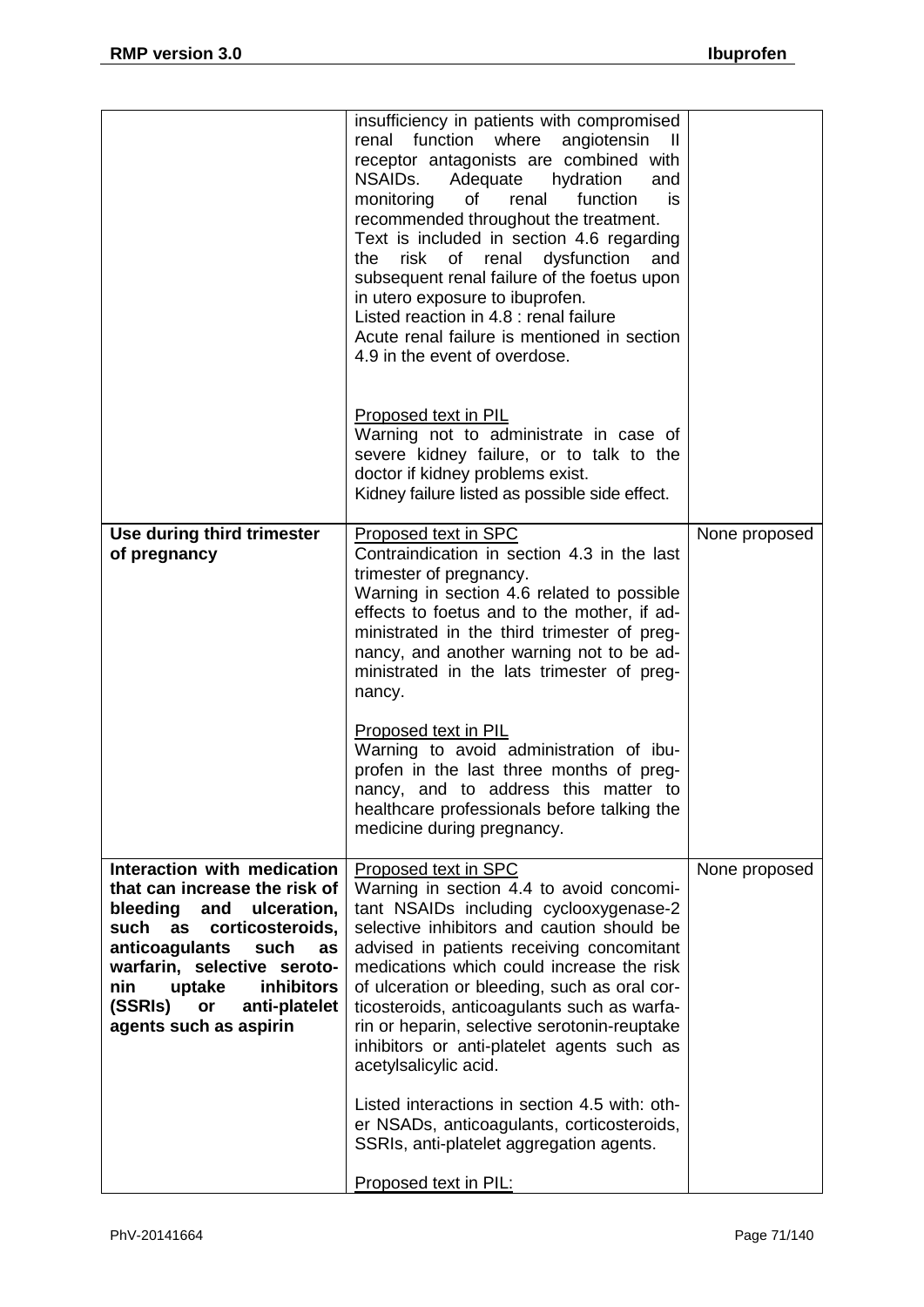|                              | Warning to seek for healthcare profes-<br>sional advice if NSAIDs are coadminis- |               |
|------------------------------|----------------------------------------------------------------------------------|---------------|
|                              | tered with anticoagulants, antiplatelets,                                        |               |
|                              | corticosteroids and SSRIs.                                                       |               |
| Interaction with antihyper-  | Proposed text in SPC                                                             | None proposed |
| tensive agents (e.g. diuret- | A warning is included in section 4.4 re-                                         |               |
| ics, beta-blockers)          | garding the risk of renal dysfunction with                                       |               |
|                              | concomitant administration of antihyper-                                         |               |
|                              | tensive agents.                                                                  |               |
|                              | Warnings are in section 4.5:                                                     |               |
|                              | NSAIDs may reduce the effect of di-                                              |               |
|                              | uretics and antihypertensive medici-                                             |               |
|                              | nal products.                                                                    |               |
|                              | NSAIDs and diurectis may work                                                    |               |
|                              | synergistically to<br>promote<br>ne-                                             |               |
|                              | phrotoxicity                                                                     |               |
|                              | The risk of acute renal insufficiency<br>$\bullet$                               |               |
|                              | is increased when NSAIDs are giv-                                                |               |
|                              | en with angiotensin II receptor an-                                              |               |
|                              | tagonists                                                                        |               |
|                              | The combination should be administered                                           |               |
|                              | with caution, especially in the elderly and                                      |               |
|                              | protective measures should be taken in all                                       |               |
|                              | patients, including monitoring of renal                                          |               |
|                              | function after initiation of concomitant                                         |               |
|                              | therapy, and periodically thereafter. Ade-                                       |               |
|                              | quate hydration is advised.                                                      |               |
|                              |                                                                                  |               |
|                              | Proposed text in PIL:                                                            |               |
|                              | Warning to refer to the doctor if medicines                                      |               |
|                              | for high blood pressure (e.g. captopril,                                         |               |
|                              | atenolol, losartan) are concomitantly taken                                      |               |
|                              | with Ibuprofen.                                                                  |               |
|                              |                                                                                  |               |
| Use by elderly               | Proposed text in SPC                                                             | None proposed |
|                              | Warning in section 4.4 that the elderly                                          |               |
|                              | have an increased frequency of adverse                                           |               |
|                              | reactions to NSAIDs especially gastroin-                                         |               |
|                              | testinal bleeding and perforation which                                          |               |
|                              | may be fatal. Other specific warnings in                                         |               |
|                              | this population regarding renal effects,                                         |               |
|                              | gastrointestinal bleeding, ulceration and                                        |               |
|                              | perforation, drug interactions with antihy-                                      |               |
|                              | pertensive or diuretic agents.                                                   |               |
|                              |                                                                                  |               |
|                              | Proposed text in PIL                                                             |               |
|                              | Warning that the elderly are more likely to                                      |               |
|                              | have some of the possible side effects                                           |               |
|                              | listed.                                                                          |               |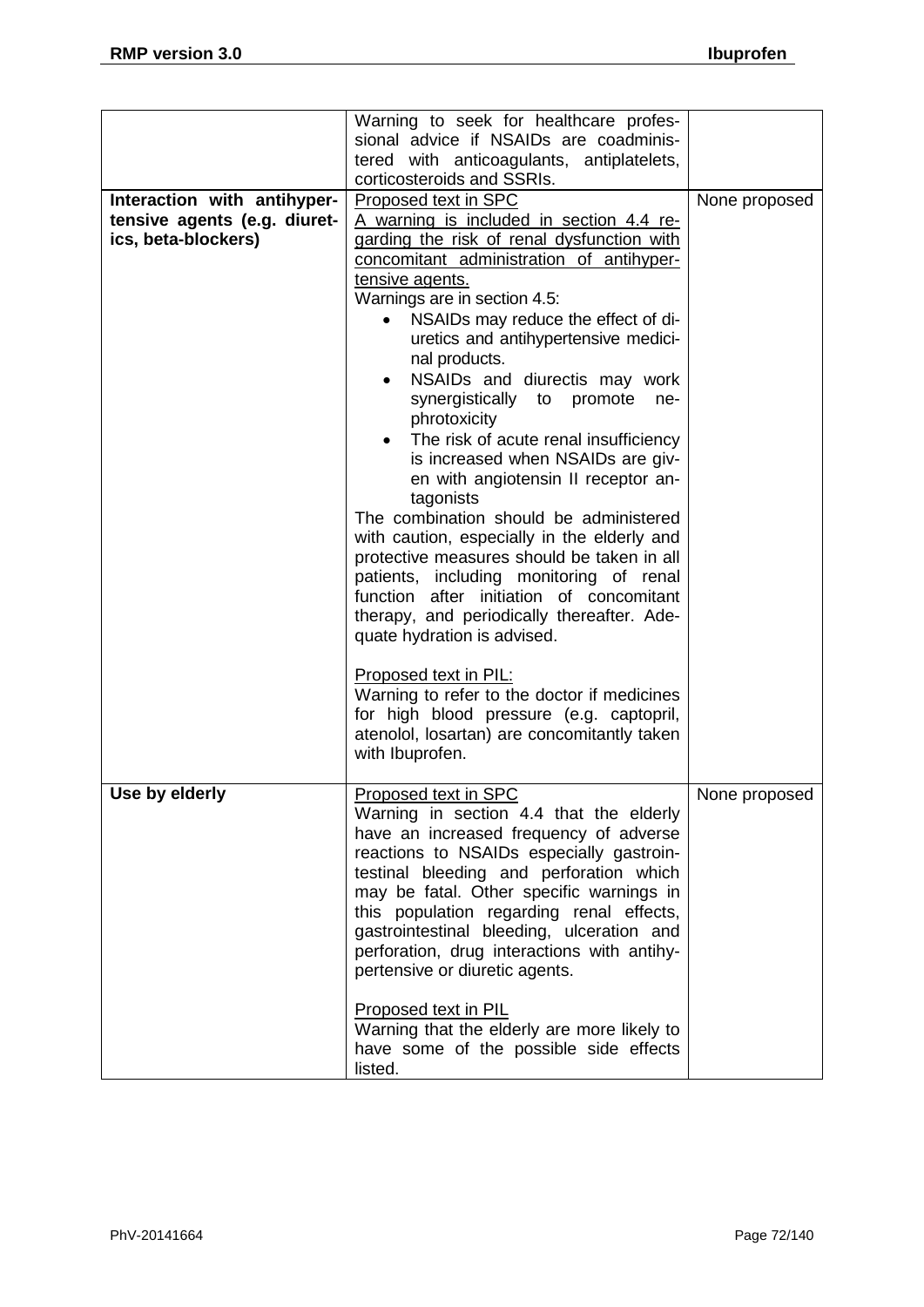| Use by patients with (histo-      | Proposed text in SPC                                                                                                                                                                                                                                                                                                                                                                                                                                                                                                   | None proposed |
|-----------------------------------|------------------------------------------------------------------------------------------------------------------------------------------------------------------------------------------------------------------------------------------------------------------------------------------------------------------------------------------------------------------------------------------------------------------------------------------------------------------------------------------------------------------------|---------------|
| ry of) bronchial asthma           | Contraindications for patients a previous<br>history of bronchial asthma.<br>Warning in 4.4 that bronchospasm may be<br>precipitated in patients suffering from or<br>with a previous history of bronchial asthma<br>or allergic disease.<br>Aggravated asthma and bronchospasm<br>are listed as side effects in section 4.8.<br>In section 4.9, exacerbation of asthma in<br>asthmatics is possible in the event of<br>overdose.<br><b>Bronchodilators</b><br>are<br>recommended should this unlikely event<br>ensue. |               |
|                                   | <b>Proposed text in PIL</b><br>A contraindication is included in section 2<br>for patients who previously experienced<br>asthma secondary to ibuprofen therapy.<br>Warning in section 2 to avoid administra-<br>tion in asthmatics and to seek healthcare<br>advice if ibuprofen is deemed absolutely<br>necessary in this population.<br>Unexplained wheezing, worsening of existing<br>asthma and difficulty in breathing are all side<br>effects listed in section 4.                                               |               |
| <b>Hypersensitivity reactions</b> | Text in SmPC<br>Text is included in section 4.3 in order to<br>avoid administration of ibuprofen in pa-<br>tients with known hypersensitivity to the<br>active substance or excipients and in pa-<br>tients with previous episodes of hypersen-<br>sitivity reactions to aspirin<br>or<br>other<br>NSAID <sub>s</sub> .                                                                                                                                                                                                | None proposed |
|                                   | A warning is included in section 4.4 to<br>raise awareness regarding the risk of seri-<br>ous skin reactions (SJS, TEN, severe<br>bullous reactions).<br>A warning is included in section 4.4 re-<br>garding the risk of bronchospasm in pa-<br>tients suffering from or with a previous his-<br>tory of bronchial asthma or allergic dis-<br>ease.                                                                                                                                                                    |               |
|                                   | Severe hypersensitivity reactions (asthma,<br>aggravated asthma, bronchospasm, facial,<br>tongue and laryngeal swelling, dyspnoea,<br>tachycardia, hypotension, anaphylaxis,<br>angioedema or severe shock are listed in<br>section 4.8 as very rare adverse events<br>secondary to ibuprofen therapy. Uticaria is<br>listed in section 4.8 as an uncommon ad-<br>verse reaction to ibuprofen.                                                                                                                         |               |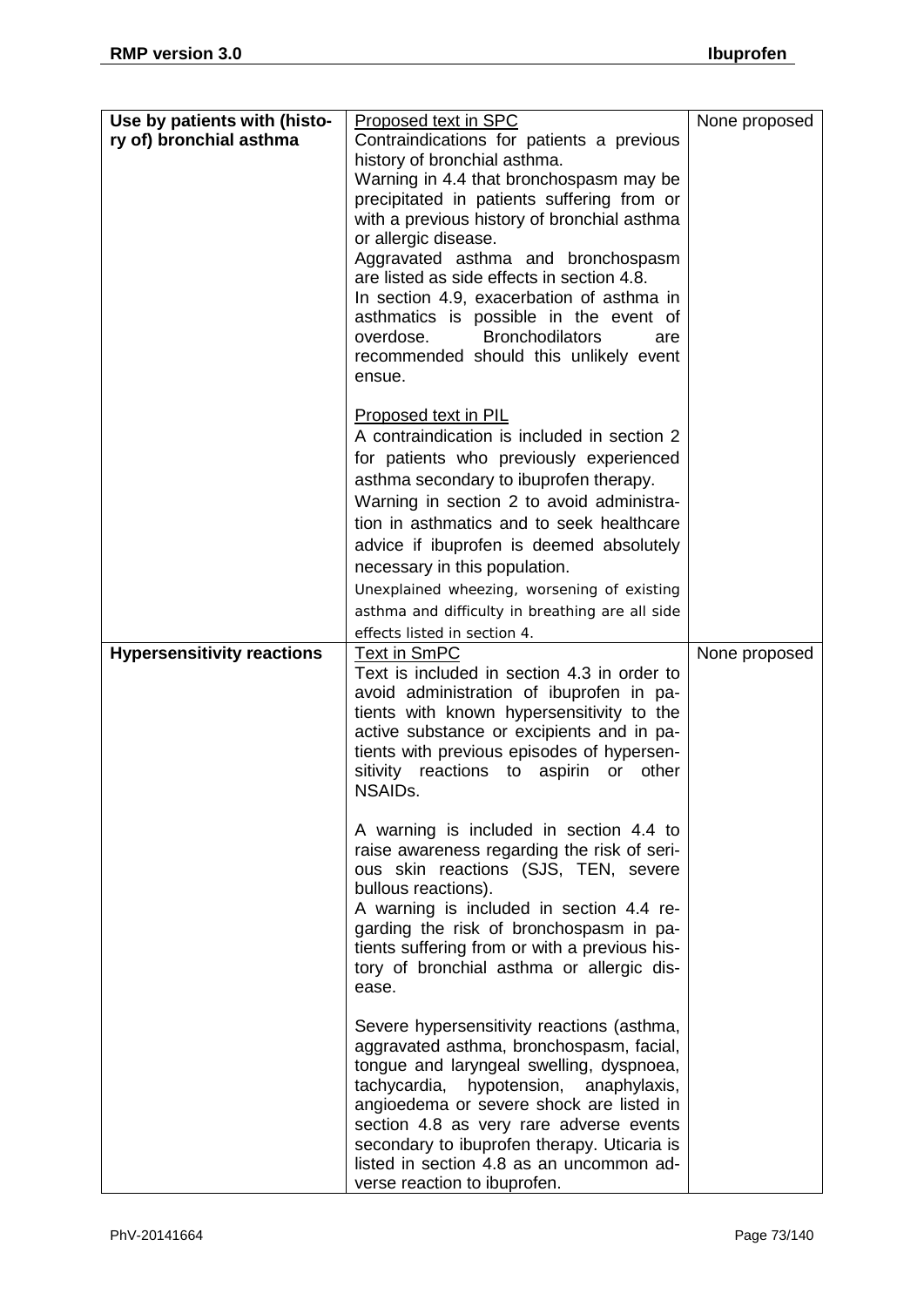|                                                  | Text is included in section 4.9 regarding<br>the risk of exacerbation of asthma upon<br>overdosing with ibuprofen.                                                                                                                                                                                                                                  |               |
|--------------------------------------------------|-----------------------------------------------------------------------------------------------------------------------------------------------------------------------------------------------------------------------------------------------------------------------------------------------------------------------------------------------------|---------------|
|                                                  | <b>Text in PIL</b>                                                                                                                                                                                                                                                                                                                                  |               |
|                                                  | Section 1: Do not give this medicine to<br>your child if:<br>Ibuprofen is not indicated in patients with<br>known allergies to ibuprofen or any of the<br>excipients or in patients with prior hyper-<br>sensitivity reactions to aspirin or any other<br>non-steroidal inti-inflammatory drugs.                                                    |               |
|                                                  | Text is included under warning and pre-<br>advise<br>addressing<br>cautions<br>to<br>to<br>healthcare professionals should admin-<br>istration of ibuprofen be necessary in pa-<br>tients with asthma, history of asthma or<br>other allergic disease.                                                                                              |               |
|                                                  | Severe allergic reactions (swelling of the<br>face, tongue, neck or throat, difficulty<br>breathing, fast heart rate, feeling faint or<br>dizzy or collapse) are listed in section 4 as<br>very rare side effects.<br>Allergic skin reactions such as itchy, red,<br>raised rash are listed as uncommon<br>events in section 4.                     |               |
| <b>Hypersensitivity to NSAIDs</b><br>or aspirin. | <b>Text in SmPC</b><br>Text is included in section 4.3 in order to<br>avoid administration of ibuprofen in pa-<br>tients with known hypersensitivity to the<br>active substance or excipients and in pa-<br>tients with previous episodes of hypersen-<br>sitivity reactions to aspirin or<br>other<br>NSAID <sub>s.</sub>                          | None proposed |
|                                                  | A warning is included in section 4.4 to<br>raise awareness regarding the risk of seri-<br>ous skin reactions (SJS, TEN, severe<br>bullous reactions).<br>A warning is included in section 4.4 re-<br>garding the risk of bronchospasm in pa-<br>tients suffering from or with a previous his-<br>tory of bronchial asthma or allergic dis-<br>ease. |               |
|                                                  | Severe hypersensitivity reactions (asthma,<br>aggravated asthma, bronchospasm, facial,<br>tongue and laryngeal swelling, dyspnoea,<br>tachycardia,<br>hypotension,<br>anaphylaxis,<br>angioedema or severe shock are listed in<br>section 4.8 as very rare adverse events                                                                           |               |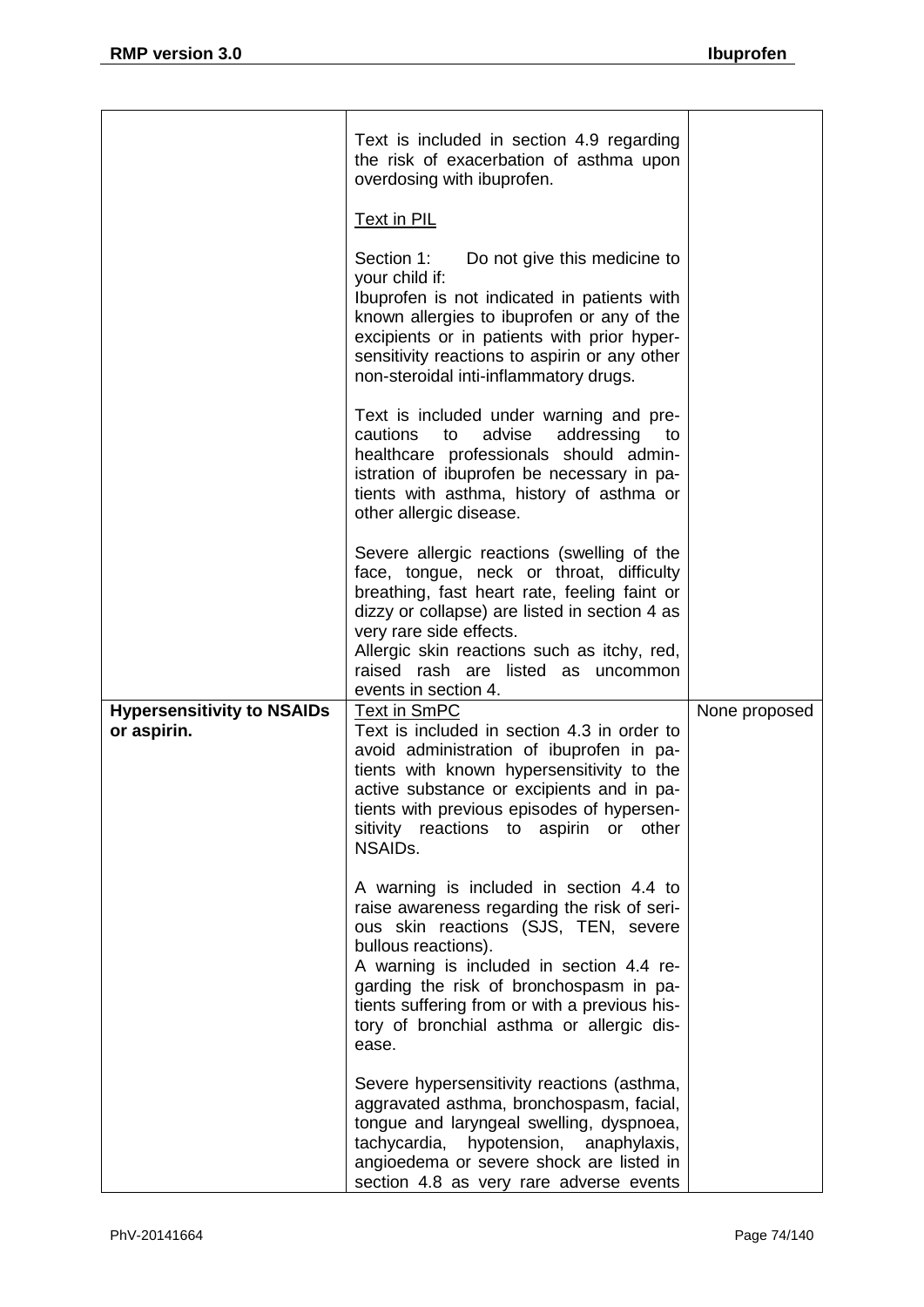|                          | secondary to ibuprofen therapy. Uticaria is<br>listed in section 4.8 as an uncommon ad-<br>verse reaction to ibuprofen.                                                                                                                                                                                                         |               |
|--------------------------|---------------------------------------------------------------------------------------------------------------------------------------------------------------------------------------------------------------------------------------------------------------------------------------------------------------------------------|---------------|
|                          | Text is included in section 4.9 regarding<br>the risk of exacerbation of asthma upon<br>overdosing with ibuprofen.                                                                                                                                                                                                              |               |
|                          | <b>Text in PIL</b>                                                                                                                                                                                                                                                                                                              |               |
|                          | Section 1:<br>Do not give this medicine to<br>your child if:<br>Ibuprofen is not indicated in patients with<br>known allergies to ibuprofen or any of the<br>excipients or in patients with prior hyper-<br>sensitivity reactions to aspirin or any other<br>non-steroidal inti-inflammatory drugs.                             |               |
|                          | Text is included under warning and pre-<br>advise<br>addressing<br>cautions to<br>to<br>healthcare professionals should admin-<br>istration of ibuprofen be necessary in pa-<br>tients with asthma, history of asthma or<br>other allergic disease.                                                                             |               |
|                          | Severe allergic reactions (swelling of the<br>face, tongue, neck or throat, difficulty<br>breathing, fast heart rate, feeling faint or<br>dizzy or collapse) are listed in section 4 as<br>very rare side effects.<br>Allergic skin reactions such as itchy, red,<br>raised rash are listed as uncommon<br>events in section 4. |               |
| <b>Hepatic disorders</b> | <b>Text in SmPC</b><br>Ibuprofen is contraindicated in section 4.3<br>in patients with severe hepatic insufficien-<br>cy.                                                                                                                                                                                                       | None proposed |
|                          | A warning is included in section 4.4 re-<br>garding the risk of hepatic disorders asso-<br>ciated with ibuprofen.                                                                                                                                                                                                               |               |
|                          | Liver disorders are listed in section 4.8 as<br>very rare side effects of ibuprofen.                                                                                                                                                                                                                                            |               |
|                          | In section 4.9, liver damage is listed as a<br>possible adverse reaction following over-<br>dose with ibuprofen.                                                                                                                                                                                                                |               |
|                          | <b>Text in PIL</b><br>A contraindication is included in section 2<br>for patients with severe kidney, heart or<br>liver failure.<br>A warning is included in section 2 in chil-                                                                                                                                                 |               |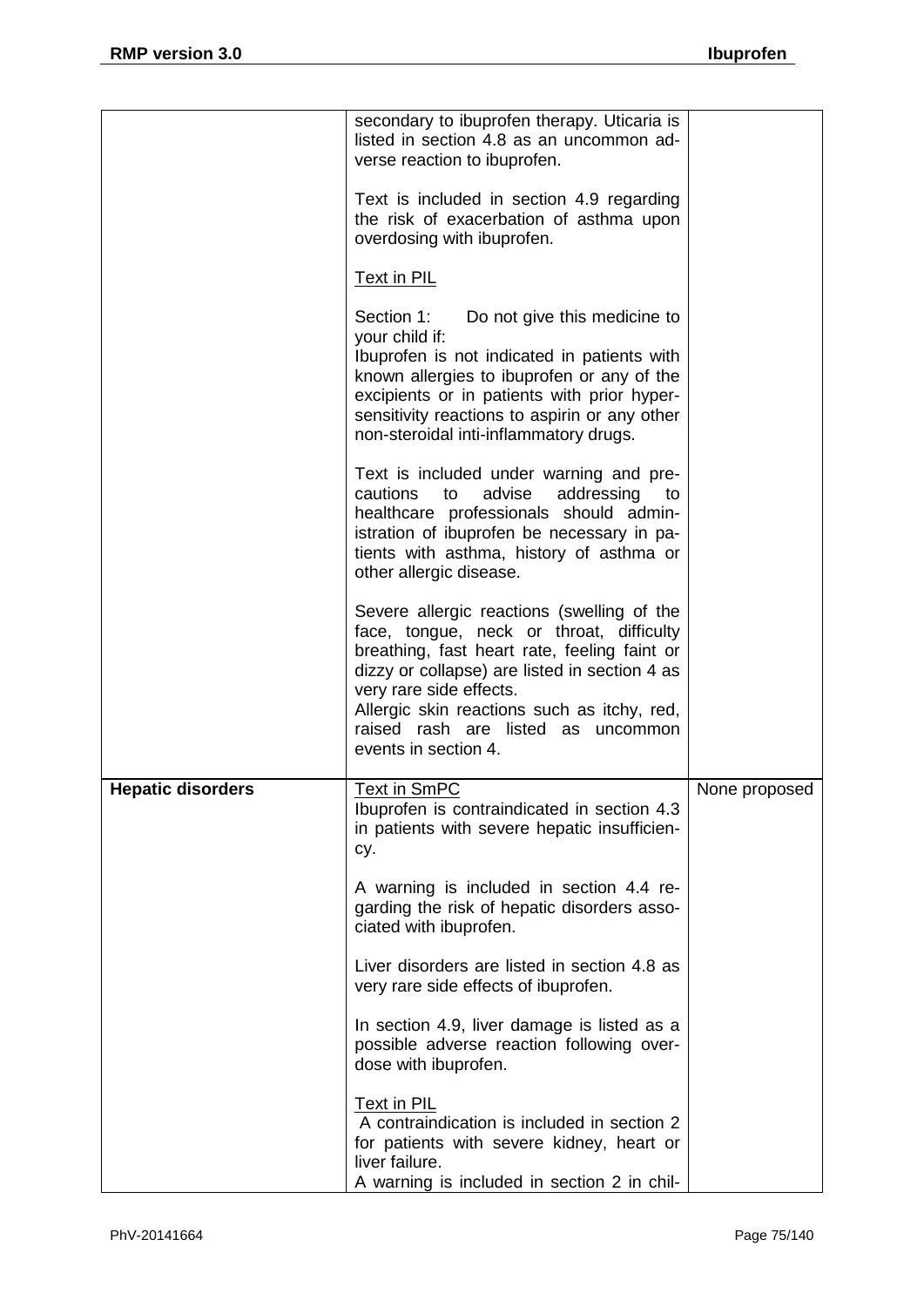|                                                                                     | dren with kidney, heart or liver failure.<br>Yellowing of the skin or eyes, pale stools<br>or upper abdominal pain (possible signs of<br>liver problems) are listed under section 4<br>as very rare adverse events.                                                                                                                                                                                                                                                                                                                                                                                       |               |
|-------------------------------------------------------------------------------------|-----------------------------------------------------------------------------------------------------------------------------------------------------------------------------------------------------------------------------------------------------------------------------------------------------------------------------------------------------------------------------------------------------------------------------------------------------------------------------------------------------------------------------------------------------------------------------------------------------------|---------------|
| Aseptic meningitis in pa-<br>tients with SLE and mixed<br>connective tissue disease | <b>Text in SmPC</b><br>A warning is included in section 4.4 re-<br>garding the risk of aseptic meningitis with<br>special focus on patients with SLE and<br>mixed connective tissue disease.<br>Aseptic meningitis is listed as a side effect<br>in section 4.8.<br>Text in PIL<br>Symptoms of meningitis such as stiff neck,<br>fever, disorientation are listed as possible<br>side effects in section 4. The text includes<br>information on higher risk groups such as<br>patients with pre-existing autoimmune dis-<br>orders (mixed connective tissue disease<br>and systemic lupus erythematosus). | None proposed |
| Premature closure of the<br>foetal ductus arteriosus                                | Text in SmPC<br>Text is included in section 4.6 regarding<br>use in pregnancy and possible risk of car-<br>diotoxicity with ibuprofen including prema-<br>ture closure of the foetal ductus arteriosus.                                                                                                                                                                                                                                                                                                                                                                                                   | None proposed |
| <b>Impaired female fertility</b>                                                    | Proposed text in SPC<br>Warning in sections 4.4 and 4.6 that there<br>is some evidence that drugs which inhibit<br>cyclo-oxygenase/prostaglandin<br>synthesis<br>may cause impairment of female fertility<br>via affecting. This is considered reversible<br>on withdrawal of treatment.<br><b>Proposed text in PIL</b><br>Warning that Ibuprofen<br>belongs<br>to<br>a<br>group of medicines which may impair fertil-<br>ity in women. This is reversible on stop-<br>ping the medicine                                                                                                                  | None proposed |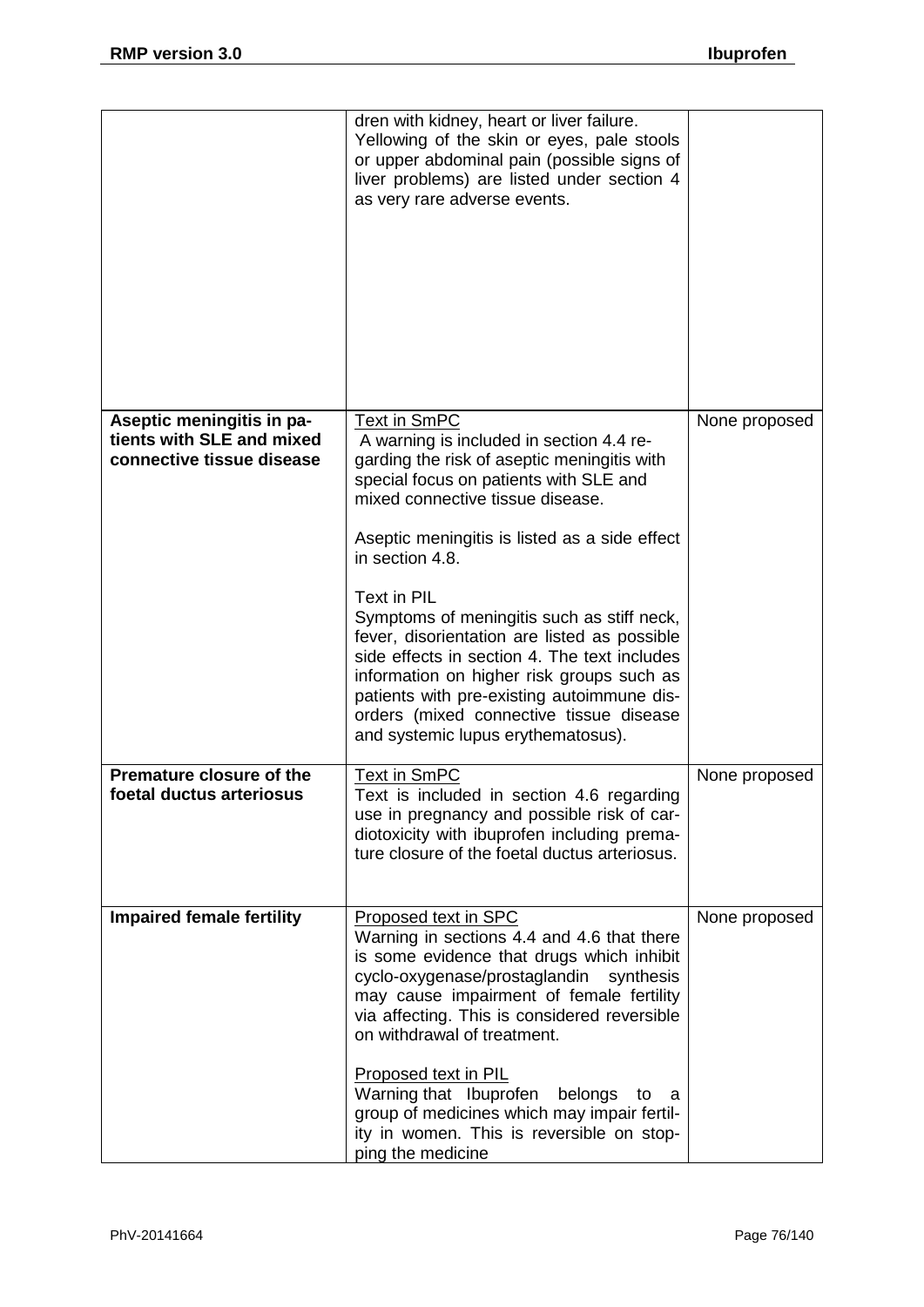| <b>Medication Overuse Head-</b><br>ache (MOH)                                               | Proposed text in SPC<br>Warning in section 4.4 regarding possible<br>effect of Medication headache overuse in<br>case of long-term (>3 months) treatment<br>with administration every two days or more<br>frequently. The medication should be dis-<br>continued.<br>Headache is listed as an adverse reaction<br>of ibuprofen in section 4.8.<br>Headache is mentioned in section 4.9 in<br>the umbrella of symptoms secondary to<br>ibuprofen overdose.<br>Proposed text in PIL:<br>Headache is presented as a potential side<br>effect of ibuprofen.                                                                                                                                                                                                                                   | None proposed |
|---------------------------------------------------------------------------------------------|-------------------------------------------------------------------------------------------------------------------------------------------------------------------------------------------------------------------------------------------------------------------------------------------------------------------------------------------------------------------------------------------------------------------------------------------------------------------------------------------------------------------------------------------------------------------------------------------------------------------------------------------------------------------------------------------------------------------------------------------------------------------------------------------|---------------|
| Use during 1st and 2nd tri-<br>mester of pregnancy<br>Routine risk minimisation<br>measures | Proposed text in SPC<br>Warning in section 4.6 regarding possible<br>risk associated with the use in first ans<br>second trimester of pregnancy, study re-<br>sults, absolute risk of malformations, risk<br>/dose dependency. Ibuprofen is not rec-<br>ommended in this period of pregnancy.<br>Proposed text PIL<br>Waning to administrate ibuprofen in the<br>forst and second trimester of pregnancy<br>only if advised by the doctor.                                                                                                                                                                                                                                                                                                                                                | None proposed |
| Second myocardial infarc-<br>tion after treatment with<br>ibuprofen                         | Proposed text in SPC/PIL<br>None                                                                                                                                                                                                                                                                                                                                                                                                                                                                                                                                                                                                                                                                                                                                                          | None proposed |
| Use for $> 14$ days                                                                         | Proposed text in SPC<br>Warning in section 4.8 that clinical trials<br>have shown that long term use of ibu-<br>profen may be associated with a small in-<br>creased risk of arterial thrombotic events<br>(for example myocardial infarction or<br>stroke).<br>A warning is included in section 4.4 re-<br>garding the risk of medication overuse<br>headache on long term administration of<br>ibuprofen.<br>Proposed text in PIL:<br>A warning is included in section 2 concern-<br>ing the risk of heart attack with high doses<br>of ibuprofen given over a long time. The<br>lowest amount of ibuprofen for the shortest<br>duration is recommended in order to re-<br>duce this risk.<br>Text is included in section 4 regarding the<br>risk of heart attack and stroke on chronic | None proposed |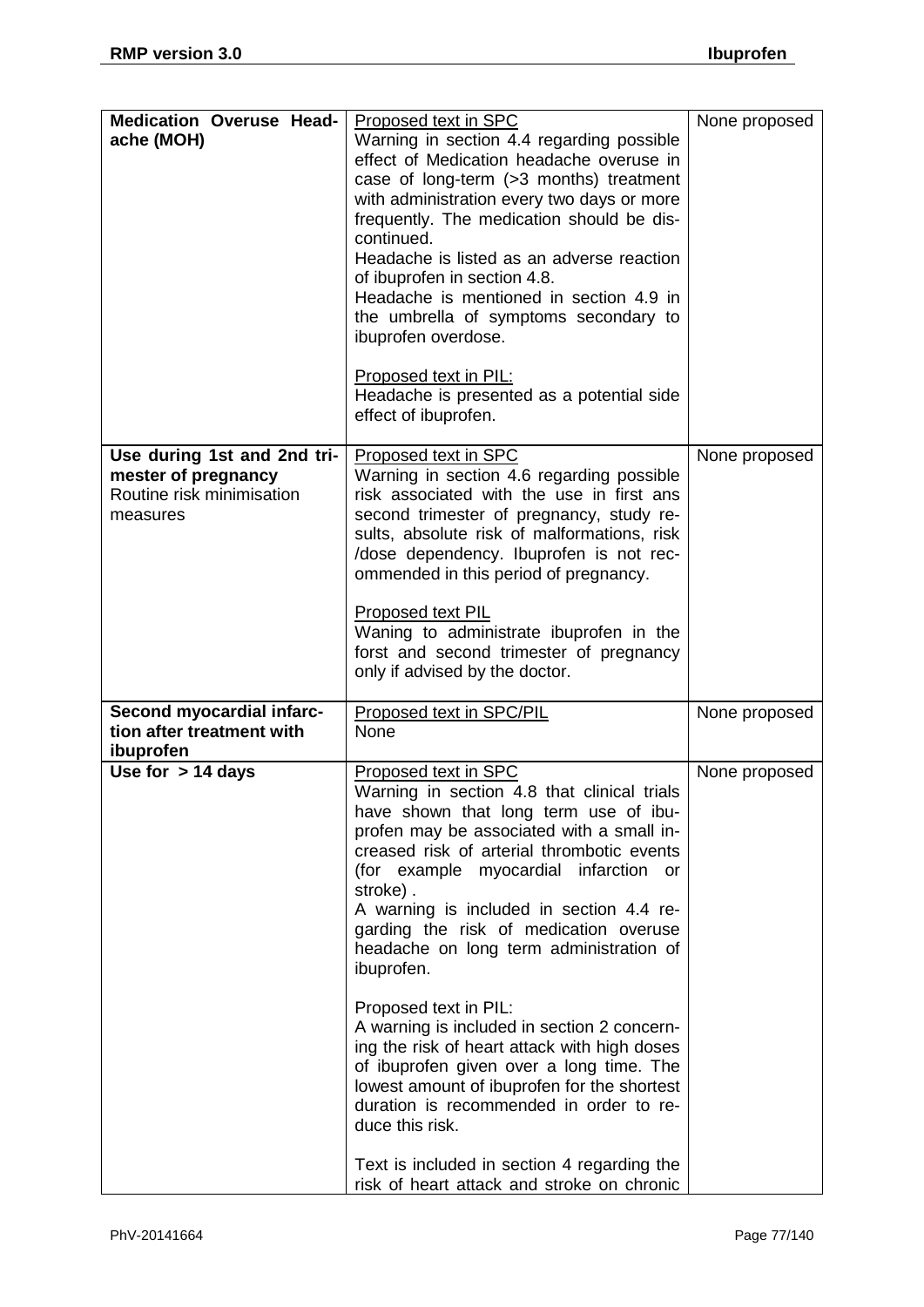| administration of ibuprofen. |  |
|------------------------------|--|
|                              |  |
|                              |  |
|                              |  |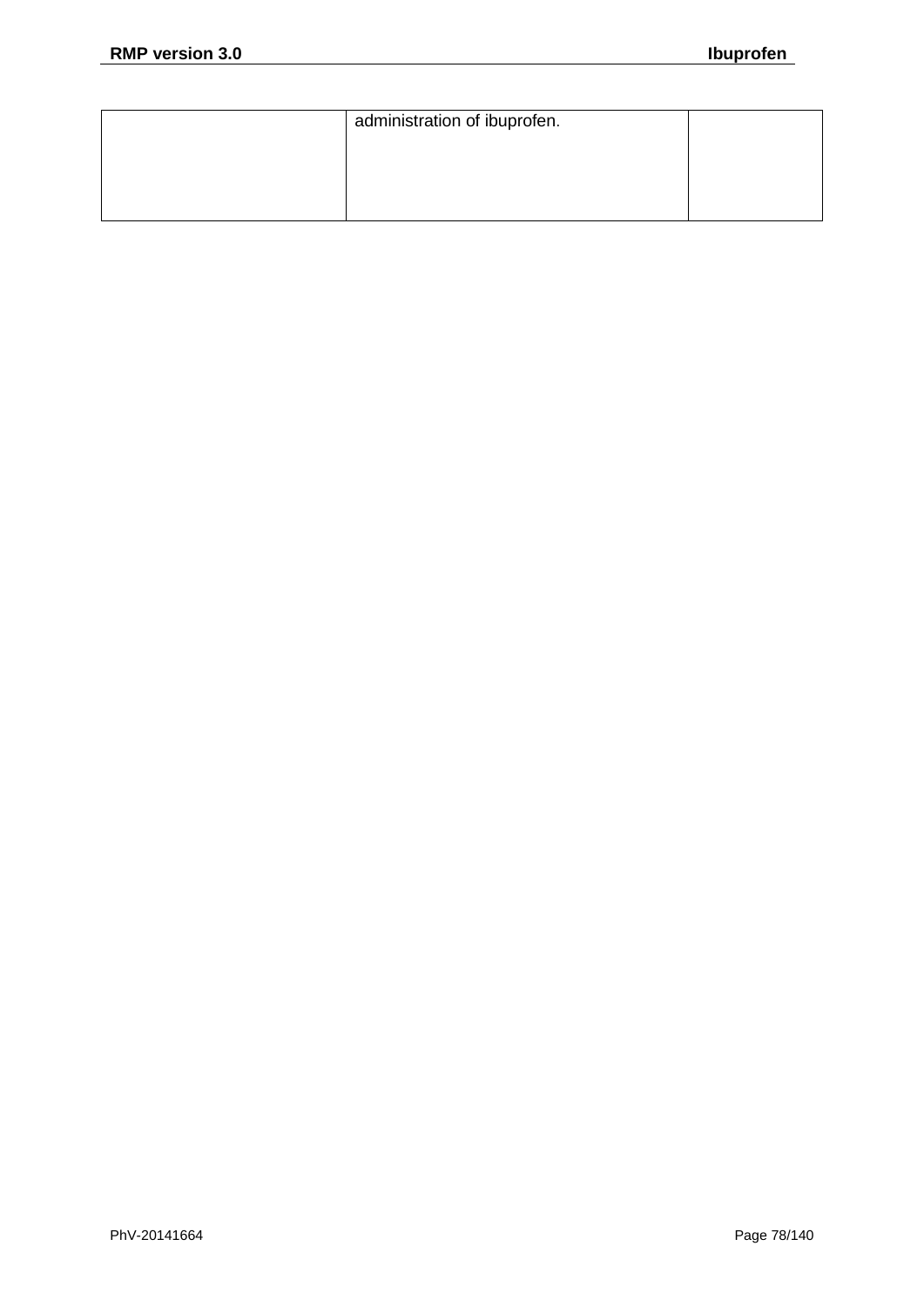# **Part VI: Summary of the risk management plan by product**

## **1. Ibuprofen 100 mg/5 ml oral suspension, UK/H/5608/01/DC**

## **VI.1 Elements for summary tables in the EPAR**

## *VI.1.1 Summary table of Safety concerns*

| <b>Summary of safety concerns</b>                       |                                                                                                                                                                                                                                                                                                                                                                                                                                                                                                                                                                                                                                                                                                                                                                                                                                                                                                                                                                                                                                                                                                                                                                                                                                                                                                         |
|---------------------------------------------------------|---------------------------------------------------------------------------------------------------------------------------------------------------------------------------------------------------------------------------------------------------------------------------------------------------------------------------------------------------------------------------------------------------------------------------------------------------------------------------------------------------------------------------------------------------------------------------------------------------------------------------------------------------------------------------------------------------------------------------------------------------------------------------------------------------------------------------------------------------------------------------------------------------------------------------------------------------------------------------------------------------------------------------------------------------------------------------------------------------------------------------------------------------------------------------------------------------------------------------------------------------------------------------------------------------------|
| Important identified risks<br>Important potential risks | <b>Heart failure</b><br>Myocardial infarction (MI)<br>٠<br>Cerebrovascular accident (CVA)<br>Gastro-intestinal bleeding, ulceration, and perfora-<br>tion<br>Exacerbation of Ulcerative Colitis and Crohn's dis-<br>ease<br>Severe skin reactions (including Exfoliative dermati-<br>tis, Stevens Johnson syndrome, Toxic epidermal<br>necrolysis),<br>Renal toxicity/ renal failure,<br>٠<br>Use during third trimester of pregnancy<br>÷<br>Interaction with medication that can increase the risk<br>of bleeding and ulceration, such as corticosteroids,<br>anticoagulants such as warfarin, selective serotonin<br>uptake inhibitors (SSRIs) or anti-platelet agents<br>such as aspirin<br>Interaction with antihypertensive agents (e.g. diuret-<br>ics, beta-blockers)<br>Use by elderly<br>Use by patients with (history of) bronchial asthma<br>Hypersensitivity reactions<br>٠<br>Hypersensitivity to other NSAIDs or aspirin<br>Hepatic disorders<br>٠<br>Aseptic meningitis in patients with SLE and mixed<br>connective tissue disease<br>Premature closure of the foetal ductus arteriosus<br>Impaired female fertility<br>٠<br>Medication Overuse Headache (MOH)<br>÷,<br>Use during 1st and 2nd trimester of pregnancy<br>÷,<br>Second myocardial infarction after treatment with<br>ä, |
|                                                         | ibuprofen                                                                                                                                                                                                                                                                                                                                                                                                                                                                                                                                                                                                                                                                                                                                                                                                                                                                                                                                                                                                                                                                                                                                                                                                                                                                                               |
| Important missing information                           | Use for $> 14$ days                                                                                                                                                                                                                                                                                                                                                                                                                                                                                                                                                                                                                                                                                                                                                                                                                                                                                                                                                                                                                                                                                                                                                                                                                                                                                     |

## *VI.1.2 Table of on-going and planned studies in the Post-authorisation Pharmacovigilance Development Plan*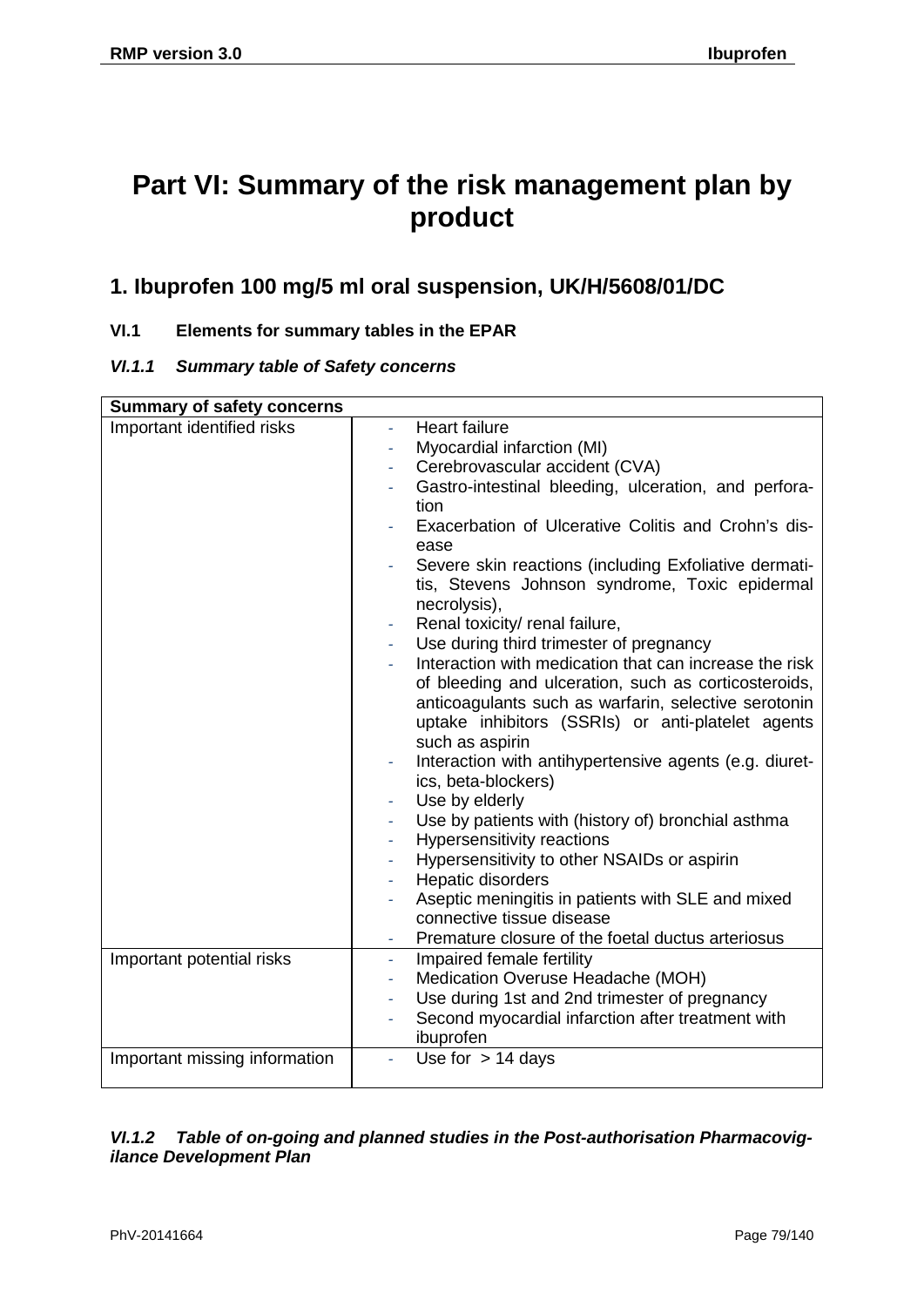Actavis has no ongoing or planned studies in the Post-authorisation Pharmacovigilance Development Plan.

## *VI.1.3 Summary of post authorisation efficacy development plan*

Actavis did not conduct any post-authorisation efficacy studies and none are planned.

## *VI.1.4 Summary table of Risk Minimisation Measures*

| <b>Safety concern</b>             | Routine risk minimisation measures                                                                                                                                                                                                                                                                                                                                                                                                                                                      | <b>Additional</b>               |
|-----------------------------------|-----------------------------------------------------------------------------------------------------------------------------------------------------------------------------------------------------------------------------------------------------------------------------------------------------------------------------------------------------------------------------------------------------------------------------------------------------------------------------------------|---------------------------------|
|                                   |                                                                                                                                                                                                                                                                                                                                                                                                                                                                                         | risk minimisa-<br>tion measures |
| <b>Heart failure</b>              | Proposed text in SPC<br>Contraindication in section 4.3<br>Warning in section 4.4 regarding possible<br>renal impairment, cardiovascular effects,<br>including heart failure                                                                                                                                                                                                                                                                                                            | None proposed                   |
|                                   | Proposed text in PL<br>Warning for the drug not to be administrate<br>in case of heart problems. Warning that<br>the risk of heart attack or stroke may be<br>increased by ibuprofen.<br>Heart failure is listed as an adverse event<br>in section 4.                                                                                                                                                                                                                                   |                                 |
| <b>Myocardial infarction (MI)</b> | Proposed text in SPC<br>Warning in section 4.4 and 4.8 regarding<br>study results relating to myocardial infarc-<br>tion with to chronic administration of high<br>doses of ibuprofen.<br>Proposed text in PIL<br>Warning regarding possible risk of heart<br>attack when ibuprofen is taken at a high<br>dose for a long time.                                                                                                                                                         | None proposed                   |
| Cerebrovascular accident<br>(CVA) | Proposed text in SPC<br>Warning in section 4.4 and 4.8 regarding<br>study results relating the risk of stroke on<br>administration of high doses of ibuprofen.<br>Proposed text in PIL<br>Warning regarding possible risk of stroke<br>when ibuprofen is taken at a high dose for<br>a long time.<br>Warnings regarding raised cardiovascular<br>risk in patients with previous stroke or car-<br>diovascular disease.<br>Stroke is listed as a possible adverse<br>event in section 4. | None proposed                   |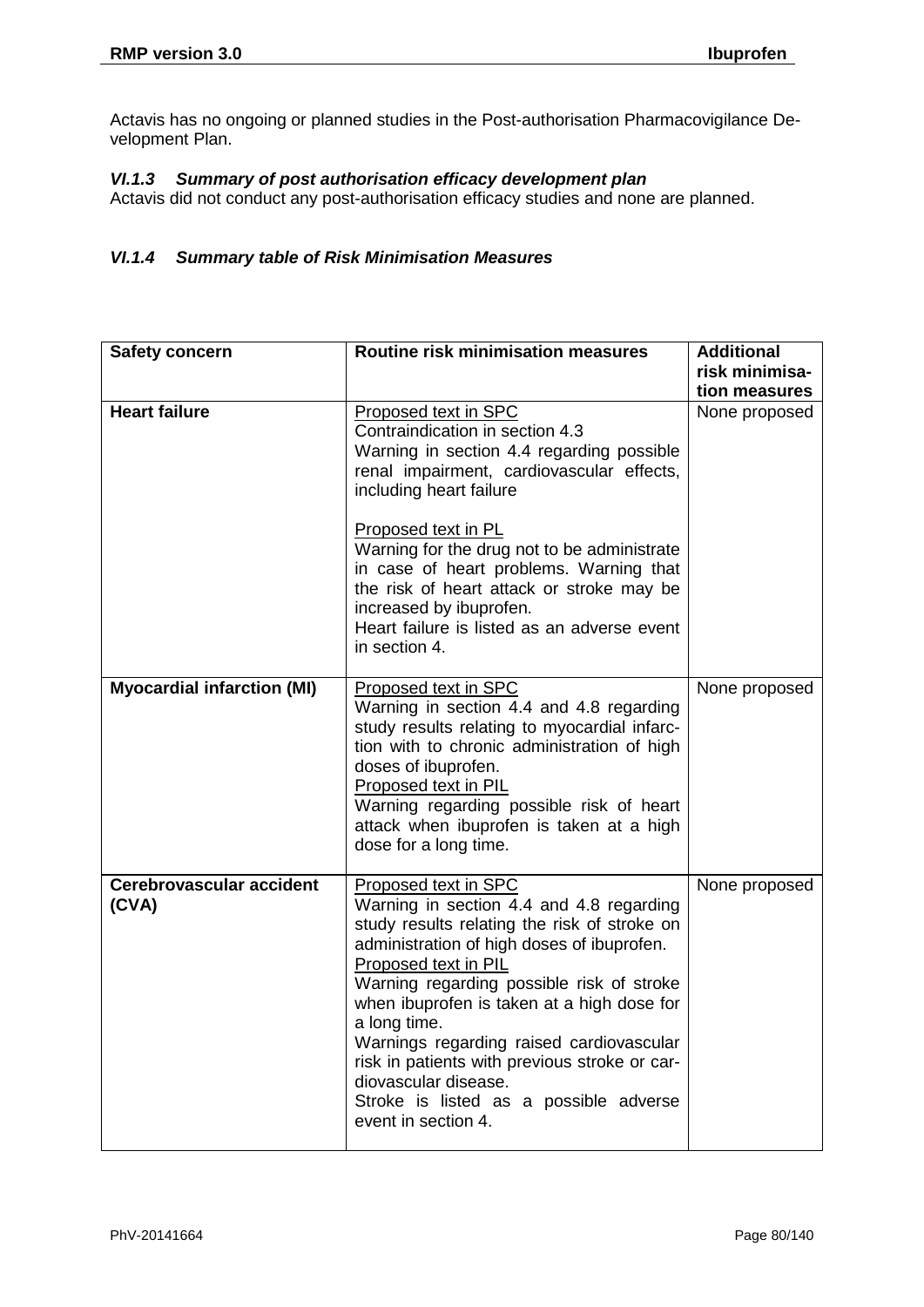| <b>Gastro-intestinal bleeding,</b> | Proposed text in SPC                                                                                                                                                                                                                                                                                                                                                                                                                                                                                                                   | None proposed |
|------------------------------------|----------------------------------------------------------------------------------------------------------------------------------------------------------------------------------------------------------------------------------------------------------------------------------------------------------------------------------------------------------------------------------------------------------------------------------------------------------------------------------------------------------------------------------------|---------------|
| ulceration, and perforation        | Contraindication in section 4.3 in case of a<br>history of gastrointestinal bleeding or                                                                                                                                                                                                                                                                                                                                                                                                                                                |               |
|                                    | perforation, related to previous NSAIDs                                                                                                                                                                                                                                                                                                                                                                                                                                                                                                |               |
|                                    | therapy or in case of an active or history of                                                                                                                                                                                                                                                                                                                                                                                                                                                                                          |               |
|                                    | recurrent peptic ulcer/haemorrhage (two or                                                                                                                                                                                                                                                                                                                                                                                                                                                                                             |               |
|                                    | more distinct episodes of proven ulceration                                                                                                                                                                                                                                                                                                                                                                                                                                                                                            |               |
|                                    | or bleeding).                                                                                                                                                                                                                                                                                                                                                                                                                                                                                                                          |               |
|                                    | Warnings in section 4.4 related to:<br>Category of population most affected-<br>elderly<br>Caution to be exercised in patients with<br>$\overline{\phantom{a}}$<br>relevant medical history, measures to<br>be taken regarding reducing doses or<br>using protective agents<br>Cases that may be fatal and may occur<br>without warning symptoms or without<br>previous history of serious GI events.<br>Ibuprofen withdrawal in case<br>GI<br>bleeding or ulceration occurs                                                           |               |
|                                    | Text is included in section 4.5 regarding the<br>increased risk of gastric bleeding with<br>administration<br>concomitant<br>with<br>corticosteroids, antiplatelets and<br>other<br>NSAID <sub>s</sub> .                                                                                                                                                                                                                                                                                                                               |               |
|                                    |                                                                                                                                                                                                                                                                                                                                                                                                                                                                                                                                        |               |
|                                    | Warning in section 4.8 that the most com-<br>monly observed adverse events are gas-<br>trointestinal in nature and listed adverse<br>reactions: dyspepsia, abdominal pain,<br>nausea, vomiting, flatulence, diarrhoea,<br>constipation, ulcers, sometimes<br>with<br>bleeding and perforation (see section 4.4),<br>melaena, haematemesis, ulcerative sto-<br>matitis, colitis, exacerbation of inflammato-<br>ry bowel disease, gastritis.<br>Gastro-intestinal bleeding is listed in sec-<br>tion 4.9 as possible event in overdose. |               |
|                                    | Proposed text in PL<br>Warnings in section 2 not to administrate<br>ibuprofen in case of stomach ulcer, perfo-<br>ration or bleeding, or they have had one                                                                                                                                                                                                                                                                                                                                                                             |               |
|                                    | twice or more in the past or in case perfo-                                                                                                                                                                                                                                                                                                                                                                                                                                                                                            |               |
|                                    | ration or a bleeding ulcer was experienced                                                                                                                                                                                                                                                                                                                                                                                                                                                                                             |               |
|                                    | taking<br>after<br>non-steroidal<br>a<br>anti-                                                                                                                                                                                                                                                                                                                                                                                                                                                                                         |               |
|                                    | inflammatory (NSAID) medicine.<br>A warning is included to avoid administra-                                                                                                                                                                                                                                                                                                                                                                                                                                                           |               |
|                                    | tion of ibuprofen in patients with pre-                                                                                                                                                                                                                                                                                                                                                                                                                                                                                                |               |
|                                    | existing conditions that may increase sus-                                                                                                                                                                                                                                                                                                                                                                                                                                                                                             |               |
|                                    | ceptibility to bleeding.                                                                                                                                                                                                                                                                                                                                                                                                                                                                                                               |               |
|                                    | Warning to stop the medicine in case of                                                                                                                                                                                                                                                                                                                                                                                                                                                                                                |               |
|                                    | black tarry stools or blood-stained vomit                                                                                                                                                                                                                                                                                                                                                                                                                                                                                              |               |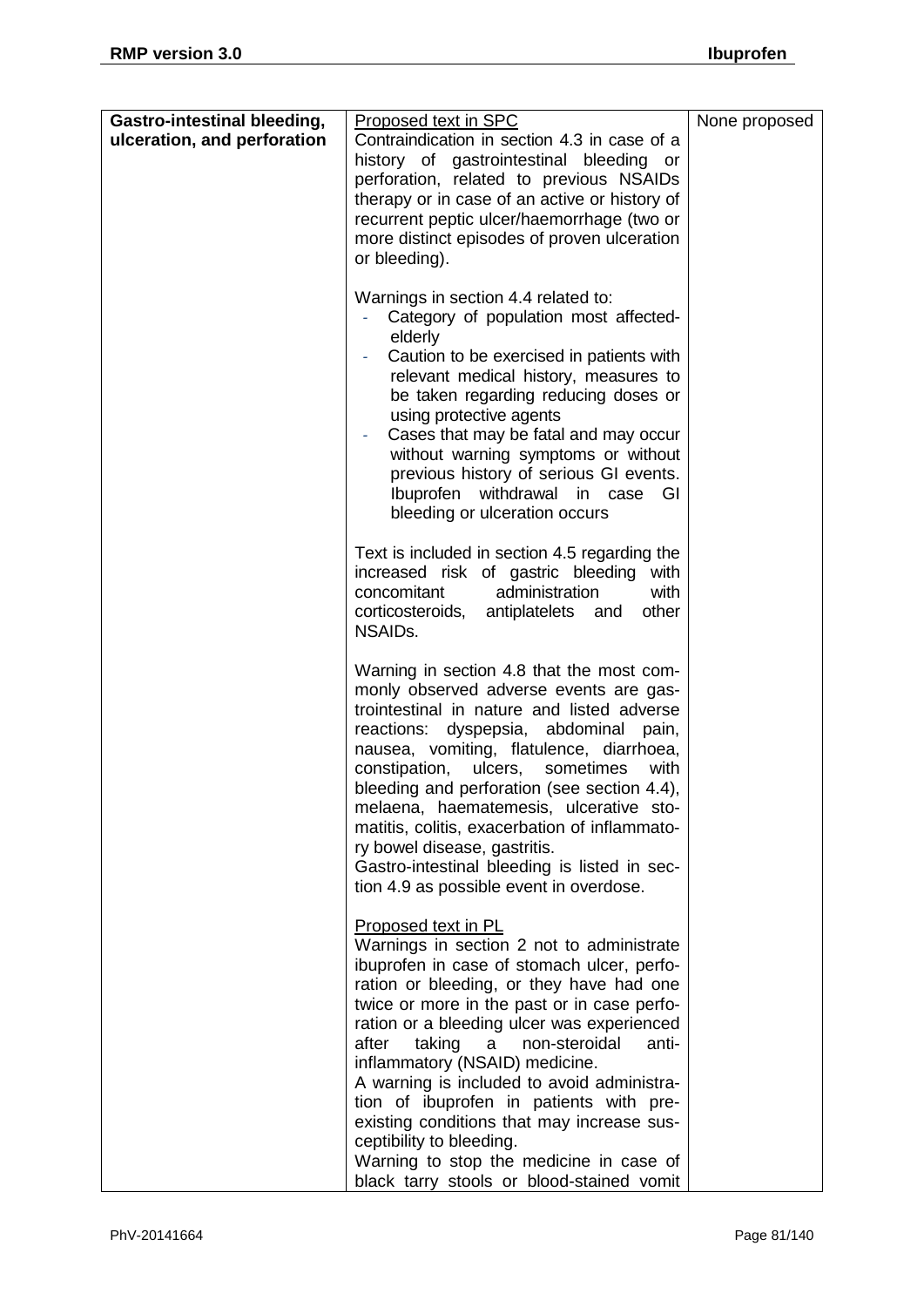|                                                                                                                                         | (signs of digestive tract ulcer with bleed-<br>ing) appearance.<br>Listed as possible side effects: digestive<br>tract ulcer with or without perforation                                                                                                                                                                                                                                                                                                                                                                                                                                                                                                                                                                                                                                                                                                                                        |               |
|-----------------------------------------------------------------------------------------------------------------------------------------|-------------------------------------------------------------------------------------------------------------------------------------------------------------------------------------------------------------------------------------------------------------------------------------------------------------------------------------------------------------------------------------------------------------------------------------------------------------------------------------------------------------------------------------------------------------------------------------------------------------------------------------------------------------------------------------------------------------------------------------------------------------------------------------------------------------------------------------------------------------------------------------------------|---------------|
| <b>Exacerbation of Ulcerative</b><br><b>Colitis and Crohn's disease</b>                                                                 | <b>Proposed text in SPC</b><br>Warning in section 4.4 for NSAIDs to be<br>given with care to patients with a history of<br>gastrointestinal disease (ulcerative colitis,<br>Crohn's disease) as these conditions may<br>be exacerbated.<br>Listed events in section 4.8: exacerbation<br>of colitis and Crohn's disease.                                                                                                                                                                                                                                                                                                                                                                                                                                                                                                                                                                        | None proposed |
|                                                                                                                                         | Proposed text PIL<br>Warning to talk to the doctor in case the<br>child suffers from chronic inflammatory<br>bowel disease such as Crohn's disease or<br>ulcerative colitis.<br>Listed as possible side effects: worsening<br>of inflammation of the colon (colitis) and<br>digestive tract (Crohn's disease).                                                                                                                                                                                                                                                                                                                                                                                                                                                                                                                                                                                  |               |
| Severe skin reactions (in-<br><b>cluding Exfoliative dermati-</b><br>tis, Stevens Johnson syn-<br>drome, Toxic epidermal<br>necrolysis) | Proposed text in SPC<br>Warning in section 4.4 related to:<br>Possible occurrence of serious skin<br>reactions, some of them fatal, in-<br>cluding exfoliative dermatitis, Ste-<br>vens-Johnson syndrome, and toxic<br>epidermal necrolysis.<br>Patients at highest risk and usual<br>onset of reactions<br>Discontinuation of treatment at the<br>first appearance of skin rash, mu-<br>cosal lesions, or any other sign of<br>hypersensitivity.<br>Listed reactions in section 4.8 bullous re-<br>actions including Stevens-Johnson syn-<br>drome and toxic epidermal necrolysis.<br>Proposed text in PIL<br>Warning to stop the treatment in case of<br>occurence of severe rash with blisters on<br>the skin especially on the legs, arms,<br>hands and feet which can also involve the<br>face and lips (Stevens-Johnson's syn-<br>drome).<br>Severe allergic skin reactions are listed in | None proposed |
|                                                                                                                                         | section 4 as very rare adverse events.                                                                                                                                                                                                                                                                                                                                                                                                                                                                                                                                                                                                                                                                                                                                                                                                                                                          |               |
| Renal toxicity/ renal failure                                                                                                           | Proposed text in SPC<br>Contraindication in section 4.3 in severe<br>renal insufficiency<br>Warning<br>section<br>in<br>4.4<br>that<br>renal<br>impairment as renal function may further                                                                                                                                                                                                                                                                                                                                                                                                                                                                                                                                                                                                                                                                                                        | None proposed |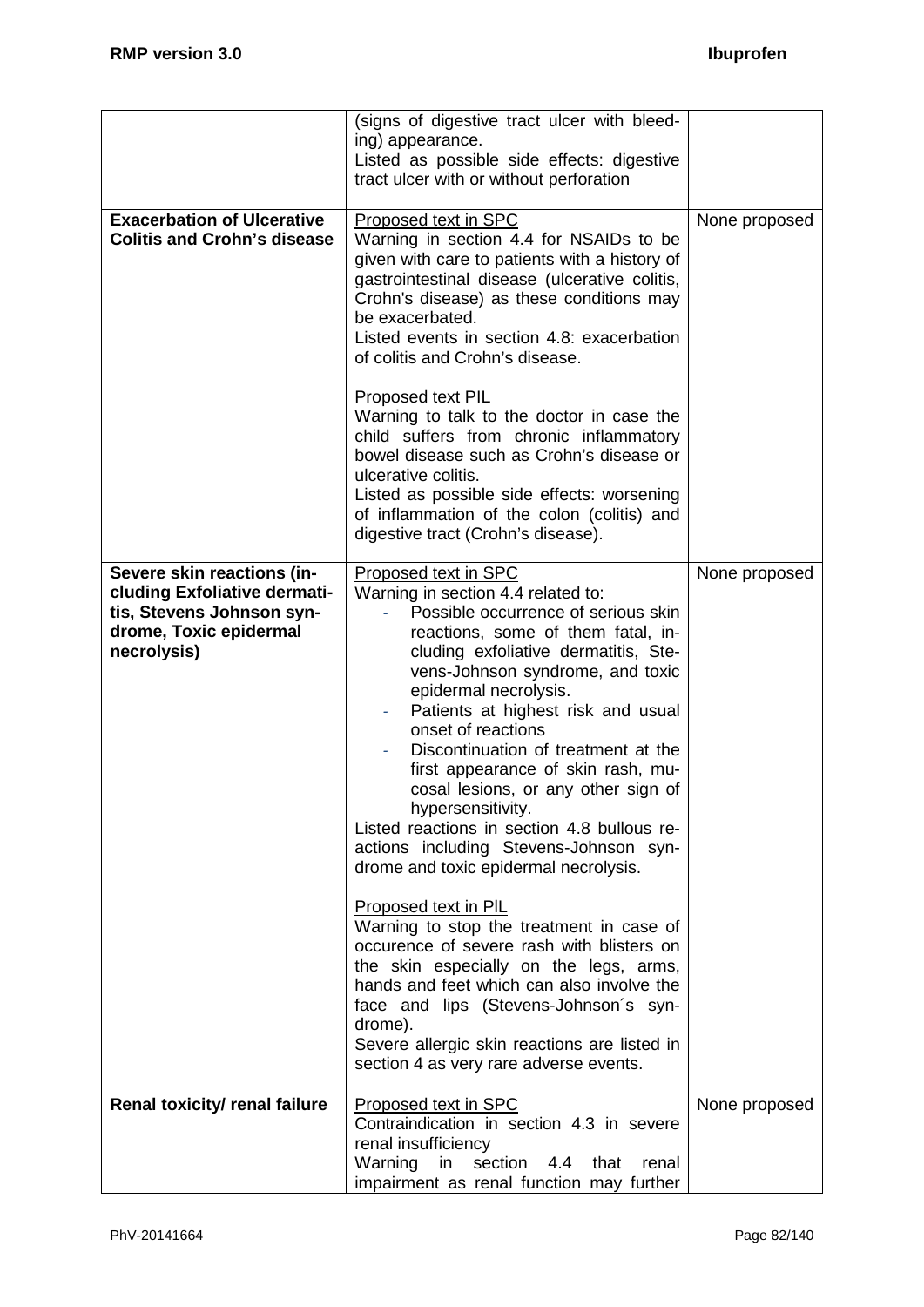|                                                                                                                                                                                                                                                                                       | deteriorate, listed patients at highest risk<br>and warning to monitor renal function,<br>especially in high risk patients.<br>A warning is included in section 4.5 about<br>possible<br>risk<br><b>of</b><br>the<br>acute<br>renal<br>insufficiency in patients with compromised<br>function<br>where<br>angiotensin<br>renal<br>receptor antagonists are combined with<br>NSAIDs.<br>Adequate<br>hydration<br>and<br>of<br>monitoring<br>renal<br>function<br>is.<br>recommended throughout the treatment.<br>Text is included in section 4.6 regarding<br>the<br>risk of renal dysfunction<br>and<br>subsequent renal failure of the foetus upon<br>in utero exposure to ibuprofen.<br>Listed reaction in 4.8 : renal failure<br>Acute renal failure is mentioned in section<br>4.9 in the event of overdose. |               |
|---------------------------------------------------------------------------------------------------------------------------------------------------------------------------------------------------------------------------------------------------------------------------------------|------------------------------------------------------------------------------------------------------------------------------------------------------------------------------------------------------------------------------------------------------------------------------------------------------------------------------------------------------------------------------------------------------------------------------------------------------------------------------------------------------------------------------------------------------------------------------------------------------------------------------------------------------------------------------------------------------------------------------------------------------------------------------------------------------------------|---------------|
|                                                                                                                                                                                                                                                                                       | Proposed text in PIL<br>Warning not to administrate in case of<br>severe kidney failure, or to talk to the<br>doctor if kidney problems exist.<br>Kidney failure listed as possible side effect.                                                                                                                                                                                                                                                                                                                                                                                                                                                                                                                                                                                                                 |               |
| Use during third trimester<br>of pregnancy                                                                                                                                                                                                                                            | Proposed text in SPC<br>Contraindication in section 4.3 in the last<br>trimester of pregnancy.<br>Warning in section 4.6 related to possible<br>effects to foetus and to the mother, if ad-<br>ministrated in the third trimester of preg-<br>nancy, and another warning not to be ad-<br>ministrated in the lats trimester of preg-<br>nancy.                                                                                                                                                                                                                                                                                                                                                                                                                                                                   | None proposed |
|                                                                                                                                                                                                                                                                                       | Proposed text in PIL<br>Warning to avoid administration of ibu-<br>profen in the last three months of preg-<br>nancy, and to address this matter to<br>healthcare professionals before talking the<br>medicine during pregnancy.                                                                                                                                                                                                                                                                                                                                                                                                                                                                                                                                                                                 |               |
| Interaction with medication<br>that can increase the risk of<br>bleeding and ulceration,<br>such as corticosteroids,<br>anticoagulants<br>such<br>as<br>warfarin, selective seroto-<br><b>inhibitors</b><br>nin<br>uptake<br>(SSRIs)<br>anti-platelet<br>or<br>agents such as aspirin | Proposed text in SPC<br>Warning in section 4.4 to avoid concomi-<br>tant NSAIDs including cyclooxygenase-2<br>selective inhibitors and caution should be<br>advised in patients receiving concomitant<br>medications which could increase the risk<br>of ulceration or bleeding, such as oral cor-<br>ticosteroids, anticoagulants such as warfa-<br>rin or heparin, selective serotonin-reuptake<br>inhibitors or anti-platelet agents such as<br>acetylsalicylic acid.                                                                                                                                                                                                                                                                                                                                         | None proposed |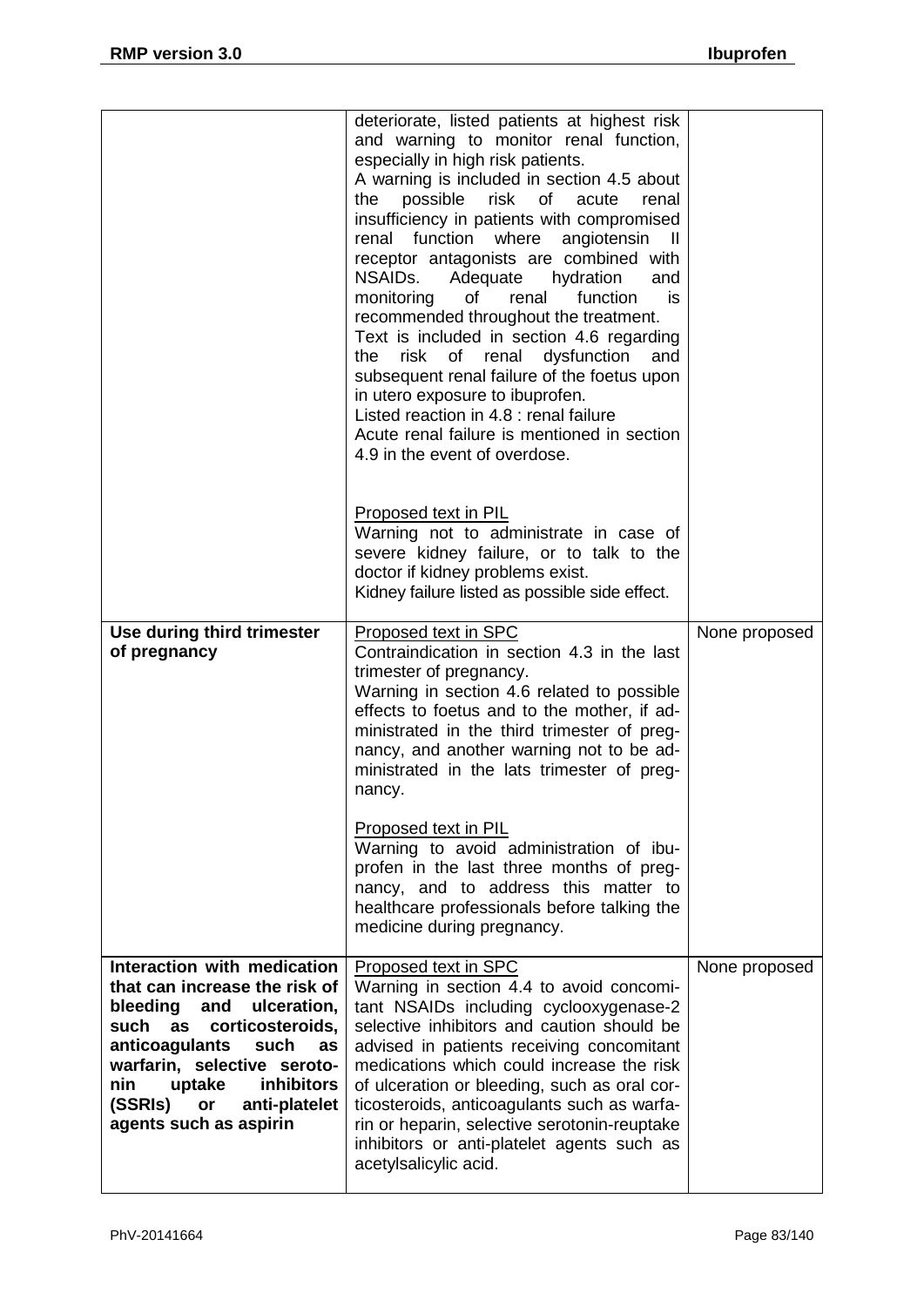|                                                     | Listed interactions in section 4.5 with: oth-<br>er NSADs, anticoagulants, corticosteroids,<br>SSRIs, anti-platelet aggregation agents.                                                                                                                                                                                                                                                                                                                                                                                                                                                                                                                                                                                                                                                                                                                  |               |
|-----------------------------------------------------|----------------------------------------------------------------------------------------------------------------------------------------------------------------------------------------------------------------------------------------------------------------------------------------------------------------------------------------------------------------------------------------------------------------------------------------------------------------------------------------------------------------------------------------------------------------------------------------------------------------------------------------------------------------------------------------------------------------------------------------------------------------------------------------------------------------------------------------------------------|---------------|
|                                                     | Proposed text in PIL:<br>Warning to seek for healthcare profes-<br>sional advice if NSAIDs are coadminis-<br>tered with anticoagulants, antiplatelets,<br>corticosteroids and SSRIs.                                                                                                                                                                                                                                                                                                                                                                                                                                                                                                                                                                                                                                                                     |               |
| Interaction with antihyper-                         | Proposed text in SPC                                                                                                                                                                                                                                                                                                                                                                                                                                                                                                                                                                                                                                                                                                                                                                                                                                     | None proposed |
| tensive agents (e.g. diuret-<br>ics, beta-blockers) | A warning is included in section 4.4 re-<br>garding the risk of renal dysfunction with<br>concomitant administration of antihyper-<br>tensive agents.<br>Warnings are in section 4.5:<br>NSAIDs may reduce the effect of di-<br>$\bullet$<br>uretics and antihypertensive medici-<br>nal products.<br>NSAIDs and diurectis may work<br>synergistically to<br>promote<br>ne-<br>phrotoxicity<br>The risk of acute renal insufficiency<br>$\bullet$<br>is increased when NSAIDs are giv-<br>en with angiotensin II receptor an-<br>tagonists<br>The combination should be administered<br>with caution, especially in the elderly and<br>protective measures should be taken in all<br>patients, including monitoring of renal<br>after initiation of concomitant<br>function<br>therapy, and periodically thereafter. Ade-<br>quate hydration is advised. |               |
|                                                     | Proposed text in PIL:<br>Warning to refer to the doctor if medicines<br>for high blood pressure (e.g. captopril,<br>atenolol, losartan) are concomitantly taken<br>with Ibuprofen.                                                                                                                                                                                                                                                                                                                                                                                                                                                                                                                                                                                                                                                                       |               |
| Use by elderly                                      | Proposed text in SPC<br>Warning in section 4.4 that the elderly<br>have an increased frequency of adverse<br>reactions to NSAIDs especially gastroin-<br>testinal bleeding and perforation which<br>may be fatal. Other specific warnings in<br>this population regarding renal effects,<br>gastrointestinal bleeding, ulceration and<br>perforation, drug interactions with antihy-<br>pertensive or diuretic agents.                                                                                                                                                                                                                                                                                                                                                                                                                                   | None proposed |
|                                                     | <b>Proposed text in PIL</b><br>Warning that the elderly are more likely to<br>have some of the possible side effects<br>listed.                                                                                                                                                                                                                                                                                                                                                                                                                                                                                                                                                                                                                                                                                                                          |               |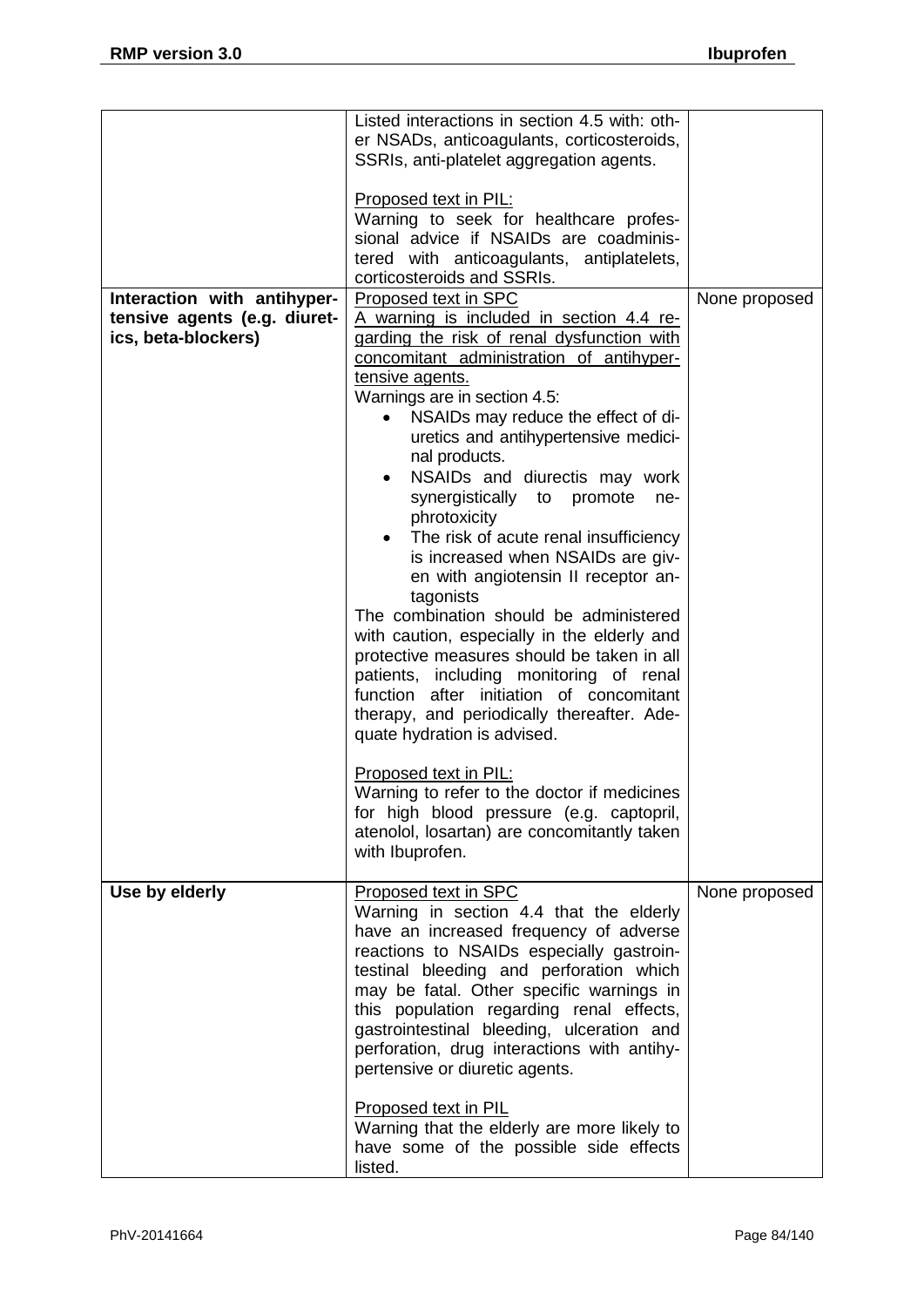| Use by patients with (histo-      | Proposed text in SPC                                                                                                                                                                                                                                                                                                                                                                                                                                                                                                   | None proposed |
|-----------------------------------|------------------------------------------------------------------------------------------------------------------------------------------------------------------------------------------------------------------------------------------------------------------------------------------------------------------------------------------------------------------------------------------------------------------------------------------------------------------------------------------------------------------------|---------------|
| ry of) bronchial asthma           | Contraindications for patients a previous<br>history of bronchial asthma.<br>Warning in 4.4 that bronchospasm may be<br>precipitated in patients suffering from or<br>with a previous history of bronchial asthma<br>or allergic disease.<br>Aggravated asthma and bronchospasm<br>are listed as side effects in section 4.8.<br>In section 4.9, exacerbation of asthma in<br>asthmatics is possible in the event of<br>overdose.<br><b>Bronchodilators</b><br>are<br>recommended should this unlikely event<br>ensue. |               |
|                                   | <b>Proposed text in PIL</b><br>A contraindication is included in section 2<br>for patients who previously experienced<br>asthma secondary to ibuprofen therapy.<br>Warning in section 2 to avoid administra-<br>tion in asthmatics and to seek healthcare<br>advice if ibuprofen is deemed absolutely<br>necessary in this population.<br>Unexplained wheezing, worsening of exist-<br>ing asthma and difficulty in breathing are<br>all side effects listed in section 4.                                             |               |
| <b>Hypersensitivity reactions</b> | Text in SmPC<br>Text is included in section 4.3 in order to<br>avoid administration of ibuprofen in pa-<br>tients with known hypersensitivity to the<br>active substance or excipients and in pa-<br>tients with previous episodes of hypersen-<br>sitivity reactions to aspirin<br>or<br>other<br>NSAID <sub>s</sub> .                                                                                                                                                                                                | None proposed |
|                                   | A warning is included in section 4.4 to<br>raise awareness regarding the risk of seri-<br>ous skin reactions (SJS, TEN, severe<br>bullous reactions).<br>A warning is included in section 4.4 re-<br>garding the risk of bronchospasm in pa-<br>tients suffering from or with a previous his-<br>tory of bronchial asthma or allergic dis-<br>ease.                                                                                                                                                                    |               |
|                                   | Severe hypersensitivity reactions (asthma,<br>aggravated asthma, bronchospasm, facial,<br>tongue and laryngeal swelling, dyspnoea,<br>tachycardia, hypotension, anaphylaxis,<br>angioedema or severe shock are listed in<br>section 4.8 as very rare adverse events<br>secondary to ibuprofen therapy. Uticaria is<br>listed in section 4.8 as an uncommon ad-<br>verse reaction to ibuprofen.                                                                                                                         |               |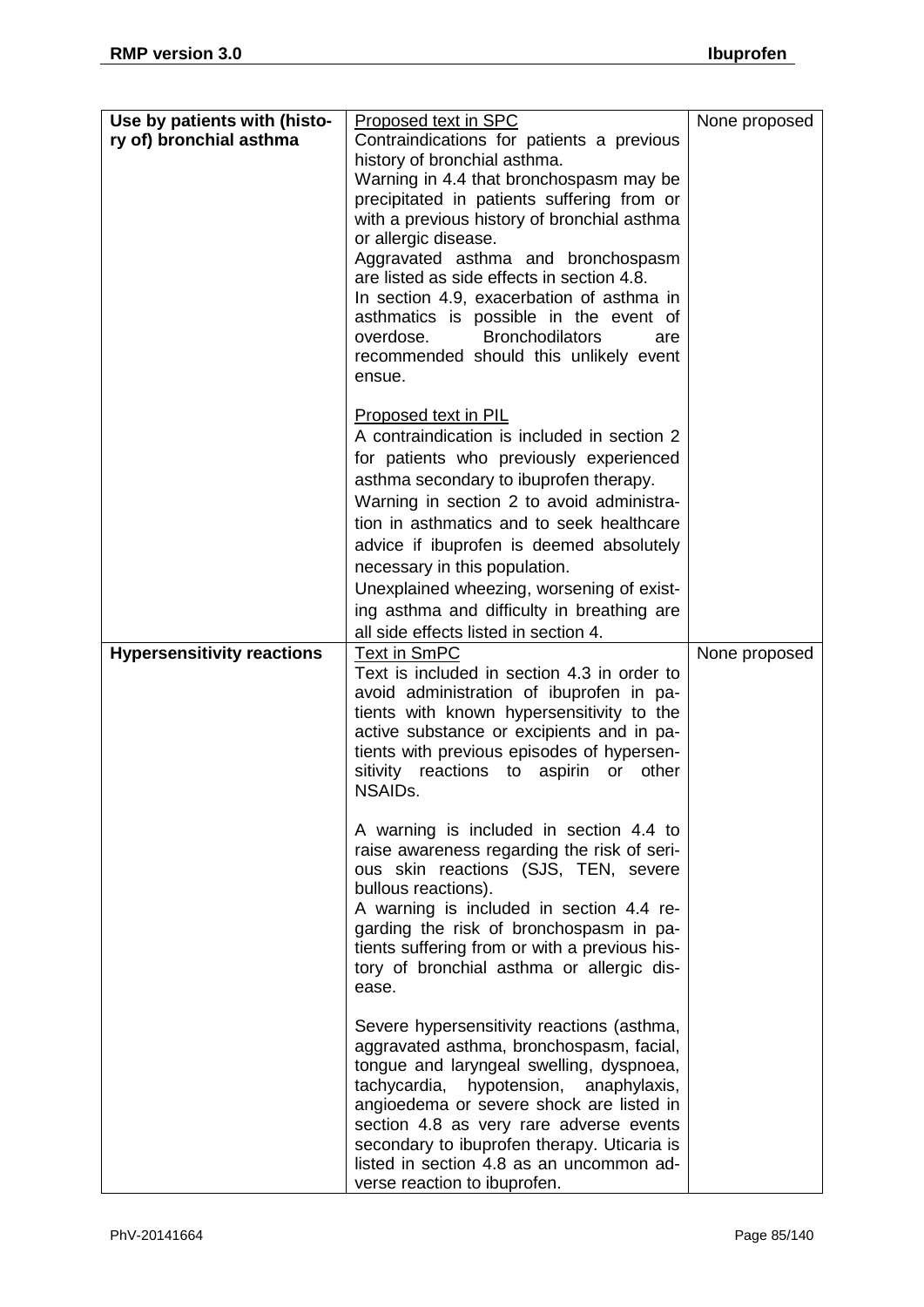|                                                  | Text is included in section 4.9 regarding<br>the risk of exacerbation of asthma upon<br>overdosing with ibuprofen.                                                                                                                                                                                                                                  |               |
|--------------------------------------------------|-----------------------------------------------------------------------------------------------------------------------------------------------------------------------------------------------------------------------------------------------------------------------------------------------------------------------------------------------------|---------------|
|                                                  | <b>Text in PIL</b>                                                                                                                                                                                                                                                                                                                                  |               |
|                                                  | Section 1: Do not give this medicine to<br>your child if:<br>Ibuprofen is not indicated in patients with<br>known allergies to ibuprofen or any of the<br>excipients or in patients with prior hyper-<br>sensitivity reactions to aspirin or any other<br>non-steroidal inti-inflammatory drugs.                                                    |               |
|                                                  | Text is included under warning and pre-<br>advise<br>addressing<br>cautions<br>to<br>to<br>healthcare professionals should admin-<br>istration of ibuprofen be necessary in pa-<br>tients with asthma, history of asthma or<br>other allergic disease.                                                                                              |               |
|                                                  | Severe allergic reactions (swelling of the<br>face, tongue, neck or throat, difficulty<br>breathing, fast heart rate, feeling faint or<br>dizzy or collapse) are listed in section 4 as<br>very rare side effects.<br>Allergic skin reactions such as itchy, red,<br>raised rash are listed as uncommon<br>events in section 4.                     |               |
| <b>Hypersensitivity to NSAIDs</b><br>or aspirin. | <b>Text in SmPC</b><br>Text is included in section 4.3 in order to<br>avoid administration of ibuprofen in pa-<br>tients with known hypersensitivity to the<br>active substance or excipients and in pa-<br>tients with previous episodes of hypersen-<br>sitivity reactions to aspirin or<br>other<br>NSAID <sub>s.</sub>                          | None proposed |
|                                                  | A warning is included in section 4.4 to<br>raise awareness regarding the risk of seri-<br>ous skin reactions (SJS, TEN, severe<br>bullous reactions).<br>A warning is included in section 4.4 re-<br>garding the risk of bronchospasm in pa-<br>tients suffering from or with a previous his-<br>tory of bronchial asthma or allergic dis-<br>ease. |               |
|                                                  | Severe hypersensitivity reactions (asthma,<br>aggravated asthma, bronchospasm, facial,<br>tongue and laryngeal swelling, dyspnoea,<br>tachycardia,<br>hypotension,<br>anaphylaxis,<br>angioedema or severe shock are listed in<br>section 4.8 as very rare adverse events                                                                           |               |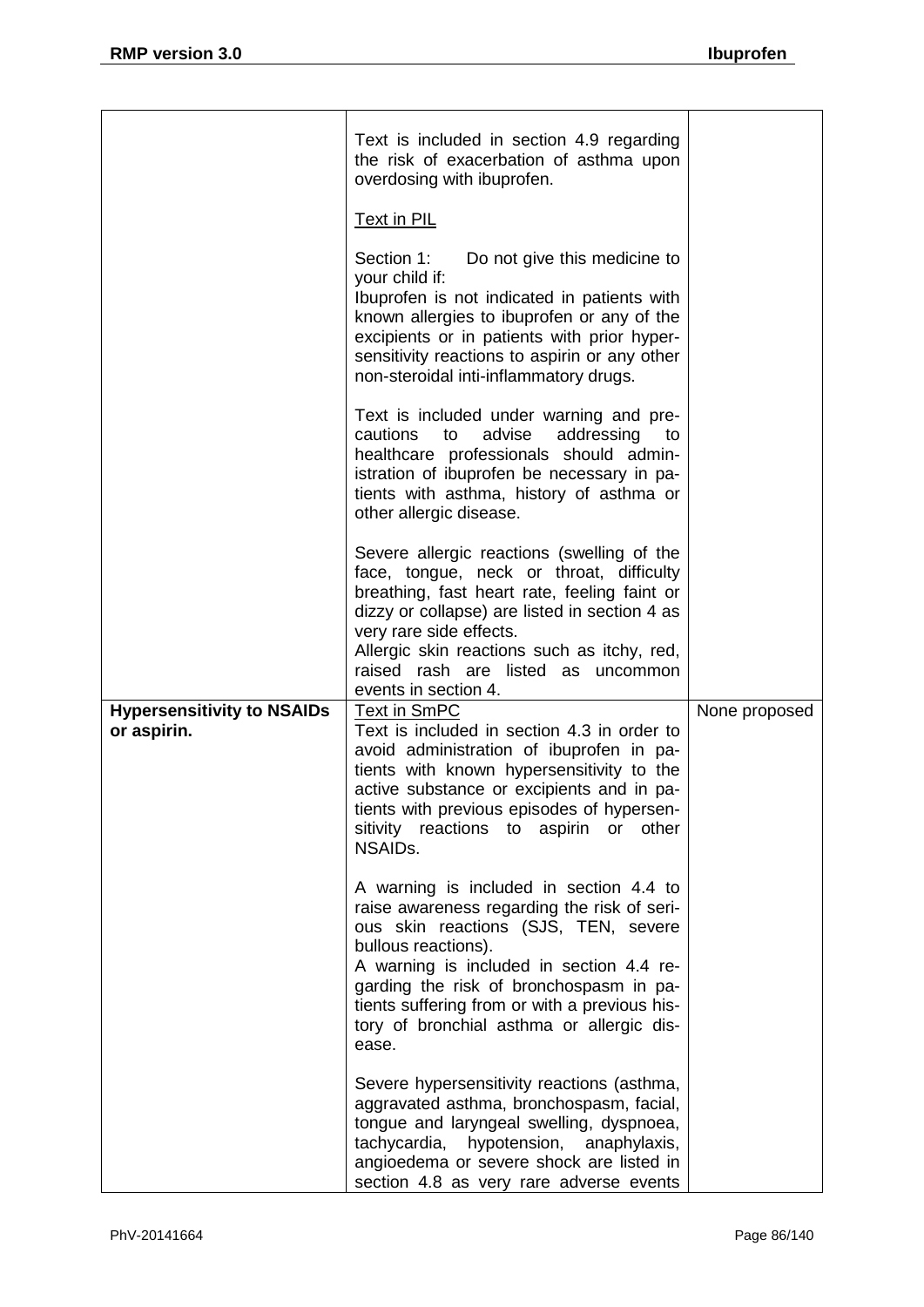|                          | secondary to ibuprofen therapy. Uticaria is<br>listed in section 4.8 as an uncommon ad-<br>verse reaction to ibuprofen.                                                                                                                                                                                                         |               |
|--------------------------|---------------------------------------------------------------------------------------------------------------------------------------------------------------------------------------------------------------------------------------------------------------------------------------------------------------------------------|---------------|
|                          | Text is included in section 4.9 regarding<br>the risk of exacerbation of asthma upon<br>overdosing with ibuprofen.                                                                                                                                                                                                              |               |
|                          | <b>Text in PIL</b>                                                                                                                                                                                                                                                                                                              |               |
|                          | Section 1:<br>Do not give this medicine to<br>your child if:<br>Ibuprofen is not indicated in patients with<br>known allergies to ibuprofen or any of the<br>excipients or in patients with prior hyper-<br>sensitivity reactions to aspirin or any other<br>non-steroidal inti-inflammatory drugs.                             |               |
|                          | Text is included under warning and pre-<br>advise<br>addressing<br>cautions to<br>to<br>healthcare professionals should admin-<br>istration of ibuprofen be necessary in pa-<br>tients with asthma, history of asthma or<br>other allergic disease.                                                                             |               |
|                          | Severe allergic reactions (swelling of the<br>face, tongue, neck or throat, difficulty<br>breathing, fast heart rate, feeling faint or<br>dizzy or collapse) are listed in section 4 as<br>very rare side effects.<br>Allergic skin reactions such as itchy, red,<br>raised rash are listed as uncommon<br>events in section 4. |               |
| <b>Hepatic disorders</b> | <b>Text in SmPC</b><br>Ibuprofen is contraindicated in section 4.3<br>in patients with severe hepatic insufficien-<br>cy.                                                                                                                                                                                                       | None proposed |
|                          | A warning is included in section 4.4 re-<br>garding the risk of hepatic disorders asso-<br>ciated with ibuprofen.                                                                                                                                                                                                               |               |
|                          | Liver disorders are listed in section 4.8 as<br>very rare side effects of ibuprofen.                                                                                                                                                                                                                                            |               |
|                          | In section 4.9, liver damage is listed as a<br>possible adverse reaction following over-<br>dose with ibuprofen.                                                                                                                                                                                                                |               |
|                          | <b>Text in PIL</b><br>A contraindication is included in section 2<br>for patients with severe kidney, heart or<br>liver failure.<br>A warning is included in section 2 in chil-                                                                                                                                                 |               |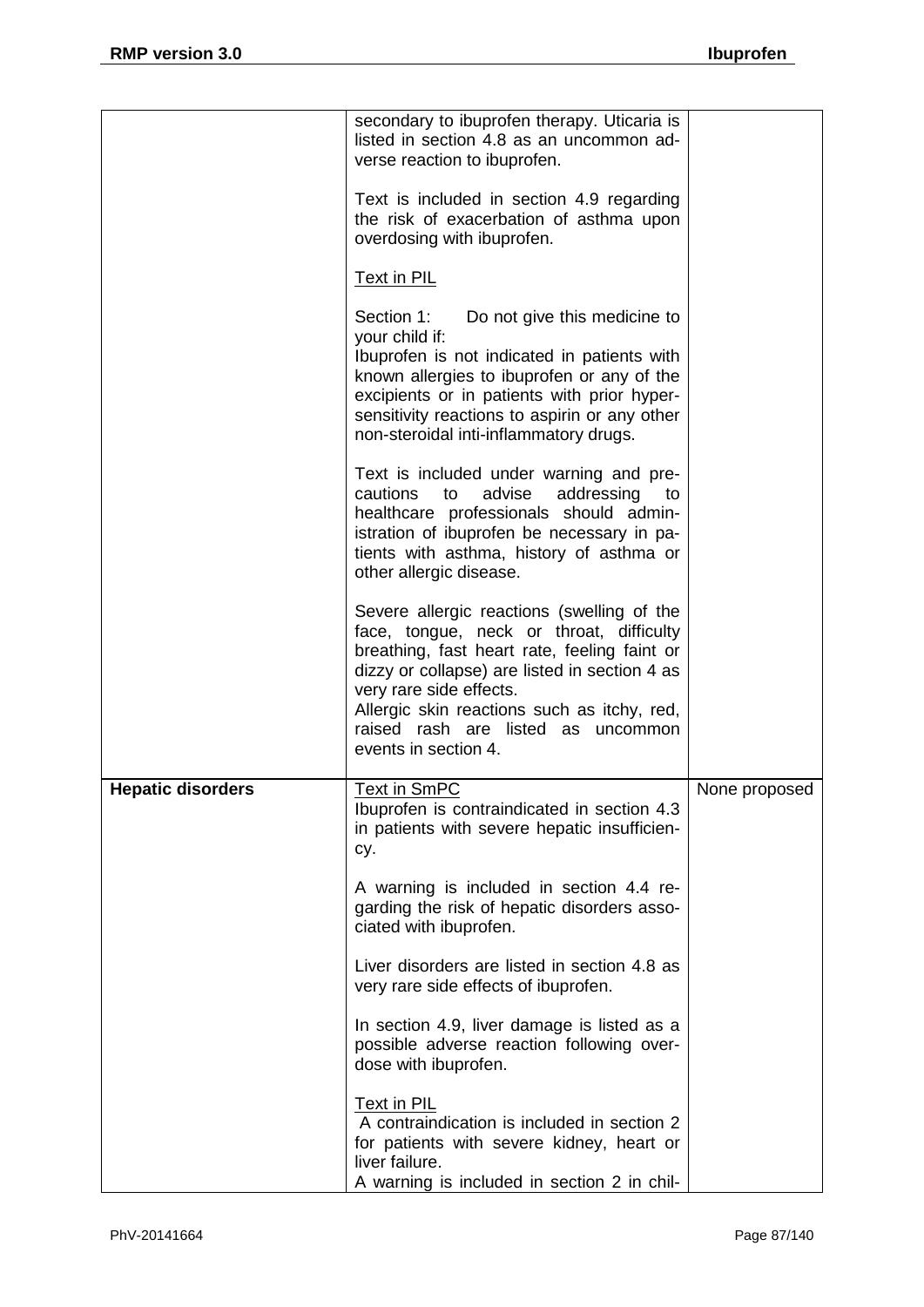|                                                                                     | dren with kidney, heart or liver failure.<br>Yellowing of the skin or eyes, pale stools<br>or upper abdominal pain (possible signs of<br>liver problems) are listed under section 4<br>as very rare adverse events.                                                                                                                   |               |
|-------------------------------------------------------------------------------------|---------------------------------------------------------------------------------------------------------------------------------------------------------------------------------------------------------------------------------------------------------------------------------------------------------------------------------------|---------------|
|                                                                                     |                                                                                                                                                                                                                                                                                                                                       |               |
| Aseptic meningitis in pa-<br>tients with SLE and mixed<br>connective tissue disease | <b>Text in SmPC</b><br>A warning is included in section 4.4 re-<br>garding the risk of aseptic meningitis with<br>special focus on patients with SLE and<br>mixed connective tissue disease.                                                                                                                                          | None proposed |
|                                                                                     | Aseptic meningitis is listed as a side effect<br>in section 4.8.                                                                                                                                                                                                                                                                      |               |
|                                                                                     | Text in PIL<br>Symptoms of meningitis such as stiff neck,<br>fever, disorientation are listed as possible<br>side effects in section 4. The text includes<br>information on higher risk groups such as<br>patients with pre-existing autoimmune dis-<br>orders (mixed connective tissue disease<br>and systemic lupus erythematosus). |               |
| <b>Premature closure of the</b><br>foetal ductus arteriosus                         | <b>Text in SmPC</b><br>Text is included in section 4.6 regarding<br>use in pregnancy and possible risk of car-<br>diotoxicity with ibuprofen including prema-<br>ture closure of the foetal ductus arteriosus.                                                                                                                        | None proposed |
| <b>Impaired female fertility</b>                                                    | Proposed text in SPC<br>Warning in sections 4.4 and 4.6 that there<br>is some evidence that drugs which inhibit<br>cyclo-oxygenase/prostaglandin<br>synthesis<br>may cause impairment of female fertility<br>via affecting. This is considered reversible<br>on withdrawal of treatment.                                              | None proposed |
|                                                                                     | <b>Proposed text in PIL</b><br>Warning that Ibuprofen<br>belongs<br>to<br>a<br>group of medicines which may impair fertil-<br>ity in women. This is reversible on stop-<br>ping the medicine                                                                                                                                          |               |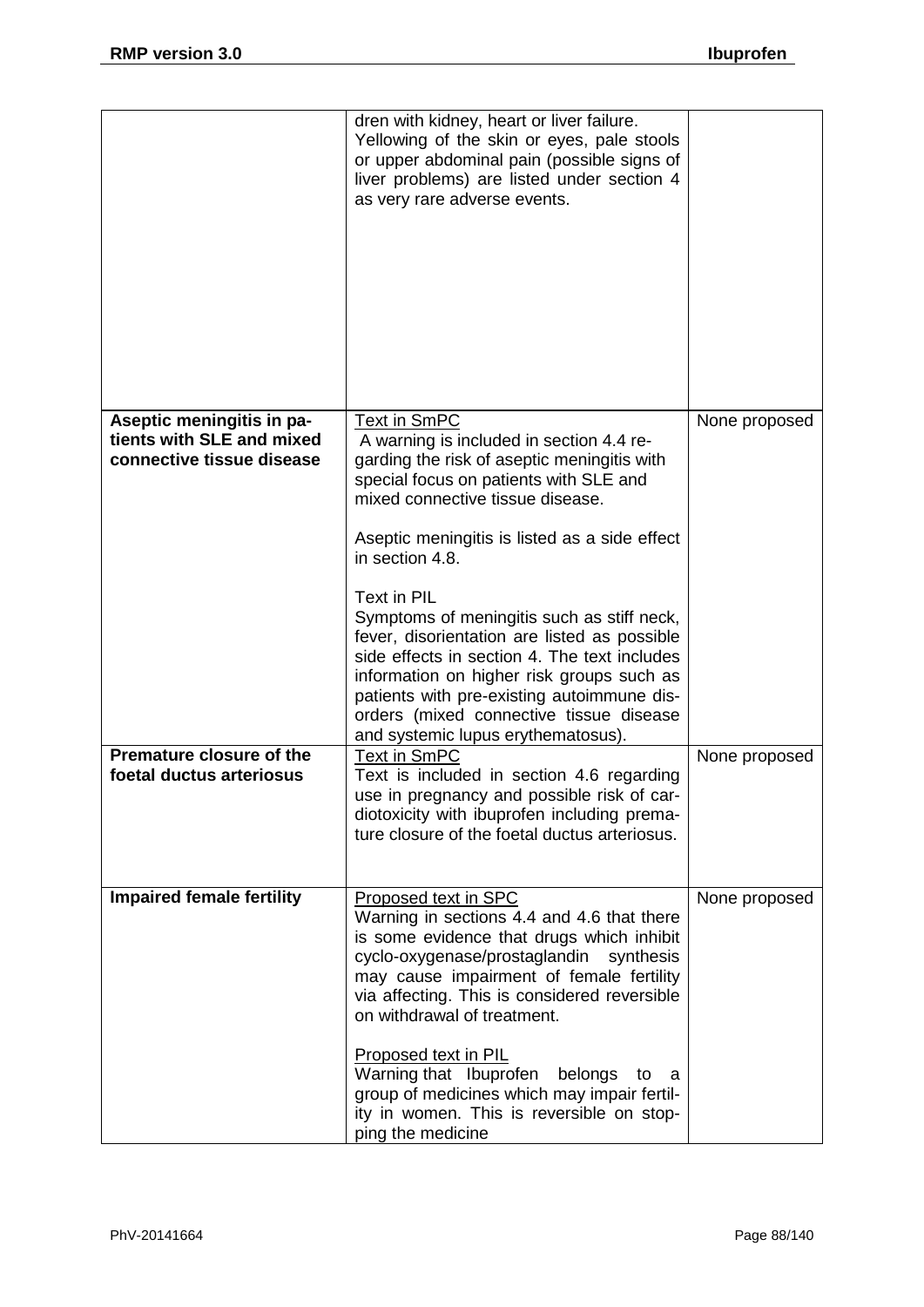| <b>Medication Overuse Head-</b><br>ache (MOH)                       | Proposed text in SPC<br>Warning in section 4.4 regarding possible<br>effect of Medication headache overuse in<br>case of long-term (>3 months) treatment<br>with administration every two days or more<br>frequently. The medication should be dis-<br>continued.<br>Headache is listed as an adverse reaction<br>of ibuprofen in section 4.8.<br>Headache is mentioned in section 4.9 in<br>the umbrella of symptoms secondary to<br>ibuprofen overdose.<br>Proposed text in PIL:<br>Headache is presented as a potential side<br>effect of ibuprofen.                                                                                                                                                                                                                                   | None proposed |
|---------------------------------------------------------------------|-------------------------------------------------------------------------------------------------------------------------------------------------------------------------------------------------------------------------------------------------------------------------------------------------------------------------------------------------------------------------------------------------------------------------------------------------------------------------------------------------------------------------------------------------------------------------------------------------------------------------------------------------------------------------------------------------------------------------------------------------------------------------------------------|---------------|
| Use during 1st and 2nd tri-<br>mester of pregnancy                  | Proposed text in SPC<br>Warning in section 4.6 regarding possible<br>risk associated with the use in first ans<br>second trimester of pregnancy, study re-<br>sults, absolute risk of malformations, risk<br>/dose dependency. Ibuprofen is not rec-<br>ommended in this period of pregnancy.<br>Proposed text PIL<br>Waning to administrate ibuprofen in the<br>forst and second trimester of pregnancy<br>only if advised by the doctor.                                                                                                                                                                                                                                                                                                                                                | None proposed |
| Second myocardial infarc-<br>tion after treatment with<br>ibuprofen | Proposed text in SPC/PIL<br>None                                                                                                                                                                                                                                                                                                                                                                                                                                                                                                                                                                                                                                                                                                                                                          | None proposed |
| Use for $> 14$ days                                                 | Proposed text in SPC<br>Warning in section 4.8 that clinical trials<br>have shown that long term use of ibu-<br>profen may be associated with a small in-<br>creased risk of arterial thrombotic events<br>(for example myocardial infarction or<br>stroke).<br>A warning is included in section 4.4 re-<br>garding the risk of medication overuse<br>headache on long term administration of<br>ibuprofen.<br>Proposed text in PIL:<br>A warning is included in section 2 concern-<br>ing the risk of heart attack with high doses<br>of ibuprofen given over a long time. The<br>lowest amount of ibuprofen for the shortest<br>duration is recommended in order to re-<br>duce this risk.<br>Text is included in section 4 regarding the<br>risk of heart attack and stroke on chronic | None proposed |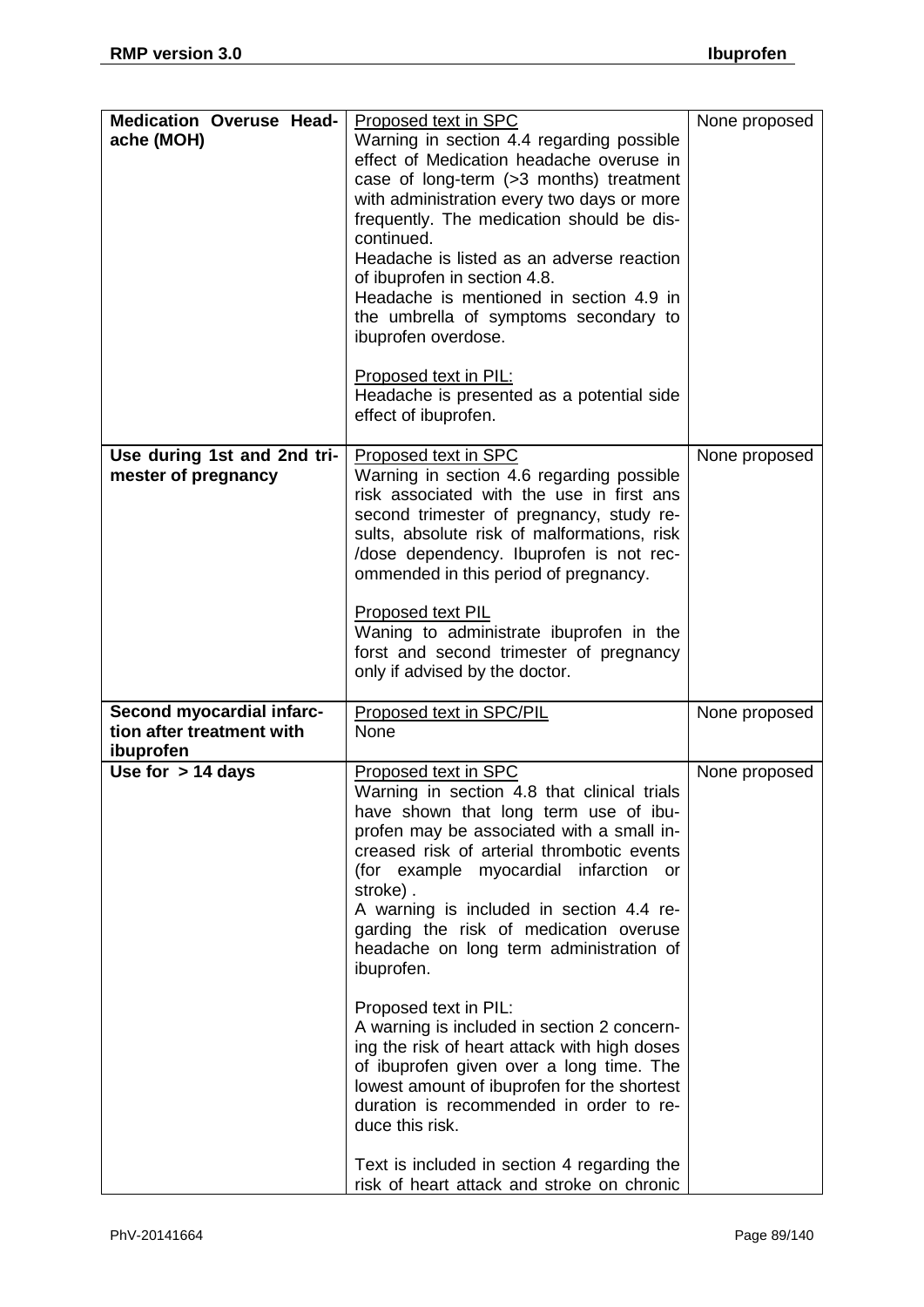| administration of ibuprofen. |  |
|------------------------------|--|
|                              |  |
|                              |  |
|                              |  |

#### **VI.2 Elements for a Public Summary** *VI.2.1 Overview of disease epidemiology*

## **Mild to moderate pain due to sore throat, teething pain, toothache, earache, headache, minor aches and sprains**

In a study comprising several EU countries, a total of 51.8 million respondents reported pain (20.9%) or just over one in five of the population 18 years of age and over. Moderate pain was reported by 29.4 million and mild pain by 9.0 million. With respect to frequency with which they had problems with pain, options ranged from daily pain to those who experienced pain once a month or less. Pain occurrence studies have consistently shown the impact of gender with women reporting more pain than men, reporting more severe and persistent pain and reporting pain in more body regions. The occurence of pain across all pain severity categories increases with age, the results (at least for severe and moderate pain) point to the highest occurence in the 40 to 59 years of age group.<sup>[1](#page-9-0)</sup>

In Grøholt EK et al study the total occurence of headache, abdominal pain and back pain among children 7-17 years of age was 14.9, 8.3 and 4.7%, respectively. The most common pain combination was headache and abdominal pain. Pain was most frequent among girls. The occurrence was slightly higher in low educated or low-income families compared to those of high status. Children living in low educated, low-income, worker families had approximately a 1.4-fold odds of having pain. There was a strong association between the different pain conditions and between pain and other forms of distress in the same child.<sup>[2](#page-9-1)</sup>

## **Fever, including post immunisation pyrexia**

As many as 20% of childhood fevers have no apparent cause. A small but significant number of these patients may have a serious bacterial infection; the risk is greatest among febrile infants and children younger than 36 months, making proper diagnosis and management important. Fever accounts for 10-20% of pediatric visits to health care providers. Patients with no easily identified source of infection have a small but significant risk of a serious bacterial infection. If not recognized and treated appropriately and promptly, this can cause morbidity or mortality.

Meningitis, pneumonia, urinary tract infection (UTI), human herpesvirus 6 (HHV-6), and bacteremia are serious sources of fever in infants and young children.

Neonates' immature immune systems place them at greater risk of general infection. Blood spread of infection is most common in this age group or in patients who are immunocompromised. For these same reasons, infants who have a localised bacterial infection have a greater risk of developing end stage infection or bacteremia (baterias in the blood). <sup>3</sup>

## **Symptoms of colds and influenza**

The common cold is the most common human disease, and affects people all over the globe. Adults typically have two to five infections annually and children may have six to ten colds a year (and up to twelve colds a year for school children). Each year, children suffer about 5 such infections and adults two to three infections. One study in Norwegian children aged 4 to 5 years found that 48% experienced more than two common colds annually.

Common cold infections are mainly caused by viruses (typically rhinovirus, but also coronavirus and respiratory syncytial virus, or metapneumovirus and others). For many colds, no infecting organism can be identified. Although they cause no mortality or serious morbidity, common colds are responsible for considerable discomfort, lost work, and medical costs.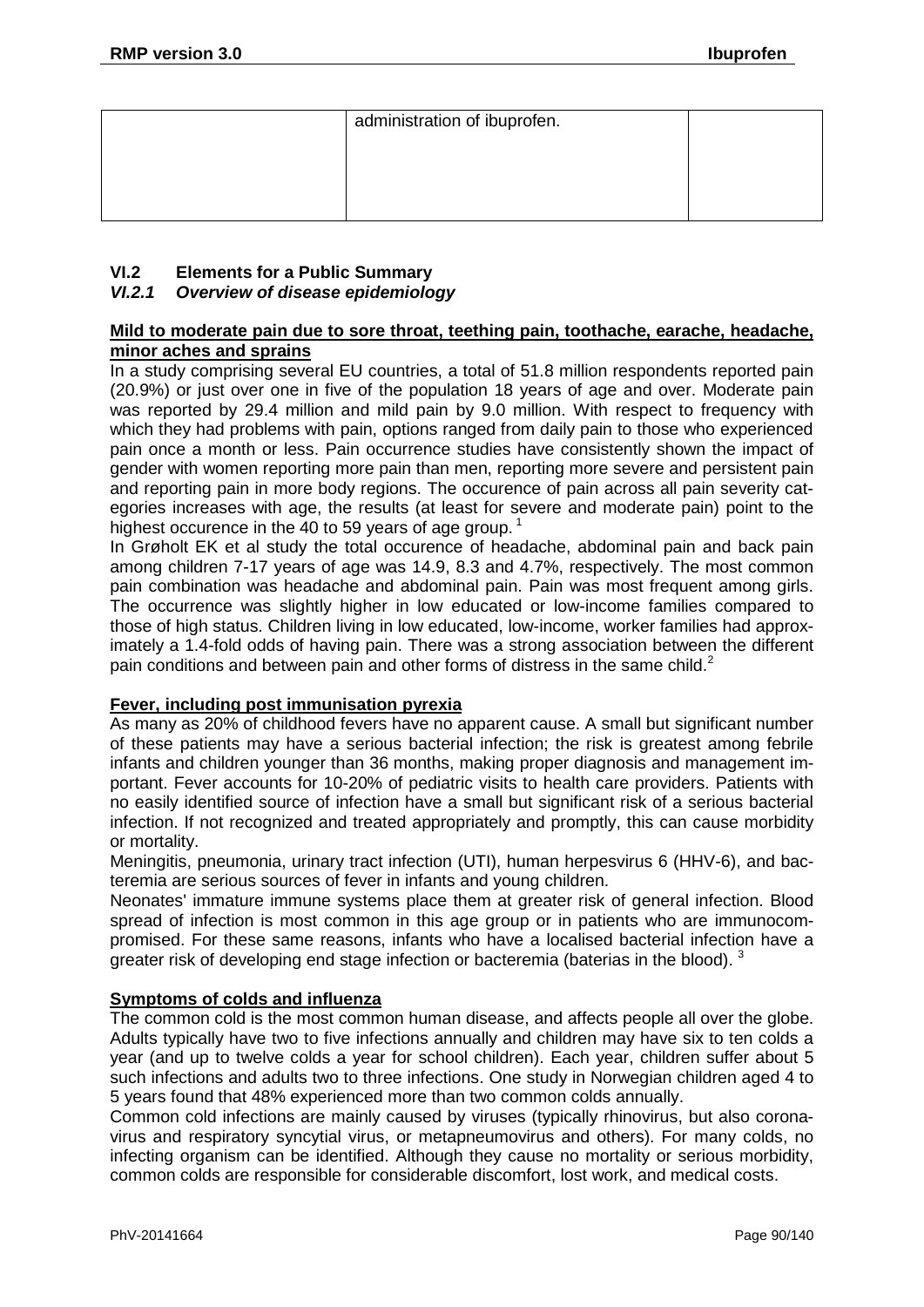Native Americans and Inuit are more likely to be infected with colds and develop complications such as otitis media more often than Caucasians. This may be explained by issues such as poverty and overcrowding rather than by ethnicity.

The World Health Organization estimates that worldwide, annual influenza epidemics result in about 3-5 million cases of severe illness and about 250,000 to 500,000 deaths. The Centers for Disease Control and Prevention (CDC) notes that the often-cited figure of 36,000 annual flu-related deaths was derived from years when the predominant virus subtype was H3N2, which tends to be more lethal than H1N1. In patients without other disease who contract seasonal influenza, the prognosis is very good. However, some patients have a prolonged recovery time and remain weak and fatigued for weeks. Mortality from seasonal influenza is highest in infants and the elderly.

## *VI.2.2 Summary of treatment benefits*

## • Pain

#### *Dental pain*

Ibuprofen in doses ranging from 400 to 2400 mg daily for up to 1 month produced pain relief in 82% of patients with headache, tooth extraction, joint pain or neuralgia. A clinical trial comparing ibuprofen, 400, 600 and 800 mg, with aluminum ibuprofen 400 mg and placebo in patients with moderate or severe pain subsequent to third molar extraction showed no evidence of a dose-response relationship between 400 and 800 mg in terms of clinical efficacy. The efficacy of ibuprofen, paracetamol and placebo in children, ages 6-12, showed that preoperative use of ibuprofen and paracetamol may provide an interupted analgesic effect in paediatric patients who receive adequate analgesia during mandibular primary tooth extraction. In 47 children it has been observed significant decreases in the pain and distress for both the ibuprofen alone and paracetamol/ibuprofen combination.

## *Adenotonsillectomy*

In a study comparing the effects of lidocaine and adrenaline with ibuprofen suspension (administered before adenotonsillectomy) on post-operative analgesia and initiation of oral feeding ibuprofen suspension applied pre-incisionally and local infiltration with lidocaine proved itself equally effective for post-operative analgesia.

## *Musculoskeletal pain, soft tissue injuries, periarticular lesions*

Three studies comparing the analgesic effect of ibuprofen to either paracetamol or codeine (alone or in combination), perfomed on children, diferent ages, showed an at least equivalent analgesic effectiveness, or ibuprofen superiority.

Regarding paediatric limb fracture, ibuprofen did not provide better analgesia than paracetamol, while on ankle sprains analgesia efficacy, the efficacy of ibuprofen four times daily treatment appeared superior to the twice daily treatment but this finding was not statistically significant.

## *Headache*

Nine studies (4273 participants) performed in adults concluded that ibuprofen is an effective treatment for acute migraine headache, providing pain relief in about half of sufferers.

The efficacy of paracetamol and ibuprofen was evaluated in to studies in children with severe to moderate migraine, aged 4.0 to 15.8 years, 4–18 years, and proved that both treatements are effective, or ibuprofen was slightly superior.

Ibuprofen (400 mg) was significantly better than paracetamol (1000 mg) for relieving pain associated with tension-type headache; both active treatments were significantly better than placebo.

## *Juvenile idiopathic arthritis*

A comparison of efficacy and safety of a liquid formulation of ibuprofen at a dosage of 30 to 40 mg/kg/day versus those of aspirin at a dosage of 60 to 80 mg/kg/day in 92 children (age range 2-15) with juvenile rheumatoid arthritis, showed no significant intergroup differences [27](#page-139-0)

## <span id="page-90-0"></span>**Fever**

Data from nine studies with 1078 children were evaluated in a review which concluded that ibuprofen at 5-10 mg/kg doses was a more effective antipyretic than paracetamol at 10-15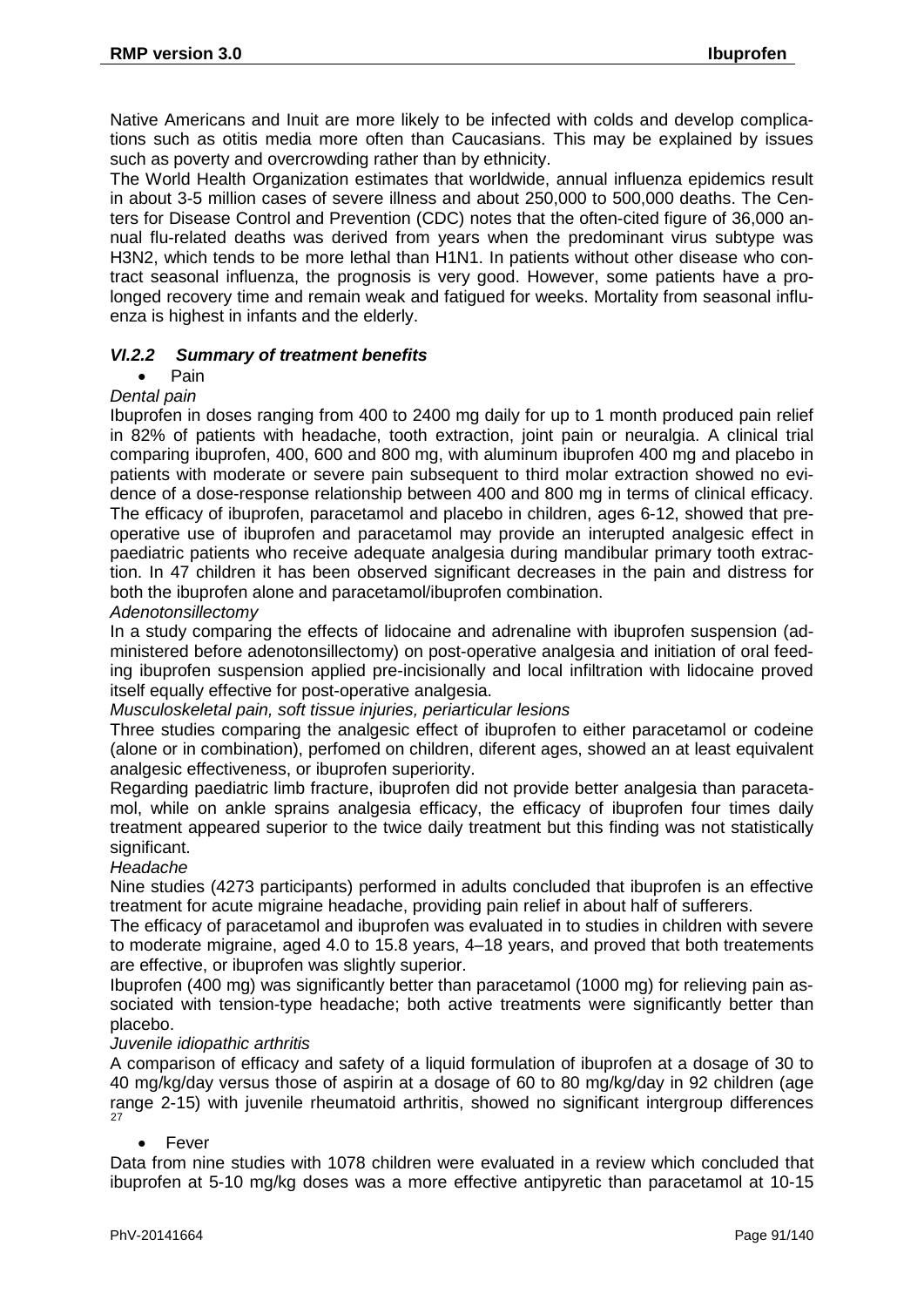mg/kg doses at 2, 4 and 6 hours post treatment. Another large review (85 studies included) revealed that, for the most part, ibuprofen was more efficacious than paracetamol for the treatment of pain and fever in both pediatric and adult populations, and that these 2 drugs were equally safe.

The effect of combination treatments of paracetamol and ibuprofen on fever and comfort was reviewd in six studies and they showed limited benefit from the combined treatment until around 4 h, after which there was a statistically but only marginally clinically significant benefit. Thus, there is little evidence of any benefit or harm from the combined treatment compared with the use of each drug alone.

Different comparative studies for the efficacy of ibuprofen to paracetamol in febrile children of 6 to 36 months or 0.2 and 12 years, on dosis of either paracetamol (12.5 mg/kg per dose every 6 hours) or ibuprofen (5 mg/kg per dose every 8 hours), or ibuprofen (20 mg/kg/24 hours) with paracetamol (50 mg/kg/24 hours) revealed that alteranative treatment with paracetamol and ibuprofen was more effective than monotherapy of either drug, or that ibuprofen suspension was as effective and well tolerated as paracetamol[.](#page-90-0)

## • Symptoms of common cold

In four studies assessing ibuprofen efficacy in the treatment of common cold symptoms like sore throat, analgesia-related symptoms, headache, earache, muscle/joint pain and increased body temperature, this substance has been proved superior to placebo.

With respect to ibuprofen tolerance compared to aspirin and parcetamol, a study comprinsing 2815 patients showed that ibuprofen was significantly better tolerated than aspirin and had comparable tolerability with paracetamol.<sup>[27](#page-90-0)</sup>

## *VI.2.3 Unknowns relating to treatment benefits*

Based on the currently available data, no gaps in knowledge about efficacy in the target population were identified, that would warrant post-authorisation efficacy studies. Furthermore, there is no evidence to suggest that treatment results would be different in any subgroup of the target population, for any of the indications, taking into account factors such as age, sex, race or organ impairment.

| <b>Risk</b>                  | What is known                   | <b>Preventability</b>         |
|------------------------------|---------------------------------|-------------------------------|
| <b>Heart failure</b>         | Patients with severe heart      | Discussion with doctor<br>or  |
|                              | failure must not take ibu-      | pharmacist is required prior  |
|                              | profen. Caution is required     | to starting treatment<br>with |
|                              | before starting treatment in    | ibuprofen                     |
|                              | patients with a history of      |                               |
|                              | heart failure since heart fail- |                               |
|                              | ure has been reported in as-    |                               |
|                              | with<br>sociation<br>anti-      |                               |
|                              | inflammatory (NSAID)            |                               |
|                              | medicines treatment.            |                               |
| Heart attack (Myocardial in- | Studies show that high doses    | By using ibuprofen at the     |
| farction (MI)                | and treatment with ibuprofen    | lowest effective dose and for |
|                              | over a long period of time      | as short a time as possible,  |
|                              | increase the risk of heart at-  | this risk will be diminished. |
|                              | tack. There is no increased     |                               |
|                              | risk for short-term and low     |                               |
|                              | dose treatment.                 |                               |
| Stroke ((Cerebrovascular ac- | Studies show that high doses    | By using ibuprofen at the     |
| cident (CVA))                | and treatment with ibuprofen    | lowest effective dose and for |
|                              | over a long period of time      | as short a time as possible   |
|                              | increases the risk of stroke.   | this risk will be diminished. |

#### *VI.2.4 Summary of safety concerns* **Important identified risks**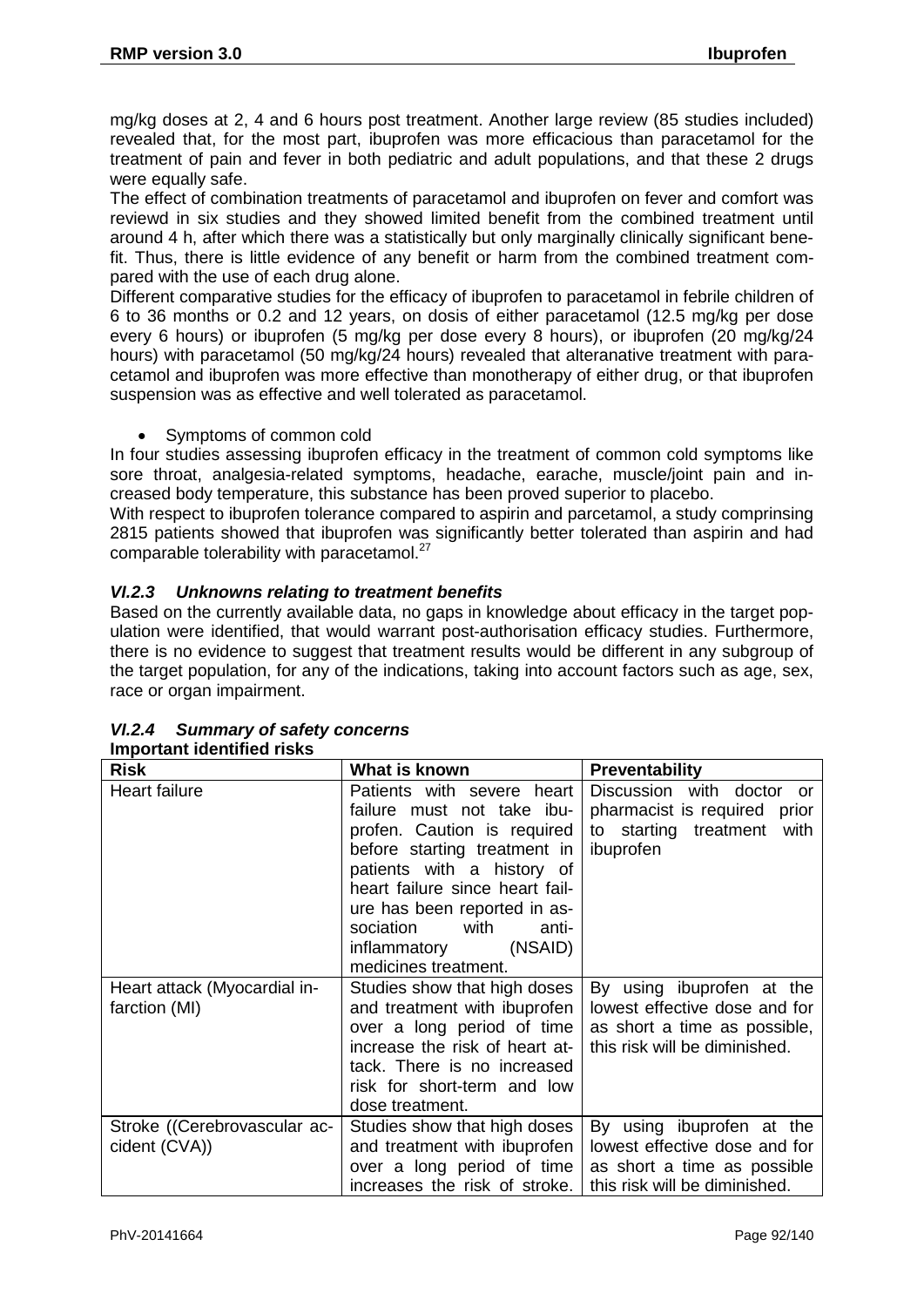| <b>Risk</b>                                                                                                                  | What is known                                                                                                                                                                                                                                                                                                                                                                                                                                                                                                                                                             | Preventability                                                                                                                                                                                                                                       |
|------------------------------------------------------------------------------------------------------------------------------|---------------------------------------------------------------------------------------------------------------------------------------------------------------------------------------------------------------------------------------------------------------------------------------------------------------------------------------------------------------------------------------------------------------------------------------------------------------------------------------------------------------------------------------------------------------------------|------------------------------------------------------------------------------------------------------------------------------------------------------------------------------------------------------------------------------------------------------|
|                                                                                                                              | There is no increased risk for<br>short-term<br>low<br>and<br>dose<br>treatment.                                                                                                                                                                                                                                                                                                                                                                                                                                                                                          |                                                                                                                                                                                                                                                      |
| Stomach bleeding,<br>ulcera-<br>tion, and perforation (gastro-<br>intestinal bleeding, ulceration<br>and perforation)        | anti-inflammatory<br>Use<br>of<br>(NSAID)<br>medicines<br>like<br>ibuprofen increases the risk<br>of<br>stomach<br>bleeding,<br>perforation,<br>ulceration and<br>which can<br>death.<br>cause<br>NSAIDs must not be given to<br>patients who have a stomach<br>ulcer, perforation or bleeding,<br>or who have had two or more<br>in the past or who have had<br>perforation or a<br>bleeding<br>ulcer after taking a non-<br>steroidal anti-inflammatory<br>(NSAID) medicine<br>before.<br>The concomitant use of ibu-<br>profen and other NSAIDs,<br>should be avoided. | By using ibuprofen at the<br>lowest effective dose and for<br>as short a time as possible<br>this risk is diminished.<br>lf<br>symptoms of stomach bleed-<br>ing appear (e.g blood<br><i>in</i><br>stools) treatment must be<br>stopped immediately. |
| Worsening<br>of<br>chronic<br>inflammatory bowel disease<br>(Exacerbation of Ulcerative<br>Colitis and Crohn's disease)      | Non-steroidal<br>anti-<br>(NSAID)<br>iflammatory<br>medicines<br>worsen<br>may<br>chronic inflammatory bowel<br>disease such as Crohn's<br>disease or ulcerative colitis                                                                                                                                                                                                                                                                                                                                                                                                  | Caution is advised in patients<br>with these diseases.                                                                                                                                                                                               |
| Severe skin reactions<br>(in-<br>cluding Exfoliative dermatitis,<br>Stevens Johnson syndrome,<br>Toxic epidermal necrolysis) | Ibuprofen may cause serious<br>skin<br>reactions<br>which can<br>cause death. Patients are at<br>highest<br>risk<br>0f<br>these<br>reactions in the early stage of<br>therapy.                                                                                                                                                                                                                                                                                                                                                                                            | Ibuprofen should be stopped<br>with the first appearance of<br>skin rash, mucosal lesions or<br>any other sign of allergy.                                                                                                                           |
| Kidney failure (renal failure)                                                                                               | Patients with severe kidney<br>problems must not be treated<br>ibuprofen, since<br>with<br>ibu-<br>profen may cause kidney fail-<br>ure.                                                                                                                                                                                                                                                                                                                                                                                                                                  | Caution is advised in patients<br>with decreased kidney func-<br>tion. Discussion with doctor or<br>pharmacist is required prior to<br>starting treatment with ibu-<br>profen.                                                                       |
| Use during last 3 months of<br>pregnancy<br>Interaction with drugs that                                                      | Non-steroidal<br>anti-<br>(NSAID)<br>inflammatory<br>medicines must not be taken<br>by women during the last 3<br>months of pregnancy there is<br>a high risk of the heart, lungs<br>and kidney of the unborn<br>child being affected and an<br>increased risk of complica-<br>tions during labour for the<br>mother and the child.<br>Use of ibuprofen and certain                                                                                                                                                                                                       | Avoid taking ibuprofen espe-<br>cially in the last 3 months of<br>pregnancy.<br>Combination<br>therapy<br>with                                                                                                                                       |
| can increase the risk of                                                                                                     | anti-inflammatory<br>drugs                                                                                                                                                                                                                                                                                                                                                                                                                                                                                                                                                | drugs that protect the stom-                                                                                                                                                                                                                         |
| bleeding and ulceration, such                                                                                                | (corticosteroids),<br>blood                                                                                                                                                                                                                                                                                                                                                                                                                                                                                                                                               | ach (e.g. misoprostol or pro-                                                                                                                                                                                                                        |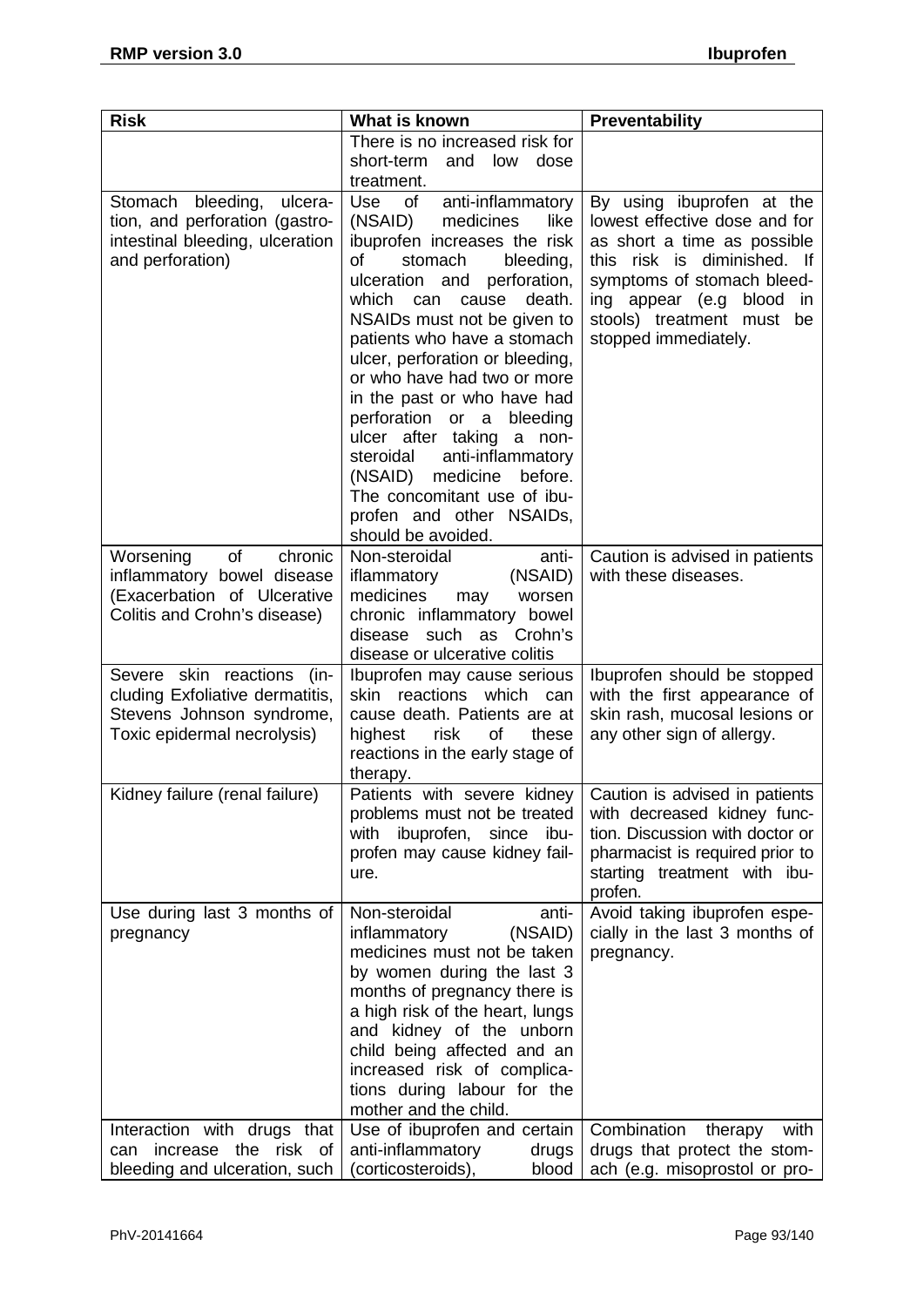| <b>Risk</b>                                                                                                                                                                                                                                                    | What is known                                                                                                                                                                                                                                                                                                                           | Preventability                                                                                                                                                                                                     |
|----------------------------------------------------------------------------------------------------------------------------------------------------------------------------------------------------------------------------------------------------------------|-----------------------------------------------------------------------------------------------------------------------------------------------------------------------------------------------------------------------------------------------------------------------------------------------------------------------------------------|--------------------------------------------------------------------------------------------------------------------------------------------------------------------------------------------------------------------|
| as<br>anti-inflammatory<br>drug<br>(corticosteroids),<br>blood<br>medicines<br>thinning<br>e.g.<br>warfarin<br>(anticoagulants),<br>SSRIs antidepressant drugs<br>(selective serotonin uptake<br>inhibitors)<br>anti-platelet<br>or<br>agents such as aspirin. | thinning<br>medicines<br>e.g.<br>warfarin<br>(anticoagulants),<br>SSRIs antidepressant drugs<br>(selective serotonin uptake<br>inhibitors)<br>anti-platelet<br>or<br>agents such as aspirin<br>could increase the risk of<br>stomach ulceration or bleed-<br>ing.                                                                       | ton pump inhibitors) could<br>reduce the risk. Patients<br>inform<br>their<br>should<br>doc-<br>tor/pharmacist if any of these<br>medications are currently be-<br>ing taken.                                      |
| Interaction with antihyperten-<br>sive agents (e.g. diuretics,<br>beta-blockers)                                                                                                                                                                               | NSAIDs may reduce the ef-<br>fect of drugs used for high<br>blood pressure (e.g. diuret-<br>ics, beta-blockers) and in-<br>crease the risk of kidney fail-<br>ure when used together with<br>certain drugs for high blood<br>pressure (angiotensin II re-<br>ceptor antagonists), especial-<br>ly in dehydrated or elderly<br>patients. | Caution should be advised<br>when taking NSAIDs in com-<br>bination with blood pressure<br>medication.                                                                                                             |
| Use by elderly                                                                                                                                                                                                                                                 | Elderly patients have an in-<br>creased frequency of side<br>effects to non-steroidal anti-<br>inflammatory<br>(NSAID)<br>medicines especially stom-<br>ach bleeding and perforation<br>which may cause death.                                                                                                                          | These patients should start<br>treatment on the lowest dose<br>available. Combination ther-<br>apy with drugs that protect<br>the stomach (e.g misoprostol<br>or proton pump inhibitors)<br>could reduce the risk. |
| Use by patients with (history<br>of) asthma (bronchial asth-<br>ma)                                                                                                                                                                                            | Patients who have previously<br>experienced asthma in re-<br>sponse to non-steroidal anti-<br>inflammatory drugs should not<br>ibuprofen, since ibu-<br>take<br>profen may cause asthma.                                                                                                                                                | Avoid use of ibuprofen in<br>these patients.                                                                                                                                                                       |
| Hypersensitivity reactions                                                                                                                                                                                                                                     | Patients may experience al-<br>lergic reactions ranging from<br>mild to life-threatening in se-<br>verity.<br><b>Symptoms</b><br>include<br>rashes, urticaria,<br>breathing<br>difficulties, swelling of the face<br>and tongue, fever, drowsi-<br>diarrhoea,<br>sickness,<br>ness,<br>worsening of asthma etc.                         | Treatment should be discon-<br>tinued with immediate effect<br>upon first signs and symp-<br>toms of hypersensitivity reac-<br>tions. Patients<br>should be<br>monitored<br>until<br>symptoms<br>settle.           |
| Hypersenstivity to<br><b>NSAIDs</b><br>and aspirin                                                                                                                                                                                                             | Patients with a known hyper-<br>sensitivity to ibuprofen or any<br>excipients<br>included in<br>the<br>product or patients with a prior<br>history of allergic reactions to<br><b>NSAIDs</b><br>other<br>aspirin<br>or<br>should not be administered<br>ibuprofen.                                                                      | Avoid use of ibuprofen in this<br>patient group. If administra-<br>tion is deemed absolutely<br>then<br>monitor<br>necessary<br>throughout treatment.                                                              |
| Liver disorders (Hepatic dis-<br>orders)                                                                                                                                                                                                                       | Patients may experience liver<br>impairment while<br>ibu-<br>on<br>profen.<br>include<br>Symptoms                                                                                                                                                                                                                                       | Ibuprofen therapy must be<br>discontinued upon first sygns<br>of liver impairment.                                                                                                                                 |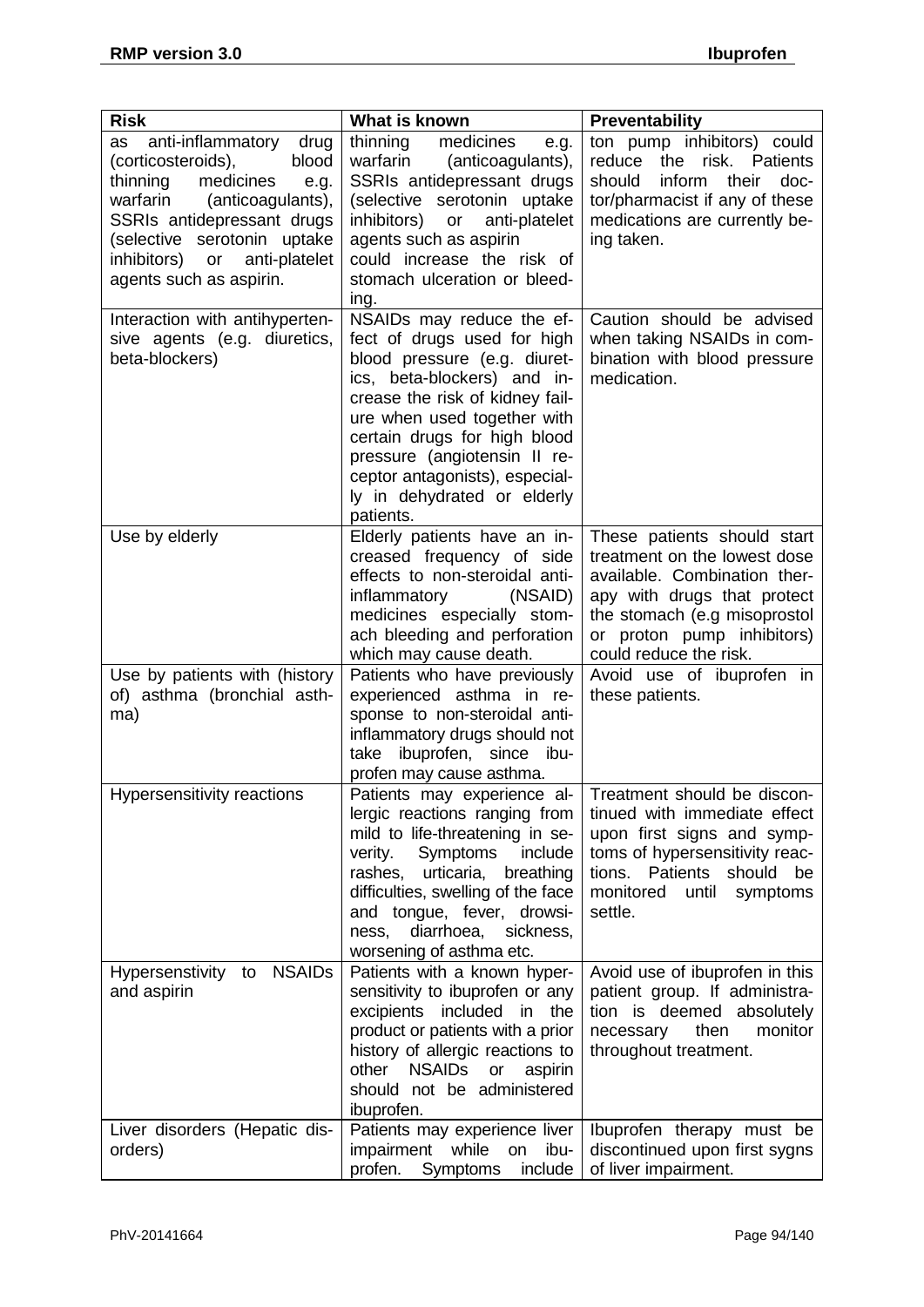| <b>Risk</b>                                                                                                                                        | What is known                                                                                                                                                                                                   | <b>Preventability</b>                                                                                                                                                                                                                                                                                                                                    |
|----------------------------------------------------------------------------------------------------------------------------------------------------|-----------------------------------------------------------------------------------------------------------------------------------------------------------------------------------------------------------------|----------------------------------------------------------------------------------------------------------------------------------------------------------------------------------------------------------------------------------------------------------------------------------------------------------------------------------------------------------|
|                                                                                                                                                    | yellowing of the skin and eye-<br>balls, nausea, vomiting, ma-<br>laies, confusion, sleepiness.                                                                                                                 |                                                                                                                                                                                                                                                                                                                                                          |
| Inflammation of the menin-<br>brain<br>membranes<br>ges/<br>(Aseptic meningitis in pa-<br>tients with SLE and mixed<br>connective tissue disease.) | Patients diagnosed with sys-<br>temic lupus erythematosus<br>and mixed connective tissue<br>disease are predisposed to<br>aseptic meningitis, a disease<br>characterised by the inflam-<br>mation of the brain. | Patients with known diagon-<br>sis of systemic lupus erythe-<br>matosus and mixed connec-<br>tive tissue disease should be<br>carefully monitored for signs<br>and symptoms of aseptic<br>meningitis. These include stiff<br>neck, fever and disorientation,<br>difficulty breathing,<br>rapid<br>heart rate, heart pounding,<br>life-threatening shock. |
| Harmful effects of the heart<br>and lungs of the foetus<br>(premature closure of the<br>foetal ductus arteriosus)                                  | Exposure to ibuprofen in the<br>womb may cause deficiencies<br>of the cardiac and respiratory<br>system respectively.                                                                                           | Avoid administration in preg-<br>nant women.                                                                                                                                                                                                                                                                                                             |

## **Important potential risks**

| <b>Risk</b>                                                                           | What is known (Including reason why it is considered a<br>potential risk)                                                                                                                                                                                                                                                                   |
|---------------------------------------------------------------------------------------|---------------------------------------------------------------------------------------------------------------------------------------------------------------------------------------------------------------------------------------------------------------------------------------------------------------------------------------------|
| Impaired ability for women to<br>become<br>(female<br>pregnant<br>infertility)        | There is some evidence that drugs like ibuprofen may impair<br>the ability for women to become pregnant. This is reversed<br>when treatment with ibuprofen is stopped.                                                                                                                                                                      |
| Headache caused be over-<br>use of painkillers (Medication<br>Overuse Headache (MOH)) | When painkillers are used over a long period of time head-<br>aches may develop or worsen. In such cases, the use of the<br>painkiller should be discontinued in consultation with the doc-<br>tor. This is known for certain medications used to treat throb-<br>bing headache (migraine), but may also be caused by other<br>painkillers. |
| Use during the first 6 months<br>of pregnancy (1st and 2nd<br>trimester)              | Non-steroidal anti-inflammatory (NSAID) medicines are not<br>recommended to be taken by women during the first 6<br>months of pregnancy because of the possible risk of<br>abnormal development of the unborn child.                                                                                                                        |
| Second heart attack (myo-<br>cardial infarction) after treat-<br>ment with ibuprofen  | Based on one article, an increased risk of a second heart<br>attack in patients who have previously experience a heart<br>attack is suggested, however little is still known about this<br>risk.                                                                                                                                            |

## **Missing information**

| <b>Risk</b>         | What is known                                                                                                                                 |
|---------------------|-----------------------------------------------------------------------------------------------------------------------------------------------|
| Use for $> 14$ days | It is known that the risk of side effects increases with the du-<br>ration of treatment of ibuprofen, however information is still<br>missing |

## *VI.2.5 Summary of risk minimisation measures by safety concern*

All medicines have a Summary of Product Characteristics (SmPC) which provides physicians, pharmacists and other health care professionals with details on how to use the medicine, the risks and recommendations for minimising them. An abbreviated version of this in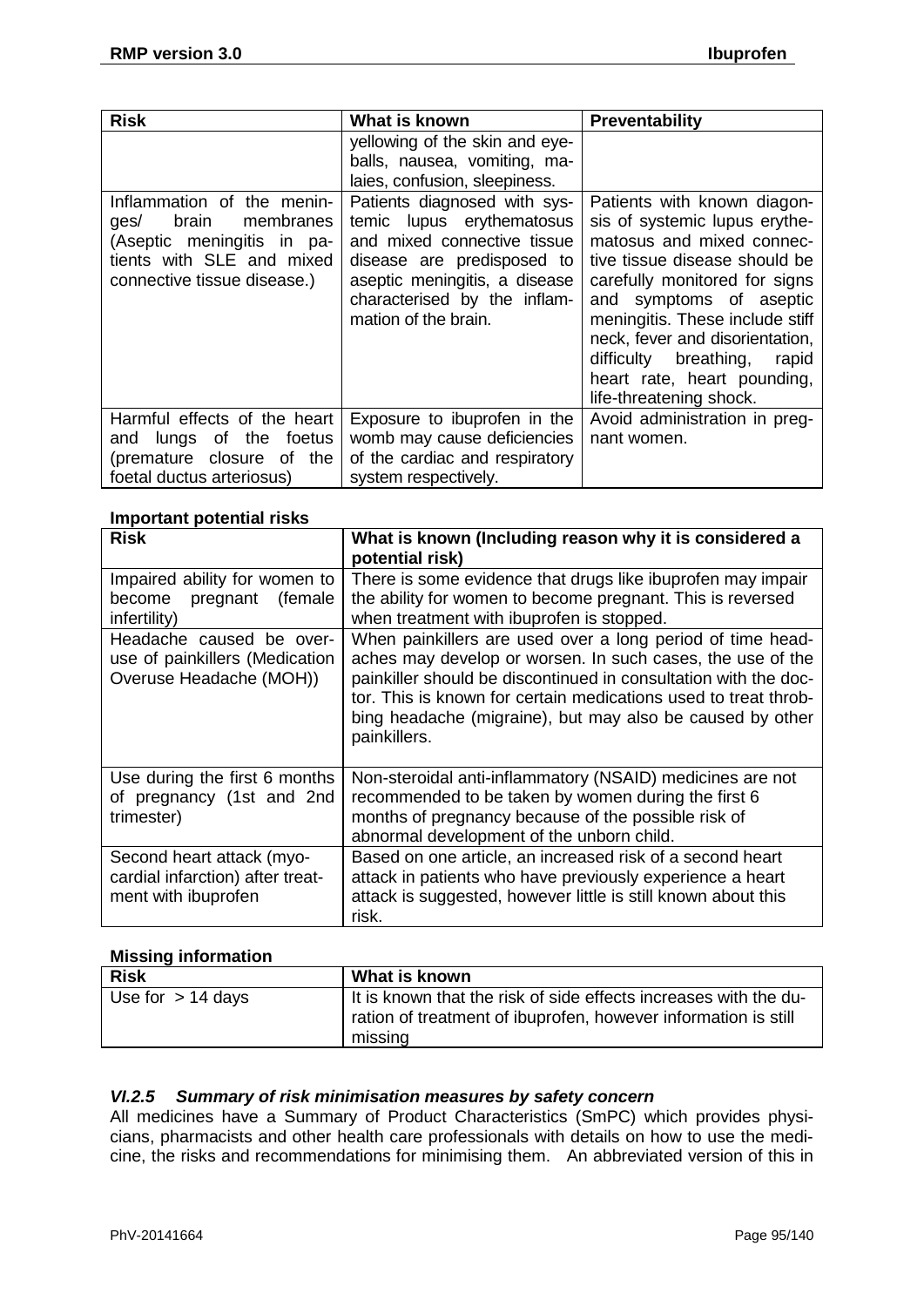lay language is provided in the form of the package leaflet (PL). The measures in these documents are known as routine risk minimisation measures.

This medicine has no additional risk minimisation measures.

## *VI.2.6 Planned post authorisation development plan*

No post-authorisation safety or efficacy studies are ongoing or are planned to be conducted for ibuprofen.

## *VI.2.7 Summary of changes to the Risk Management Plan over time*

| <b>Version</b> | <b>Date</b> | <b>Safety Concerns</b>                                   | <b>Comment</b>                            |
|----------------|-------------|----------------------------------------------------------|-------------------------------------------|
| Version 1.0    | <b>NA</b>   | Important identified risks:                              |                                           |
|                |             | -Cardiovascular toxicity                                 |                                           |
|                |             | -Dermatologic toxicity                                   |                                           |
|                |             | -Gastrointestinal toxicity                               |                                           |
|                |             | -Hepatic toxicity                                        |                                           |
|                |             | -Renal toxicity                                          |                                           |
|                |             |                                                          |                                           |
|                |             | Important potential risks:                               |                                           |
| Version 2.0    | 08-01-2014  | -Foetotoxicity and neonatal toxicity                     |                                           |
|                |             | Important Identified risks:<br>-Heart failure            | List of safety con-                       |
|                |             |                                                          | cerns was updated<br>according to the As- |
|                |             | -Myocardial infarction (MI)                              | sessment<br>Report                        |
|                |             | -Cerebrovascular accident (CVA)                          | received from<br>the                      |
|                |             | -Gastro-intestinal bleeding, ulceration,                 | <b>NL</b>                                 |
|                |             | and perforation                                          |                                           |
|                |             | -Exacerbation of Ulcerative Colitis and                  |                                           |
|                |             | Crohn's dis-ease                                         |                                           |
|                |             | -Severe skin reactions (including Exfolia-               |                                           |
|                |             | tive dermati-tis, Stevens Johnson syn-                   |                                           |
|                |             | drome, Toxic epidermal necrolysis),                      |                                           |
|                |             | -Renal toxicity/ renal failure,                          |                                           |
|                |             | -Use during third trimester of pregnancy                 |                                           |
|                |             | -Interaction with medication that can in-                |                                           |
|                |             | crease the risk of bleeding and ulcera-                  |                                           |
|                |             | tion, such as corticosteroids, anticoagu-                |                                           |
|                |             | lants such as warfarin, selective seroto-                |                                           |
|                |             | nin uptake inhibitors (SSRIs) or anti-                   |                                           |
|                |             | platelet agents such as aspirin                          |                                           |
|                |             | -Interaction with antihypertensive agents                |                                           |
|                |             |                                                          |                                           |
|                |             | (e.g. diuret-ics, beta-blockers)                         |                                           |
|                |             | -Use by elderly                                          |                                           |
|                |             | -Use by patients with (history of) bron-<br>chial asthma |                                           |
|                |             |                                                          |                                           |
|                |             | Important potential risks:                               |                                           |
|                |             | -Impaired female fertility                               |                                           |
|                |             | -Medication Overuse Headache (MOH)                       |                                           |
|                |             | -Use during 1st and 2nd trimester of                     |                                           |
|                |             | pregnancy                                                |                                           |
|                |             | -Second myocardial infarction after                      |                                           |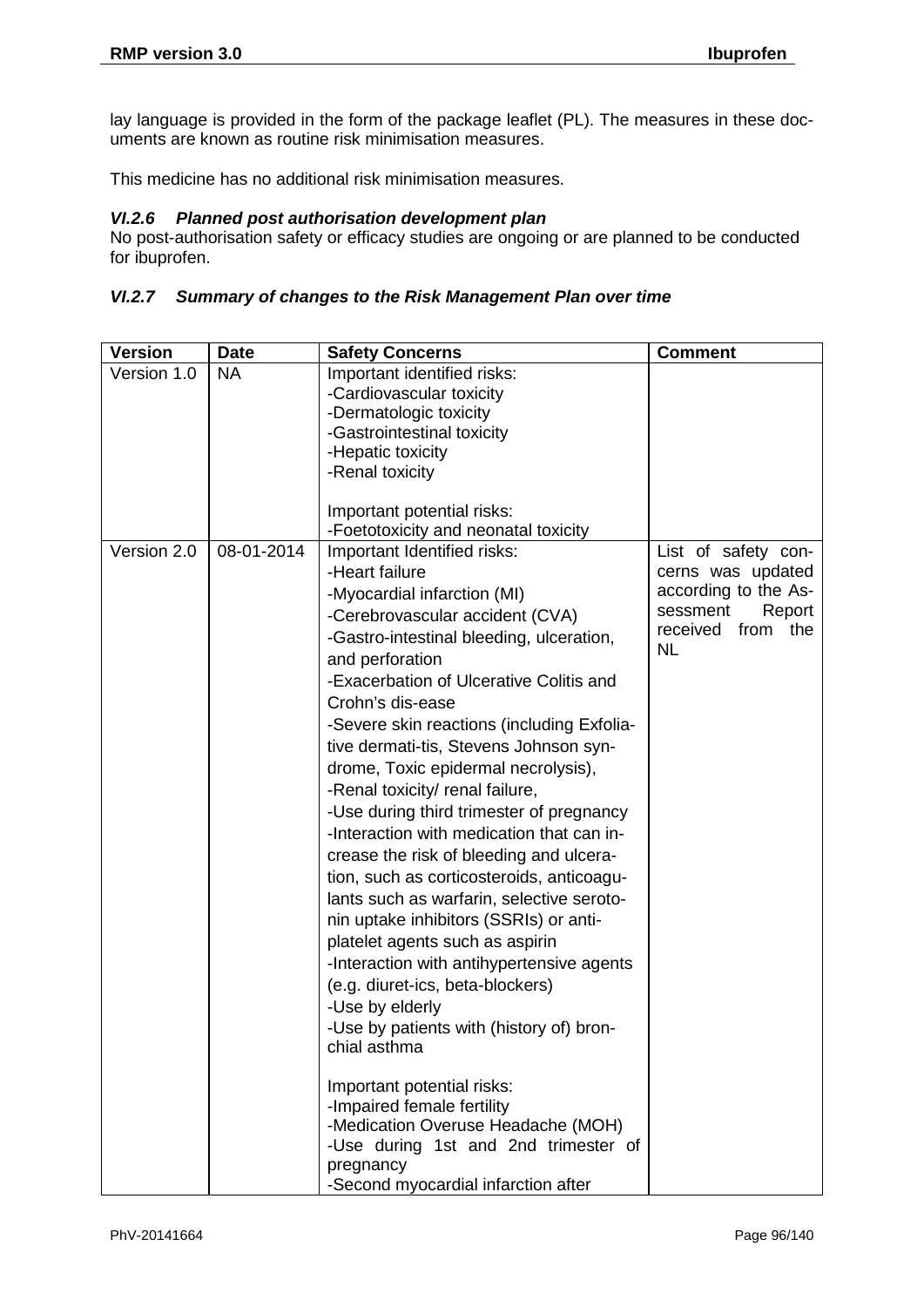| <b>Version</b> | <b>Date</b> | <b>Safety Concerns</b>                                                                                                                                                                                                                                                                                                                                                                                                                                                                                                                                                                                                                                                                                                                                                                                                                                                                                                                                 | <b>Comment</b>                                                                                                                       |
|----------------|-------------|--------------------------------------------------------------------------------------------------------------------------------------------------------------------------------------------------------------------------------------------------------------------------------------------------------------------------------------------------------------------------------------------------------------------------------------------------------------------------------------------------------------------------------------------------------------------------------------------------------------------------------------------------------------------------------------------------------------------------------------------------------------------------------------------------------------------------------------------------------------------------------------------------------------------------------------------------------|--------------------------------------------------------------------------------------------------------------------------------------|
|                |             | treatment with ibuprofen                                                                                                                                                                                                                                                                                                                                                                                                                                                                                                                                                                                                                                                                                                                                                                                                                                                                                                                               |                                                                                                                                      |
|                |             |                                                                                                                                                                                                                                                                                                                                                                                                                                                                                                                                                                                                                                                                                                                                                                                                                                                                                                                                                        |                                                                                                                                      |
|                |             | Important missing information:                                                                                                                                                                                                                                                                                                                                                                                                                                                                                                                                                                                                                                                                                                                                                                                                                                                                                                                         |                                                                                                                                      |
|                |             | -Off-label use of concomitant NSAIDs                                                                                                                                                                                                                                                                                                                                                                                                                                                                                                                                                                                                                                                                                                                                                                                                                                                                                                                   |                                                                                                                                      |
|                |             | -Use by children <12 years of age                                                                                                                                                                                                                                                                                                                                                                                                                                                                                                                                                                                                                                                                                                                                                                                                                                                                                                                      |                                                                                                                                      |
|                |             | -Use by adolescents $<$ 40 kg                                                                                                                                                                                                                                                                                                                                                                                                                                                                                                                                                                                                                                                                                                                                                                                                                                                                                                                          |                                                                                                                                      |
|                |             | -Use for $> 14$ days                                                                                                                                                                                                                                                                                                                                                                                                                                                                                                                                                                                                                                                                                                                                                                                                                                                                                                                                   |                                                                                                                                      |
|                |             | -Lactation                                                                                                                                                                                                                                                                                                                                                                                                                                                                                                                                                                                                                                                                                                                                                                                                                                                                                                                                             |                                                                                                                                      |
| 2.1            | <b>NA</b>   | Important Identified risks:<br>-Heart failure<br>-Myocardial infarction (MI)<br>-Cerebrovascular accident (CVA)<br>-Gastro-intestinal bleeding, ulceration,<br>and perforation<br>-Exacerbation of Ulcerative Colitis and<br>Crohn's dis-ease<br>-Severe skin reactions (including Exfolia-<br>tive dermati-tis, Stevens Johnson syn-<br>drome, Toxic epidermal necrolysis),<br>-Renal toxicity/ renal failure,<br>-Use during third trimester of pregnancy<br>-Interaction with medication that can in-<br>crease the risk of bleeding and ulcera-<br>tion, such as corticosteroids, anticoagu-<br>lants such as warfarin, selective seroto-<br>nin uptake inhibitors (SSRIs) or anti-<br>platelet agents such as aspirin<br>-Interaction with antihypertensive agents<br>(e.g. diuret-ics, beta-blockers)<br>-Use by elderly<br>-Use by patients with (history of) bron-<br>chial asthma<br>Important potential risks:<br>-Impaired female fertility | RMP administrative<br>update to include<br>the following prod-<br>uct : Ibu-<br>profen100mg/5ml<br>oral suspension<br>UK/H/5608/01DC |
|                |             | -Medication Overuse Headache (MOH)<br>-Use during 1st and 2nd trimester of<br>pregnancy<br>-Second myocardial infarction after<br>treatment with ibuprofen                                                                                                                                                                                                                                                                                                                                                                                                                                                                                                                                                                                                                                                                                                                                                                                             |                                                                                                                                      |
|                |             | Important missing information:                                                                                                                                                                                                                                                                                                                                                                                                                                                                                                                                                                                                                                                                                                                                                                                                                                                                                                                         |                                                                                                                                      |
|                |             | -Off-label use of concomitant NSAIDs                                                                                                                                                                                                                                                                                                                                                                                                                                                                                                                                                                                                                                                                                                                                                                                                                                                                                                                   |                                                                                                                                      |
|                |             | -Use by children <12 years of age                                                                                                                                                                                                                                                                                                                                                                                                                                                                                                                                                                                                                                                                                                                                                                                                                                                                                                                      |                                                                                                                                      |
|                |             | -Use by adolescents $<$ 40 kg                                                                                                                                                                                                                                                                                                                                                                                                                                                                                                                                                                                                                                                                                                                                                                                                                                                                                                                          |                                                                                                                                      |
|                |             | -Use for $> 14$ days<br>-Lactation                                                                                                                                                                                                                                                                                                                                                                                                                                                                                                                                                                                                                                                                                                                                                                                                                                                                                                                     |                                                                                                                                      |
| Version 3.0    |             | Important Identified risks:                                                                                                                                                                                                                                                                                                                                                                                                                                                                                                                                                                                                                                                                                                                                                                                                                                                                                                                            | Five more identified                                                                                                                 |
|                |             | -Heart failure                                                                                                                                                                                                                                                                                                                                                                                                                                                                                                                                                                                                                                                                                                                                                                                                                                                                                                                                         | risks were added as                                                                                                                  |
|                |             | -Myocardial infarction (MI)                                                                                                                                                                                                                                                                                                                                                                                                                                                                                                                                                                                                                                                                                                                                                                                                                                                                                                                            | requested by the                                                                                                                     |
|                |             |                                                                                                                                                                                                                                                                                                                                                                                                                                                                                                                                                                                                                                                                                                                                                                                                                                                                                                                                                        | assessor.                                                                                                                            |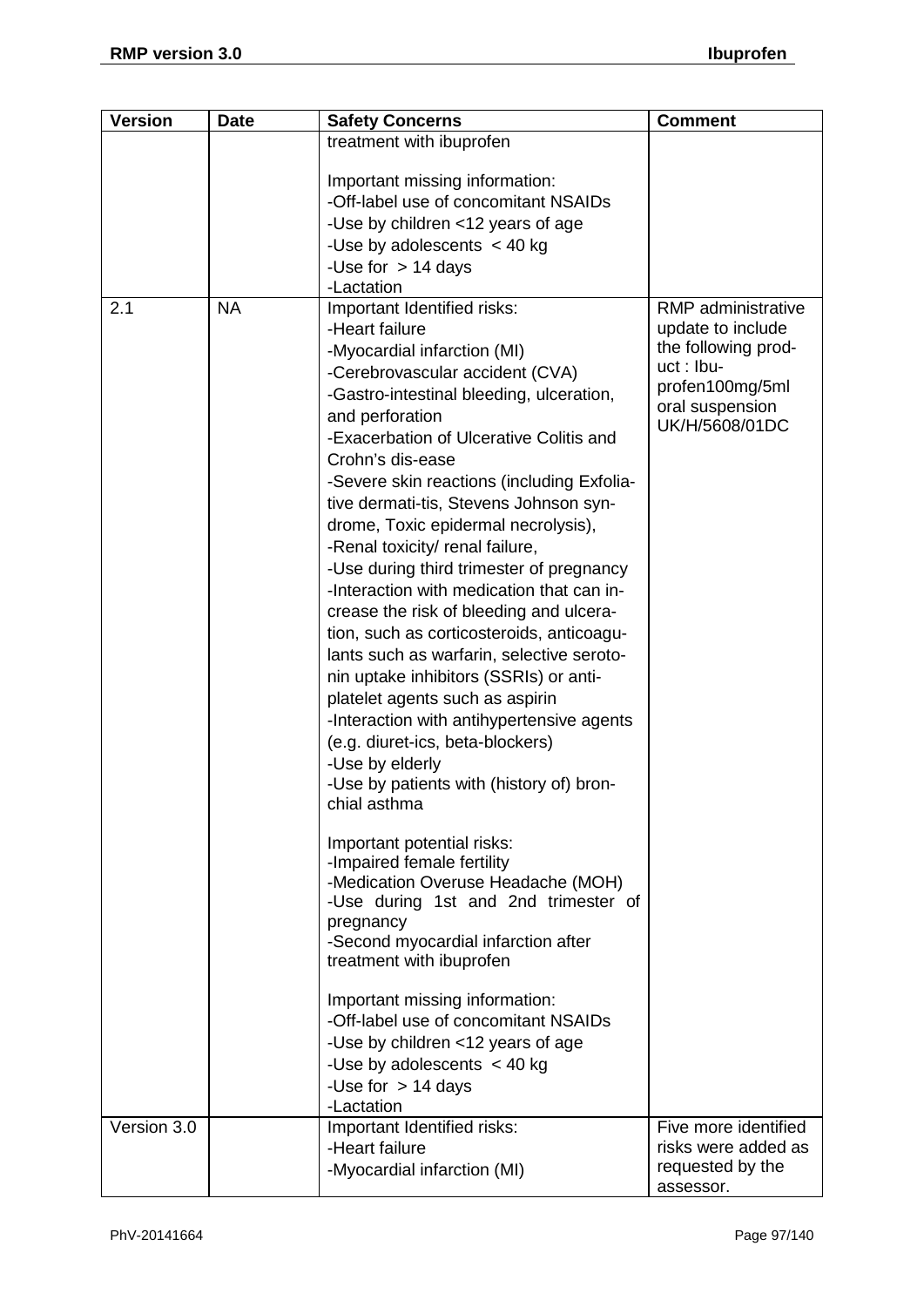| <b>Version</b> | <b>Date</b> | <b>Safety Concerns</b>                                   | <b>Comment</b> |
|----------------|-------------|----------------------------------------------------------|----------------|
|                |             | -Cerebrovascular accident (CVA)                          |                |
|                |             | -Gastro-intestinal bleeding, ulceration,                 |                |
|                |             | and perforation                                          |                |
|                |             | -Exacerbation of Ulcerative Colitis and                  |                |
|                |             | Crohn's dis-ease                                         |                |
|                |             | -Severe skin reactions (including Exfolia-               |                |
|                |             | tive dermati-tis, Stevens Johnson syn-                   |                |
|                |             | drome, Toxic epidermal necrolysis),                      |                |
|                |             | -Renal toxicity/ renal failure,                          |                |
|                |             | -Use during third trimester of pregnancy                 |                |
|                |             | -Interaction with medication that can in-                |                |
|                |             | crease the risk of bleeding and ulcera-                  |                |
|                |             | tion, such as corticosteroids, anticoagu-                |                |
|                |             | lants such as warfarin, selective seroto-                |                |
|                |             | nin uptake inhibitors (SSRIs) or anti-                   |                |
|                |             | platelet agents such as aspirin                          |                |
|                |             | -Interaction with antihypertensive agents                |                |
|                |             | (e.g. diuret-ics, beta-blockers)                         |                |
|                |             | -Use by elderly                                          |                |
|                |             | -Use by patients with (history of) bron-<br>chial asthma |                |
|                |             | -Hypersensitivity reactions                              |                |
|                |             | -Hypersensitivity with other NSAIDs and                  |                |
|                |             | aspirin                                                  |                |
|                |             | -Hepatc disorders                                        |                |
|                |             | -Aseptic meningitis in patients with SLE                 |                |
|                |             | and mixed connective tissue disease                      |                |
|                |             | -Premature closure of the foetal ductus                  |                |
|                |             | arteriosus                                               |                |
|                |             | Important potential risks:                               |                |
|                |             | -Impaired female fertility                               |                |
|                |             | -Medication Overuse Headache (MOH)                       |                |
|                |             | -Use during 1st and 2nd trimester of                     |                |
|                |             | pregnancy                                                |                |
|                |             | -Second myocardial infarction after                      |                |
|                |             | treatment with ibuprofen                                 |                |
|                |             | Important missing information:                           |                |
|                |             | -Off-label use of concomitant NSAIDs                     |                |
|                |             | -Use by children <12 years of age                        |                |
|                |             | -Use by adolescents $<$ 40 kg                            |                |
|                |             | -Use for $> 14$ days                                     |                |
|                |             | -Lactation                                               |                |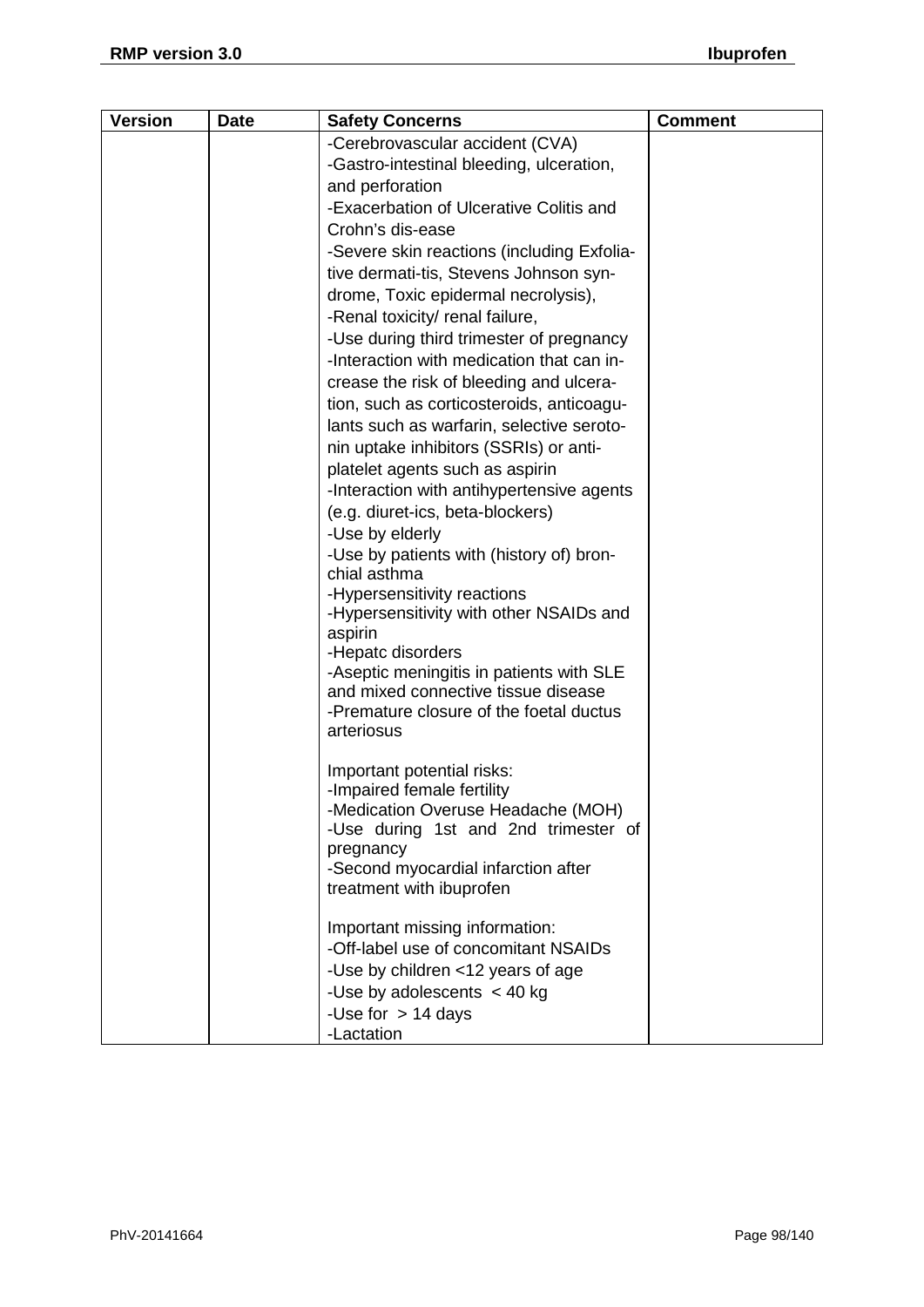# **Annexes**

**Annex 1 – EudraVigilance Interface** NA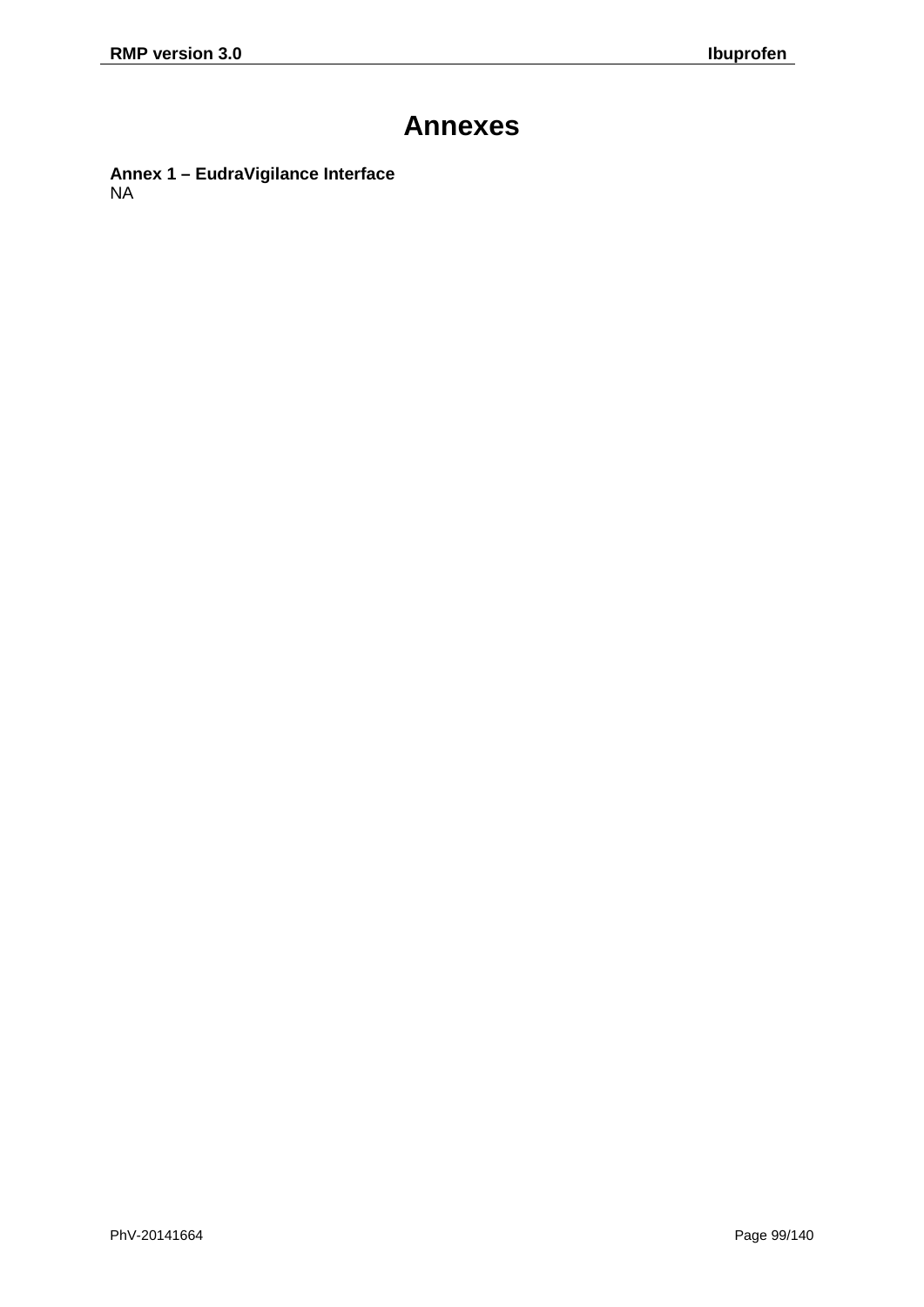**Annex 2 –SmPC and Package Leaflets Ibuprofen Actavis oral solution 100mg/ ml**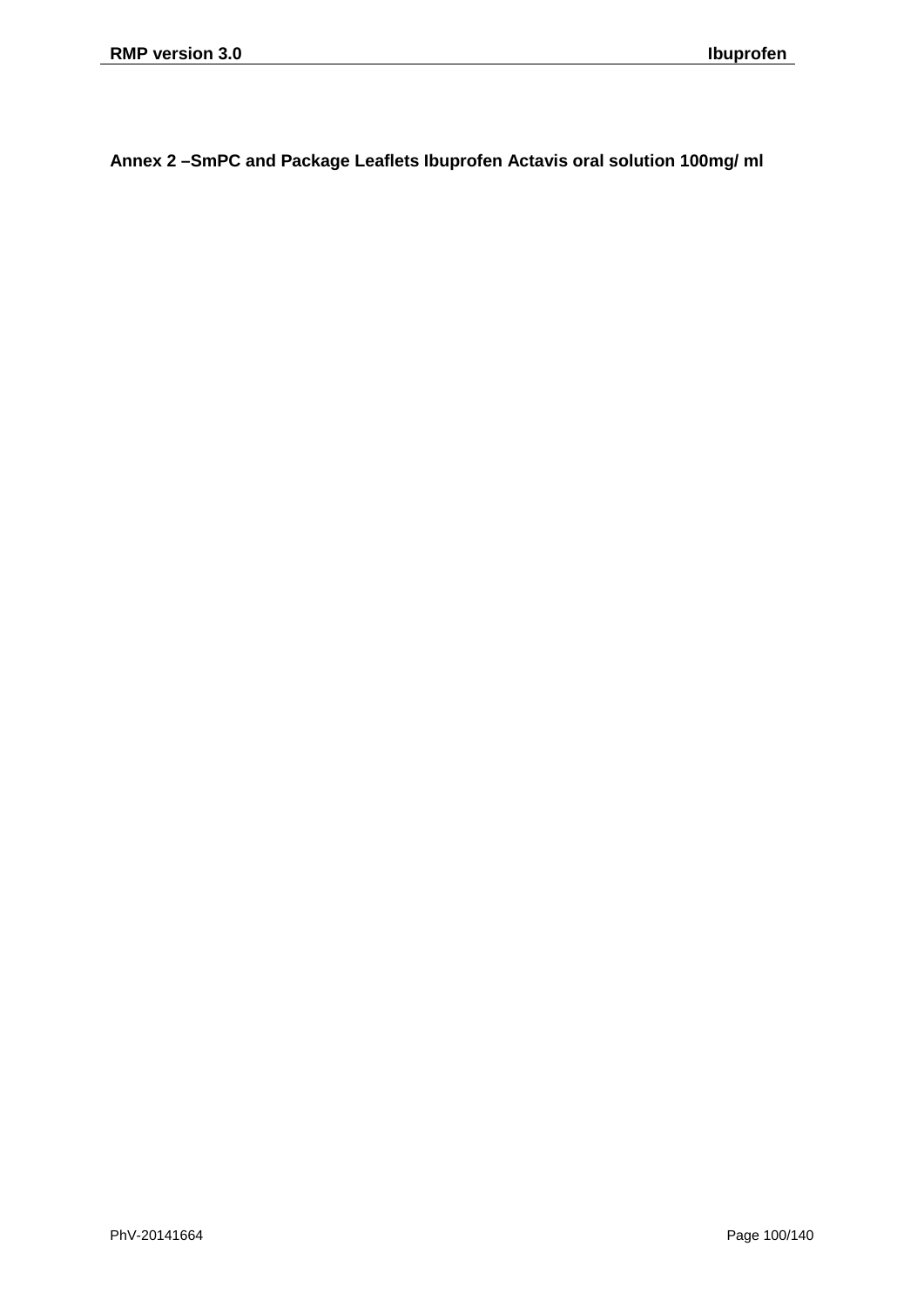## **SUMMARY OF PRODUCT CHARACTERISTICS, LABELLING AND PACKAGE LEAFLET**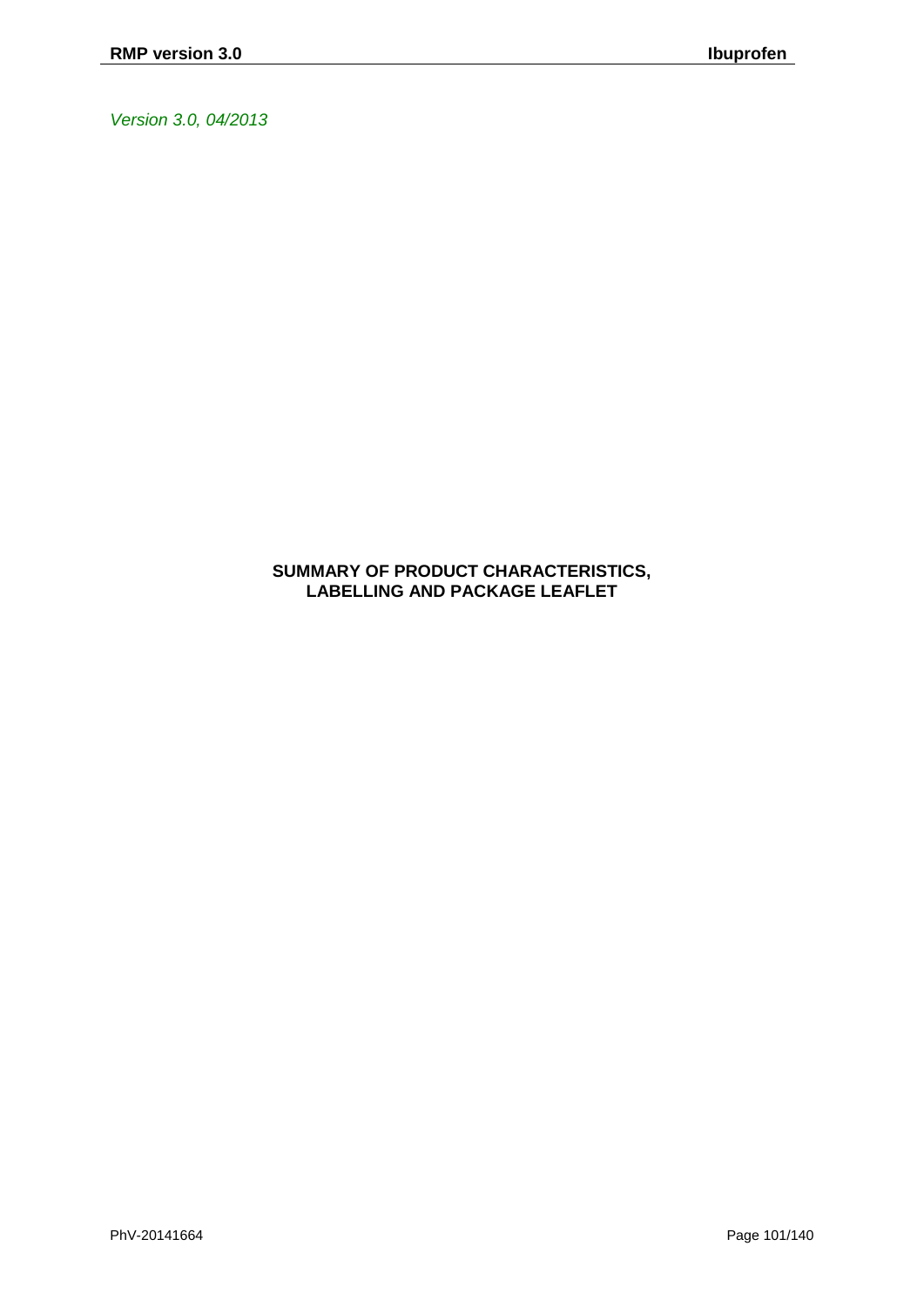## **SUMMARY OF PRODUCT CHARACTERISTICS**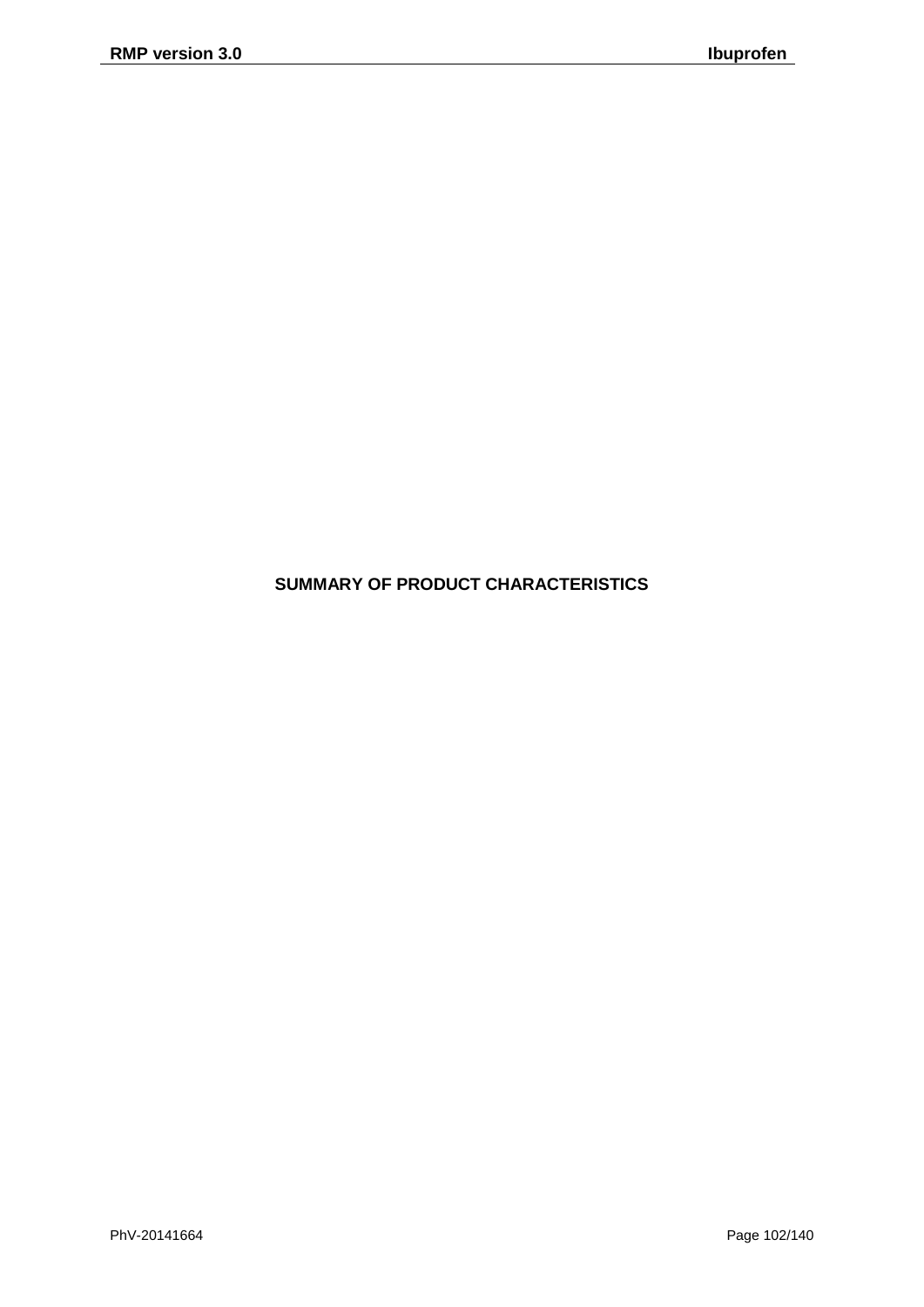## 1. NAME OF THE MEDICINAL PRODUCT

/…/ <20 mg/ ml> <100 mg/5 ml> oral suspension

## **2. QUALITATIVE AND QUANTITATIVE COMPOSITION**

The active ingredient is ibuprofen.

<1 ml of oral suspension contains 20 mg of ibuprofen.> <5 ml of oral suspension contains 100 mg of ibuprofen.>

Excipients with known effect:

<1 ml of oral suspension contains 400 mg of maltitol liquid. 1 ml of oral suspension contains 1.474 mg of sodium. 1 ml of oral suspension contains 100 mg of glycerol. 1 ml of oral suspension contains 0.78 mg of potassium.>

<5 ml of oral suspension contains 2 g of maltitol liquid. 5 ml of oral suspension contains 7.370 mg of sodium. 5 ml of oral suspension contains 500 mg of glycerol. 5 ml of oral suspension contains 3.9 mg of potassium.>

For the full list of excipients, see section 6.1.

## **3. PHARMACEUTICAL FORM**

Oral suspension

White to almost white suspension.

## **4. CLINICAL PARTICULARS**

## **4.1 Therapeutic indications**

Children 3 months to 12 years (> 5 kg):

For the fast and effective reduction of fever, including post immunisation pyrexia and the fast and effective relief of the symptoms of colds and influenza and mild to moderate pain, such as a sore throat, teething pain, toothache, earache, headache, minor aches and sprains.

## **4.2. Posology and method of administration**

Undesirable effects may be minimised by using the lowest effective dose for the shortest duration necessary to control symptoms (see section 4.4).

*Children over 3 months of age*

**For post immunisation pyrexia:** One 2.5 ml dose followed by one further 2.5 ml dose 6 hours later if necessary. No more than two 2.5 ml doses in 24 hours. If the fever is not reduced, consult your doctor.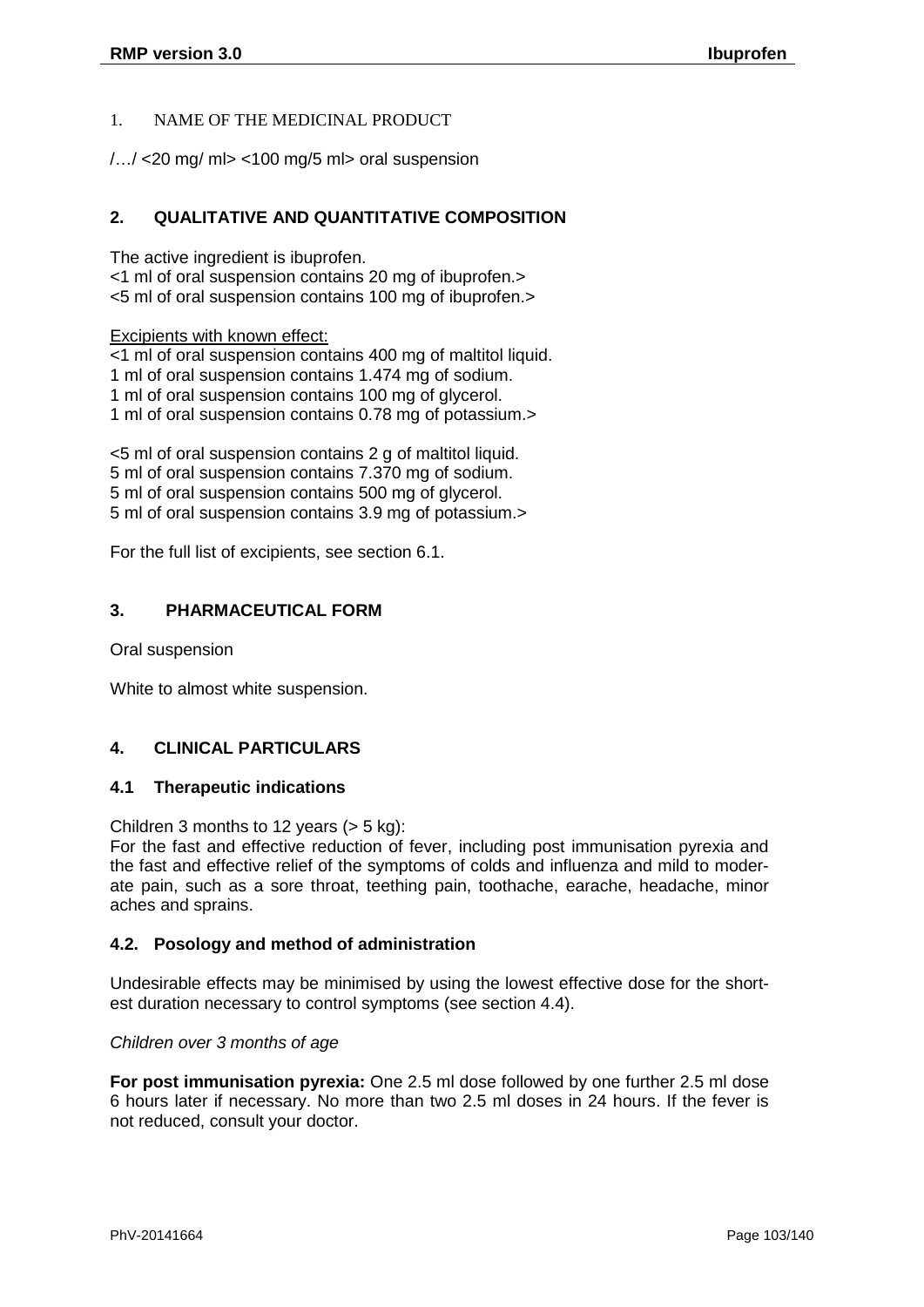**For pain, fever and symptoms of cold and influenza:** The daily dosage of /…/ oral suspension is 20-30 mg/kg bodyweight in divided doses. Using the oral dosing syringe provided this can be achieved as follows:

Infants 3 – 6 months weighing more than 5 kg: One 2.5ml dose may be taken 3 times in 24 hours.

Infants  $6 - 12$  months  $(7 - 10 \text{ kg})$ : One 2.5 ml dose may be taken 3 to 4 times in 24 hours.

Children 1 - 3 years (10 – 15 kg): One 5 ml dose may be taken 3 times in 24 hours.

Children  $4 - 6$  years  $(15 - 20$  kg): 7.5 ml may be taken 3 times in 24 hours.

Children  $7 - 9$  years  $(20 - 30 \text{ kg})$ : 10 ml may be taken 3 times in 24 hours.

Children 10 - 12 years  $(30 - 40 \text{ kg})$ : 15 ml may be taken 3 times in 24 hours.

Doses should be given approximately every 6 to 8 hours, (or with a minimum of 4 hours between each dose if required).

Infants under 3 months of age or weighing less than 5 kg should not take /…/ due to lack of data on safety and efficacy.

#### *Duration of treatment*

For short-term use only.

Children aged over 6 months: If symptoms worsen or persist for more than 3 days, consult a doctor.

Children aged under 6 months: If symptoms worsen or persist for more than 24 hours, seek medical advice.

For oral administration. Shake well before use.

## **4.3. Contraindications**

- Hypersensitivity to the active substance or to any of the excipients listed in section 6.1.
- Patients who have previously shown hypersensitivity reactions (e.g. asthma, rhinitis, angioedema or urticaria) in response to acetylsalicylic acid or other non-steroidal antiinflammatory drugs.
- Active or history of recurrent peptic ulcer/haemorrhage (two or more distinct episodes of proven ulceration or bleeding).
- History of gastrointestinal bleeding or perforation, related to previous NSAIDs therapy.
- Severe hepatic or severe renal insufficiency
- Severe heart failure
- Last trimester of pregnancy (See section 4.6)
- Conditions involving an increased tendency to bleeding

## **4.4. Special warnings and precautions for use**

Undesirable effects may be minimised by using the lowest effective dose for the shortest duration necessary to control symptoms (see GI and cardiovascular risks below).

As with other NSAIDs, ibuprofen may mask the signs of infection.

The elderly have an increased frequency of adverse reactions to NSAIDs especially gastrointestinal bleeding and perforation which may be fatal.

*Respiratory:*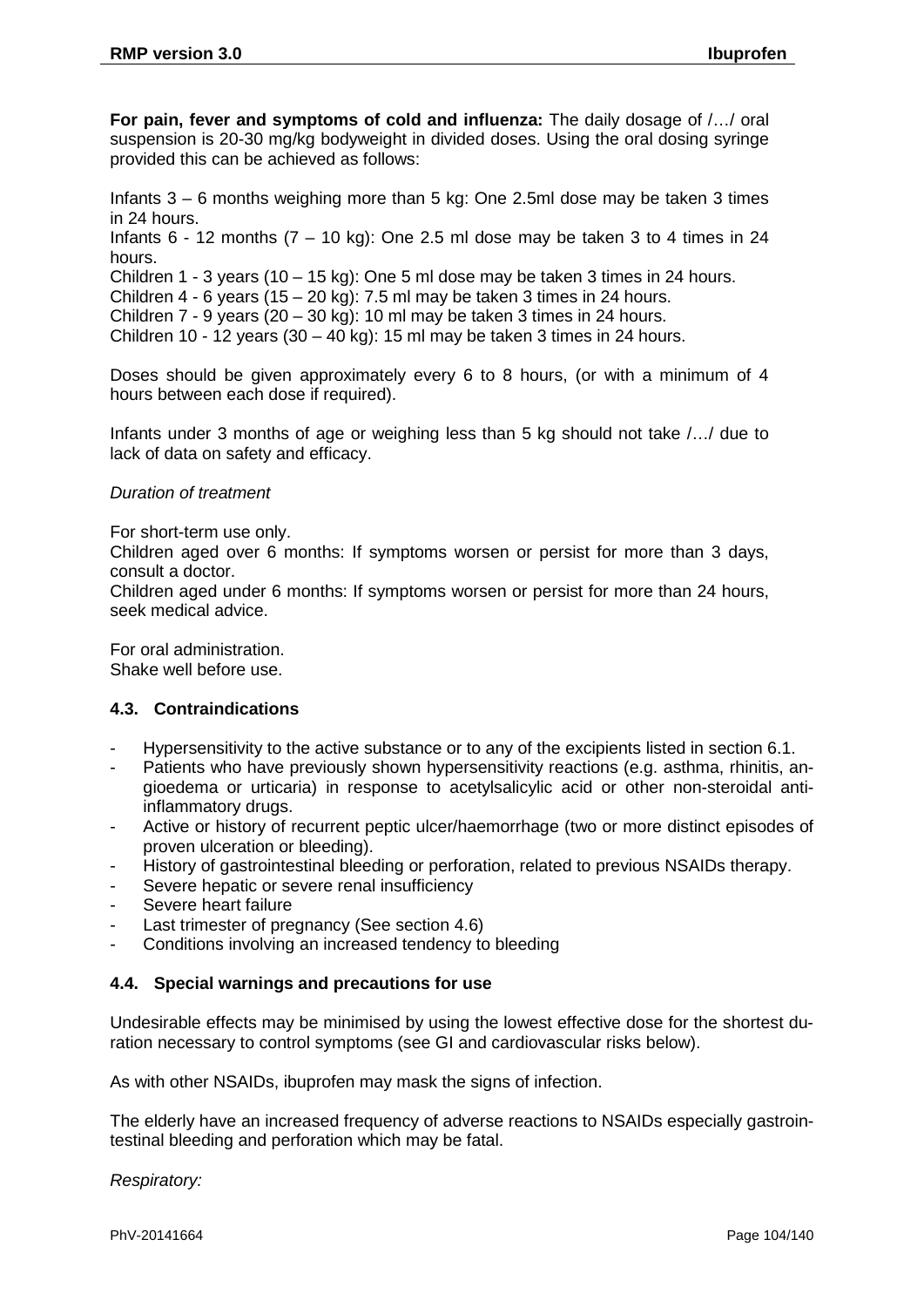Bronchospasm may be precipitated in patients suffering from or with a previous history of bronchial asthma or allergic disease.

#### *Other NSAIDs:*

The use of Ibuprofen with concomitant NSAIDs including cyclooxygenase-2 selective inhibitors should be avoided (see section 4.5).

#### *SLE and mixed connective tissue disease:*

In patients with systemic lupus erythematosus (SLE) and mixed connective tissue disorders there may be an increased risk of aseptic meningitis (see section 4.8 Undesirable effects).

#### *Renal:*

Renal impairment as renal function may further deteriorate (See section 4.3 Contraindications and Section 4.8 Undesirable effects)

Patients at greatest risk of suffering this reaction are those with renal dysfunction, heart failure, those taking diuretics or ACE-inhibitors and the elderly.

There is a risk of renal impairment in dehydrated children.

#### *Hepatic:*

Hepatic dysfunction (See section 4.3 Contraindications and Section 4.8 Undesirable effects)

#### *Cardiovascular and cerebrovascular effects:*

Caution (discussion with doctor or pharmacist) is required prior to starting treatment in patients with a history of hypertension and/or heart failure as fluid retention, hypertension and oedema have been reported in association with NSAID therapy.

Clinical trial and epidemiological data suggest that use of ibuprofen, particularly at high doses (2400mg daily) and in long-term treatment may be associated with a small increased risk of arterial thrombotic events (for example myocardial infarction or stroke). Overall, epidemiological studies do not suggest that low dose ibuprofen (e.g.  $\leq$  1200mg daily) is associated with an increased risk of myocardial infarction.

#### *Impaired female fertility:*

There is some evidence that drugs which inhibit cyclo-oxygenase/prostaglandin synthesis may cause impairment of female fertility by an effect on ovulation. This is reversible on withdrawal of treatment.

## *Gastrointestinal bleeding, ulceration and perforation:*

NSAIDs should be given with care to patients with a history of gastrointestinal disease (ulcerative colitis, Crohn's disease) as these conditions may be exacerbated (see section 4.8).

GI bleeding, ulceration or perforation, which can be fatal, has been reported with all NSAIDs at any time during treatment, with or without warning symptoms or a previous history of serious GI events.

The risk of GI bleeding, ulceration or perforation is higher with increasing NSAID doses, in patients with a history of ulcer, particularly if complicated with haemorrhage or perforation (see section 4.3), and in the elderly. These patients should commence treatment on the lowest dose available. Combination therapy with protective agents (e.g. misoprostol or proton pump inhibitors) should be considered for these patients, and also for patients requiring concomitant low-dose acetylsalicylic acid, or other medicinal products likely to increase gastrointestinal risk. (See below and section 4.5).

Patients with a history of GI toxicity, particularly when elderly, should report any unusual abdominal symptoms (especially GI bleeding) particularly in the initial stages of treatment.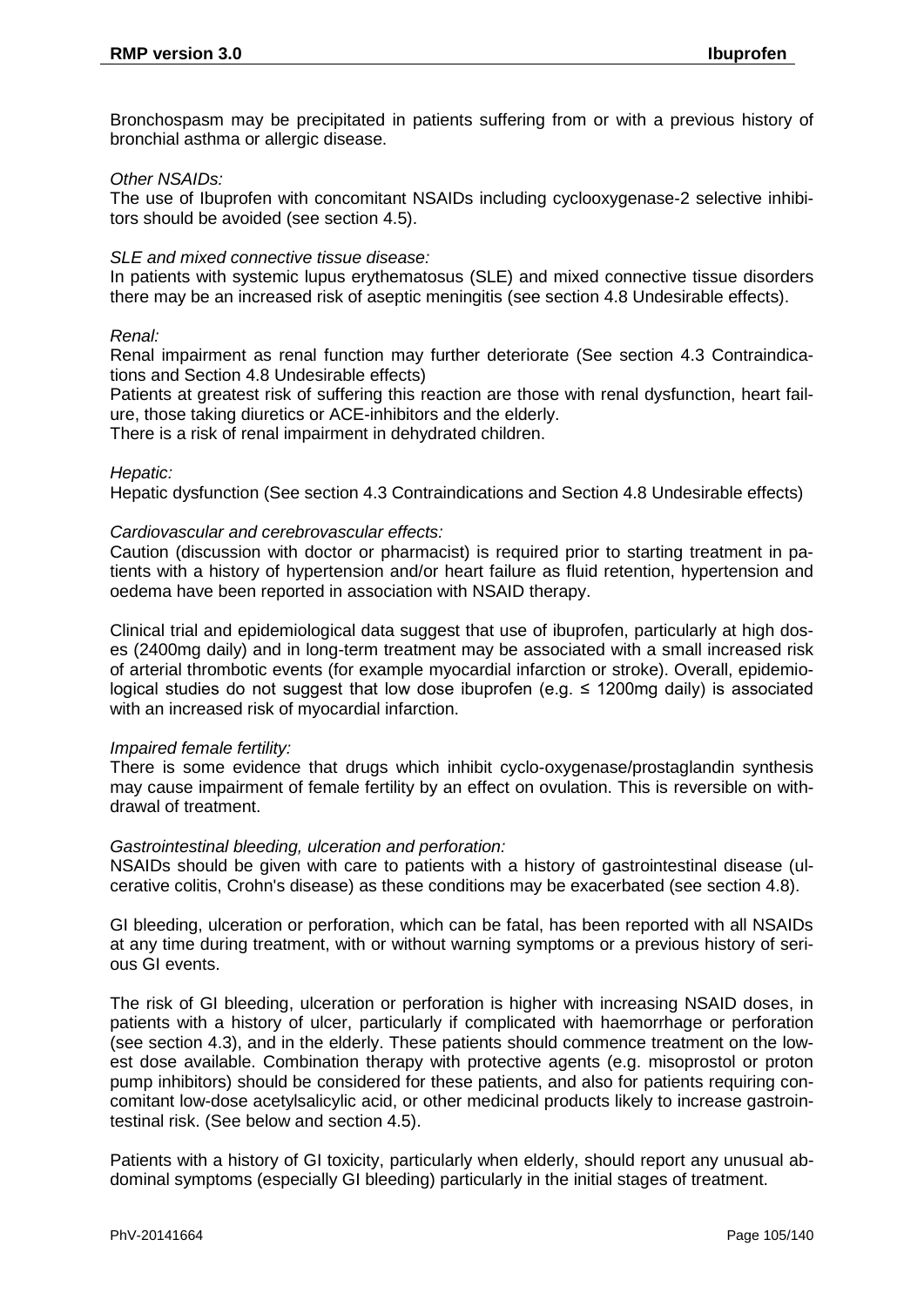Caution should be advised in patients receiving concomitant medications which could increase the risk of ulceration or bleeding, such as oral corticosteroids, anticoagulants such as warfarin, selective serotonin-reuptake inhibitors or anti-platelet agents such as acetylsalicylic acid (see section 4.5).

When GI bleeding or ulceration occurs in patients receiving ibuprofen, the treatment should be withdrawn.

## *Dermatological:*

Serious skin reactions, some of them fatal, including exfoliative dermatitis, Stevens-Johnson syndrome, and toxic epidermal necrolysis, have been reported very rarely in association with the use of NSAIDs (see section 4.8). Patients appear to be at highest risk for these reactions early in the course of therapy: the onset of the reaction occurring in the majority of cases within the first month of treatment. Ibuprofen should be discontinued at the first appearance of skin rash, mucosal lesions, or any other sign of hypersensitivity.

Exceptionally, varicella can be at the origin of serious cutaneous and soft tissue infectious complications. To date, the contributing role of NSAIDs in the worsening of these infections cannot be ruled out. Thus, it is advisable to avoid use of Ibuprofen in case of varicella (see section 4.8).

## *Other precautions:*

Where analgesics are used long-term (>3 months) with administration every two days or more frequently, headache may develop or worsen. Headache induced by overuse of analgesics (MOH medication-overuse headache) should not be treated by dose increase. In such cases, the use of analgesics should be discontinued in consultation with the doctor.

Due to the presence of maltitol liquid in the composition of  $/$ ... $/$ , patients with rare hereditary problems of fructose intolerance should not take this medicine.

Maltitol liquid may have a mild laxative effect.

Each 5 ml spoonful contains 2 g of maltitol liquid. This provides 4.6 kcal per 5 ml spoonful.

This medicinal product contains 7.37 mg of sodium in each 5 ml dose. To be taken into consideration by patients on a controlled sodium diet.

## **4.5. Interaction with other medicinal products and other forms of interaction**

## **Ibuprofen should be avoided in combination with:**

*Acetylsalicylic acid:* Unless low-dose acetylsalicylic acid (not above 75mg daily) has been advised by a doctor, as this may increase the risk of adverse reactions (see section 4.4).

Experimental data suggest that ibuprofen may inhibit the effect of low dose acetylsalicylic acid on platelet aggregation when they are dosed concomitantly. However, the limitations of these data and the uncertainties regarding extrapolation of ex vivo data to the clinical situation imply that no firm conclusions can be made for regular ibuprofen use, and no clinically relevant effect is considered to be likely for occasional ibuprofen use (see section 5.1).

*Other NSAIDs including cyclooxygenase-2 selective inhibitors:* Avoid concomitant use of two or more NSAIDs as this may increase the risk of adverse effects (see section 4.4).

## **Ibuprofen should be used with caution in combination with:**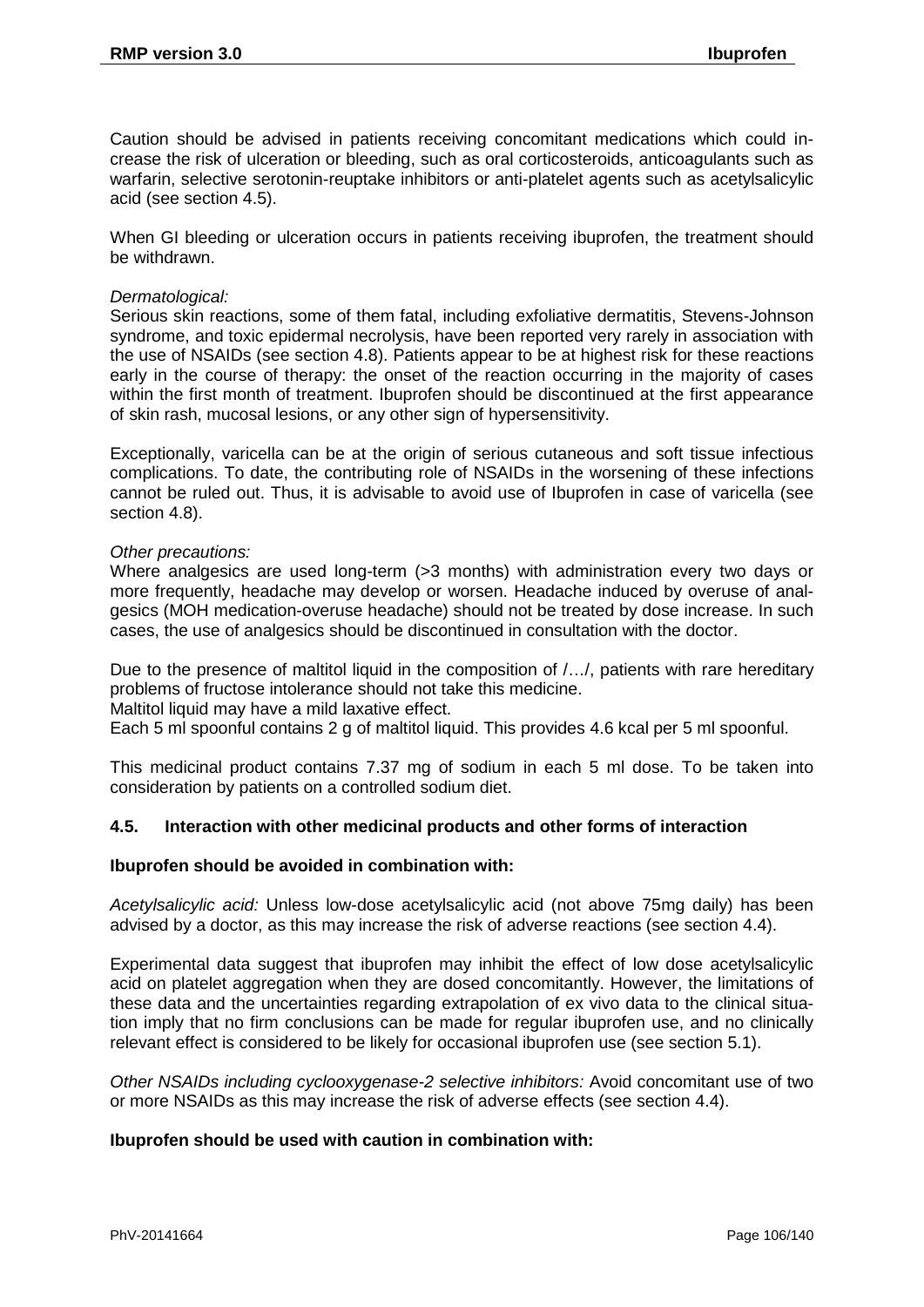*Anti-coagulants:* NSAIDs may enhance the effects of anticoagulants, such as warfarin (see section 4.4).

*Antihypertensives, beta-blockers and diuretics:* NSAIDs may reduce the effect of antihypertensives, such as ACE inhibitors, *beta-blockers and diuretics.*

Diuretics can increase the risk of nephrotoxicity of NSAIDs.

The risk of acute renal insufficiency, which is usually reversible, may be increased in some patients with compromised renal function (e.g. dehydrated patients or elderly patients) when angiotensin II receptor antagonists are combined with NSAIDs. Therefore, the combination should be administered with caution, especially in the elderly. Patients should be adequately hydrated and consideration should be given to monitoring of renal function after initiation of concomitant therapy, and periodically thereafter.

*Corticosteroids:* Increased risk of gastrointestinal ulceration or bleeding (see section 4.4).

*Anti-platelet agents and selective serotonin reuptake inhibitors (SSRIs):* Increased risk of gastrointestinal bleeding (see section 4.4).

*Amino glycosides:* NSAIDs may exacerbate cardiac failure, reduce GFR and increase plasma glycoside levels.

*Lithium:* There is evidence for potential increases in plasma levels of lithium.

*Methotrexate:* NSAIDs may inhibit the tubular secretion of methotrexate and reduce clearance of methotrexate.

*Ciclosporin:* Increased risk of nephrotoxicity

*Mifepristone:* A decrease in the efficacy of the medicinal product can theoretically occur due to the antiprostaglandin properties of NSAIDs. Limited evidence suggests that coadministration of NSAIDs on the day of prostaglandin administration does not adversely influence the effects of mifepristone or the prostaglandin on cervical ripening or uterine contractility and does not reduce the clinical efficacy of medicinal termination of pregnancy.

*Tacrolimus:* Possible increased risk of nephrotoxicity when NSAIDs are given with tacrolimus

*Zidovudine:* Increased risk of haematological toxicity when NSAIDs are given with zidovudine. There is evidence of an increased risk of haemarthroses and haematoma in HIV (+) haemophiliacs receiving concurrent treatment with zidovudine and ibuprofen.

*Quinolone antibiotics:* Animal data indicate that NSAIDs can increase the risk of convulsions associated with quinolone antibiotics. Patients taking NSAIDs and quinolones may have an increased risk of developing convulsions

*Sulfonylureas:* NSAIDs may potentiate the effects of sulfonylurea medications. There have been rare reports of hypoglycaemia in patients on sulfonylurea medications receiving ibuprofen.

*Cholestyramine;* The concomitant administration of ibuprofen and cholestyramine may reduce the absorption of ibuprofen in the gastrointestinal tract. However, the clinical significance is unknown

CYP2C9 Inhibitors: Concomitant administration of ibuprofen with CYP2C9 inhibitors may increase the exposure to ibuprofen (CYP2C9 substrate). In a study with voriconazole and fluconazole (CYP2C9 inhibitors), an increased S(+)-ibuprofen exposure by approximately 80 to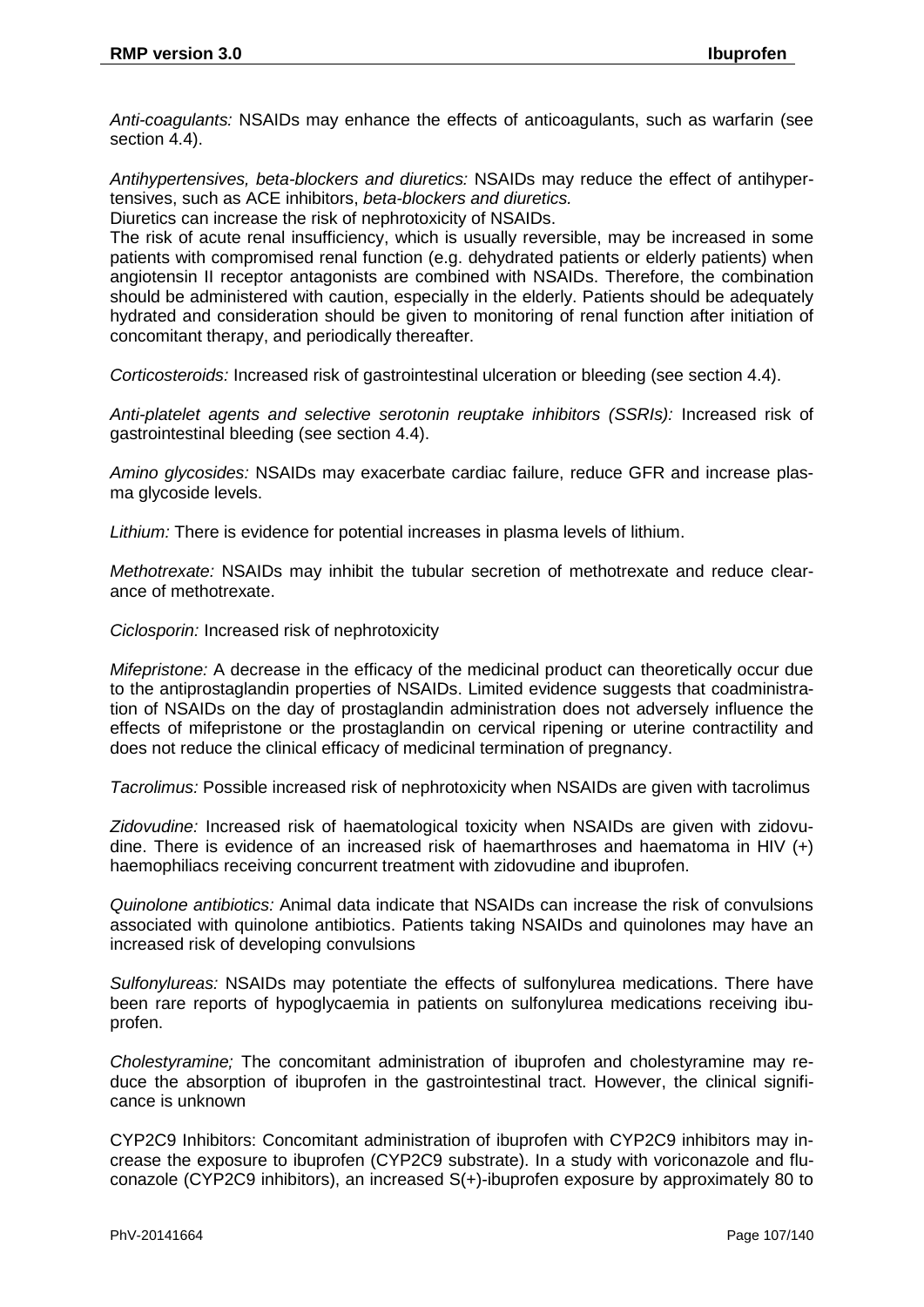100% has been shown. Reduction of the ibuprofen dose should be considered when potent CYP2C9 inhibitors are administered concomitantly, particularly when high-dose ibuprofen is administered with either voriconazole or fluconazole.

## **4.6. Fertility, pregnancy and lactation**

## *Pregnancy:*

Inhibition of prostaglandin synthesis may adversely affect the pregnancy and/or the embryo/foetal development. Data from epidemiological studies suggest an increased risk of miscarriage and of cardiac malformation and gastroschisis after use of a prostaglandin synthesis inhibitor in early pregnancy. The absolute risk for cardiovascular malformation was increased from less than 1%, up to approximately 1.5%. The risk is believed to increase with dose and duration of therapy. In animals, administration of a prostaglandin synthesis inhibitor has been shown to result in increased pre- and postimplantation loss and embryo-foetal lethality. In addition, increased incidences of various malformations, including cardiovascular, have been reported in animals given a prostaglandin synthesis inhibitor during the organogenetic period. During the first and second trimester of pregnancy, ibuprofen should not be given unless clearly necessary. If ibuprofen is used by a woman attempting to conceive, or during the first and second trimester of pregnancy, the dose should be kept as low and duration of treatment as short as possible.

During the third trimester of pregnancy, all prostaglandin synthesis inhibitors may expose the foetus to:

- cardiopulmonary toxicity (with premature closure of the ductus arteriosus and pulmonary hypertension);
- renal dysfunction, which may progress to renal failure with oligo-hydramniosis;

the mother and the neonate, at the end of pregnancy to:

- possible prolongation of bleeding time, an anti-aggregating effect which may occur even at very low doses.
- inhibition of uterine contractions resulting in delayed or prolonged labour.

Consequently ibuprofen is contraindicated during the last trimester of pregnancy.

#### *Lactation:*

In limited studies, ibuprofen appears in the breast milk in very low concentration and is unlikely to affect the breast-fed infant adversely.

## *Fertility:*

See section 4.4 for information regarding female fertility.

## 4.7. EFFECTS ON ABILITY TO DRIVE AND USE MACHINES

None expected at recommended doses and duration of therapy.

## **4.8. Undesirable effects**

Assessment of adverse reactions is normally based on the following occurrence frequency:

Very common (≥1/10) Common (≥1/100 to <1/10) Uncommon (≥1/1,000 to <1/100) Rare (≥1/10,000 to <1/1,000)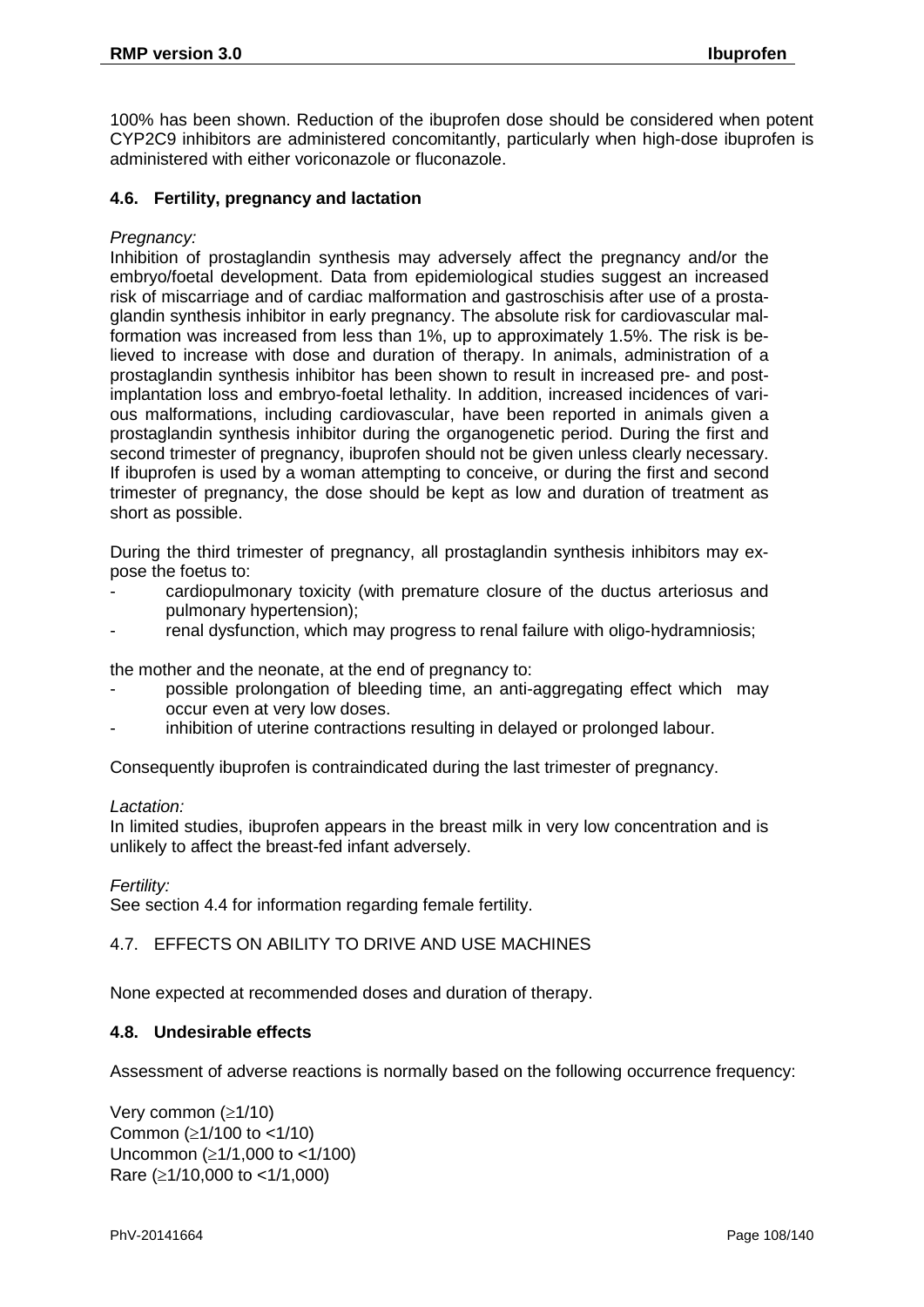#### Very rare (<1/10,000)

Not known (cannot be estimated from the available data)

#### *Infections and infestations*

Very rare: Exacerbation of infection-related inflammations (e.g. development of necrotising fasciitis) coinciding with the use of non-steroidal anti-inflammatory drugs has been described. This is possibly associated with the mechanism of action of the non-steroidal anti-inflammatory drugs. If signs of an infection occur or get worse during use of Ibuprofen the patient is therefore recommended to go to a doctor without delay. It is to be investigated whether there is an indication for anti-infective/antibiotic therapy.

## *Blood and lymphatic system disorders*

*Very rare*: Haematopoietic disorders (anaemia, leucopenia, thrombocytopenia, pancytopenia, agranulocytosis). First signs are: fever, sore throat, superficial mouth ulcers, flu-like symptoms, severe exhaustion, unexplained bleeding and bruising.

#### *Immune system disorders*

*Very rare*: Severe hypersensitivity reactions. Symptoms could be: facial, tongue and laryngeal swelling, dyspnoea, tachycardia, hypotension, (anaphylaxis, angioedema or severe shock).

Asthma, aggravated asthma, bronchospasm

*Not known*: In patients with existing auto-immune disorders (such as systemic lupus erythematosus, mixed connective tissue disease) during treatment with ibuprofen, single cases of symptoms of aseptic meningitis, such as stiff neck, headache, nausea, vomiting, fever or disorientation have been observed (See section 4.4 Special warnings and precautions for use).

#### *Nervous system disorders*

*Uncommon:* Headache.

*Very rare:* Aseptic meningitis - single cases have been reported very rarely.

## *Cardiac disorders and Vascular disorders*

*Not known*: Oedema, hypertension and cardiac failure have been reported in association with NSAID treatment. Clinical trial and epidemiological data suggest that use of ibuprofen, particularly at high dose (2400mg daily) and in long-term treatment, may be associated with a small increased risk of arterial thrombotic events (for example myocar-

#### *Gastrointestinal disorders*

The most commonly observed adverse events are gastrointestinal in nature.

dial infarction or stroke) (see section 4.4).

*Uncommon:* Abdominal pain, nausea, dyspepsia.

*Rare:* Diarrhoea, flatulence, constipation and vomiting.

*Very rare*: Peptic ulcer, perforation or gastrointestinal haemorrhage, melaena, haematemesis, sometimes fatal, particularly in the elderly. Ulcerative stomatitis, gastritis.

Exacerbation of ulcerative colitis and Crohn's disease (see section 4.4).

#### *Hepatobiliary disorders*

*Very rare:* Liver disorders.

#### *Skin and subcutaneous tissue disorders*

*Uncommon*: Various skin rashes with urticaria and pruritus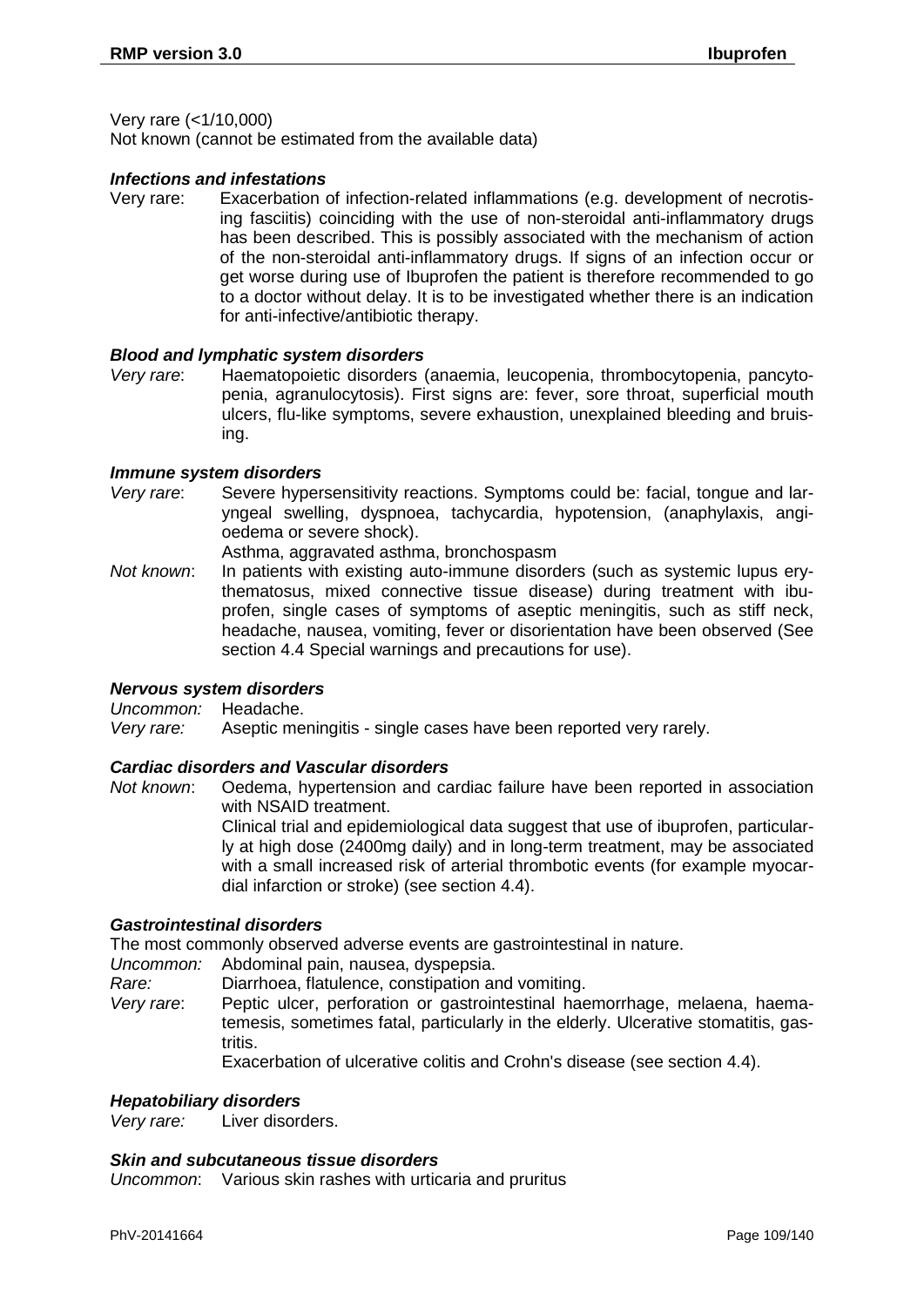- *Very rare*: Severe forms of skin reactions such as exfoliative and bullous dermatoses, including Stevens-Johnson syndrome, erythema multiforme and toxic epidermal necrolysis.
- *Not known*: In exceptional cases, severe skin infections and soft-tissue complications may occur during a varicella infection (see also *"Infections and infestations"*).

# *Renal and urinary disorders*

Acute renal failure, papillary necrosis, especially in long-term use, associated with increased serum urea and oedema.

#### Reporting of suspected adverse reactions

Reporting suspected adverse reactions after authorisation of the medicinal product is important. It allows continued monitoring of the benefit/risk balance of the medicinal product. Healthcare professionals are asked to report any suspected adverse reactions via the national reporting system listed in Appendix V\*.

#### **4.9. Overdose**

In children, ingestion of more than 400 mg/kg may cause symptoms. In adults, the dose response effect is less clear cut. The half-life in overdose is 1.5 to 3 hours.

#### *Symptoms*

Most patients who have ingested clinically important amounts of NSAIDs will develop no more than nausea, vomiting, epigastric pain, or more rarely, diarrhoea. Tinnitus, headache and gastrointestinal bleeding are also possible. In more serious poisoning, toxicity is seen in the central nervous system, manifesting as drowsiness, occasionally excitation and disorientation or coma. Occasionally patients develop convulsions. In serious poisoning, metabolic acidosis may occur and the prothrombin time / INR may be prolonged, probably due to interference with the actions of circulating clotting factors. Acute renal failure and liver damage may occur. Exacerbation of asthma is possible in asthmatics.

#### *Management*

Management should be symptomatic and supportive and include the maintenance of a clear airway and monitoring of cardiac and vital signs until stable. Consider oral administration of activated charcoal if the patient presents within 1 hour of ingestion of a potentially toxic amount. If frequent or prolonged, convulsions should be treated with intravenous diazepam or lorazepam. Give bronchodilators for asthma.

#### **5. PHARMACOLOGICAL PROPERTIES**

#### **5.1 Pharmacodynamic properties**

Pharmacotherapeutic group: Anti-inflammatory and antirheumatic products, non-steroids; propionic acid derivatives. ATC code: M01AE01

Ibuprofen is a propionic acid derivative NSAID that has demonstrated its efficacy by inhibition of prostaglandin synthesis. In humans ibuprofen reduces inflammatory pain, swellings and fever. Furthermore, ibuprofen reversibly inhibits platelet aggregation.

Ibuprofen has been shown to have an onset of both analgesic and antipyretic action within 30 minutes.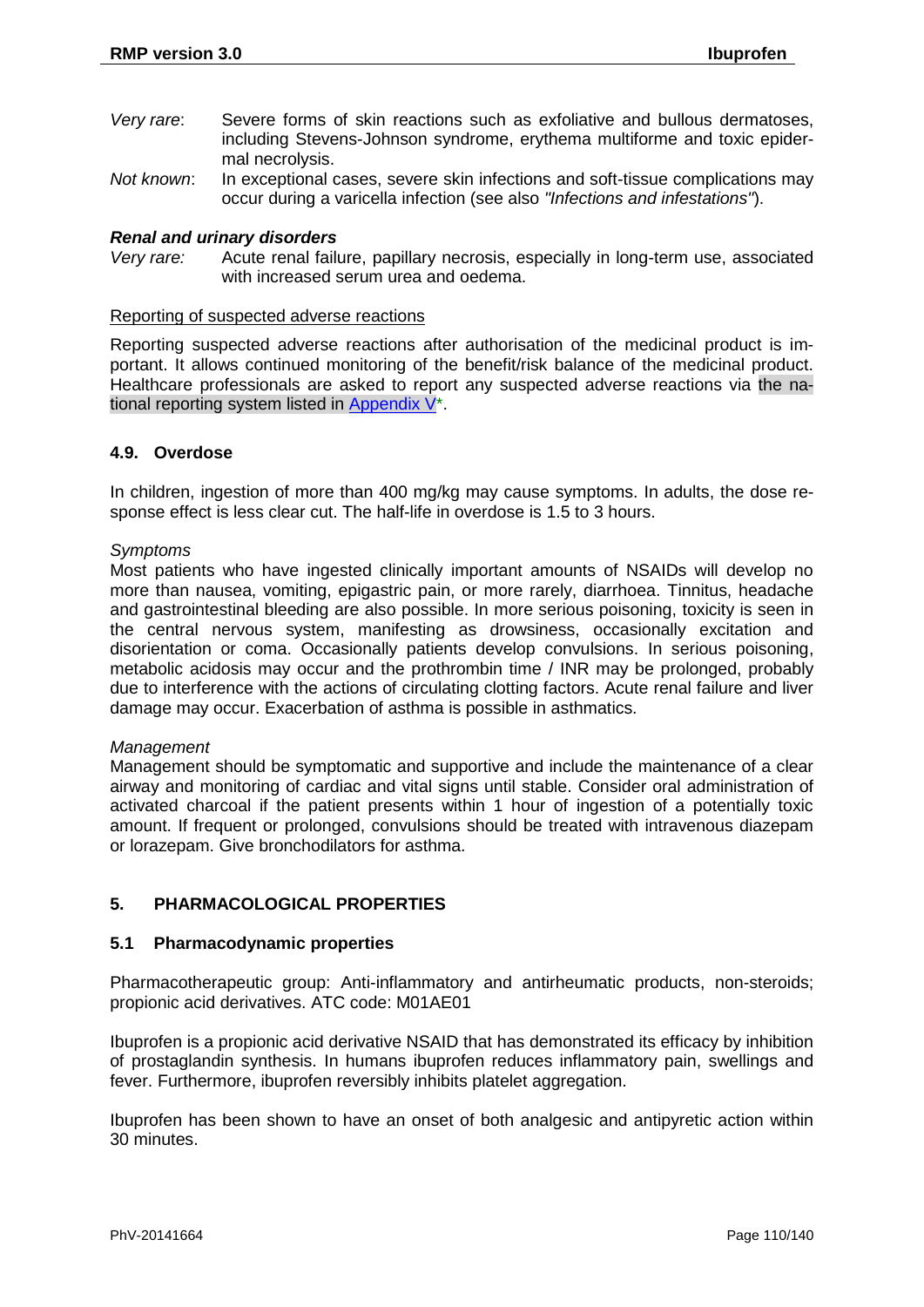Experimental data suggest that ibuprofen may inhibit the effect of low dose acetylsalicylic acidon platelet aggregation when they are dosed concomitantly. In one study, when a single dose of ibuprofen 400 mg was taken within 8 hour before or within 30 min after immediate release acetylsalicylic acid dosing (81 mg), a decreased effect of acetylsalicylic acid on the formation of thromboxane or platelet aggregation occurred. However, the limitations of these data and the uncertainties regarding extrapolation of ex vivo data to the clinical situation imply that no firm conclusions can be made for regular ibuprofen use, and no clinically relevant effect is considered to be likely for occasional ibuprofen use.

## **5.2. Pharmacokinetic properties**

Ibuprofen is rapidly absorbed following administration and is rapidly distributed throughout the whole body. The excretion is rapid and complete via the kidneys.

Maximum plasma concentrations are reached 45 minutes after ingestion if taken on an empty stomach.

When taken with food, peak levels are observed after 1 to 2 hours. These times may vary with different dosage forms.

The half-life of ibuprofen is about 2 hours. In limited studies, ibuprofen appears in the breast milk in very low concentrations.

#### **5.3. Preclinical safety data**

There are no preclinical safety data of relevance to the consumer.

#### **6. PHARMACEUTICAL PARTICULARS**

6.1 List of excipients

**Sodium benzoate (E211)**

**Citric acid anhydrous**

**Maltitol liquid**

**Xanthan gum**

**Hypromellose**

**Glycerol**

**Sodium chloride**

**Polysorbate 80**

**Sodium cyclamate**

**Acesulfame potassium**

**Sucralose**

**Orange flavour containing:**

**- Flavouring components (flavouring preparations, flavouring substances, natural flavoring substances)**

**- Alpha-tocopherol (E307)**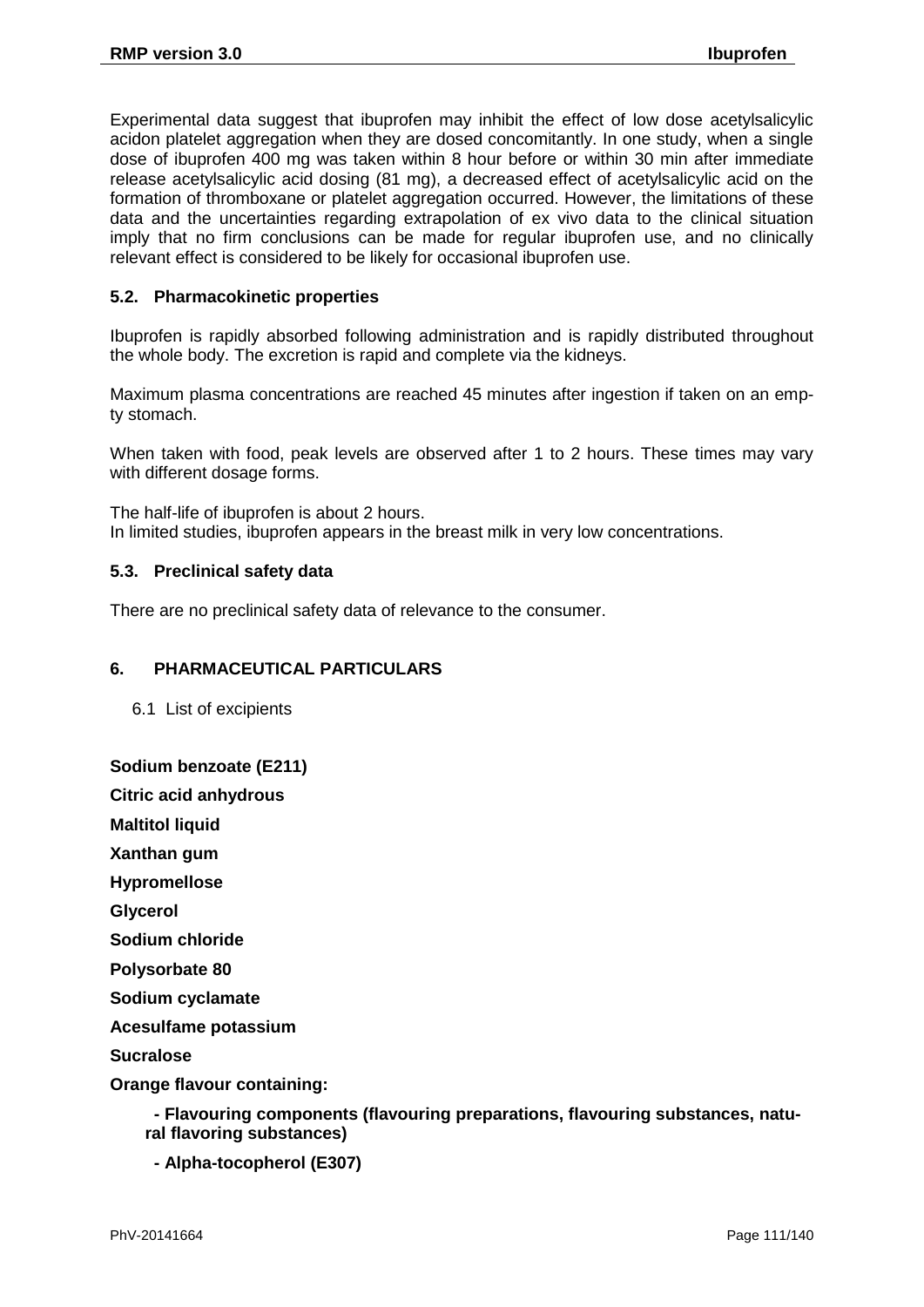## **- Benzyl alcohol**

#### **Vanillin**

## **Purified Water**

6.2. Incompatibilities

Not applicable

6.3. Shelf life

2 years Shelf life after first opening the bottle: 6 months

6.4. Special precautions for storage

Do not store above 25°C.

6.5. Nature and contents of container

**/…/ oral suspension is supplied in an amber glass bottle containing 60 ml, 100 ml or 200 ml, or an amber PET bottle containing 100 ml. The bottle is closed with a childresistant HDPE screw cap with a PP outer cap and a PE adaptor.**

**Each pack also contains an oral dosing syringe with a capacity of 5 ml and marked with dosing graduations every 0.5ml. Each syringe consists of a PP syringe body and an HDPE plunger.**

6.6. Special precautions for disposal and other handling

No special requirements.

Any unused medicinal product or waste material from it should be disposed of in accordance with local requirements.

## **7. MARKETING AUTHORISATION HOLDER**

<[To be completed nationally]>

## 8. MARKETING AUTHORISATION NUMBER(S)

<[To be completed nationally]>

## 9. DATE OF FIRST AUTHORISATION/RENEWAL OF THE AUTHORISATION

<[To be completed nationally]>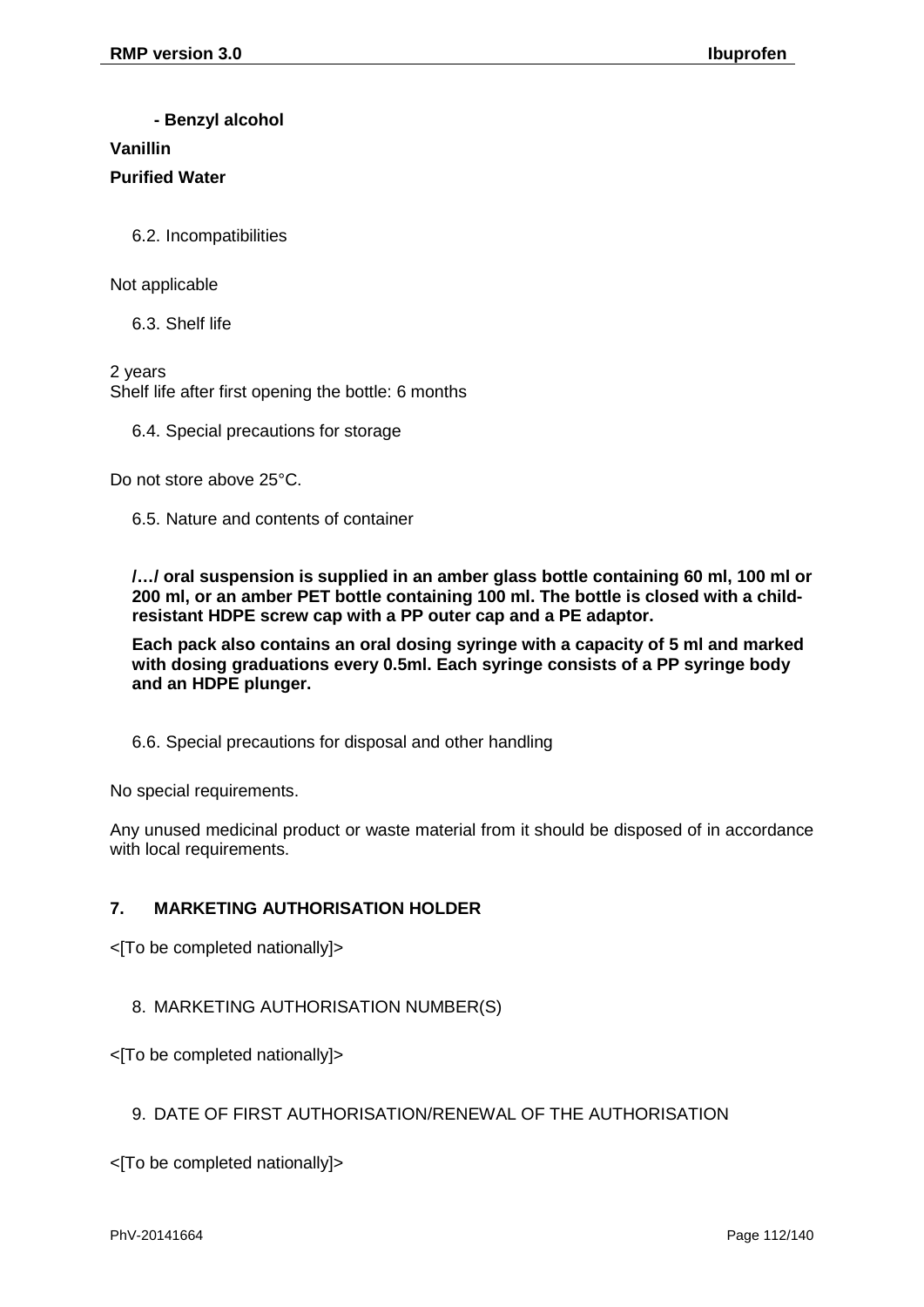## **10. DATE OF REVISION OF THE TEXT**

<[To be completed nationally]>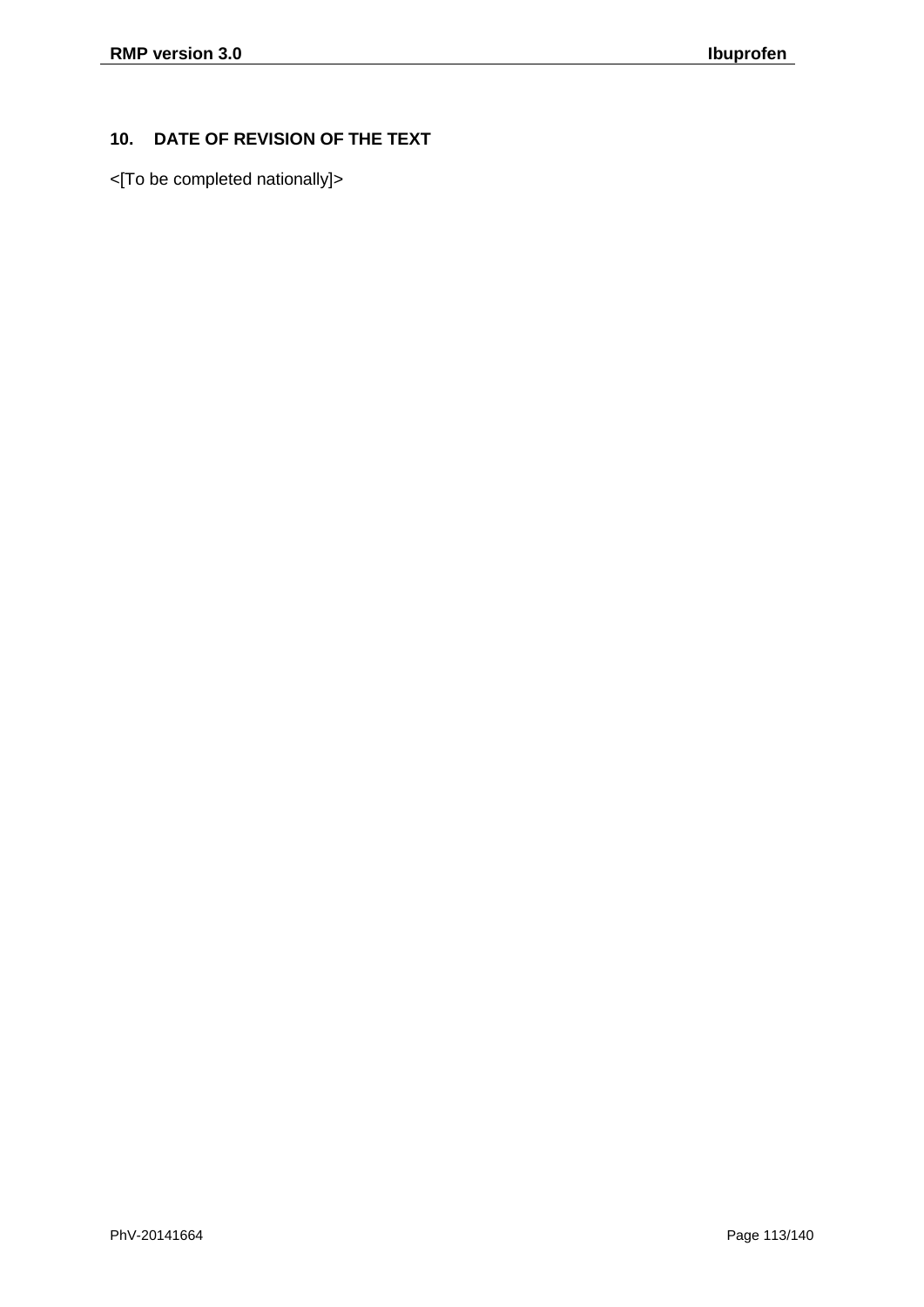**LABELLING**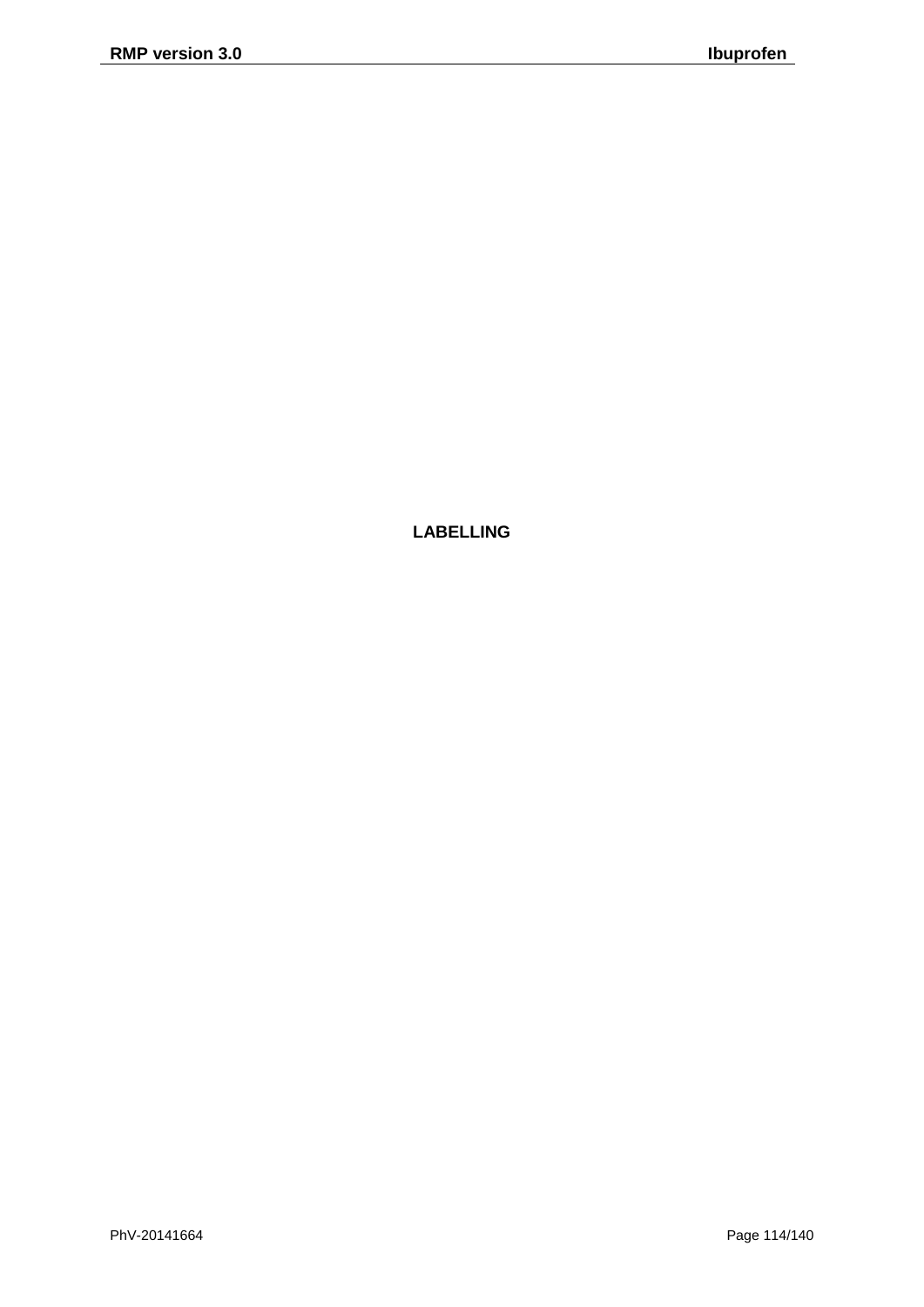## **PARTICULARS TO APPEAR ON THE OUTER PACKAGIN**G

## **CARTON FOR ΒΟTTLES**

## **1. NAME OF THE MEDICINAL PRODUCT**

/…/ <20 mg/ ml> <100 mg/5 ml> oral suspension

ibuprofen

## **2. STATEMENT OF ACTIVE SUBSTANCE(S)**

<1 ml of suspension contains 20 mg ibuprofen.> <5 ml of oral suspension contains 100 mg ibuprofen.>

## **3. LIST OF EXCIPIENTS**

Also contains maltitol liquid, sodium, glycerol and potassium. See the package leaflet for further information.

## **4. PHARMACEUTICAL FORM AND CONTENTS**

Oral suspension 60 ml 100 ml 200 ml

Each pack also contains an oral syringe which should be used for accurate dosing.

## **5. METHOD AND ROUTE(S) OF ADMINISTRATION**

For oral use. Read the package leaflet before use. Shake well before use.

## **6. SPECIAL WARNING THAT THE MEDICINAL PRODUCT MUST BE STORED OUT OF THE SIGHT AND REACH OF CHILDREN**

Keep out of the sight and reach of children.

## **7. OTHER SPECIAL WARNING(S), IF NECESSARY**

#### **8. EXPIRY DATE**

EXP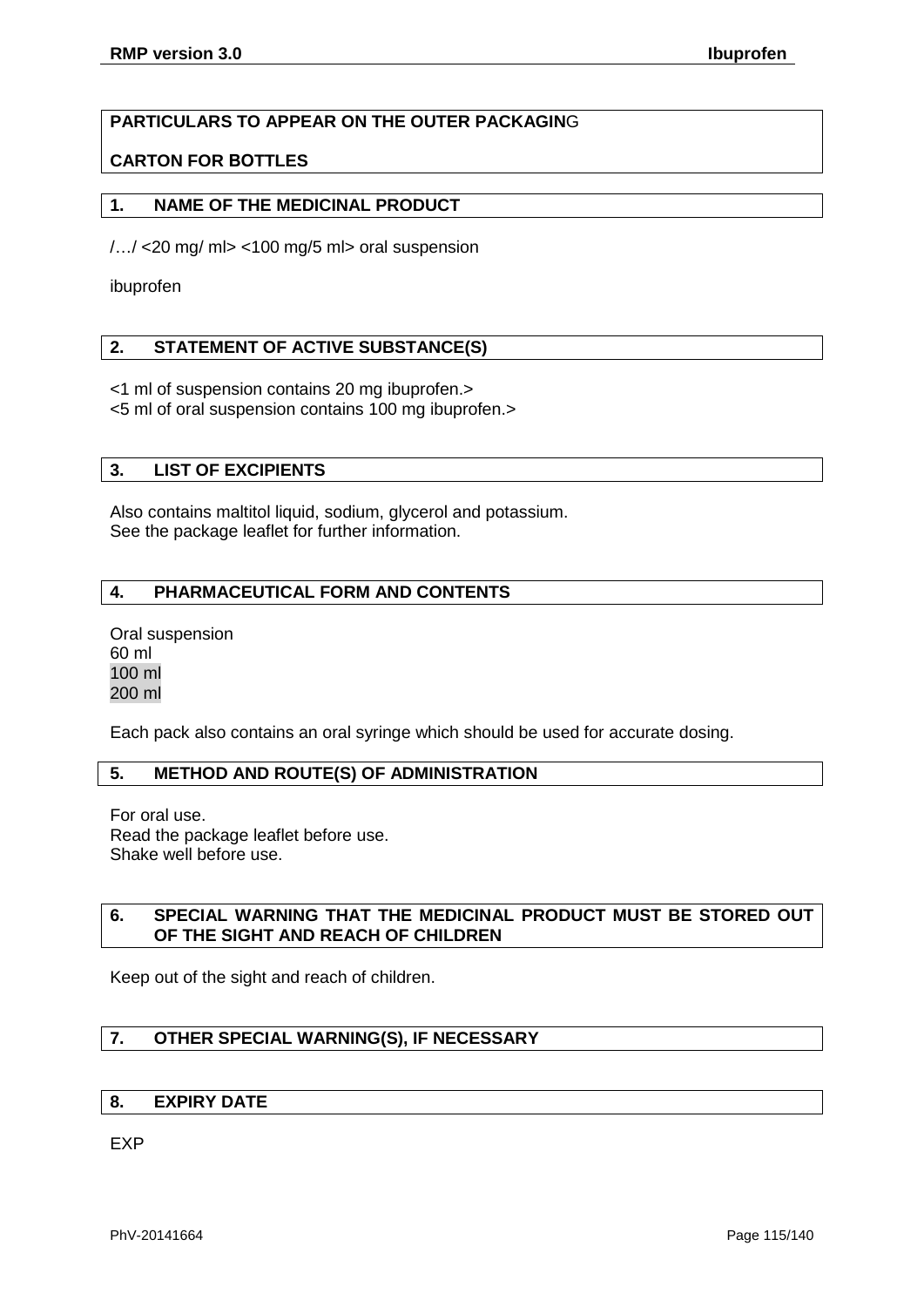#### **9. SPECIAL STORAGE CONDITIONS**

Do not store above 25°C.

Shelf-life after first opening the bottle: 6 months.

## **10. SPECIAL PRECAUTIONS FOR DISPOSAL OF UNUSED MEDICINAL PRODUCTS OR WASTE MATERIALS DERIVED FROM SUCH MEDICINAL PRODUCTS, IF APPROPRIATE**

## **11. NAME AND ADDRESS OF THE MARKETING AUTHORISATION HOLDER**

<[To be completed nationally]>

## **12. MARKETING AUTHORISATION NUMBER(S)**

<[To be completed nationally]>

## **13. BATCH NUMBER**

Lot

## **14. GENERAL CLASSIFICATION FOR SUPPLY**

<[To be completed nationally]>

## **15. INSTRUCTIONS ON USE**

/…/ can be used for the fast, effective relief of mild to moderate pain such as sore throat, teething pain, toothache, ear ache, headache, minor aches and sprains. It can also be used to relieve the symptoms of colds and flu and to reduce fever, including fever after vaccination at 3 months of age.

#### **Do not give this medicine to your child if:**

- they are allergic to ibuprofen or any of the other ingredients of this medicine (listed in section 6 of the package leaflet)
- they have ever had a reaction (e.g. asthma, runny nose, rash, swelling of the face, tongue, lips or throat) after taking ibuprofen, acteylsalicylic acid (aspirin) or other nonsteroidal-anti-inflammatory (NSAID) medicines
- they weigh less than 5 kg or are under 3 months of age
- they are taking any other anti-inflammatory (NSAID) medicines
- they have a stomach ulcer, perforation or bleeding, or they have had one twice or more in the past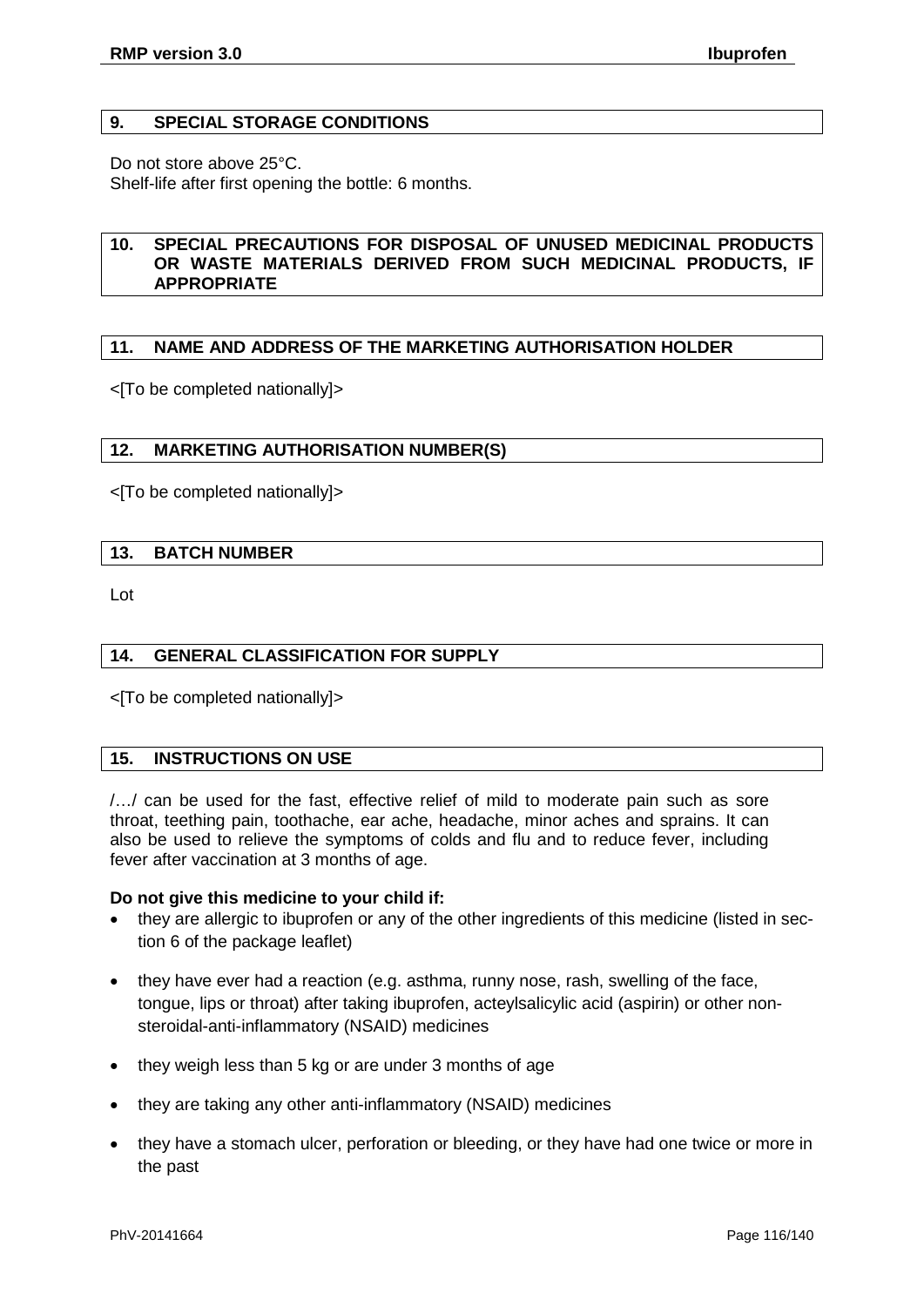- they have had perforation or a bleeding ulcer after taking a non-steroidal antiinflammatory (NSAID) medicine (your child may have been sick and it contained blood or dark particles that look like coffee grounds, passed blood in their stools or passed black tarry stools)
- they have severe kidney, heart or liver failure
- they have a condition which increases their tendency to bleeding

Do not give to a child under 3 months of age, unless advised to do so by your doctor.

For short-term use only. Do not give to babies aged 3-6 months for longer than 24 hours. Do not give to children aged 6 months or over for longer than 3 days. Consult your doctor if symptoms worsen or persist.

<[To be completed nationally]>

## **16. INFORMATION IN BRAILLE**

/…/ <20 mg/ ml> <100 mg/5 ml> oral suspension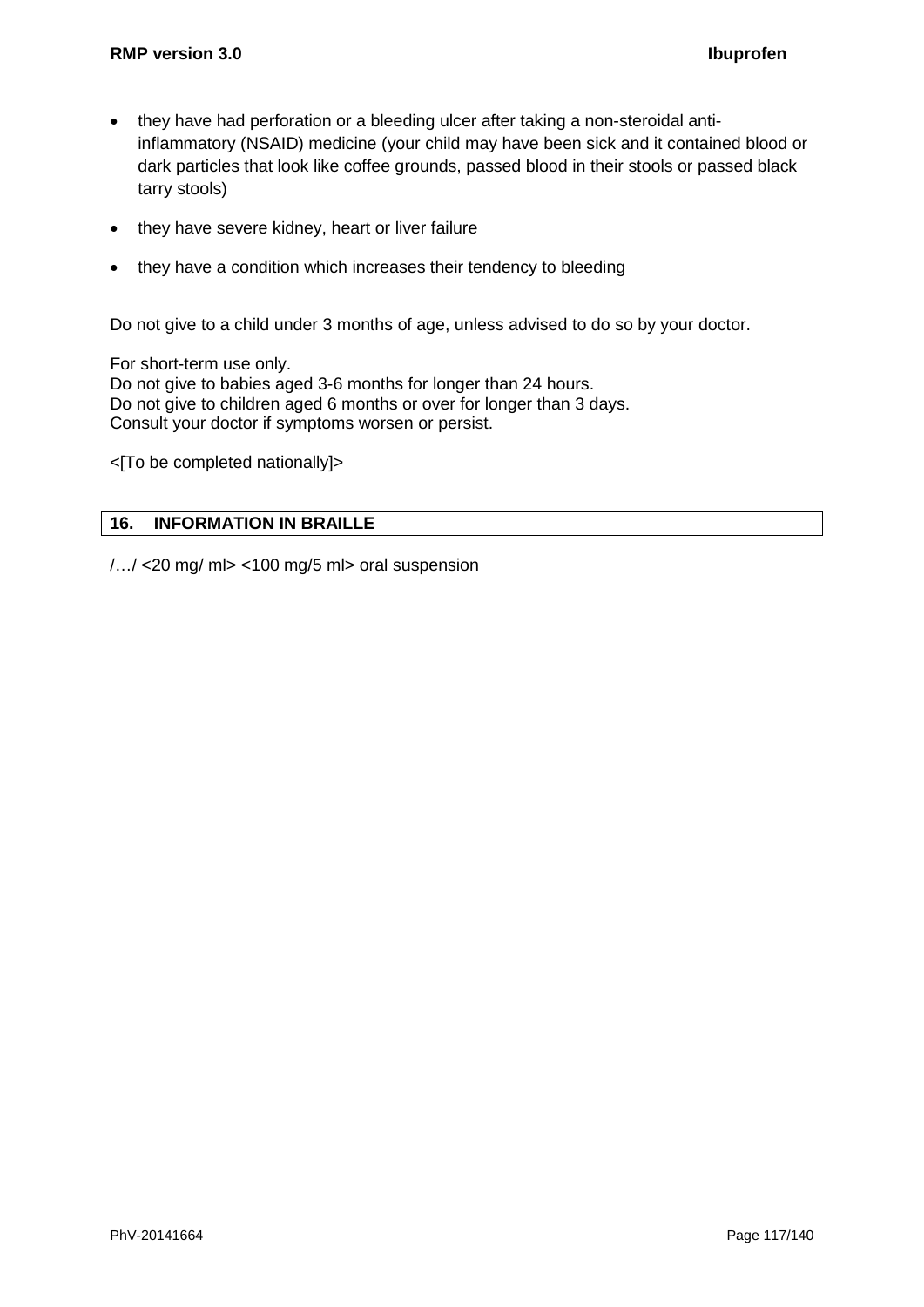## **PARTICULARS TO APPEAR ON THE IMMEDIATE PACKAGIN**G

## **LABEL FOR ΒΟTTLES**

## **1. NAME OF THE MEDICINAL PRODUCT**

/…/ <20 mg/ ml> <100 mg/5 ml> oral suspension

ibuprofen

## **2. STATEMENT OF ACTIVE SUBSTANCE(S)**

<1 ml of suspension contains 20 mg ibuprofen.> <5 ml of oral suspension contains 100 mg ibuprofen.>

## **3. LIST OF EXCIPIENTS**

Also contains maltitol liquid, sodium, glycerol and potassium. See the package leaflet for further information.

## **4. PHARMACEUTICAL FORM AND CONTENTS**

Oral suspension 60 ml 100 ml 200 ml

## **5. METHOD AND ROUTE(S) OF ADMINISTRATION**

For oral use. Read the package leaflet before use. Shake well before use.

Use the oral syringe provided for accurate dosing.

## **6. SPECIAL WARNING THAT THE MEDICINAL PRODUCT MUST BE STORED OUT OF THE SIGHT AND REACH OF CHILDREN**

Keep out of the sight and reach of children.

## **7. OTHER SPECIAL WARNING(S), IF NECESSARY**

## **8. EXPIRY DATE**

EXP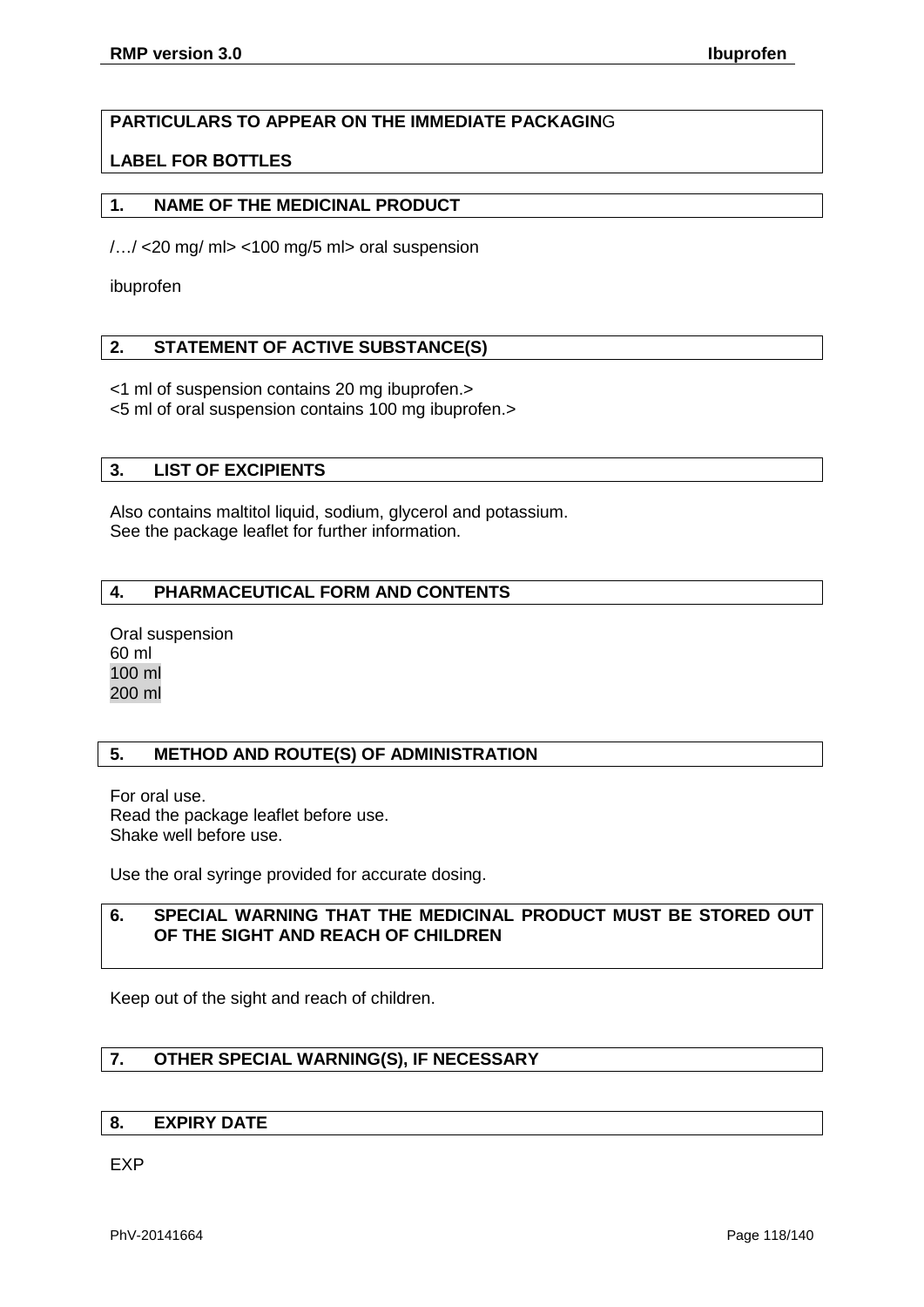## **9. SPECIAL STORAGE CONDITIONS**

Do not store above 25°C.

Shelf-life after first opening the bottle: 6 months

## **10. SPECIAL PRECAUTIONS FOR DISPOSAL OF UNUSED MEDICINAL PRODUCTS OR WASTE MATERIALS DERIVED FROM SUCH MEDICINAL PRODUCTS, IF APPROPRIATE**

## **11. NAME AND ADDRESS OF THE MARKETING AUTHORISATION HOLDER**

<[To be completed nationally]>

## **12. MARKETING AUTHORISATION NUMBER(S)**

<[To be completed nationally]>

## **13. BATCH NUMBER**

Lot

## **14. GENERAL CLASSIFICATION FOR SUPPLY**

<[To be completed nationally]>

## **15. INSTRUCTIONS ON USE**

## **16. INFORMATION IN BRAILLE**

<Justification for not including Braille accepted>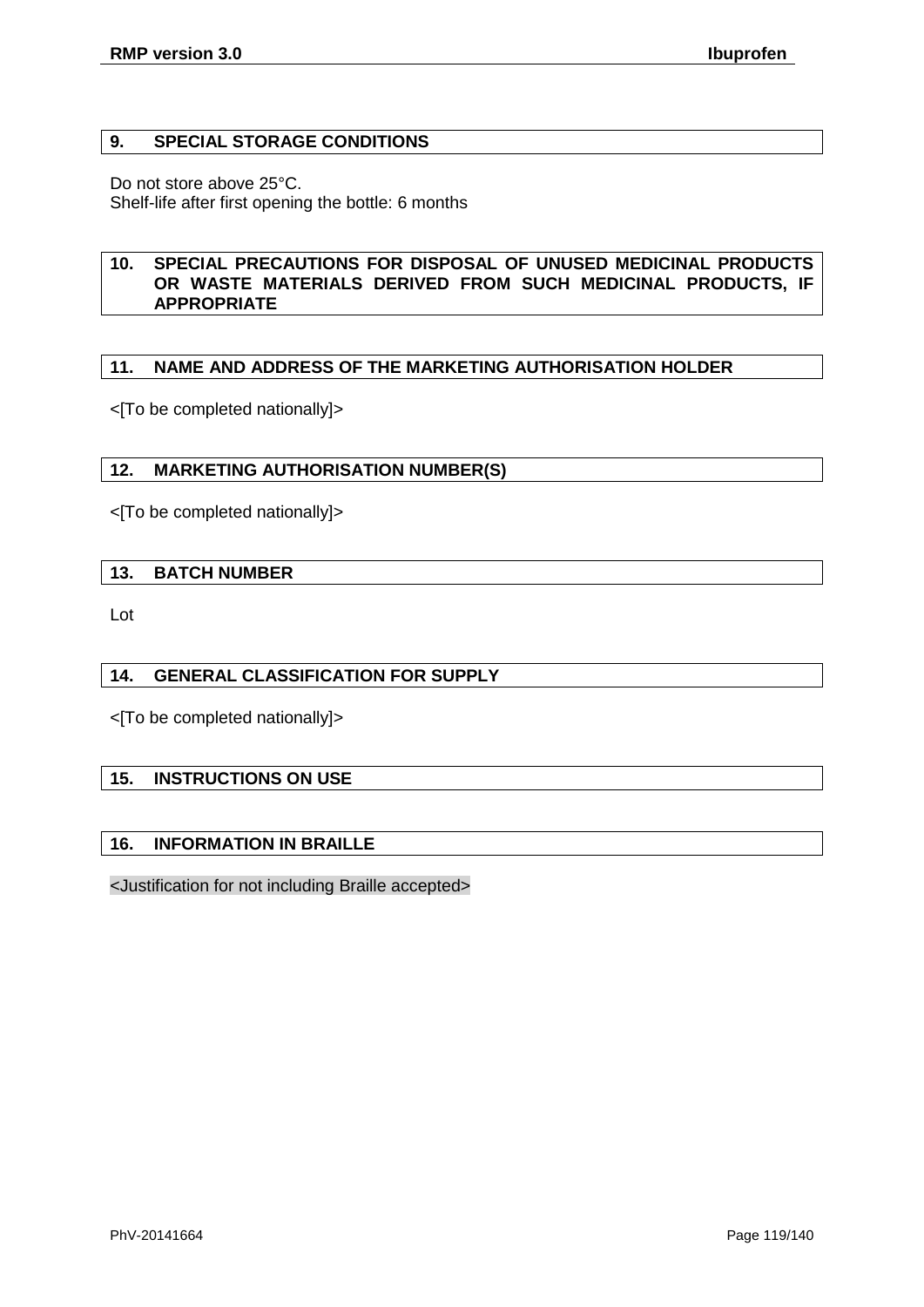## **PACKAGE LEAFLET**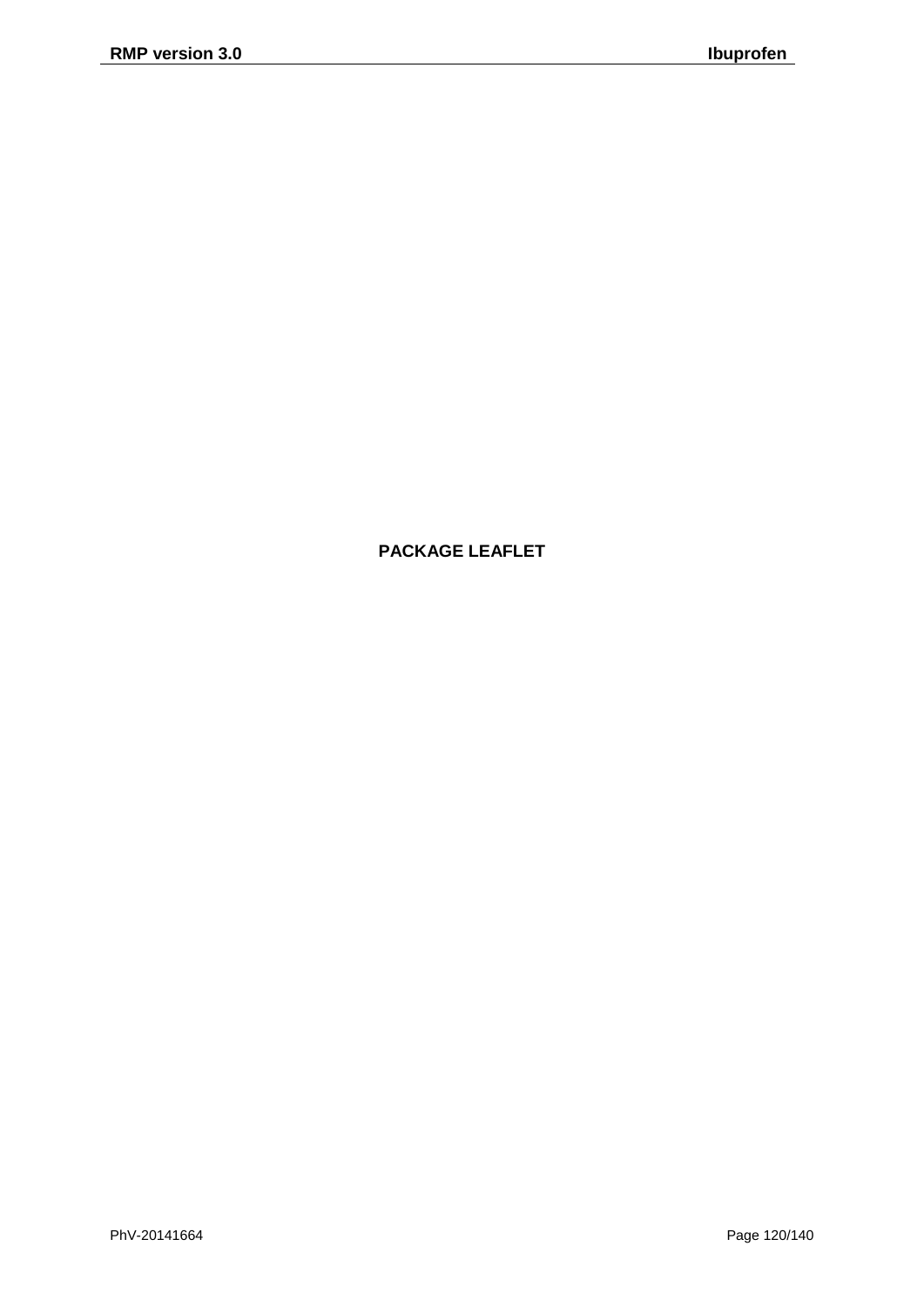## **Package leaflet: Information for the user**

## **/…/ <20 mg/ ml> <100 mg/5 ml> oral suspension**

#### Ibuprofen

## **Read all of this leaflet carefully before you start using this medicine because it contains important information for you.**

Always use this medicine exactly as described in this leaflet or as your doctor, pharmacist or nurse has told you.

- Keep this leaflet. You may need to read it again.
- Ask your pharmacist if you need more information or advice.
- The leaflet is written in terms of giving this medicine to your child, but if you are an adult who is intending to take this medicine yourself the information in this leaflet will apply to you as well.
- If your child gets any side effects, talk to your doctor, pharmacist or nurse. This includes any possible side effects not listed in this leaflet. See section 4.
- You must talk to a doctor if your child does not feel better or feels worse
	- after 24 hours if your child is aged under 6 months
		- after 3 days if your child is aged over 6 months

#### **What is in this leaflet**

- 1. What /…/ is and what it is used for
- 2. What you need to know before giving /…/ to your child
- 3. How to use  $/$ .../<br>4. Possible side ef-
- Possible side effects
- 5. How to store /…/
- 6. Contents of the pack and other information

#### **1. What /…/ is and what it is used for**

/…/ contains ibuprofen which belongs to a group of medicines called non-steroidal antiinflammatory drugs (NSAIDs) which act to relieve pain, swelling (inflammation) and reduce fever.

/…/ can be used for the fast, effective relief of mild to moderate pain such as sore throat, teething pain, toothache, ear ache, headache, minor aches and sprains. It can also be used to relieve the symptoms of colds and flu and to reduce fever, including fever after vaccination at 3 months of age.

#### **2. What you need to know before giving /…/ to your child**

This medicine is suitable for the majority of people but certain people should not use it. Talk to your doctor or pharmacist if you are at all unsure.

#### **Do not give this medicine to your child if:**

- they are allergic to ibuprofen or any of the other ingredients of this medicine (listed in section 6)
- they have ever had a reaction (e.g. asthma, runny nose, rash, swelling of the face, tongue, lips or throat) after taking ibuprofen, acteylsalicylic acid (aspirin) or other nonsteroidal-anti-inflammatory (NSAID) medicines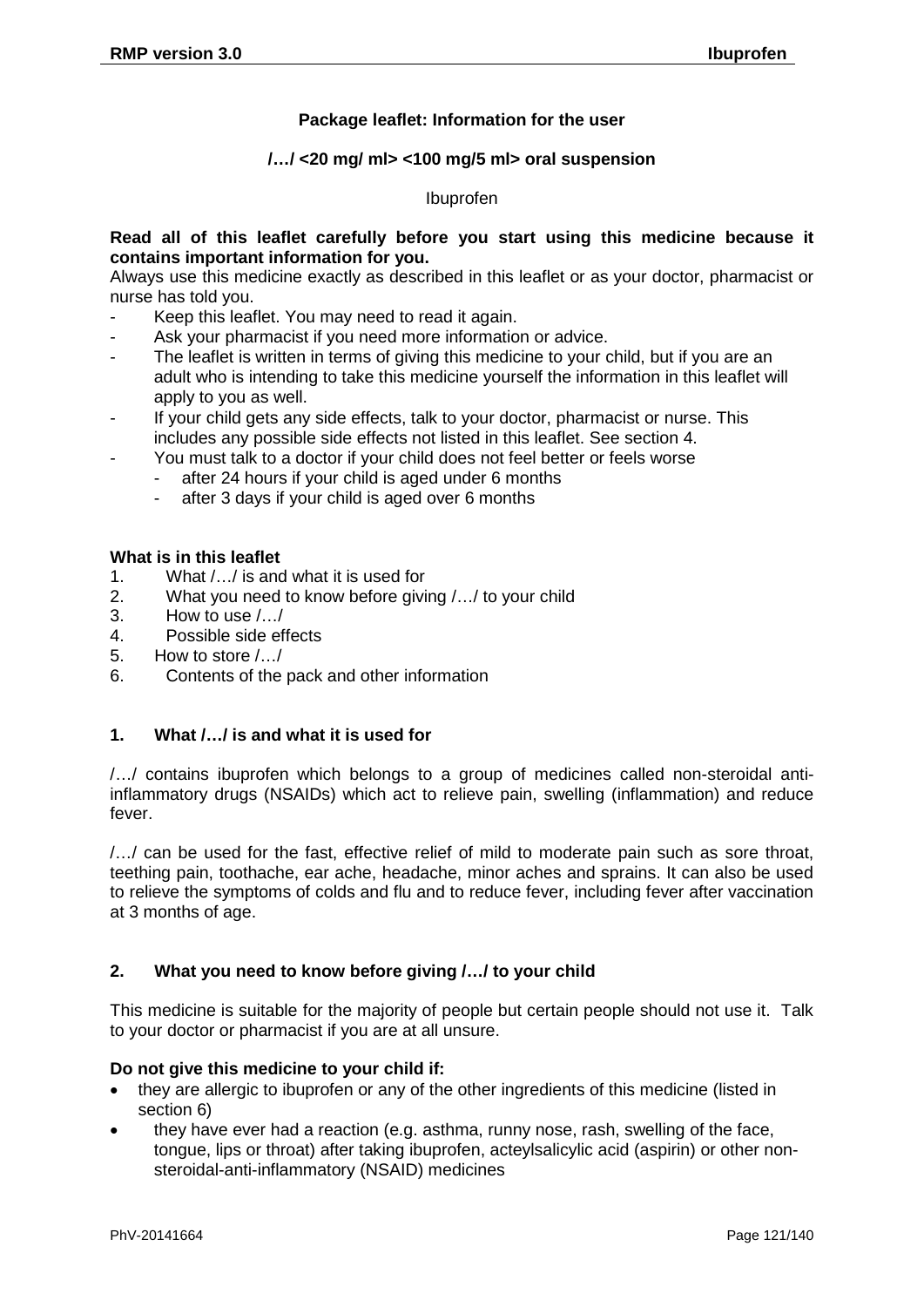- they weigh less than 5 kg or are under 3 months of age
- they are taking any other anti-inflammatory (NSAID) medicines, or aspirin with a daily dose above 75 mg (aspirin should not generally be given to children under 16, but doctors may occasionally prescribe it)
- they have a stomach ulcer, perforation or bleeding, or they have had one twice or more in the past
- they have had perforation or a bleeding ulcer after taking a non-steroidal antiinflammatory (NSAID) medicine (your child may have been sick and it contained blood or dark particles that look like coffee grounds, passed blood in their stools or passed black tarry stools)
- they have severe kidney, heart or liver failure
- they have a condition which increases their tendency to bleeding

## **Warnings and precautions**

Talk to your doctor , pharmacist or nurse before giving /…/. This is especially important if:

- your child has asthma, a history of asthma or other allergic disease
- your child has or has had high blood pressure, heart problems or a stroke because there is a small increased risk of heart problems with ibuprofen
- your child has a condition which may put them at risk of heart problems, such as diabetes or high cholesterol
- your child has or has had kidney, liver or heart problems
- your child is dehydrated as there is a risk of kidney problems
- your child has connective tissue disorders such as SLE (Systemic Lupus Erythematosus)
- your child suffers from chronic inflammatory bowel disease such as Crohn's disease or ulcerative colitis.
- your child has chickenpox

Like other anti-inflammatory drugs, /…/ can mask signs of infection.

#### **Other medicines and /…/**

Tell your doctor or pharmacist if your child is taking, has recently taken or might take any other medicines.

This is especially important if your child is taking:

- Other medicines containing ibuprofen or other NSAIDs, including those you can buy over the counter
- Aspirin 75 mg (to prevent heart attacks or strokes) the protection may be reduced when taken with ibuprofen
- Diuretics ('water tablets')
- Anticoagulants (blood thinning medicines e.g. warfarin)
- Medicines for high blood pressure (e.g. captopril, atenolol, losartan)
- Cardiac glycosides (e.g. digoxin used to treat particular heart problems)
- Lithium (for mood disorders)
- Methotrexate (for psoriasis, arthritis and types of cancer)
- Zidovudine (for HIV infection)
- Quinolone antibiotics (for infection)
- Corticosteroids (an anti-inflammatory drug)
- Ciclosporin or tacrolimus (to prevent organ rejection after transplant)
- SSRI antidepressant drugs (for depression)
- Antiplatelet drugs (e.g. dipyridamole, clopidogrel)
- Mifepristone (for termination of pregnancy)
- Medicines known as sulphonylureas such as glibenclamide (used to treat diabetes)
- Cholestyramine (used to lower cholesterol)
- Voriconazole or fluconazole (types of anti-fungal drugs)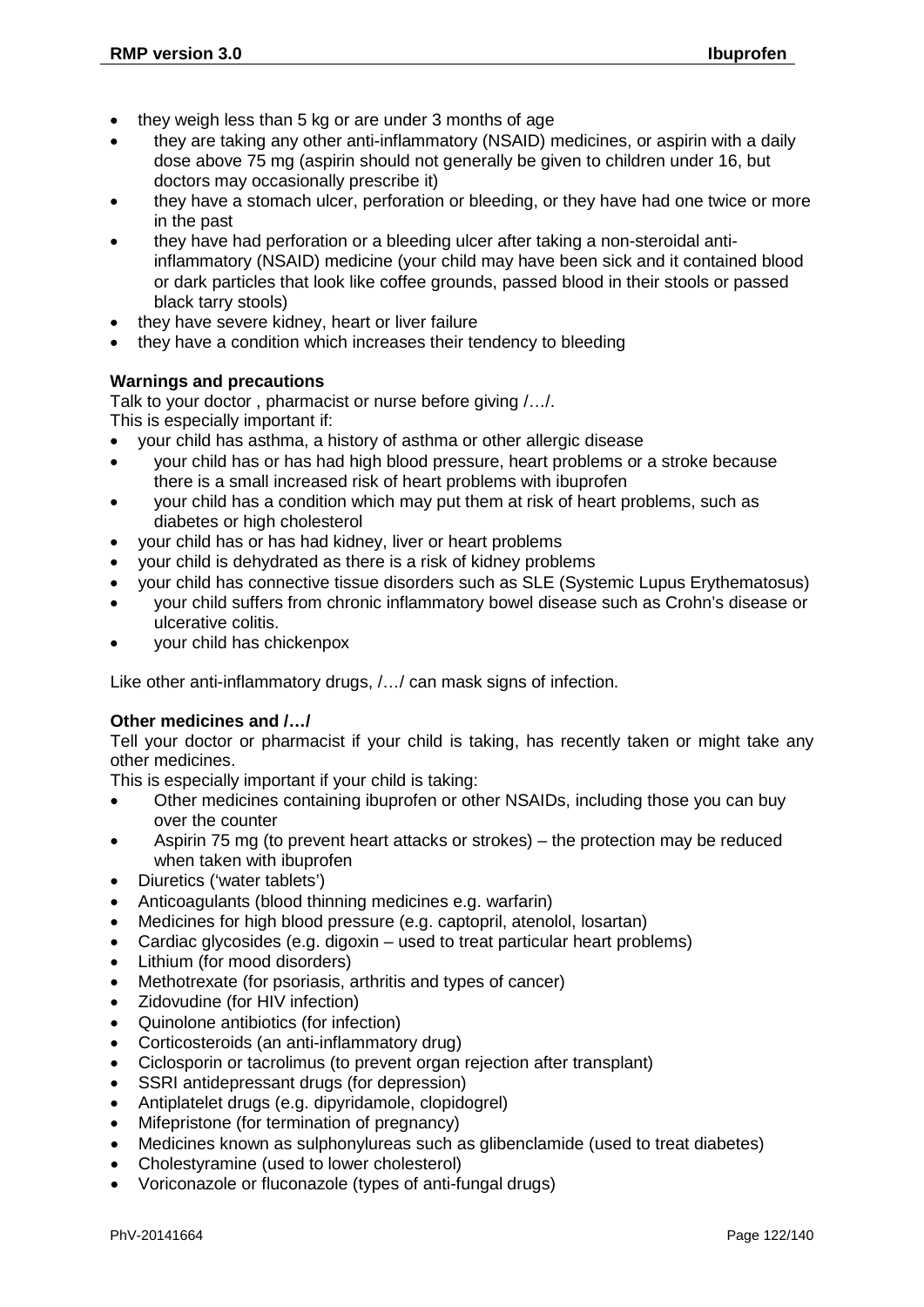Seek the advice of your doctor or pharmacist if any of the above apply. If you are not sure what types of medicines your child is taking, show the medicine to the doctor or pharmacist.

#### *Other important information*

**Risk of heart attack or stroke:** Ibuprofen may increase the risk if your child takes large amounts for a long time. The risk is small. Give the lowest amount for the shortest possible time to reduce this risk.

#### **/…/ contains maltitol liquid and sodium**

If you have been told by your doctor that your child has an intolerance to some sugars, contact your doctor before using this medicinal product.

Maltitol liquid may have a mild laxative effect.

Each 5 ml spoonful contains 2 g of maltitol liquid. This provides 4.6 kcal per 5 ml spoonful.

This medicinal product contains 7.37 mg of sodium in each 5 ml dose. To be taken into consideration by patients on a controlled sodium diet.

#### **If you are an adult intending to take this medicine:**

- All the information in this leaflet applies to you as well.
- If you are elderly you may be more likely to have some of the possible side effects listed later in the leaflet. Talk to your doctor before taking this medicine.
- If you have heart problems, previous stroke or think that you might be at risk of these conditions (for example if you have high blood pressure , diabetes or high cholesterol, or are a smoker) you should discuss your treatment with your doctor or pharmacist.

#### **Pregnancy, breast-feeding and fertility**

If you are pregnant or breast-feeding, think you may be pregnant or are planning to have a baby, ask your doctor or pharmacist for advice before taking this medicine.

#### *Pregnancy*

During the first 6 months of pregnancy you should only take this product if advised to do so by your doctor.

DO NOT take /…/ if you are in the last 3 months of your pregnancy

#### *Breast-feeding*

In limited studies, ibuprofen appears in the breast milk in very low concentration and is unlikely to affect the breast-fed infant adversely.

#### *Fertility*

Ibuprofen belongs to a group of medicines which may impair fertility in women. This is reversible on stopping the medicine. It is unlikely that this medicine, used occasionally, will affect your chances of becoming pregnant, however, tell your doctor before taking this medicine if you have problems becoming pregnant.

#### **3. How to use /…/**

Always give this medicine exactly as your doctor or pharmacist has told you. Check with your doctor or pharmacist if you are not sure.

Always shake the bottle thoroughly before use.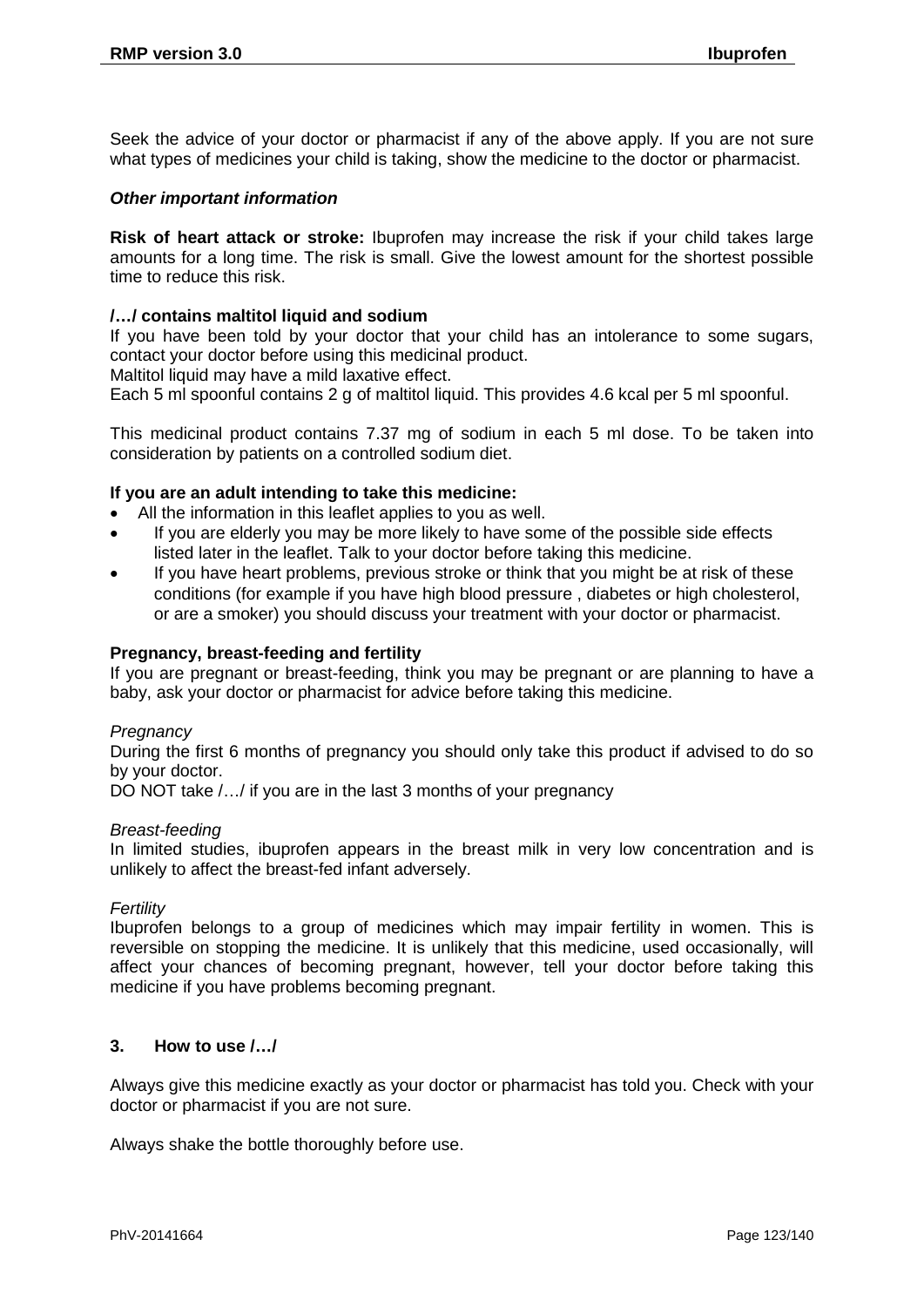Always use the syringe supplied with the pack. The syringe can be used to measure 2.5 ml or 5 ml by drawing the liquid to the correct mark on the syringe.

The recommended dose is:

| Fever caused by immunisation                                                                                                     |                                 |  |  |  |
|----------------------------------------------------------------------------------------------------------------------------------|---------------------------------|--|--|--|
| Age                                                                                                                              | <b>Dose</b>                     |  |  |  |
| Babies and children 3 months and over<br>weighing more than 5 kg                                                                 | One 2.5ml dose upto twice a day |  |  |  |
| If necessary the second dose should be given 6 hours after the first dose.<br>Do not give more than 2 doses in a 24 hour period. |                                 |  |  |  |

• Do not give any more medicine after second 2.5 ml**.** See a doctor if fever continues.

• Do not give to a child under 3 months of age, unless advised to do so by your doctor.

| Fever, Pain and Symptoms of Cold and Flu                                                    |              |                                                                               |  |  |  |  |  |
|---------------------------------------------------------------------------------------------|--------------|-------------------------------------------------------------------------------|--|--|--|--|--|
| Age                                                                                         | Weight       | <b>Dose</b>                                                                   |  |  |  |  |  |
| 3 months up to 6 months<br>weighing over 5 kg                                               | Over 5 kg    | One 2.5ml dose 3 times in 24<br>hours<br>Do not use for more than 24<br>hours |  |  |  |  |  |
| 6 months up to 1 year                                                                       | $7 - 10$ kg  | One 2.5ml dose 3 or 4 times in<br>24 hours                                    |  |  |  |  |  |
| 1 year up to 4 years                                                                        | $10 - 15$ kg | One 5ml dose 3 times in 24<br>hours                                           |  |  |  |  |  |
| 4 years up to 7 years                                                                       | $15 - 20$ kg | One 7.5ml (5ml + 2.5ml) dose<br>3 times in 24 hours                           |  |  |  |  |  |
| 7 years up to 10 years                                                                      | $20 - 30$ kg | One 10ml (5ml+5ml) dose 3<br>times in 24 hours                                |  |  |  |  |  |
| 10 years and older                                                                          | $30 - 40$ kg | One 15ml (5ml+5ml+5ml) dose<br>3 times in 24 hours                            |  |  |  |  |  |
| Doses should be given every 6 - 8 hours. Leave at least 4 hours between doses.<br>$\bullet$ |              |                                                                               |  |  |  |  |  |

• Do not give to a child under 3 months of age, unless advised to do so by your doctor.

• For **Short-term use only**

o Do not give to babies aged 3-6 months for longer than 24 hours.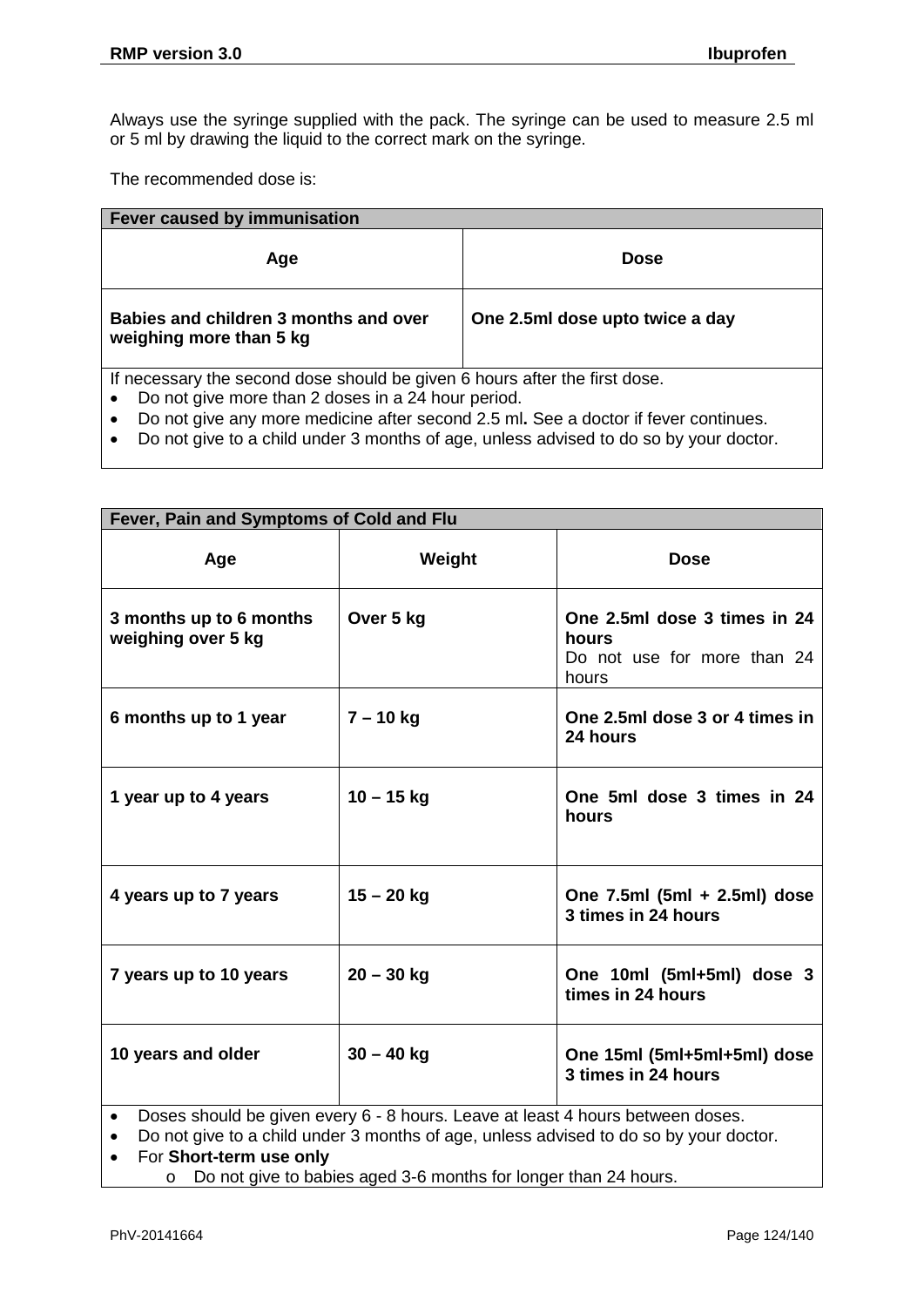- o Do not give to children aged 6 months or over for longer than 3 days
- o Consult your doctor if symptoms worsen or persist

Give the lowest amount for the shortest possible time to relieve the symptoms. If symptoms worsen at any time, talk to your doctor.

Do not give more than the amount recommended above.

Directions for using the syringe:

1. Shake the bottle thoroughly before use.

2. Push the syringe firmly into the plug (hole) in the neck of the bottle.

3. To fill the syringe, turn the bottle upside down. Whilst holding the syringe in place, gently pull the plunger down drawing the medicine to the correct mark (2.5 ml or 5 ml) on the syringe.

4. Turn the bottle the right way up, and then gently twist the syringe to remove from the bottle plug.

5. Place the end of the syringe into the child's mouth, normally to the side of the mouth between the gums and cheek. Press the plunger down to slowly and gently release the medicine.

6. If the table above advises you to give more than 5 ml of the medicine, repeat steps 2 to 5 to give your child the correct amount of medicine.

After use replace the cap on the top of the bottle tightly. Store all medicines out of the sight and reach of children.

Wash the syringe in warm water and allow to dry.

#### **If you use more /…/ than you should**

If you accidently give or take more /.../ than the recommended dose, contact a doctor straight away.

#### **If you forget to use /…/**

If you forget a dose, give then next dose when needed, provided that the last dose was taken at least 4 hours ago. Do not take a double dose to make up for a forgotten dose.

If you have any further questions on the use of this medicine, ask your doctor, pharmacist or nurse.

#### **4. Possible side effects**

Like all medicines, this medicine can cause side effects, although not everybody gets them.

Medicines such as /…/ taken at a high dose for a long time may be associated with a small increased risk of heart attack (myocardial infarction) or stroke.

Water retention (oedema), high blood pressure and heart failure have been reported in association with NSAIDs.

#### **If your child experiences any of the following serious side effects, stop giving this medicine and tell a doctor immediately:**

*Very rare (affects less than 1 user in 10,000 users):*

- Passing blood in their stools or passing black tarry stools
- Vomiting blood or dark particles that look like coffee grounds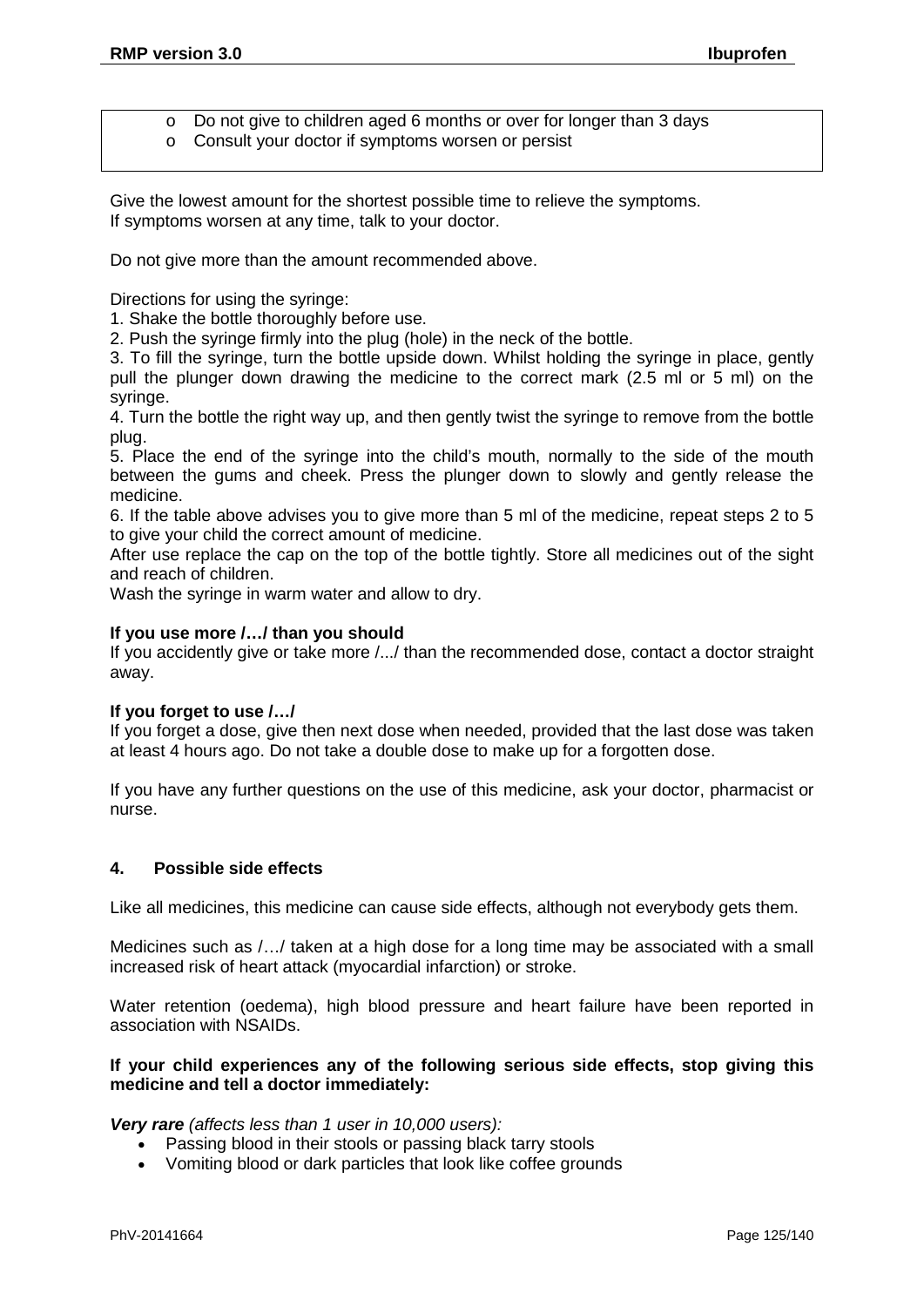- Severe allergic reactions. Symptoms could be swelling of the face, tongue, neck or throat, difficulty breathing, fast heart rate, feeling faint or dizzy or collapse
- Unexplained wheezing (asthma), worsening of existing asthma, difficulty in breathing
- Severe allergic skin reactions which may include peeling, blistering and lesions of the skin
- Worsening of existing severe skin infections (you may notice a rash, blistering and discolouration of the skin, fever, drowsiness, diarrhoea and sickness)
- Symptoms of meningitis such as stiff neck, fever, disorientation. Patients with existing autoimmune disorders such as systemic lupus erythematosus or mixed connective tissue disease seem to be at more risk
- Swellings or ulcers of the stomach
- Kidney problems, which may lead to kidney failure (your child may pass more or less urine, have blood in the urine or cloudy urine, or feel breathless, very tired or weak, have no appetite, or have swollen ankles)

*Not known (cannot be estimated from the available data):*

- Severe skin infections and complications of the soft tissue during a chicken pox or shingles infection
- Heart failure (your child may be tired, have difficulty breathing or swollen legs)

## **If your child experiences any of the following side effects, stop giving this medicine and tell your doctor:**

#### *Uncommon (affects 1 to 10 in 1,000 users):*

- Allergic skin reactions such as itchy, red, raised rash
- Unexplained stomach pain, indigestion, heartburn or nausea
- *Rare (affects 1 to 10 in 10,000 users):*
	- Unexplained vomiting

*Very rare (affects less than 1 user in 10,000 users):*

- Yellowing of the skin or eyes, pale stools or upper abdominal pain (these may be signs of liver problems)
- Tiredness or severe exhaustion, unusual bruising or unexplained bleeding and an increase in the number of infections that they get (e.g. sore throats, mouth ulcers, flulike symptoms including fever). This scould be caused by changes in the blood

#### **Other side effects which may occur are:**

*Uncommon (affects 1 to 10 in 1,000 users):*

• Headache

*Rare (affects 1 to 10 in 10,000 users):*

• Diarrhoea, constipation and wind. Tell your doctor if these last for more than a few days or become troublesome

*Very rare (affects less than 1 user in 10,000 users):*

- Worsening of colitis or Crohn's disease
- Swellings or ulcers of the mouth lining

*Not known (cannot be estimated from the available data):*

- Fluid retention, which may cause swelling of the limbs
- High blood pressure
- A small increased risk of heart attack or stroke is posssible if a high dose of ibuprofen is taken for a long time. This is unlikely at the dose level given to children

#### **Reporting of side effects**

If you get any side effects, talk to your doctor, pharmacist or nurse. This includes any possible side effects not listed in this leaflet. You can also report side effects directly via the na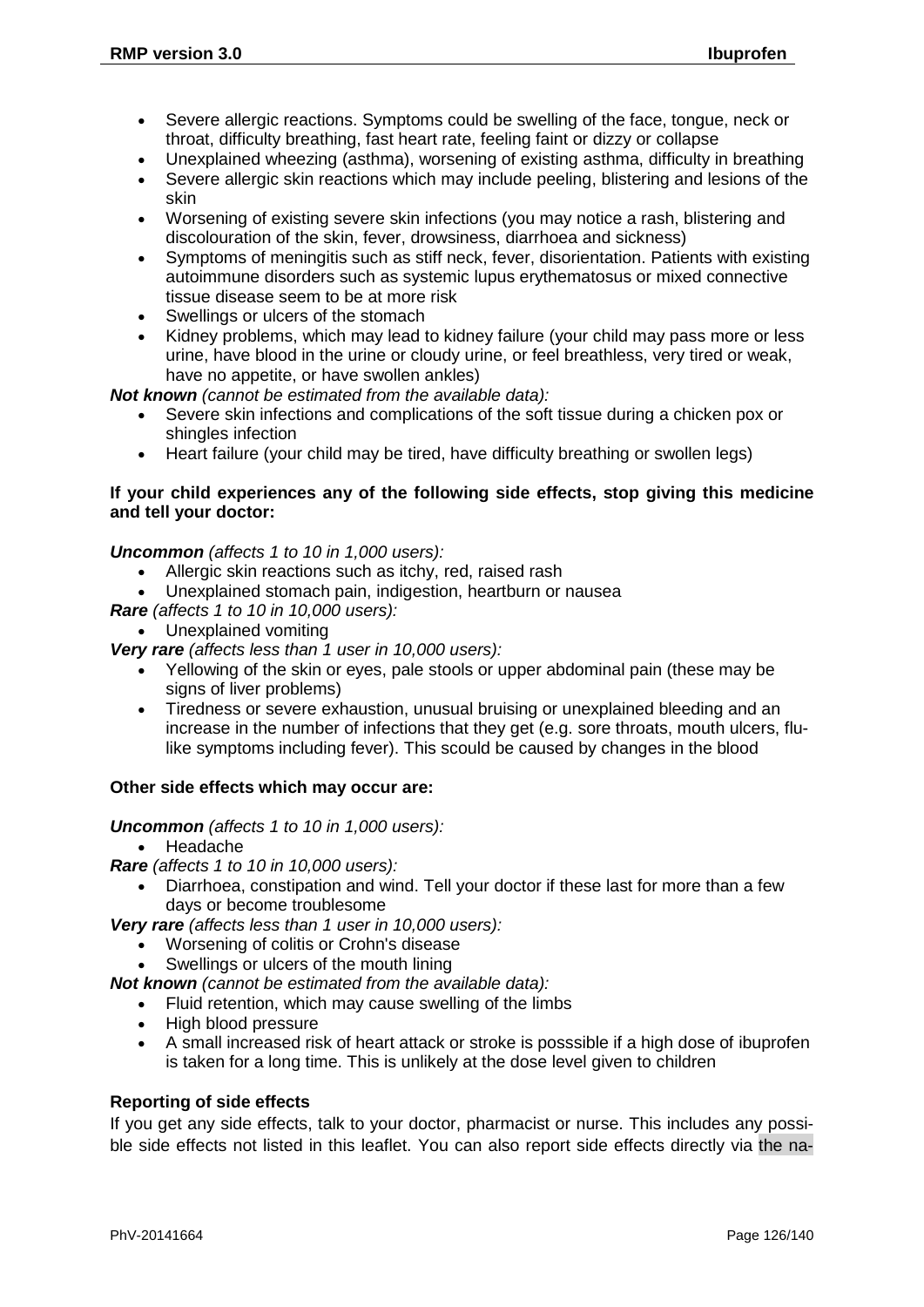tional reporting system listed in Appendix  $V^*$ . By reporting side effects you can help provide more information on the safety of this medicine.

## **5. How to store /…/**

Do not store above 25°C. Shelf life after first opening the bottle: 6 months

Keep this medicine out of the sight and reach of children.

Shake well before use.

Do not use this medicine after the expiry date which is stated on the bottle label and carton after EXP.

The expiry date refers to the last day of that month.

Do not throw away any medicines via wastewater. Ask your pharmacist how to throw away medicines you no longer use. These measures will help protect the environment.

## **6. Contents of the pack and other information**

#### **What /…/ contains**

- The active substance is ibuprofen.
- <1 ml of suspension contains 20 mg ibuprofen.>
- <5 ml of oral suspension contains 100 mg of ibuprofen.>
- The other ingredients are: sodium benzoate (E211), citric acid anhydrous, maltitol liquid, xanthan gum, hypromellose, glycerol, sodium chloride, polysorbate 80, sodium cyclamate, acesulfame potassium, sucralose, orange flavour (containing flavouring components (flavouring preparations, flavouring substances, natural flavoring substances), alpha-tocopherol (E307), benzyl alcohol), vanillin, purified water.

#### **What /…/ looks like and contents of the pack**

/…/ oral suspension is a white to almost white suspension.

/…/ oral suspension is supplied in an amber glass bottle containing 60 ml, 100 ml or 200 ml, or an amber plastic bottle containing 100 ml. The bottle is closed with a child-resistant plastic screw cap. Each pack also contains a plastic oral dosing syringe.

#### **Marketing Authorisation Holder and Manufacturer**

*Marketing Authorisation Holder* <[To be completed nationally]>

*Manufacturer* <[To be completed nationally]>

## **This medicinal product is authorised in the Member States of the EEA under the following names:**

<{Name of the Member State}> <{Name of the medicinal product}> <{Name of the Member State}> <{Name of the medicinal product}>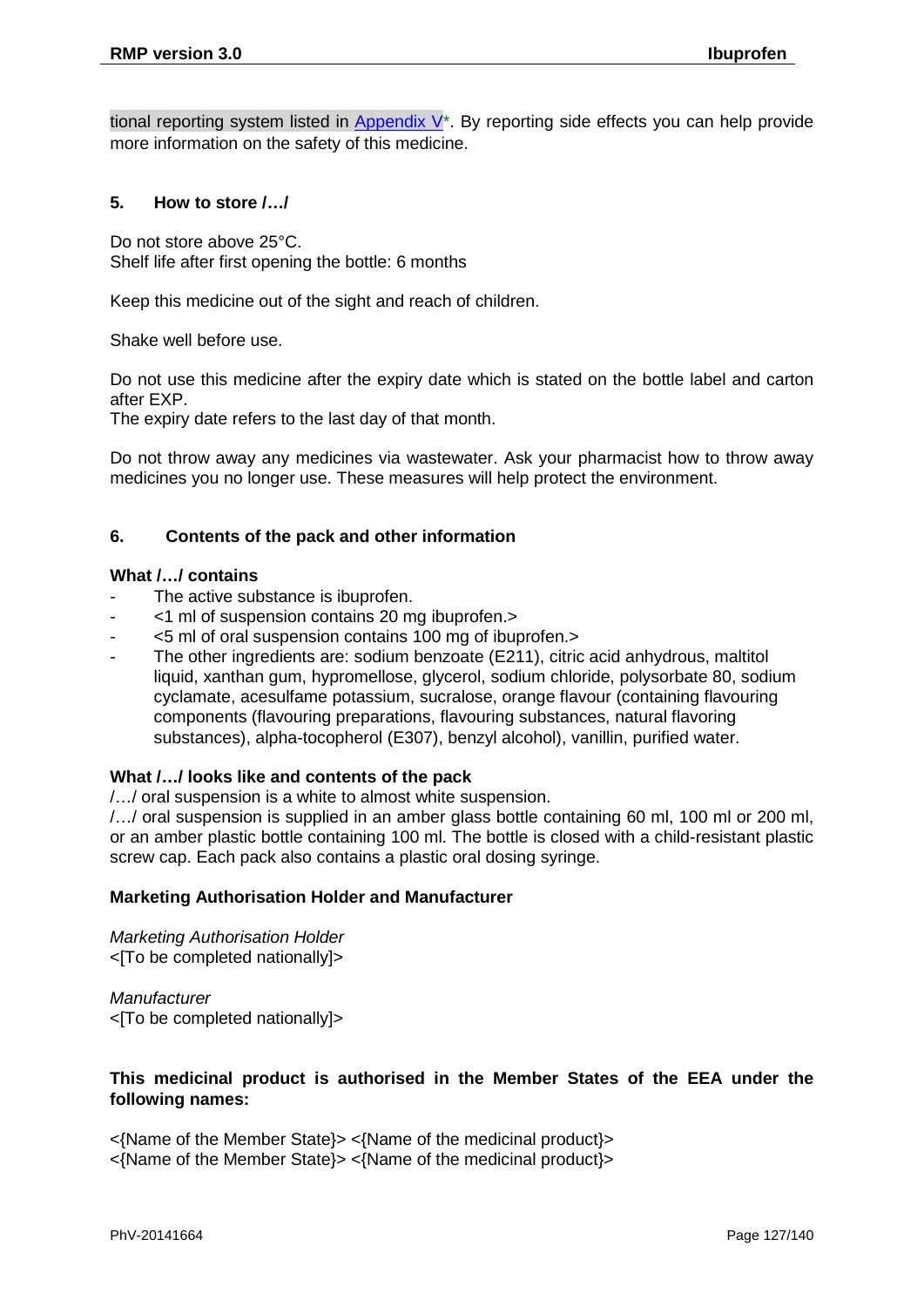**This leaflet was last revised in <{month YYYY**}>.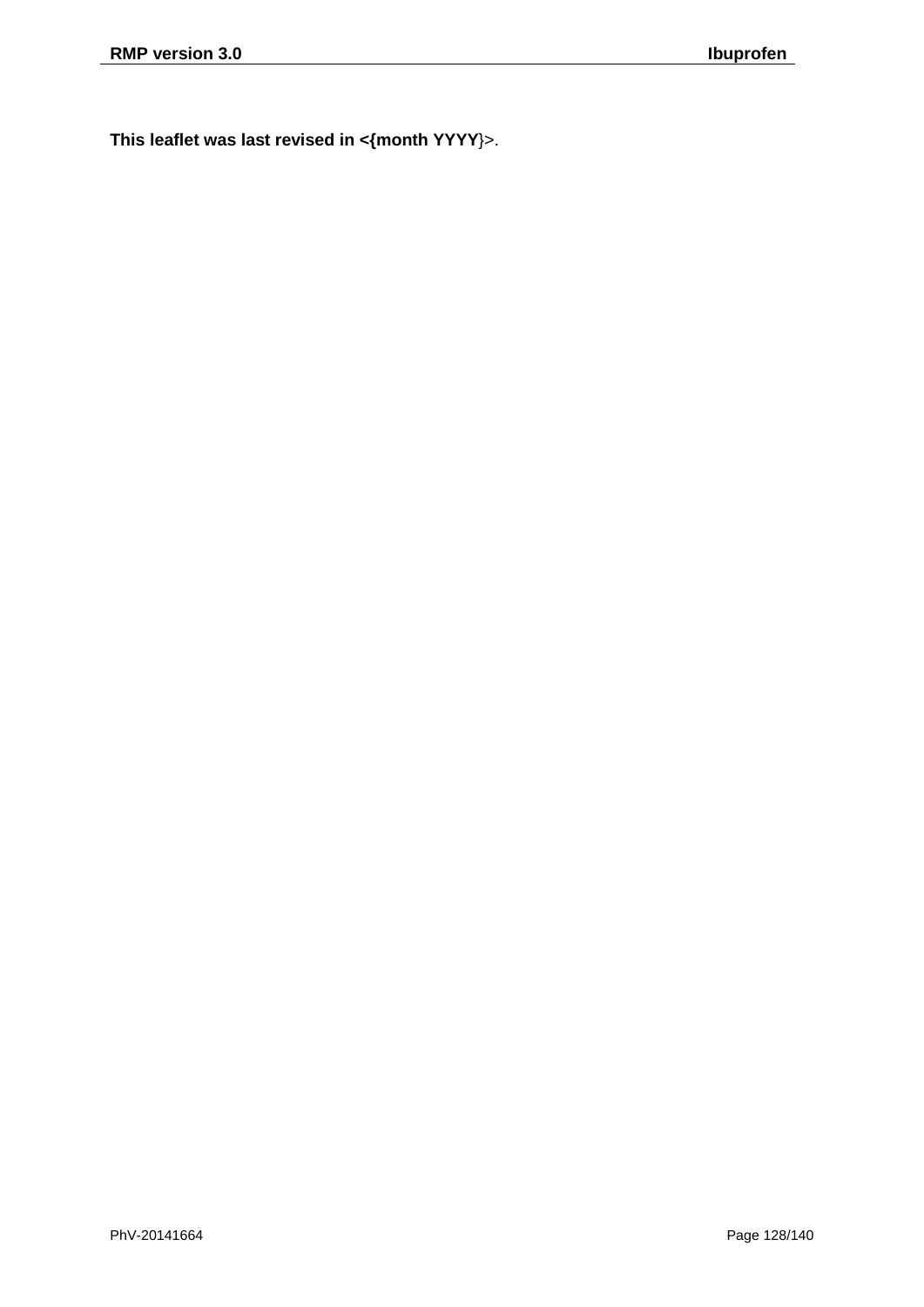## **Annex 3 - Worldwide marketing authorisation by country (including EEA)**

## **A3.1 Licensing status in the EEA**

| Current<br>licence<br>status | Country           | Trade<br>name | MA No<br>Procedure No | MA date | Launch<br>date | Date of Can-<br>cellation /<br>Withdrawal/<br>Refusal/<br>Expiration |
|------------------------------|-------------------|---------------|-----------------------|---------|----------------|----------------------------------------------------------------------|
| Ongoing                      | United<br>Kingdom |               | UK/H/5608/01/DC       |         |                |                                                                      |
| Ongoing                      | <b>Bulgaria</b>   |               | UK/H/5608/01/DC       |         |                |                                                                      |
| Ongoing                      | Cyprus            |               | UK/H/5608/01/DC       |         |                |                                                                      |
| Ongoing                      | Ireland           |               | UK/H/5608/01/DC       |         |                |                                                                      |
| Ongoing                      | Iceland           |               | UK/H/5608/01/DC       |         |                |                                                                      |
| Ongoing                      | Norway            |               | UK/H/5608/01/DC       |         |                |                                                                      |
| Ongoing                      | Poland            |               | UK/H/5608/01/DC       |         |                |                                                                      |
| Ongoing                      | Romania           |               | UK/H/5608/01/DC       |         |                |                                                                      |
| Ongoing                      | Sweden            |               | UK/H/5608/01/DC       |         |                |                                                                      |

Ibuprofen, oral suspension, 100 mg/5 ml

## **A3.2 Licensing status in the rest of the world**

NA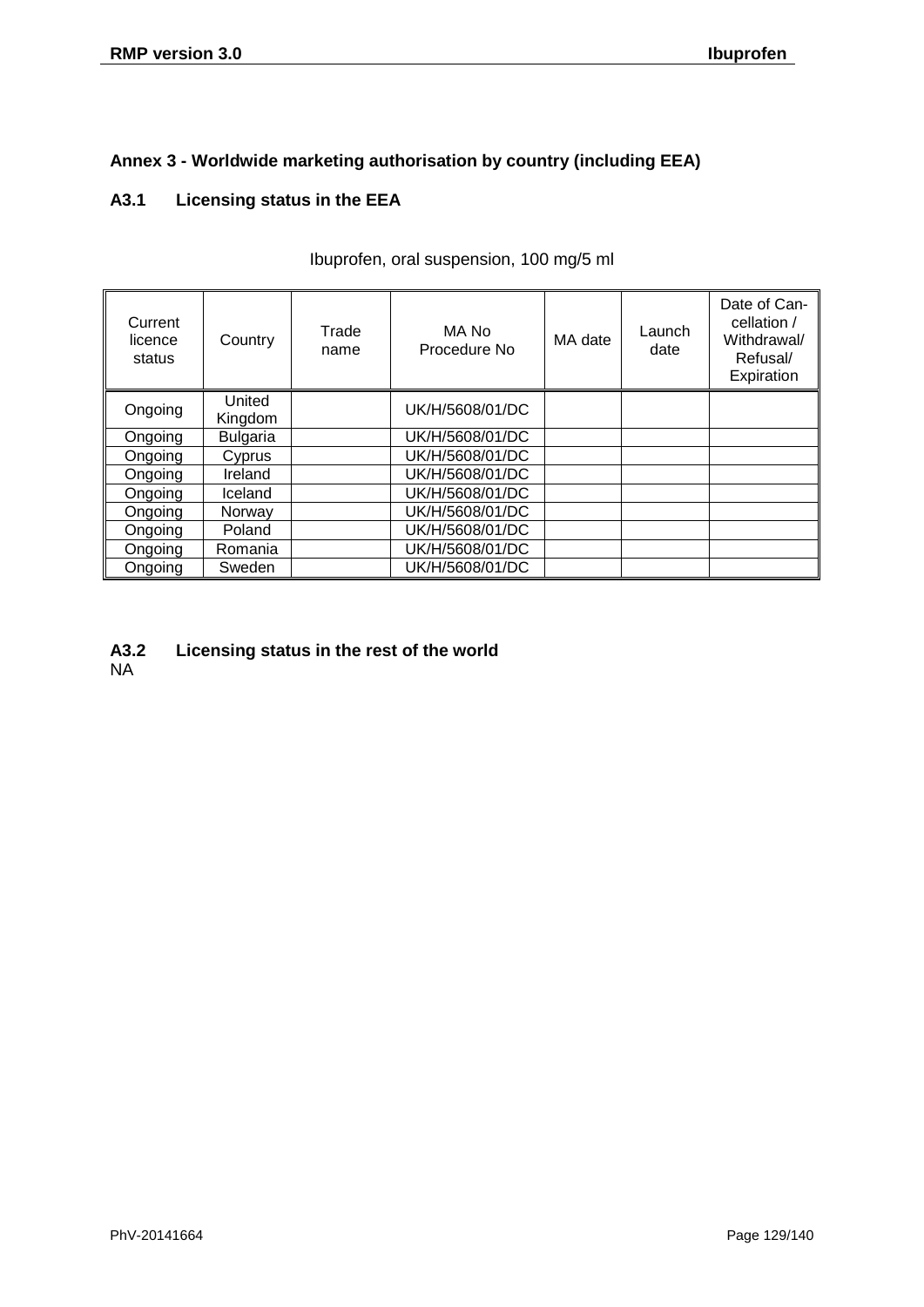**Annex 4 - Synopsis of on-going and completed clinical trial programme** NA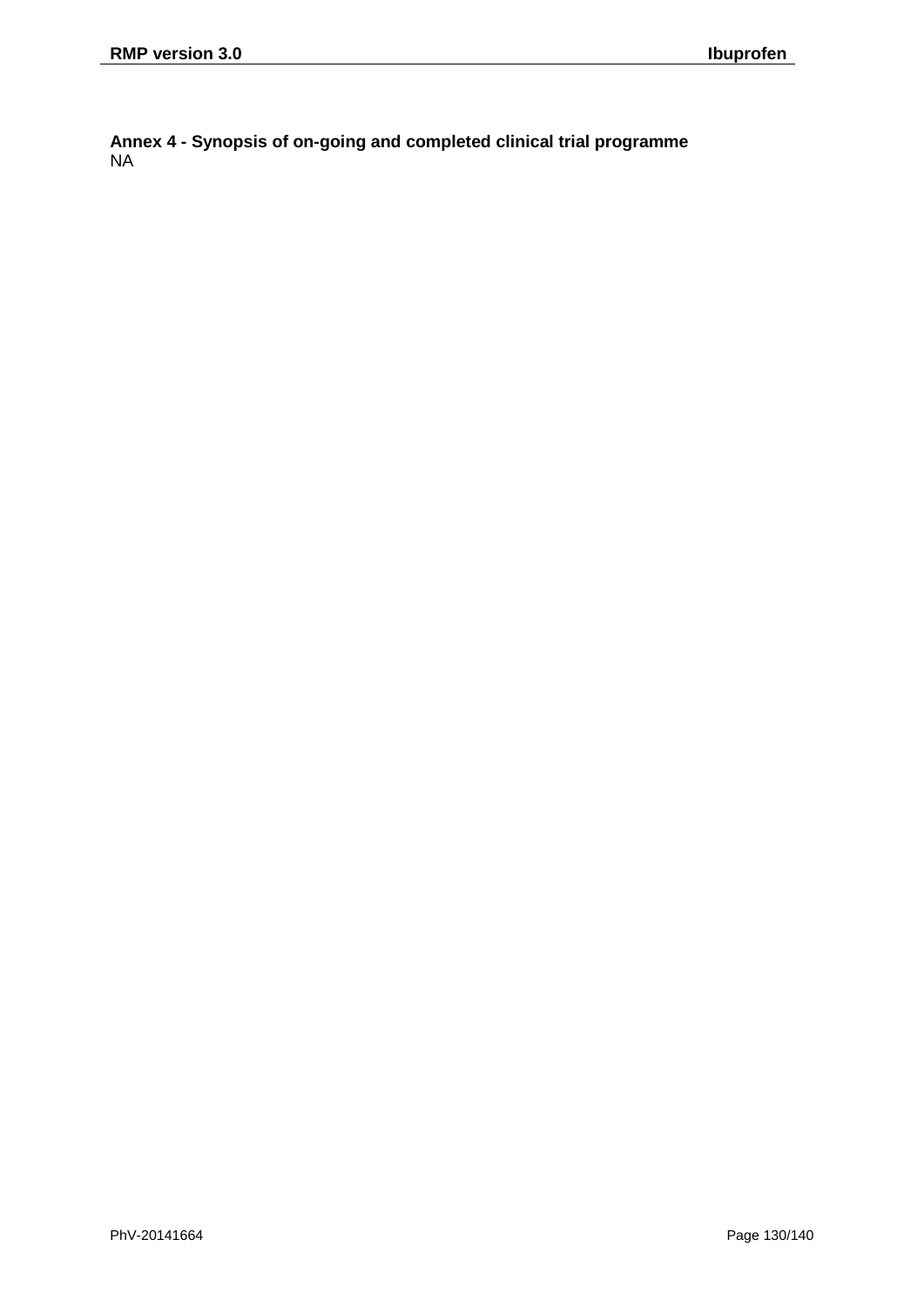**Annex 5 - Synopsis of on-going and completed pharmacoepidemiological study programme**

**NA**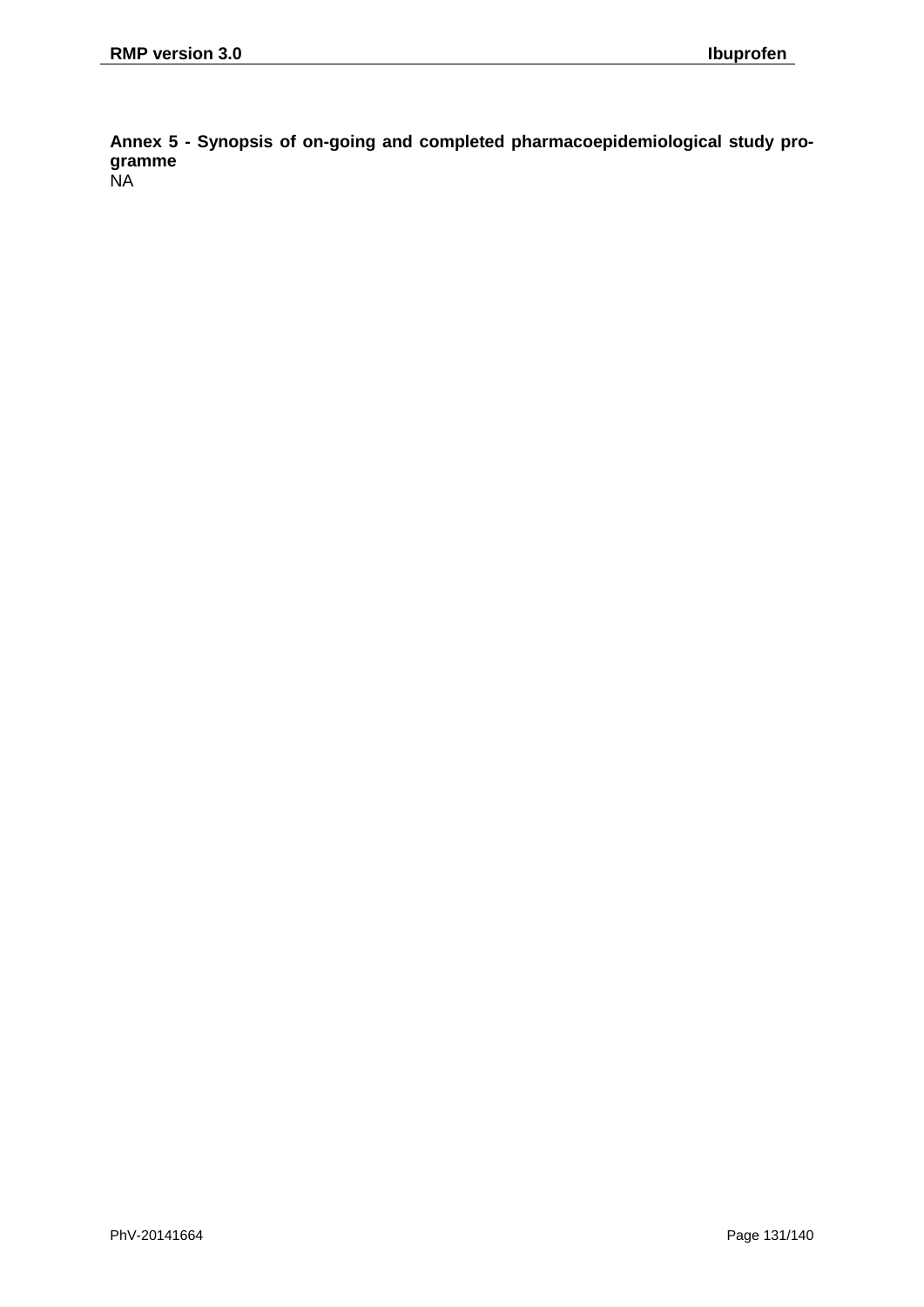**Annex 6 - Protocols for proposed and on-going studies in categories 1-3 of the section "Summary table of additional pharmacovigilance activities" in RMP part III** NA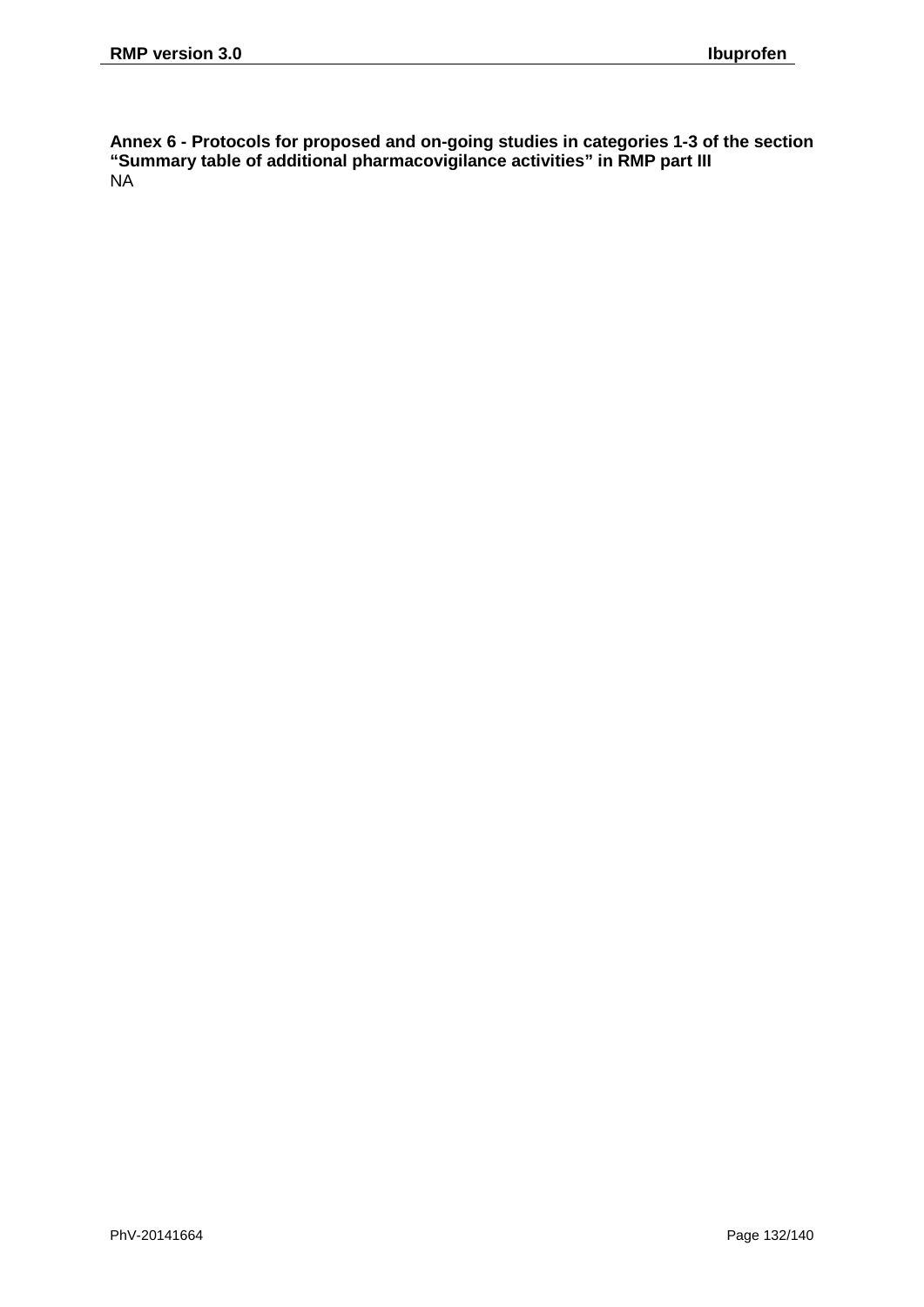**Annex 7 - Specific adverse event follow-up forms** NA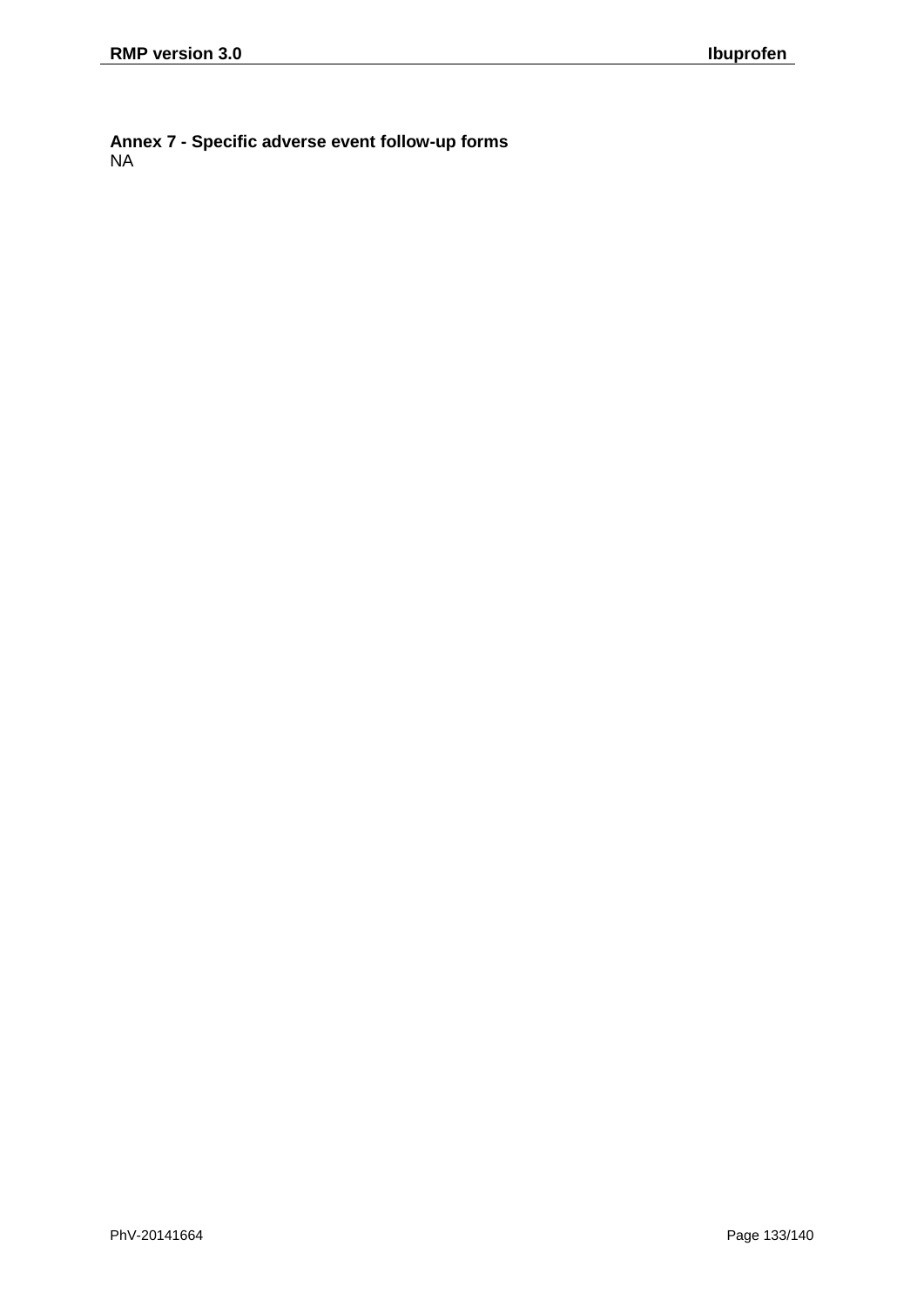**Annex 8 - Protocols for proposed and on-going studies in RMP part IV** NA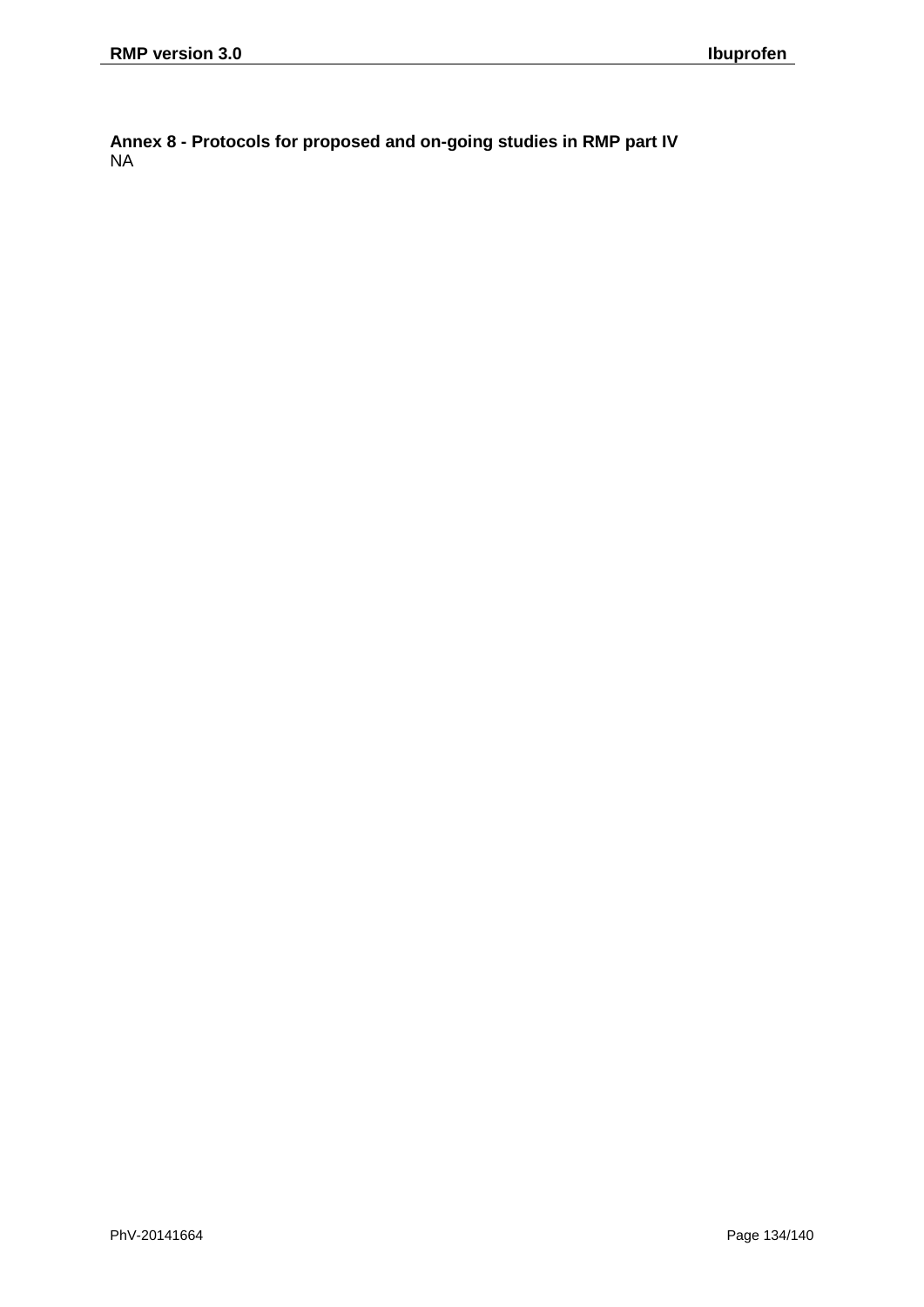## **Annex 9 - Newly available study reports for RMP parts III & IV**

NA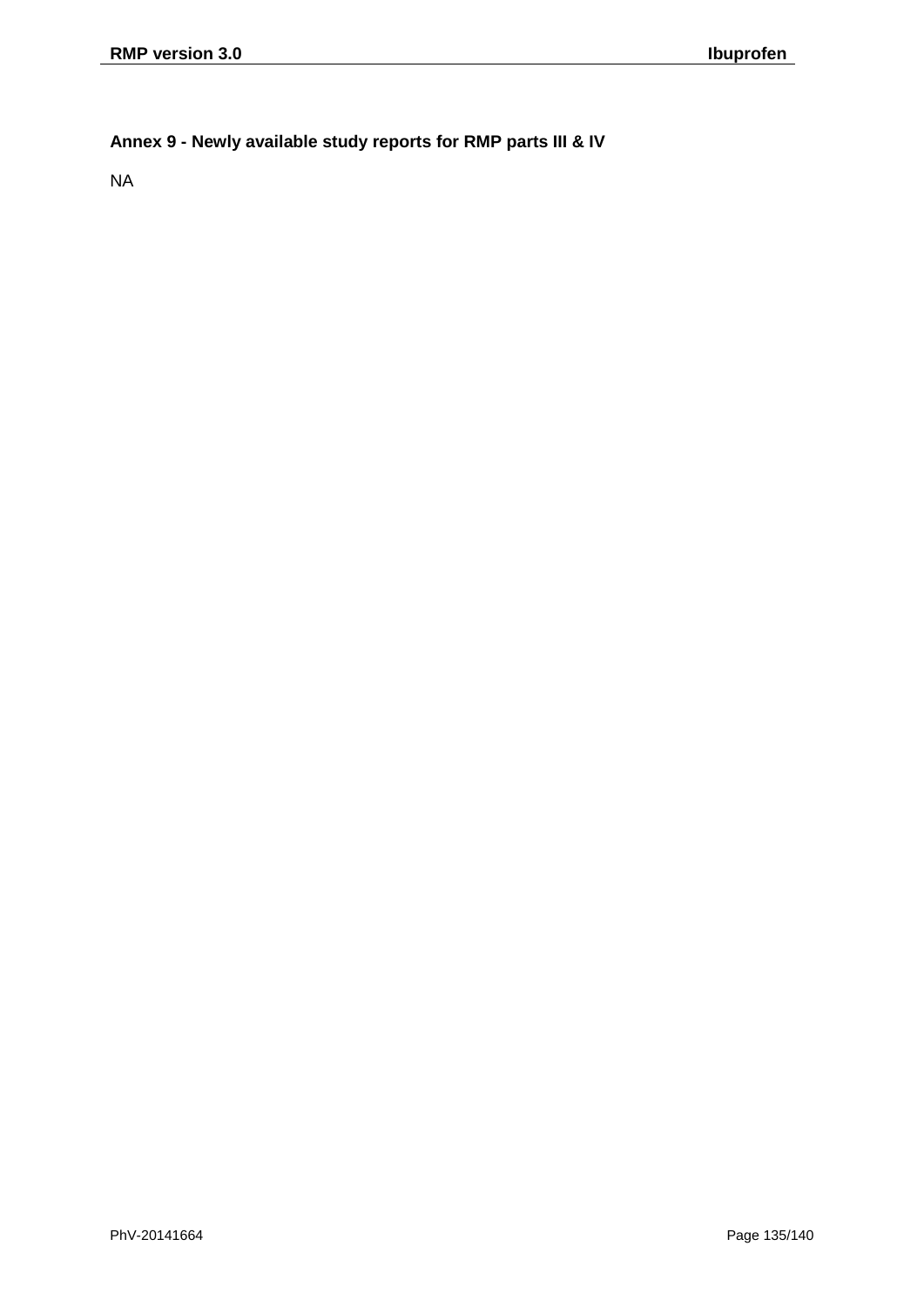**Annex 10 - Details of proposed additional risk minimisation measures (if applicable)** NA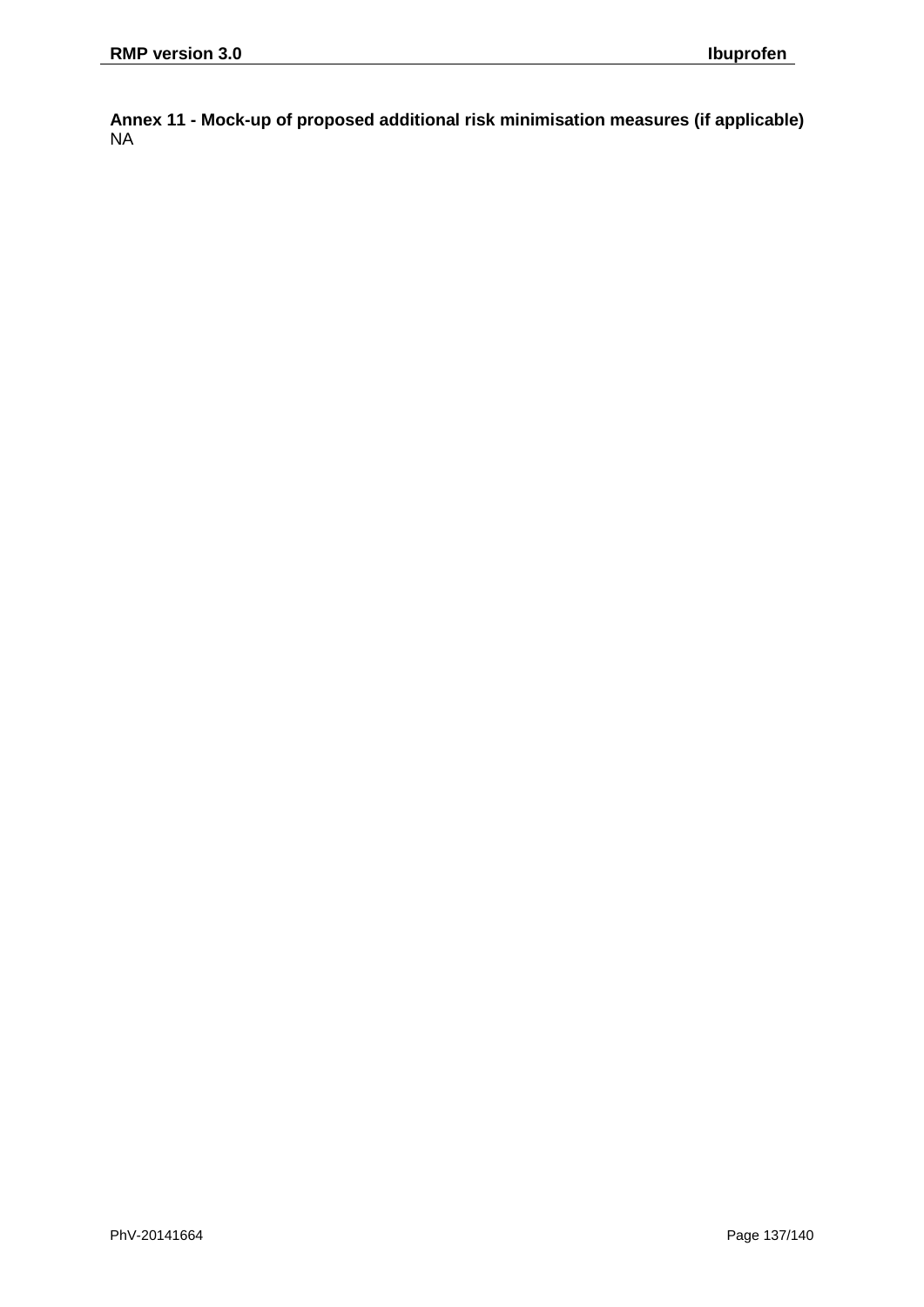**Annex 12 - Other supporting data (including referenced material)**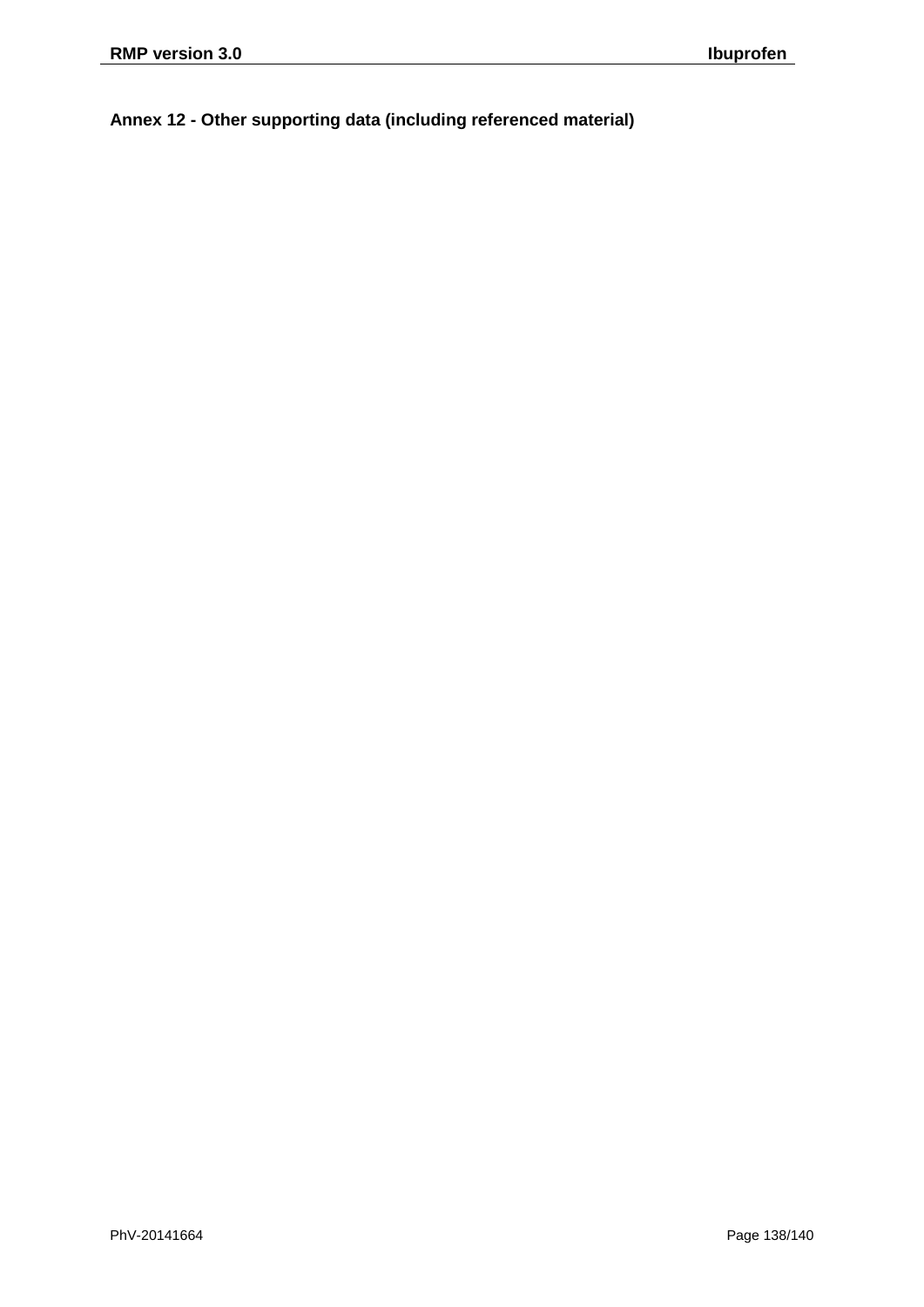## **References:**

<sup>3</sup> Robert W Tolan Jr, MD, Fever Without a Focus, last updated on 12-04-2013, eMedicine, retrieved on 03-05-2014 from http://emedicine.medscape.com/article/970788-overview

<sup>5</sup> Robert W Derlet, MD, Influenza, Updated: Mar 17, 2014, eMedicine, retrieved on 03-05- 2014 from http://emedicine.medscape.com/article/219557-overview

<sup>6</sup> Ray WA, Stein CM, Hall K, Daugherty JR, Griffin MR. Non-steroidal anti-inflammatory drugs and risk of serious coronary heart disease: an observational cohort study. Lancet. 2002 Jan 12;359(9301):118-23. PubMed PMID: 11809254.

 $7$  Ioana Dumitru, MD, Heart Failure. eMedicine, retrieved on 05-05-2014 from http://emedicine.medscape.com/article/163062-overview#a0156

<sup>8</sup> Actavis CCSI for ibuprofen systemic formulation (version 10), dated 19-02-2014.

<sup>9</sup> Hippisley-Cox J, Coupland C. Risk of myocardial infarction in patients taking cyclooxygenase-2 inhibitors or conventional non-steroidal anti-inflammatory drugs: population based nested case-control analysis. BMJ. 2005 Jun 11;330(7504):1366. PubMed PMID: 15947398; PubMed Central PMCID: PMC558288.

<sup>10</sup> A Maziar Zafari, Myocardial infarction, eMedicine, retrieved on 05-05-2014 from http://emedicine.medscape.com/article/155919-overview#aw2aab6b2b7aa

<sup>11</sup> Mukherjee D, Nissen SE, Topol EJ. Risk of cardiovascular events associated with selective COX-2 inhibitors. JAMA. 2001 Aug 22-29;286(8):954-9. Review. PubMed PMID: 11509060

<sup>12</sup> ABRAHAM, N. S., EL-SERAG, H. B., HARTMAN, C., RICHARDSON, P. and DESWAL, A. (2007), Cyclooxygenase-2 selectivity of non-steroidal anti-inflammatory drugs and the risk of myocardial infarction and cerebrovascular accident. Alimentary Pharmacology & Therapeutics, 25: 913–924. doi: 10.1111/j.1365-2036.2007.03292.x

<sup>13</sup> Edward C Jauch, Ischaemic Stroke, eMedicine, retrieved on 05-05-2014 from http://emedicine.medscape.com/article/1916852-overview#aw2aab6b2b4

<sup>14</sup> Michels SL, Collins J, Reynolds MW, Abramsky S, Paredes-Diaz A, McCarberg B. Overthe-counter ibuprofen and risk of gastrointestinal bleeding complications: a systematic litera-<br>ture review. Curr Med Res Opin. 2012 Jan:28(1):89-99. doi: ture review. Curr Med Res Opin. 2012 Jan;28(1):89-99. doi: 10.1185/03007995.2011.633990. Epub 2011 Nov 28. Review. PubMed PMID: 22017233.

<sup>15</sup> Cerulli MA, chief editor: Geibel J. Upper Gastrointestinal Bleeding. Medscape Apr 22 2013. Retrieved on 27-05-2013 from http://emedicine.medscape.com/article/187857-overview

<sup>16</sup> Hawkey CJ. COX-1 and COX-2 inhibitors. Best Pract Res Clin Gastroentero. 2001;15(5):801-820.

<sup>17</sup> Marc D Basson, MD, Ulcerative cholitis, eMedicine, retrieved on 05-05-2014 from http://emedicine.medscape.com/article/183084-overview

Leyla J Ghazi, MD, Crohn`s disease, retrieved on 05-05-2014 from http://emedicine.medscape.com/article/172940-overview

<sup>19</sup> Bonner GF, Fakhri A, Vennamaneni SR. A long-term cohort study of nonsteroidal antiinflammatory drug use and disease activity in outpatients with inflammatory bowel disease. Inflamm Bowel Dis. 2004 Nov;10(6):751-7. PubMed PMID: 15626893

 $21$  Ward KE, Archambault R, and Mersfelder TL. Severe adverse skin reactions to nonsteroidal antiinflammatory drugs: A review of the literature. Am J Health-Syst Pharm. 2010;67:206-

 $<sup>1</sup>$  Langley PC. The prevalence, correlates and treatment of pain in the European Union. Curr</sup> Med Res Opin. 2011 Feb;27(2):463-80. doi:

<sup>10.1185/03007995.2010.542136.</sup> Epub 2011 Jan 11. PubMed PMID: 21194390.

<sup>2</sup> Grøholt EK, Stigum H, Nordhagen R, Köhler L. Recurrent pain in children, socio-economic factors and accumulation in families. Eur J Epidemiol. 2003;18(10):965-75. PubMed PMID: 14598927.

<sup>4</sup> Bruce Arrol, Common Cold, Clin Evid (Online). 2011; 2011: 1510. Published online Mar 16, 2011.